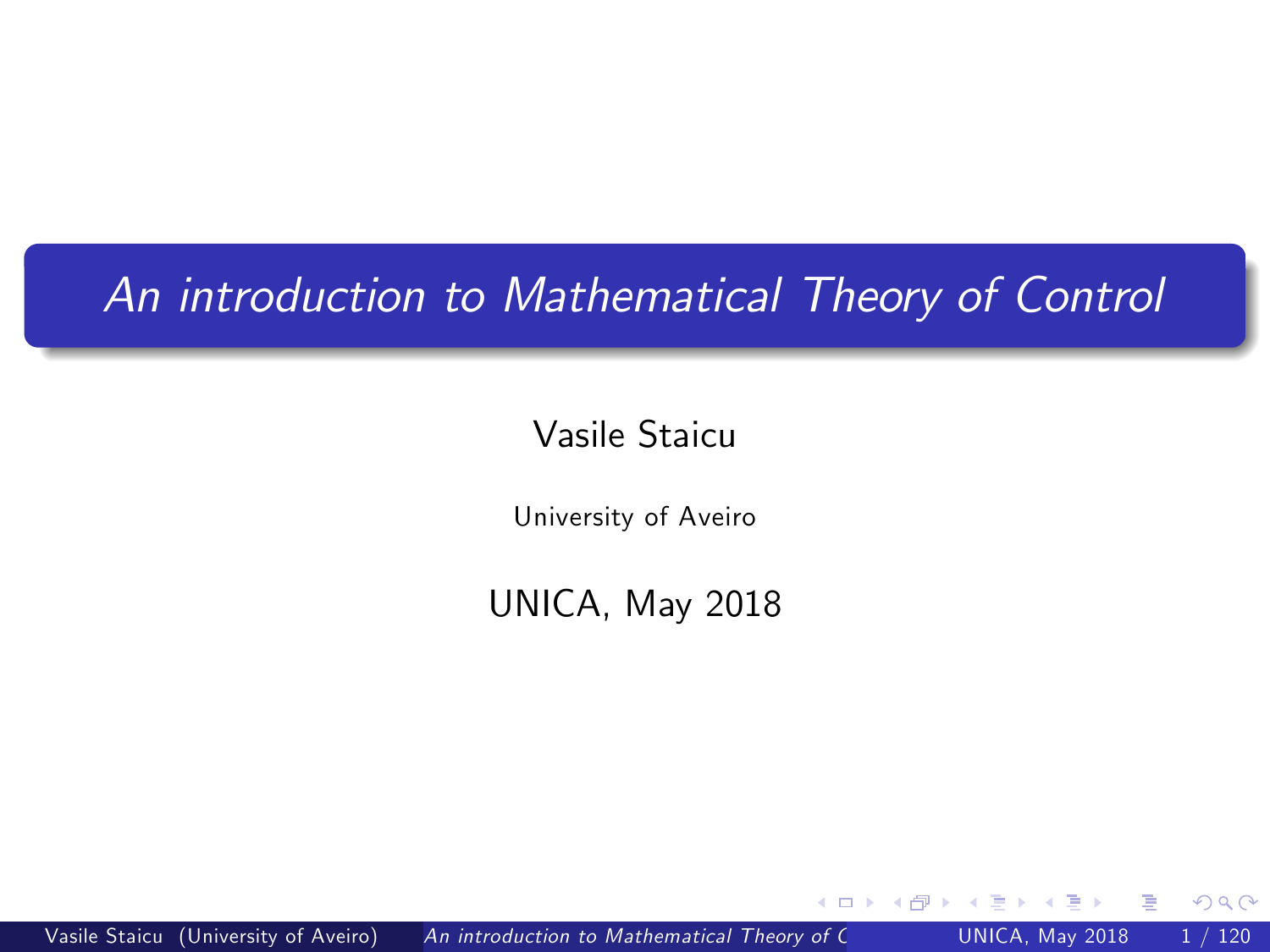## Introduction

- Since the beginnings of Calculus, differential equations have provided an effective mathematical model for a wide variety of physical phenomena.
- Consider a system whose state can be described by a finite number of real valued parameters, say  $x = (x_1, x_2, ..., x_n)$ .
- If the rate of change  $\dot{x} = \frac{dx}{dt}$  is entirely determined by the state  $x$ itself, then the evolution of the system can be modelled by the ordinary differential equation

<span id="page-1-0"></span>
$$
\dot{x} = g\left(x\right). \tag{1}
$$

If the state of the system is known at some initial time  $t_0$ , the future behavior for  $t > t_0$  can then be determined by solving a problem of Cauchy consisting of ([1](#page-1-0)) together with the initial condition

<span id="page-1-1"></span>
$$
x(t_0)=x_0.\t\t(2)
$$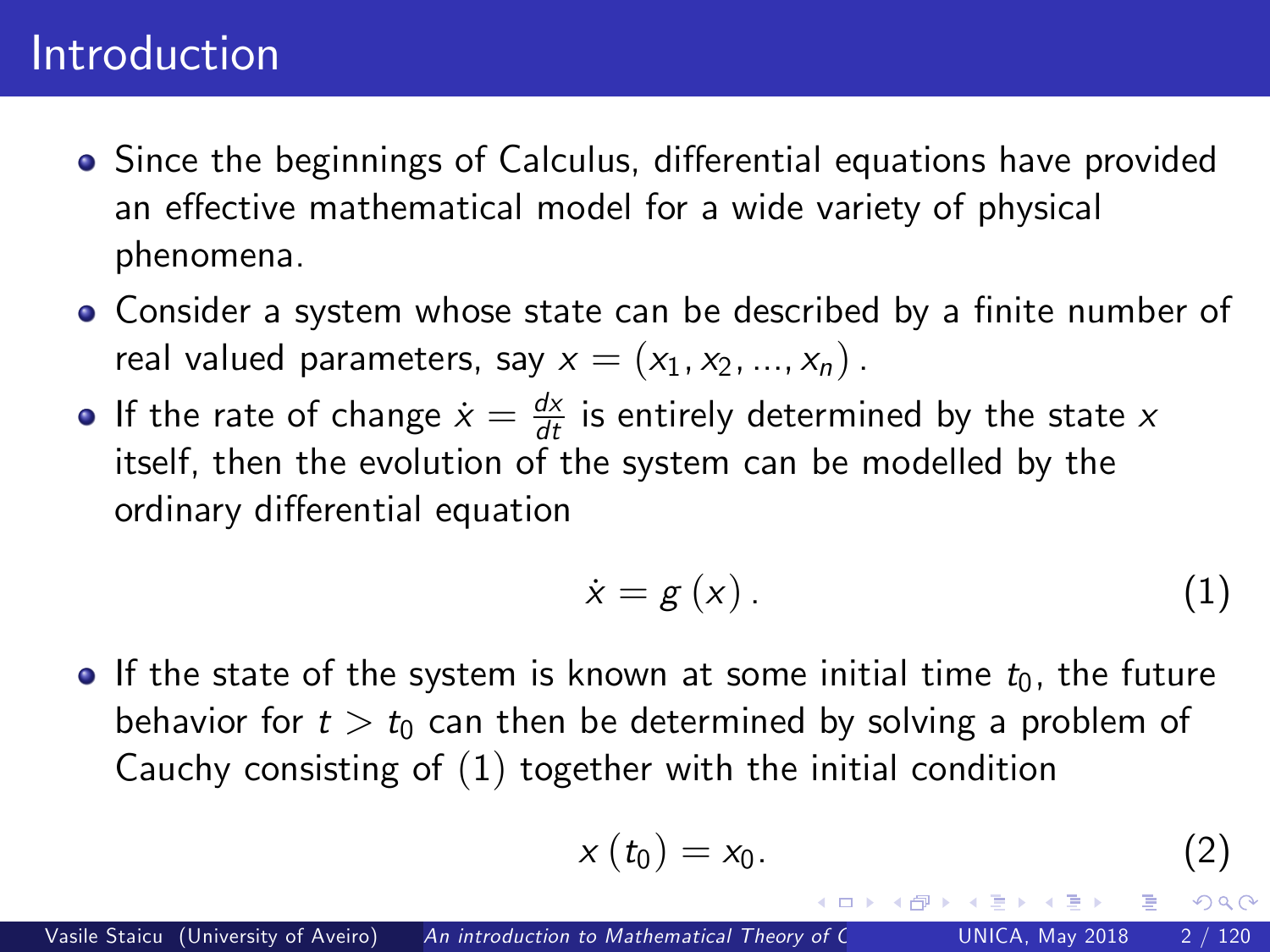#### Introduction

- We are here taking a spectator's point of view: the mathematical model allows us to understand a portion of the physical word and predict its future evolution, but we have no means of altering its behavior in any way.
- Celestial mechanics provides a typical example of this situation.
- We can accurately calculate the orbits of moons and planets and exactly predict time and location of eclipses, but we cannot change them in the slightest amount.
- This classical point of view assumes that physical systems are isolated and all the information contained in them is completely accessible to the external observer.
- The mathematical model describes the evolution of the system taking into account its internal strengths and observations on the systems made from abroad but there is no way to interfere in this evolution.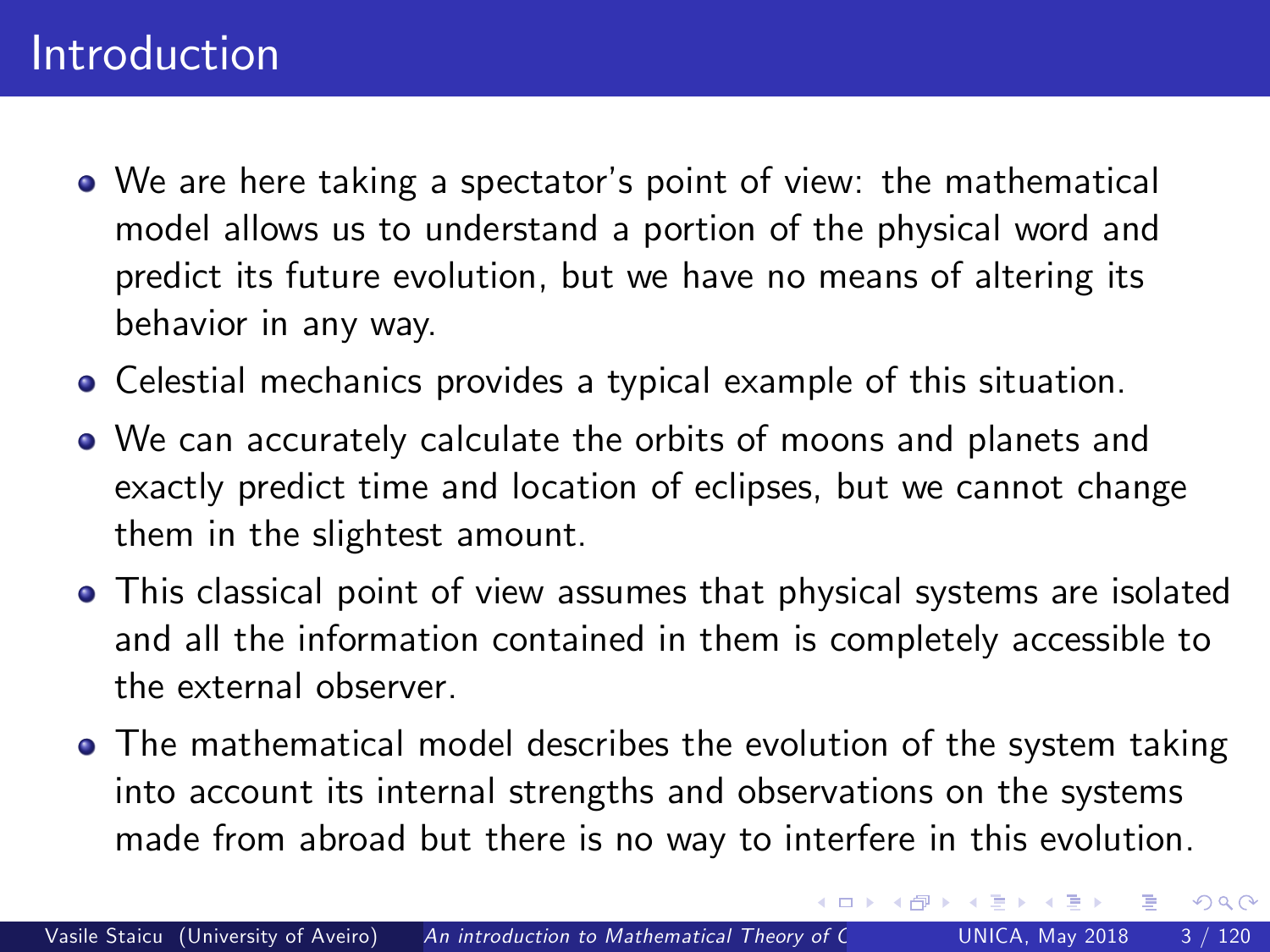- The failure of this framework turns out to be clear in front of the development of technology and engineering. The invention of machines and tools and their dissemination put the researcher in front of the reality of systems that can be easily guided from abroad in order to regulate its operation based on a pre-established project and with the specific objective to be realized.
- Mathematical models of these systems should take into account also the forces or impulses coming from abroad.
- Thus, comes the need to accept the *modern point of view*, where any physical system (machine, or chemical, biological or social process) is defined in a certain region of space and has its own dynamics in base which develops, exchanging continuously information with the external environment.

 $200$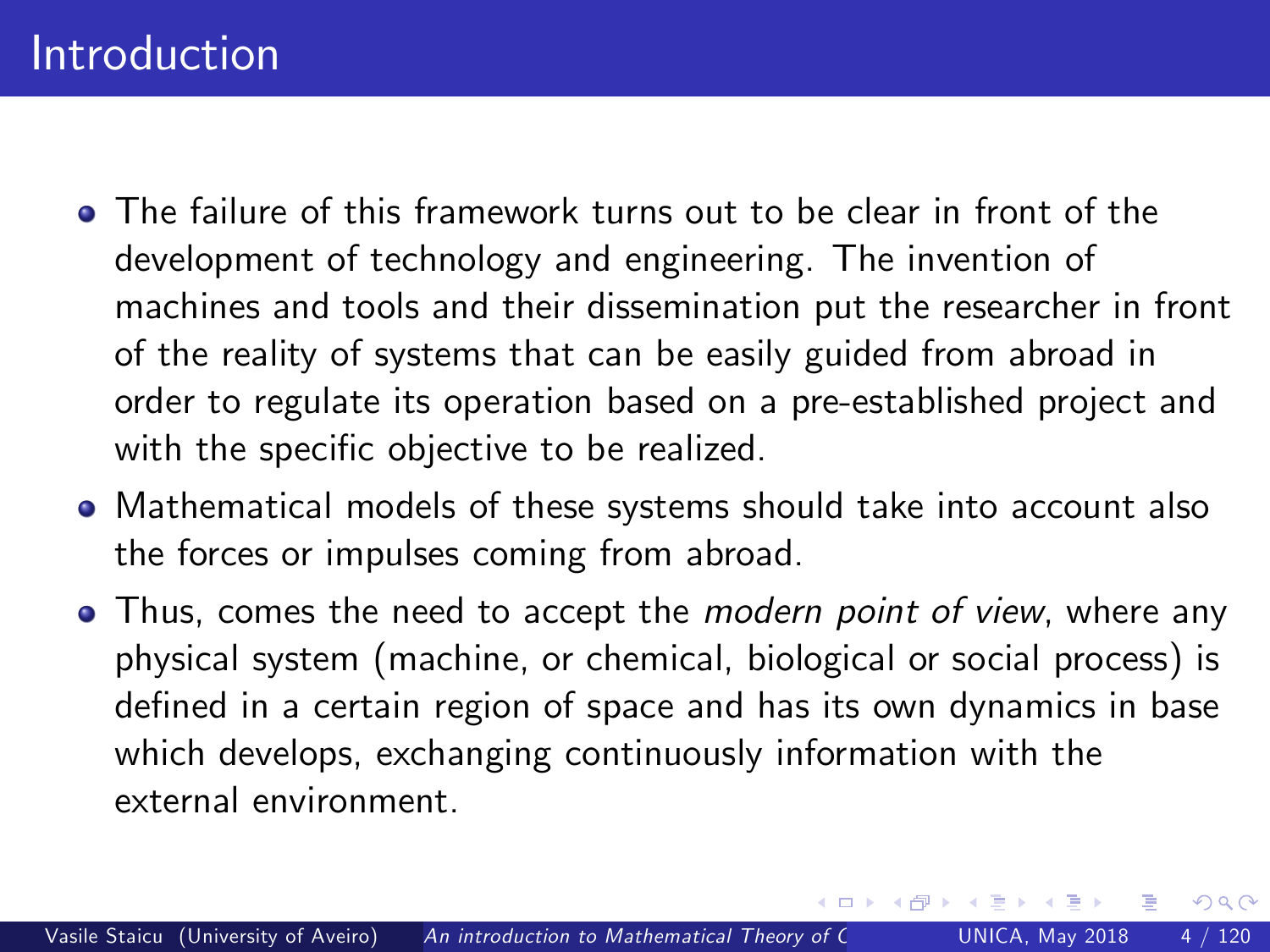- **•** Such exchange of information occurs through certain channels that are named generically inputs (if the information coming from the exterior to the system) and *outputs* (the information will be to the outside of the system).
- **•** Graphically we can represent a system like

$$
u(t) \longmapsto \blacksquare \longmapsto x(t)
$$

- The mathematical control theory is the theoretical basis for the study of physical systems equipped with inputs and outputs and provides a different paradigm.
- We now assume the presence of an external agent, namely a "controller" who can actively influence the evolution of the system.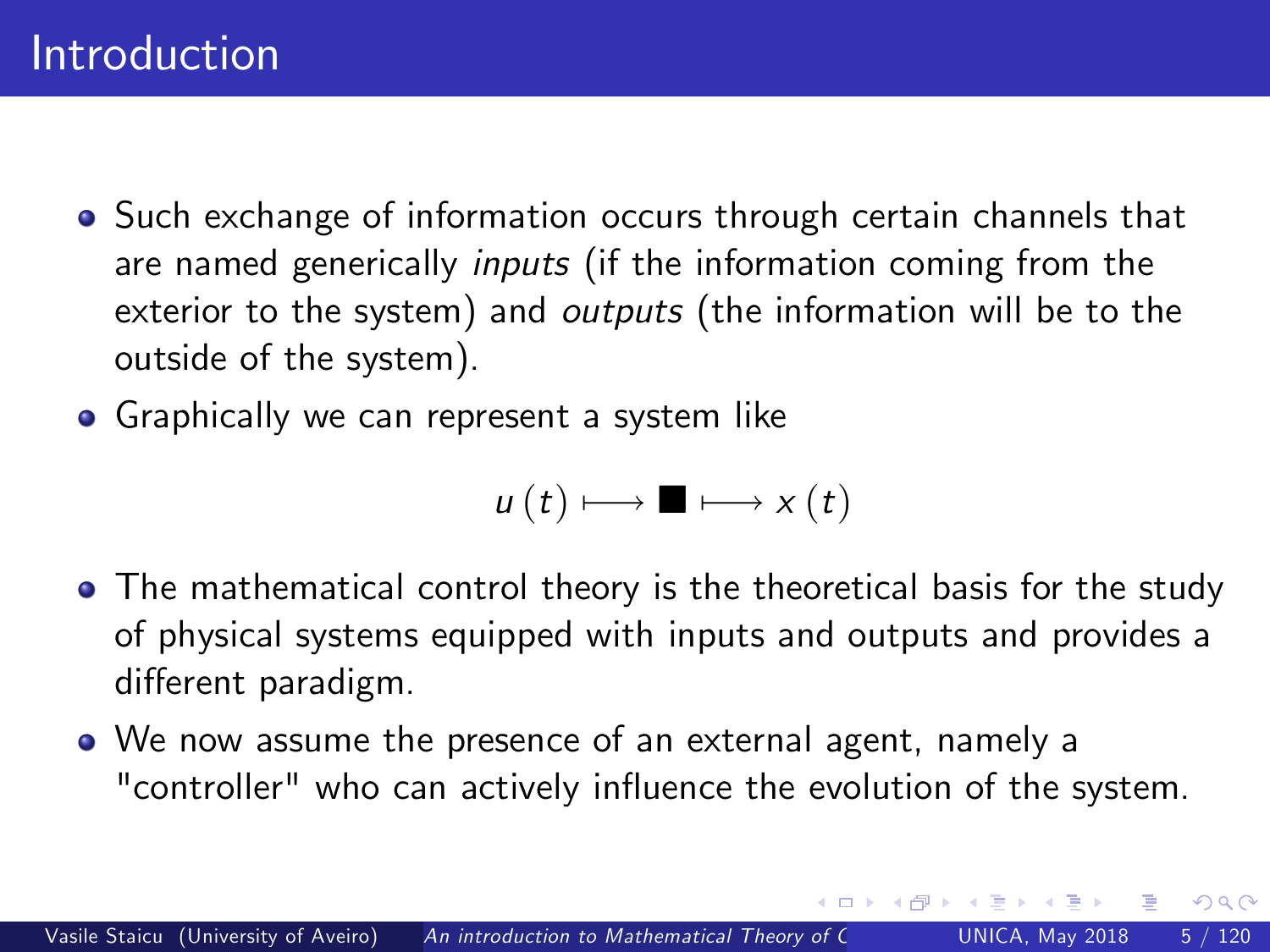• This new situation is modelled by a control system,

<span id="page-5-0"></span>
$$
\dot{x} = f(x, u), \ u(.) \in \mathcal{U}
$$
 (3)

つへへ

where  $U$  is a family of admissible control functions.

- In this case, the rate of change  $\dot{x}(t)$  depends not only of the state x itself, but also on some external parameters, say  $u = (u_1, u_2, ..., u_m)$ , which can also vary in time.
- The control function  $u(.)$  subject to some constraints, will be chosen by a controller in order to modify the evolution of the system and achieve certain preassigned goals:
	- steer the system from a state to another,
	- maximize the terminal value of one of the parameters,
	- minimize a certain cost functional, etc.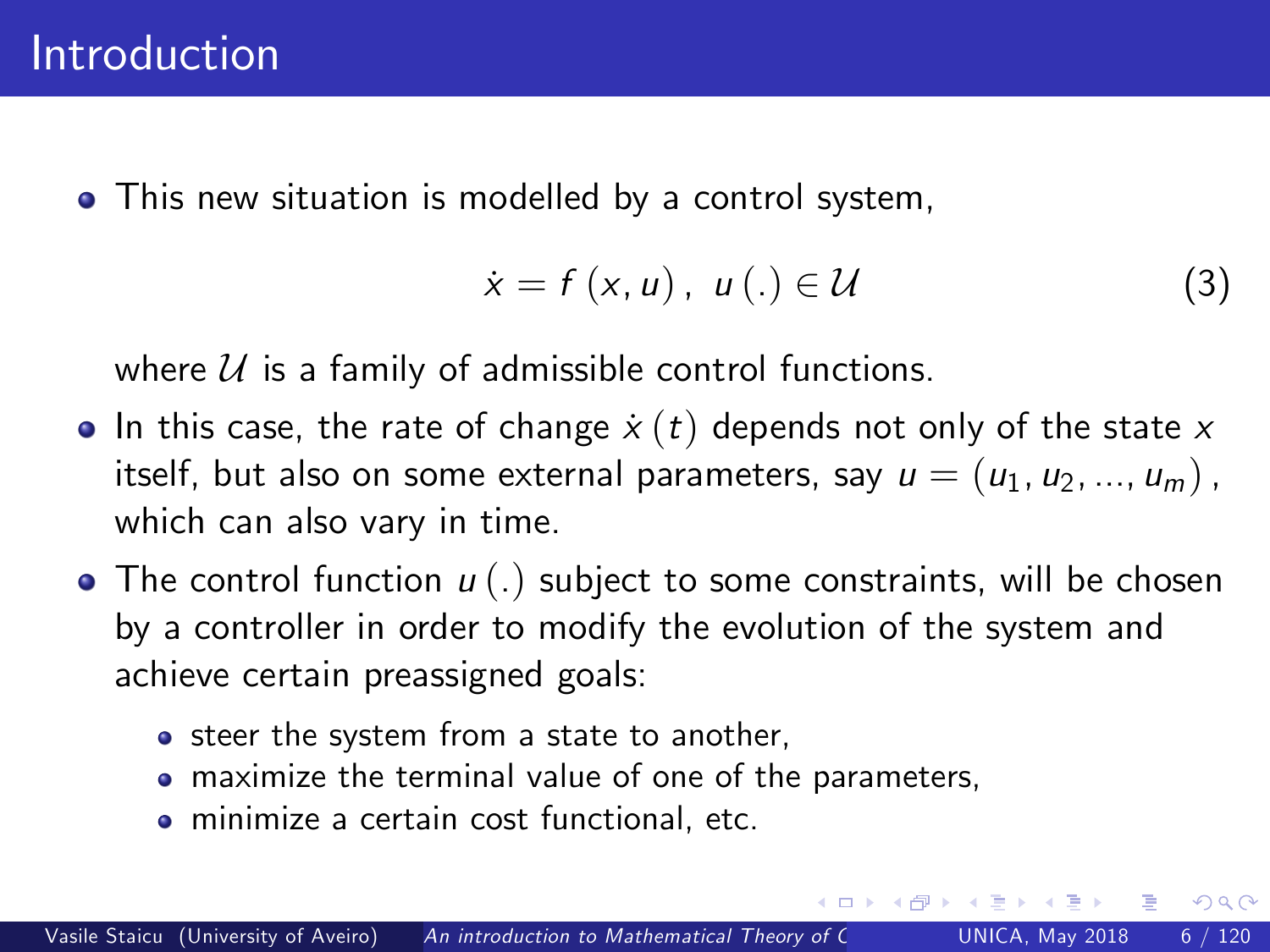- $\bullet$  In a standard setting, we are given a set of control values  $U \subset \mathbb{R}^m$ .
- The family of *admissible control functions* is defined as

$$
\mathcal{U} := \{u : \mathbb{R} \to \mathbb{R}^m : u \text{ measurable}, u(t) \in U \text{ for a. e. } t\}
$$

 $\bullet$  The control system  $(3)$  $(3)$  $(3)$  can be written as a differential inclusion, namely

<span id="page-6-0"></span>
$$
x' \in F(x) \tag{4}
$$

 $\Omega$ 

where, for each  $x$ , the set of possible velocities is given by

$$
F(x) := \{ y : y = f(x, u) \text{ for some } u \in U \}.
$$
 (5)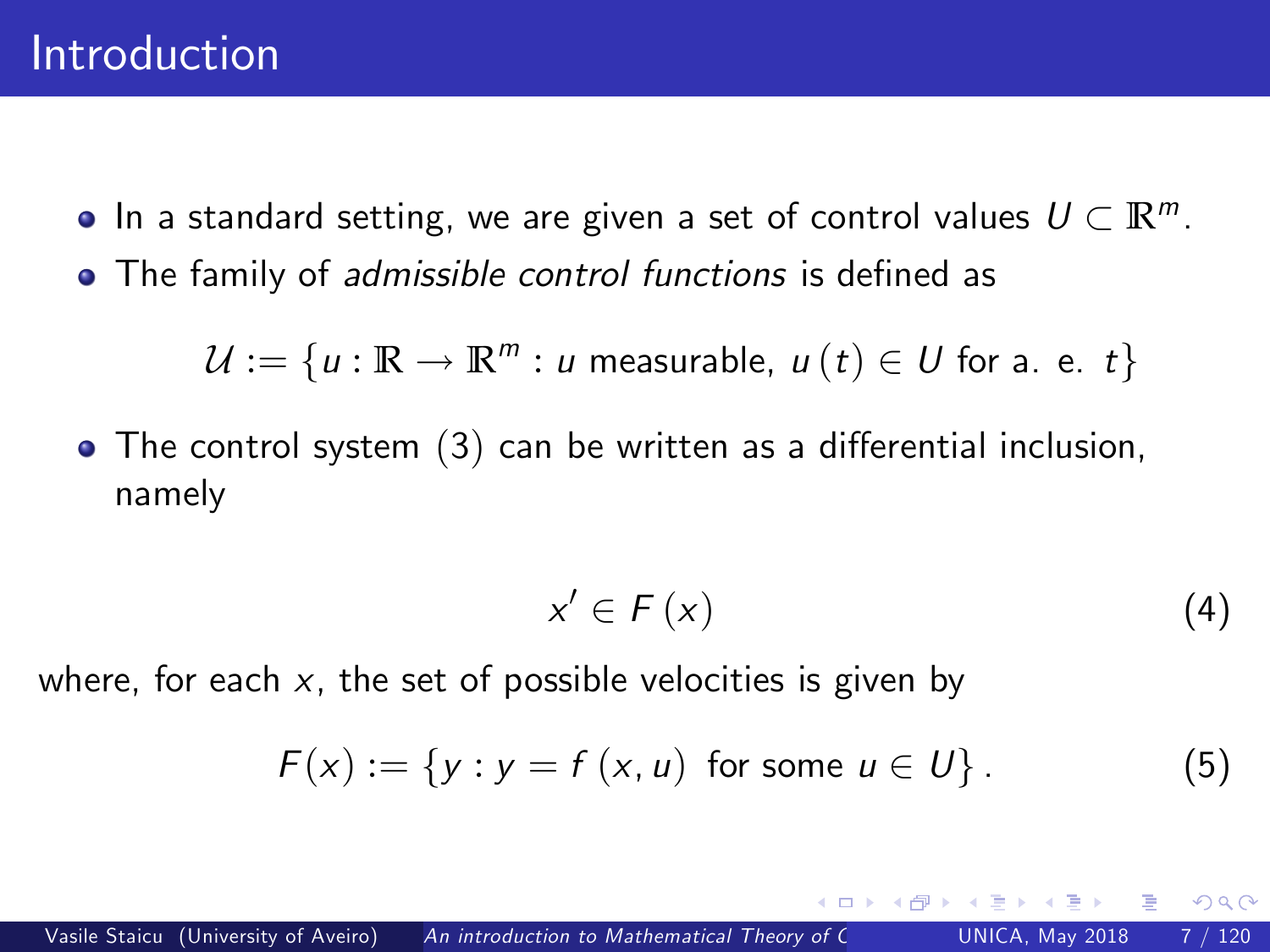An absolutely continuous function  $x : [0, T] \rightarrow \mathbb{R}^n$  is said to be an admissible solution (or trajectory) of the control system ([3](#page-5-0)) if there exists a measurable control  $u : [0, T] \rightarrow U$  such that

$$
x'(t) = f(x(t), u(t))
$$
 for almost every  $t \in [0, T]$ . (6)

 $\bullet$  By solution (or trajectory) of the differential inclusion ([4](#page-6-0)) we mean any absolutely continuous function  $x : [0, T] \rightarrow \mathbb{R}^n$  such that

$$
x'(t) \in F(x(t)) \text{ for almost every } t \in [0, T]. \tag{7}
$$

つひい

Clearly, every admissible trajectory of the control system ([3](#page-5-0)) is also a solution of the differential inclusion  $(4)$  $(4)$  $(4)$ .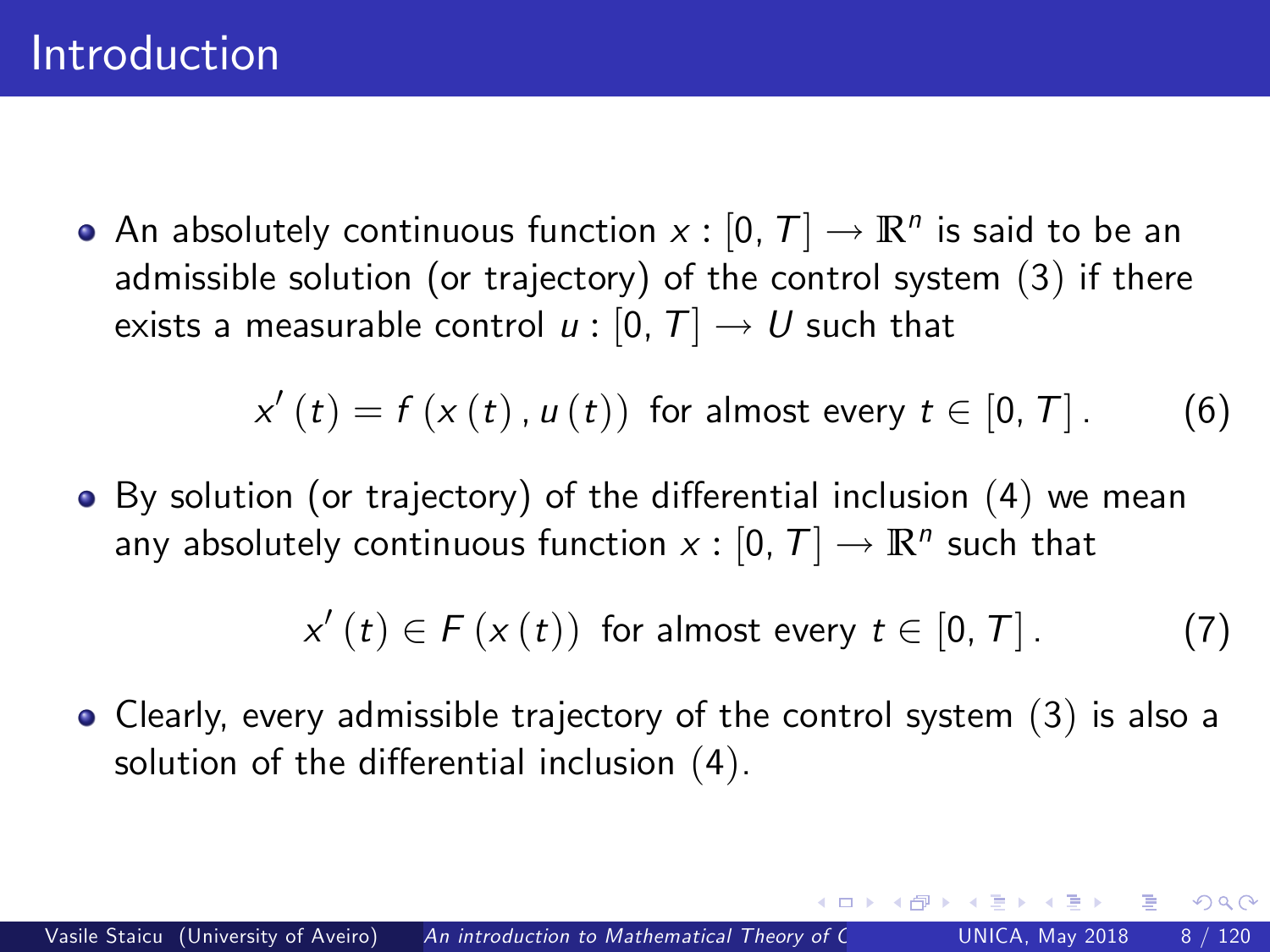• Under some regularity assumptions on  $f$ , given any solution of  $(4)$  $(4)$  $(4)$ , one can select a measurable control  $u : [0, T] \rightarrow U$  such that

$$
x'(t) = f(x(t), u(t))
$$
 for almost every  $t \in [0, T]$ ,

that is, x is a trajectory of the control system  $(3)$  $(3)$  $(3)$ .

• Differential inclusions often provide a convenient approach for the analysis of control systems, as we will see in what follows.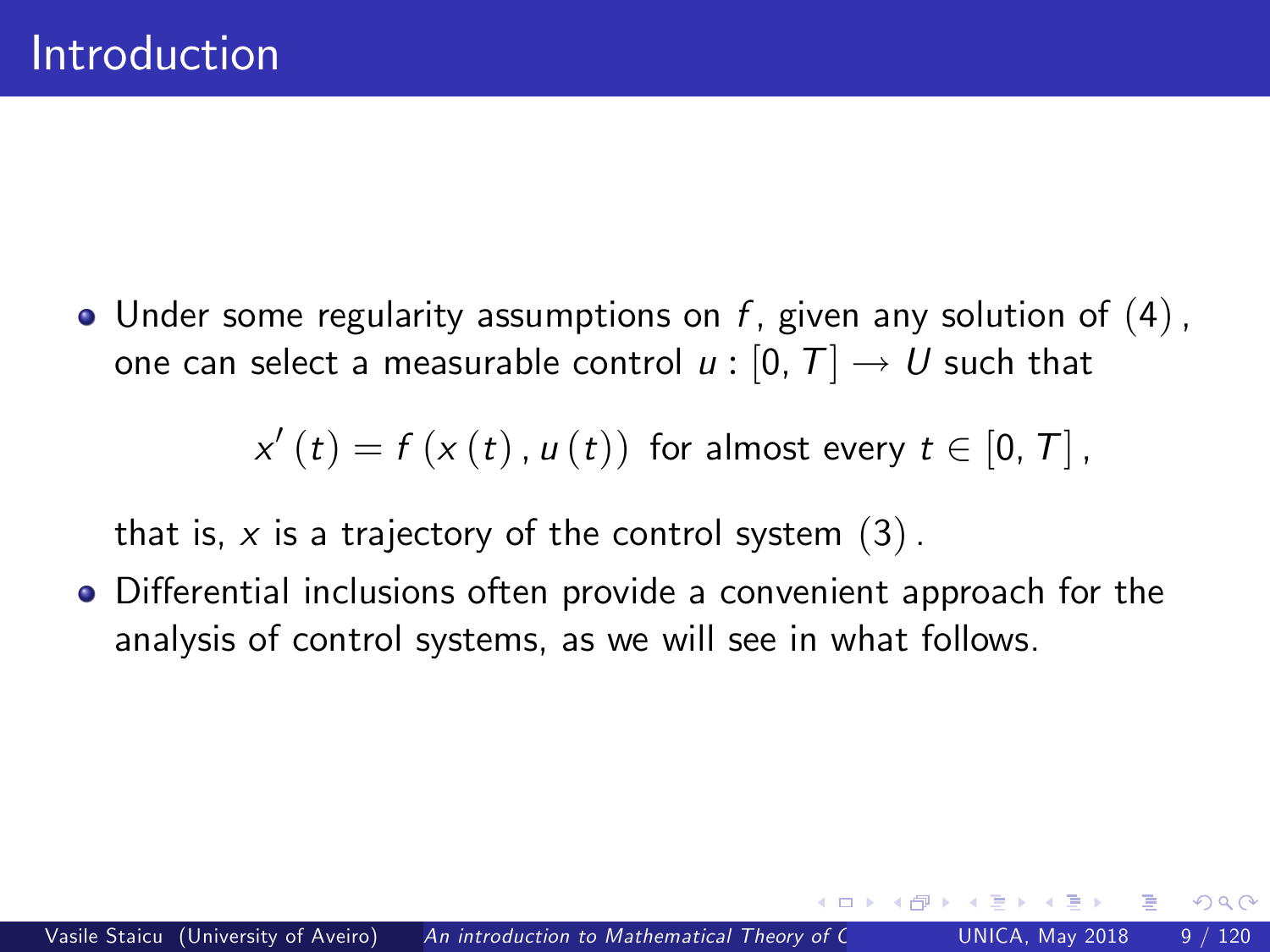- The control law can be assigned in two basically different ways:
	- in "open loop" form, as a function of time:  $t \to u(t)$ , and
	- in "closed loop" or "feedback", as a function of the state:  $x \rightarrow u(x)$ .
- **Implementing an open loop control**  $u = u(t)$  **is in a sense easier, since** the only information needed is provided by a clock, measuring time.
- On the other hand, to implement a closed loop control  $u = u(x)$  one constantly needs to measure the state  $x$  of the system.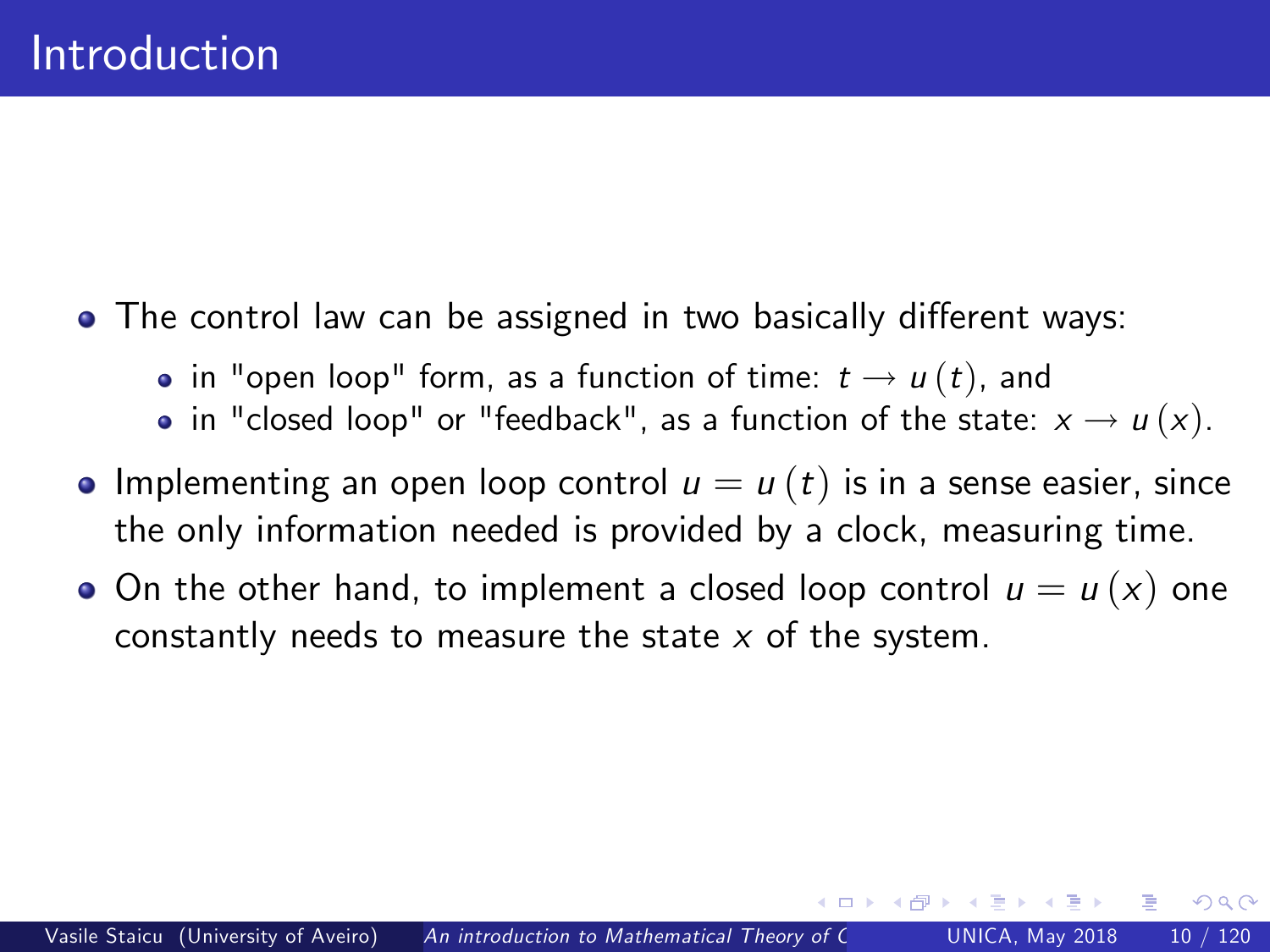## Introduction

- Designing a feedback control, however yields to some distinct advantages. The feedback controls are more robust in the presence of random perturbations.
- For example, assume that we seek a control  $u(.)$  which steers the system described by  $(3)$  $(3)$  $(3)$  from an initial state P to the origin. This can be achieved say by an open loop control  $t \rightarrow u(t)$ .
- In many practical situations, however, the evolution is influenced by additional disturbance which cannot be predicted in advance. The actual behavior of the system will be thus be governed by

<span id="page-10-0"></span>
$$
\dot{x}=f\left(x,u\right)+\eta\left(t\right),\tag{8}
$$

 $\Omega$ 

where  $t \to \eta(t)$  is a perturbation term. In this case, if the open loop control  $u = u(t)$  steers the system ([3](#page-5-0)) from an initial state P to the origin, this same control function may not accomplish the same task with ([8](#page-10-0)), when a perturbation is present.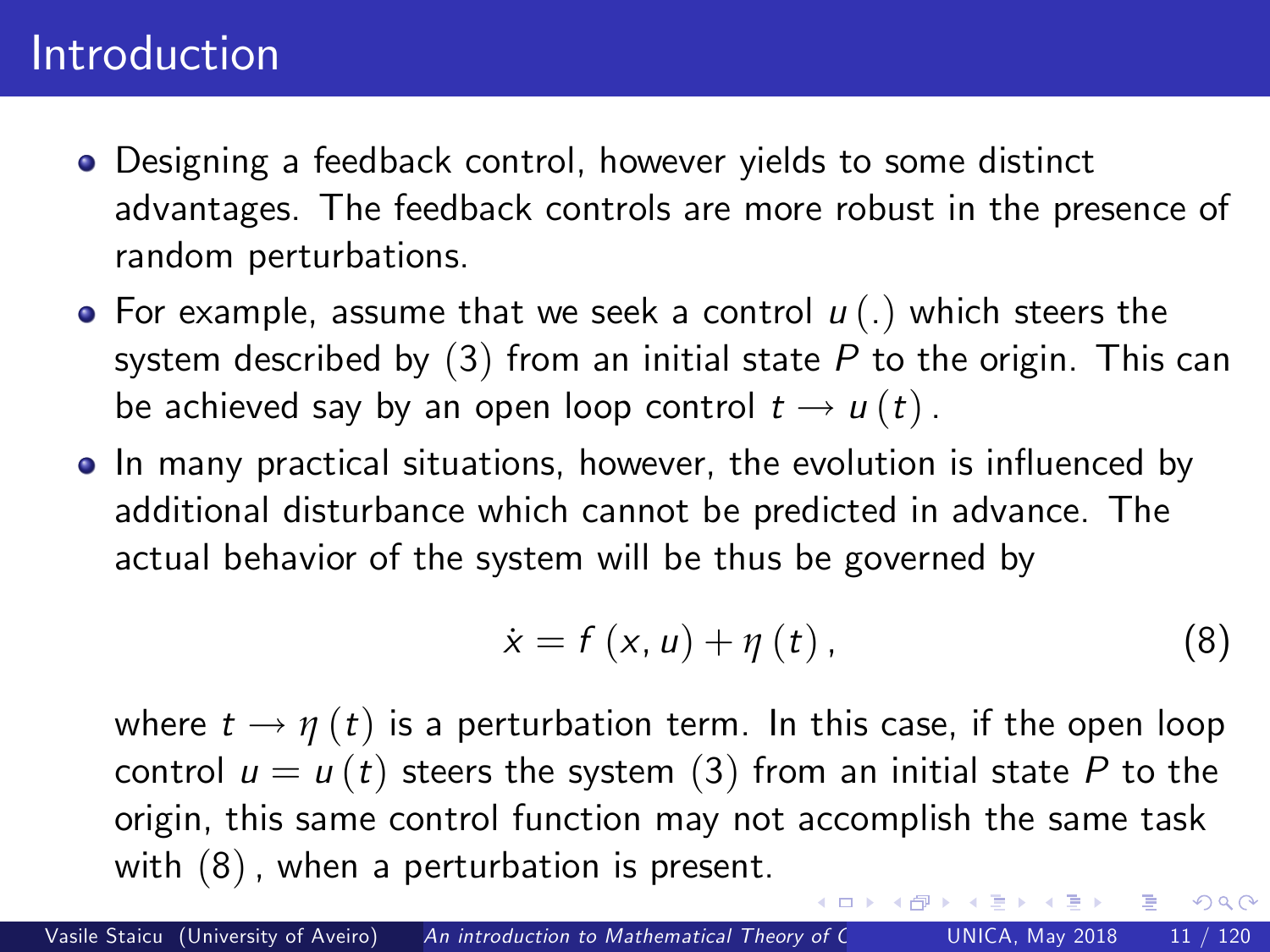Alternatively, one can solve the problem of steering the system described by  $(3)$  $(3)$  $(3)$  from an initial state P to the origin by mean of a closed loop control. In this case, we would seek a control function  $u = u(x)$  such that all the trajectories of the ordinary differential equation

$$
\dot{x} = g(x) := f(x, u(x)) \tag{9}
$$

つひひ

approach the origin as  $t \to \infty$ .

- This approach is less sensitive to the presence of external disturbances.
- Two examples will be presented below,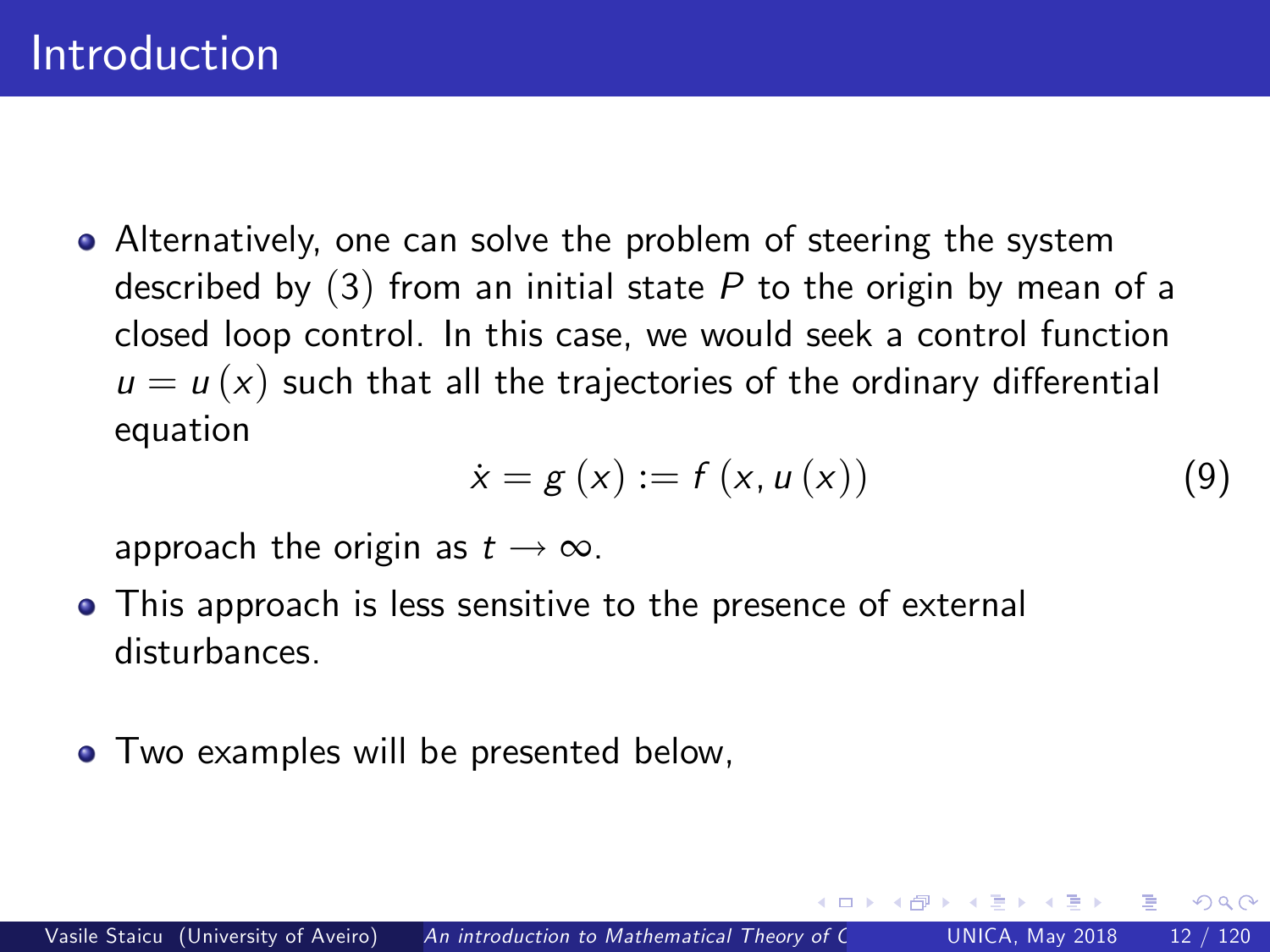## Example 1: boat on the river

Consider a river with a straight course, and using a set of planar coordinates, assume that it occupies the horizontal strip

$$
S:=\left\{(x_1,x_2)\in\mathbb{R}^2: -\infty
$$

Moreover, assume that speed of the water is given by the velocity vector

$$
v(x_1,x_2)=(1-x_2^2,0).
$$

If a boat on the river is merely dragged by the current, its position will be determined by the differential equation

$$
(\dot{x}_1,\dot{x}_2)=\left(1-x_2^2,0\right).
$$

On the other hand, if the boat is powered by an engine, then its motion can be modelled by the control system

<span id="page-12-0"></span>
$$
(\dot{x}_1, \dot{x}_2) = (1 - x_2^2 + u_1, u_2), \qquad (10)
$$

where  $u = (u_1, u_2)$  describe the velocity of the boat relative to the water.  $200$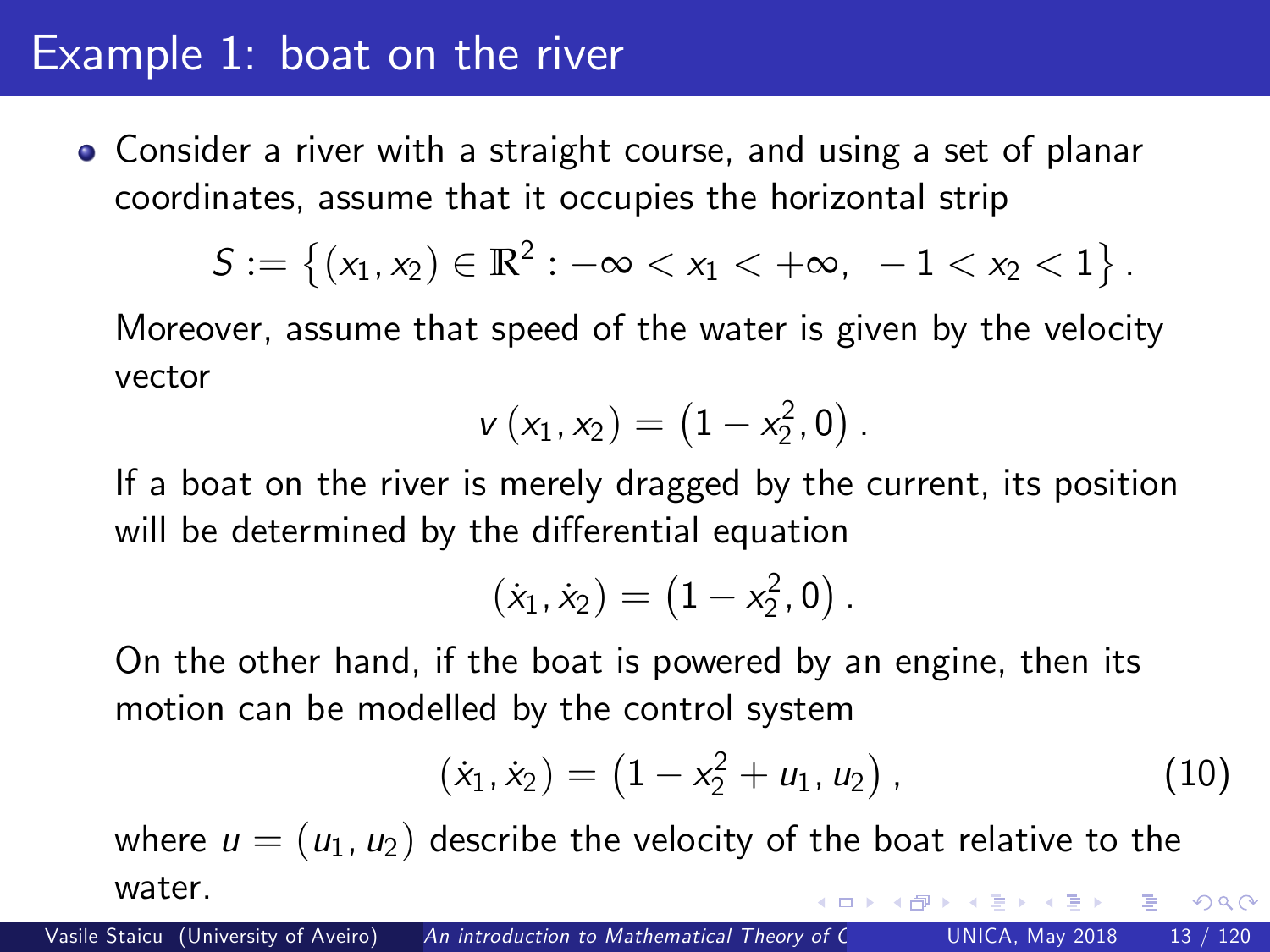# Example 1

 $\bullet$  The set U of admissible controls consists of all measurable functions  $u:\mathbb{R}\to\mathbb{R}^2$  taking values inside the closed disc

$$
U = \left\{ (\omega_1, \omega_2) \in \mathbb{R}^2 : \sqrt{\omega_1^2 + \omega_2^2} \le M \right\},\tag{11}
$$

<span id="page-13-0"></span>つひひ

where  $M$  accounts for the maximum speed (in any direction) that can be produced by the engine.

Given an initial condition  $(x_1, x_2)$   $(0) = (\bar{x}_1, \bar{x}_2)$  solving  $(10)$  $(10)$  $(10)$  one finds

$$
x_{1}(t) = \bar{x}_{1} + t + \int_{0}^{t} u_{1}(s) ds - \int_{0}^{t} \left( \bar{x}_{2} + \int_{0}^{s} u_{2}(\tau) d\tau \right)^{2} ds,
$$
  

$$
x_{2}(t) = \bar{x}_{2} + \int_{0}^{t} u_{2}(s) ds \qquad (-1 \leq x_{2} \leq 1).
$$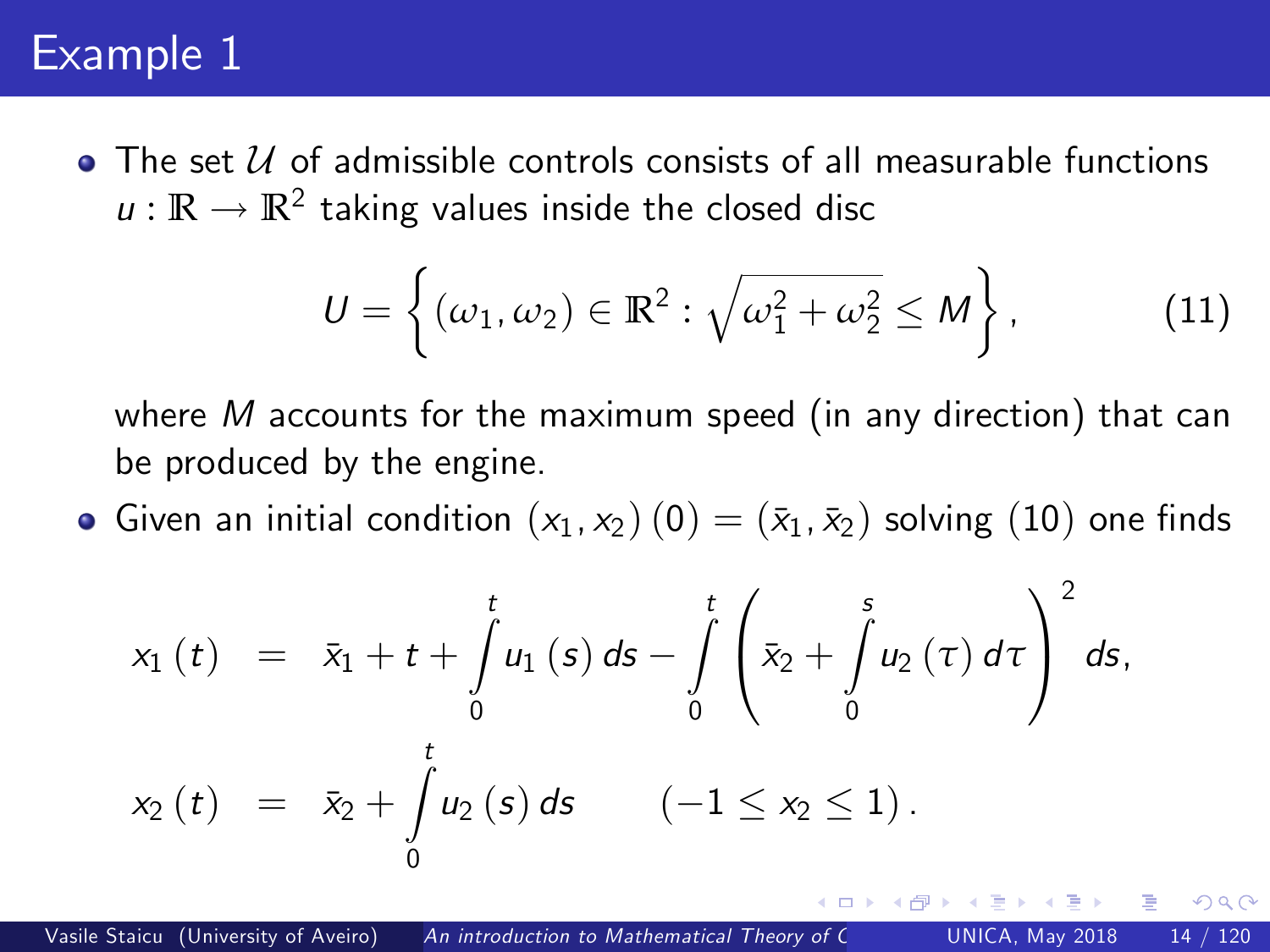- In particular, the constant control  $u = (u_1, u_2) = \left(-\frac{2}{3}, 1\right)$  takes the boat from a point  $(\bar{x}_1, -1)$  on one side of the river to the point  $(\bar{x}_1, 1)$  on the opposite side, in two units of time.
- $\bullet$  Observe that if  $M > 0$  then the boat can be steered from any point P of the river to any other point of the river (exercise: justify !) and that the admissible trajectories of the control system  $(10) - (11)$  $(10) - (11)$  $(10) - (11)$  $(10) - (11)$  $(10) - (11)$ coincide with the solutions of the differential inclusion

$$
(\dot{x}_1, \dot{x}_2) \in F(x_1, x_2) = \left\{ (y_1, y_2) : \sqrt{(y_1 - 1 + x_2^2)^2 + y_2^2} \leq M \right\}.
$$

つひひ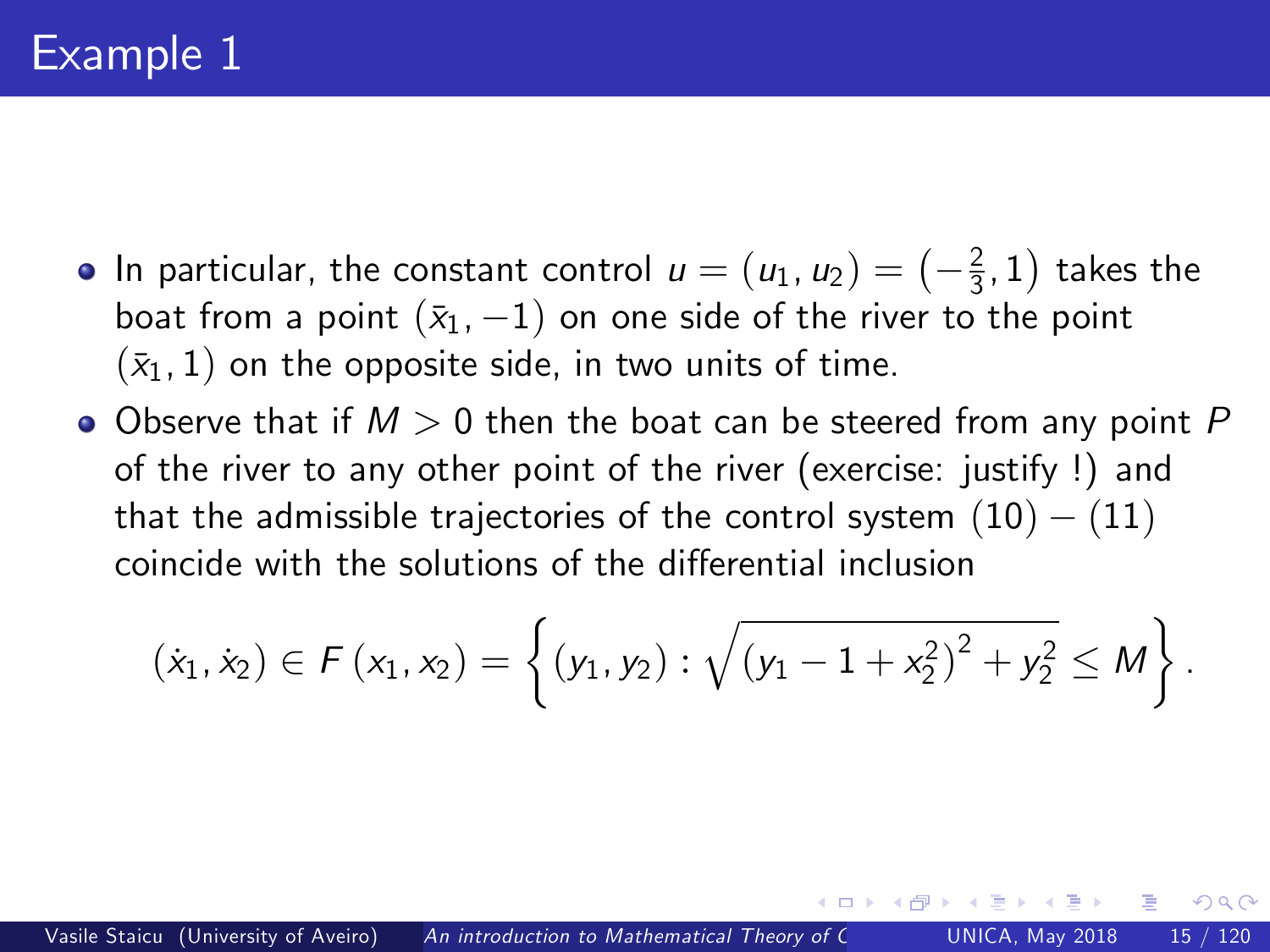- Consider a cart which can move without friction along a straight rail. For simplicity assume that it has unit mass.
- Let  $y(0) = \overline{y}$  be its initial position and  $v(0) = \overline{v}$  be its initial velocity.
- **If no forces are present, its future position is simply given by**

$$
y(t)=\bar{y}+t\bar{v}.
$$

Next, assume that a controller is able to push the cart, with an external force  $u = u(t)$ .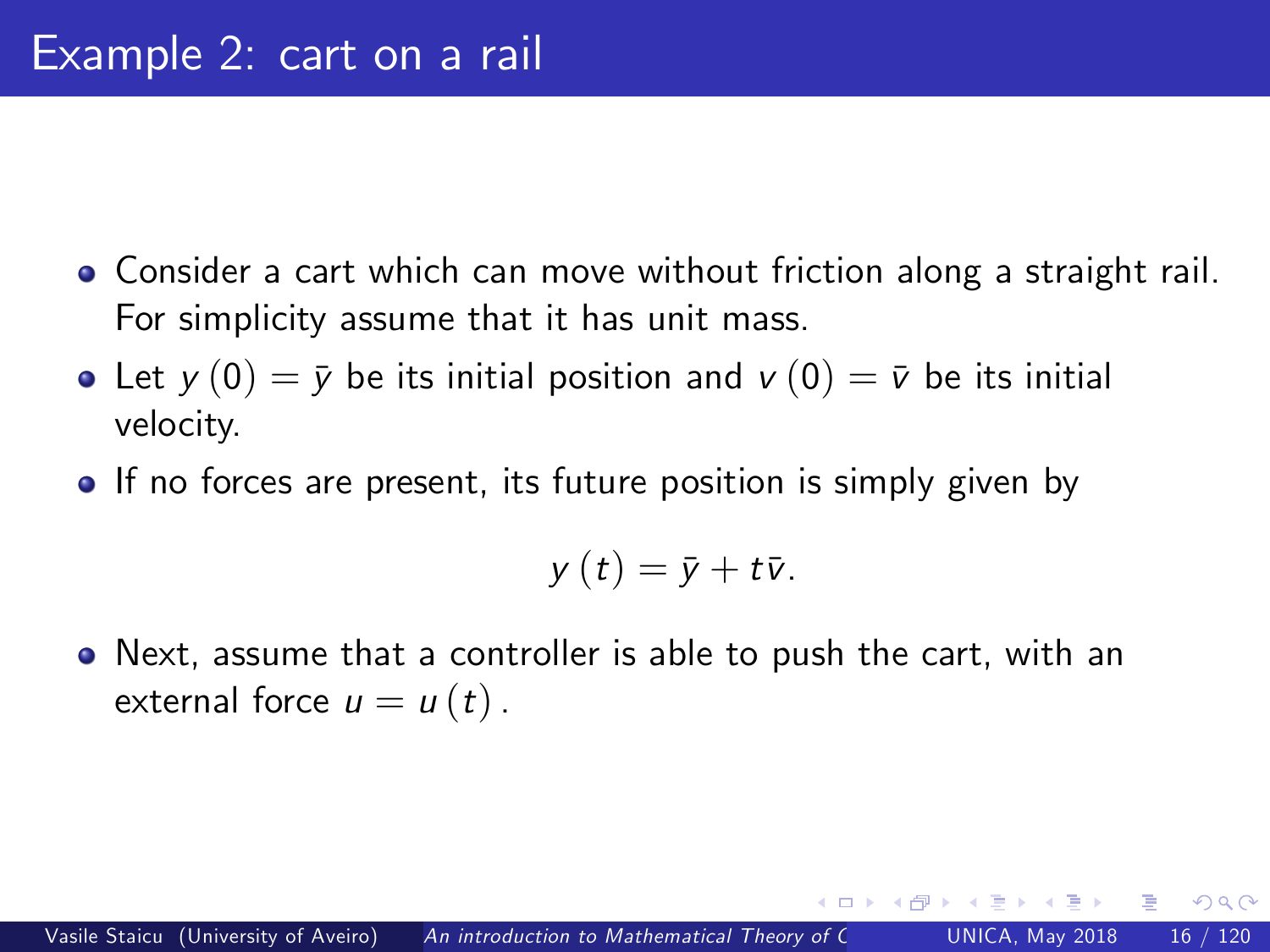# Example 2

The evolution of the system is then determined by the second order equation (determined by the Newton law)

<span id="page-16-0"></span>
$$
\ddot{y} = u(t). \tag{12}
$$

• Calling now  $x_1(t) = y(t)$  and  $x_2(t) = v(t)$ , respectively the position and the velocity of the chart at time  $t$ , the equation ([12](#page-16-0)) can be written as a first order control system

<span id="page-16-1"></span>
$$
\begin{cases}\n\dot{x}_1 = x_2 \\
\dot{x}_2 = u\n\end{cases}
$$
\n(13)

Given the initial condition  $x_1$  (0) =  $\bar{y}$ ,  $x_2$  (0) =  $\bar{v}$ , solving ([13](#page-16-1)) one finds

$$
x_{1}(t) = \bar{y} + t\bar{v} + \int_{0}^{t} (t - s) u(s) ds, x_{2}(t) = \bar{v} + \int_{0}^{t} u(s) ds.
$$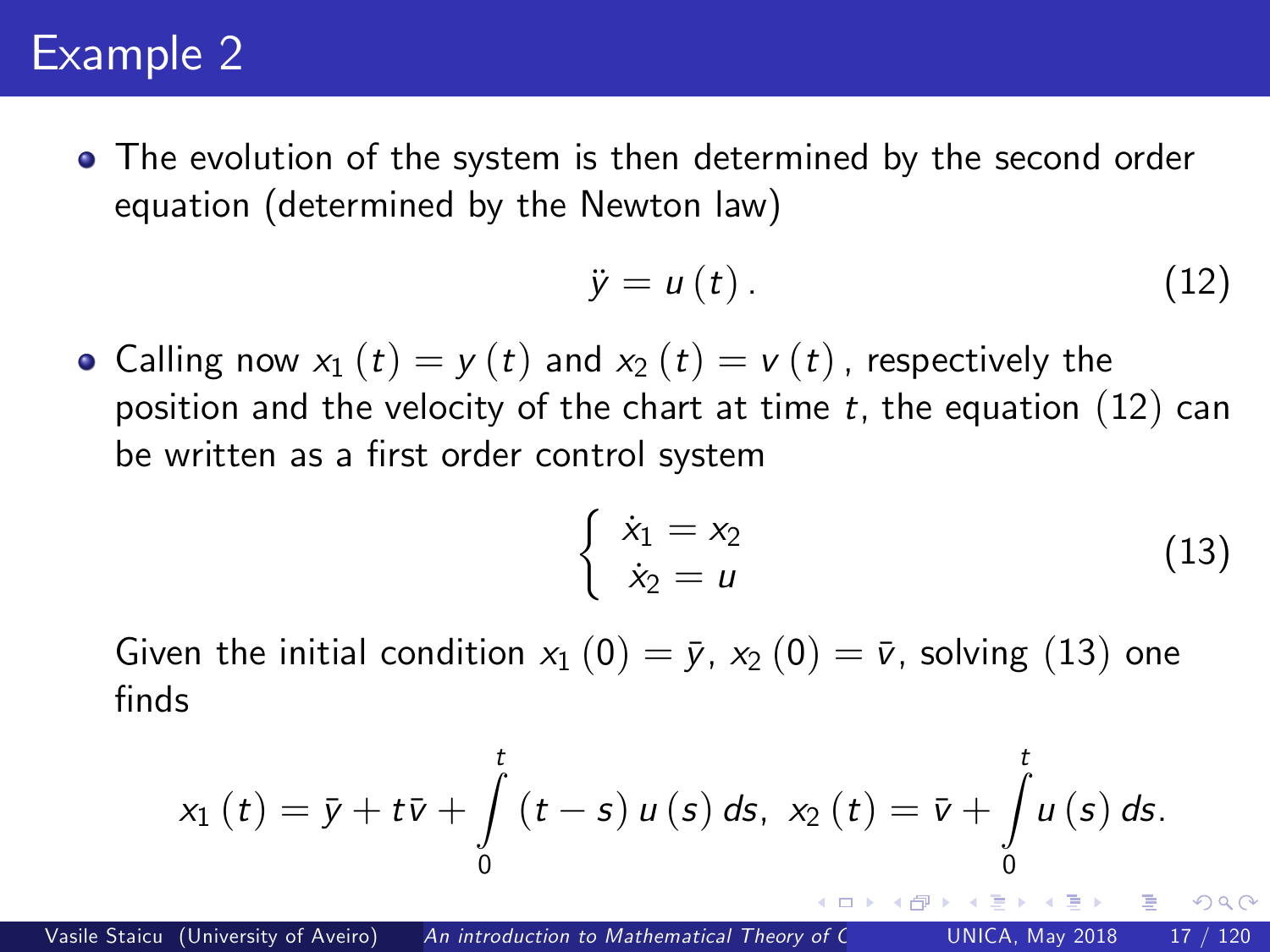• Assuming that the force satisfies the constraint

 $|u(t)| \leq 1$ ,

the control system  $(13)$  $(13)$  $(13)$  is equivalent to the differential inclusion

$$
(\dot{x}_1, \dot{x}_2) \in F(x_1, x_2) = \{(x_2, \omega) : -1 \leq \omega \leq 1\}.
$$

4 D F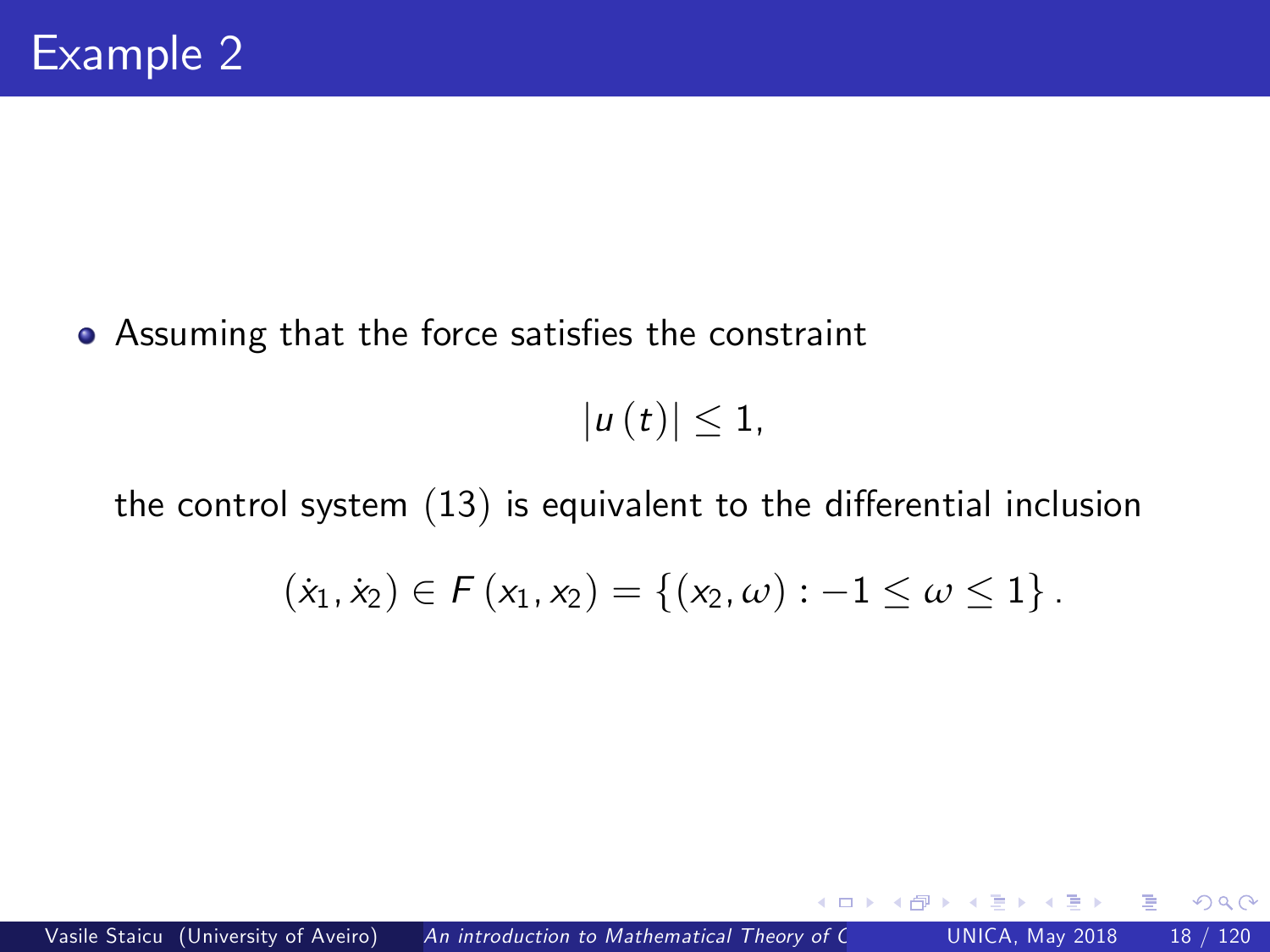- We now consider the problem of steering the system at the origin  $(0, 0) \in \mathbb{R}^2$ .
- **In** other words, we want the chart to be eventually at the origin with zero speed.
- For example, if the initial condition  $(\bar{y}, \bar{v}) = (2, 2)$ , this goal is achieved by the open-loop control

$$
\bar{u}(t) = \begin{cases}\n-1 & \text{if } 0 \leq t \leq 4 \\
1 & \text{if } 4 \leq t \leq 6 \\
0 & \text{if } t \geq 6.\n\end{cases}
$$

A direct calculation shows that  $(x_1 (t), x_2 (t)) = (0, 0)$  for  $t \ge 6$ .

However, the above control would not accomplish the same task in connection with  $(\bar{y}, \bar{v}) \neq (2, 2)$  (exercise: verify!)

 $200$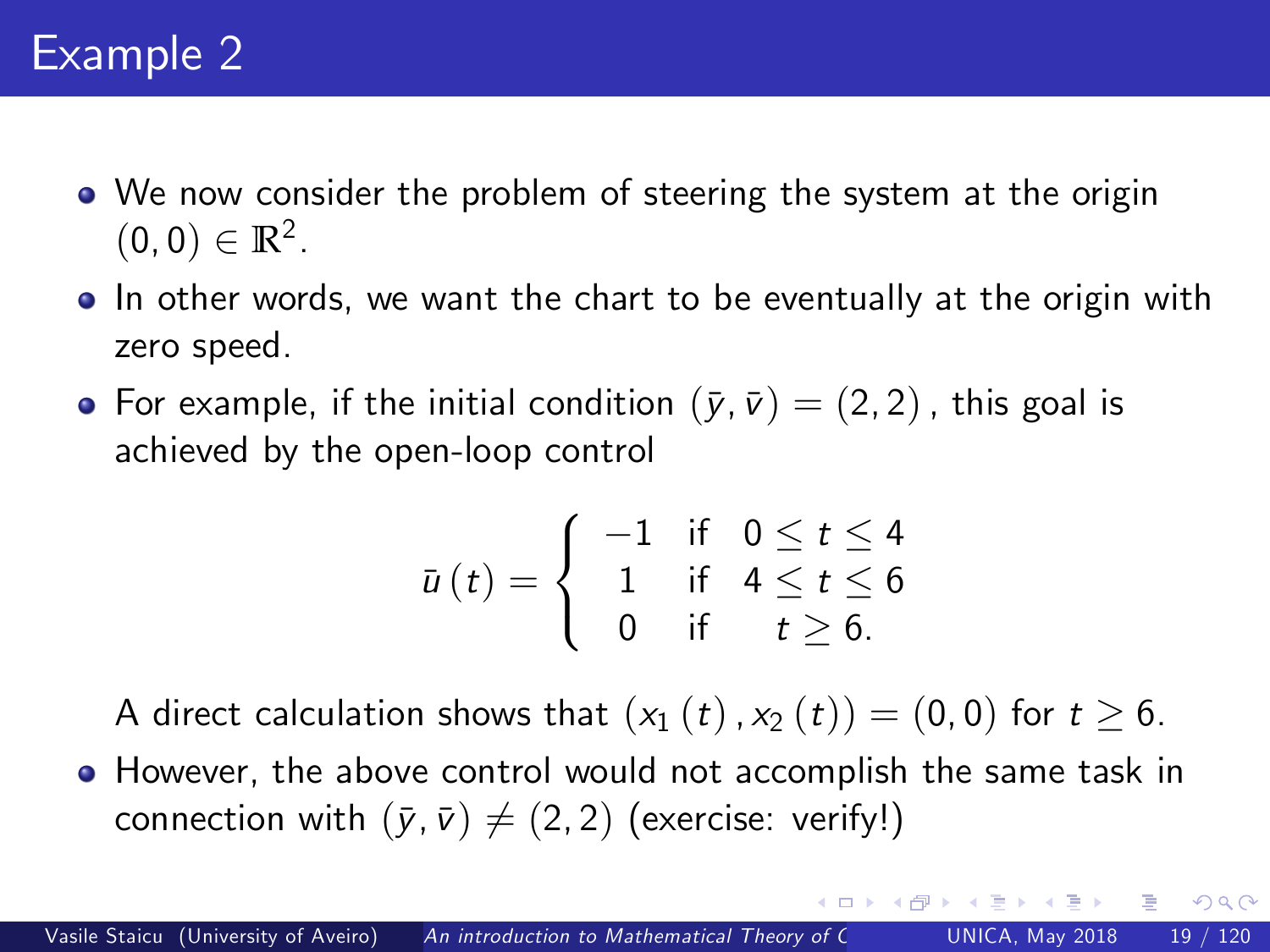A related problem is that of asymptotic stabilization: we seek a feedback control function  $u = u(x_1, x_2)$  such that for every initial data  $(\bar{y}, \bar{v})$  the corresponding solution of the Cauchy problem

$$
(\dot{x}_1, \dot{x}_2) = (x_2, u(x_1, x_2)), (x_1, x_2) (0) = (\bar{y}, \bar{v})
$$

approaches the origin as  $t \to \infty$ , that is,

$$
\lim_{t\to\infty}(x_1,x_2)(t)=(0,0).
$$

There are several feedback controls which accomplish this task. One is

$$
u\left(x_1,x_2\right)=-x_1-x_2.
$$

つひひ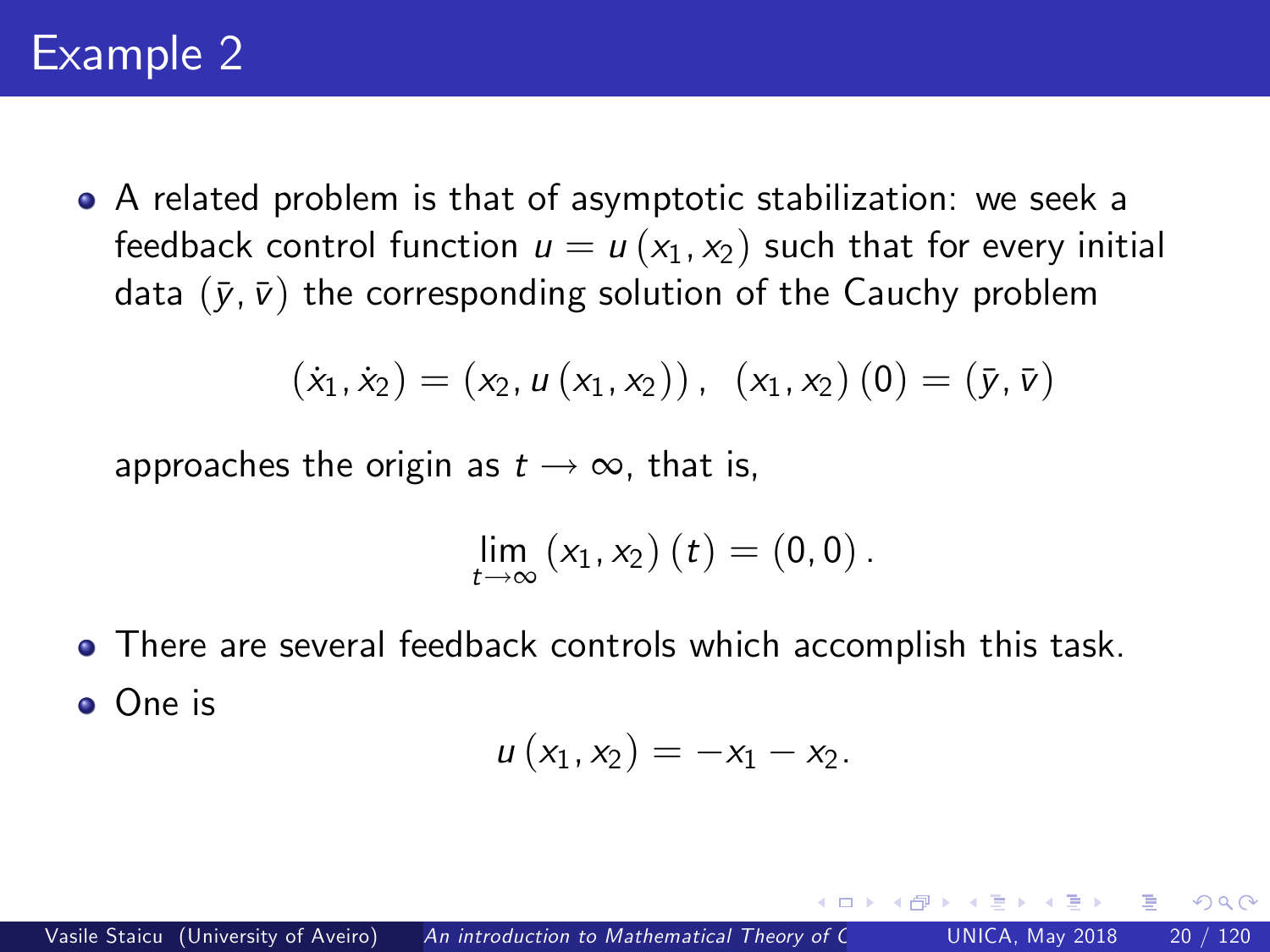- $\bullet$  In connection with a control system of the general form  $(3)$  $(3)$  $(3)$  several mathematical questions can be formulated.
- A first set of problems is concerned with the *dynamics of the system*.
- Given an initial state  $\bar{x}$ , one would like to determine which other states  $x \in \mathbb{R}^n$  can be reached using the various admissible controls  $u \in \mathcal{U}$ .
- More precisely, given a control function  $u = u(t)$ , call  $x(.) u$  the solution of the Cauchy problem

$$
\dot{x}(t) = f(x(t), u(t)), x(0) = \bar{x},
$$

and define the reachable set at time  $t$  as

$$
R(t) = \{x(t, u) : u \in U\}.
$$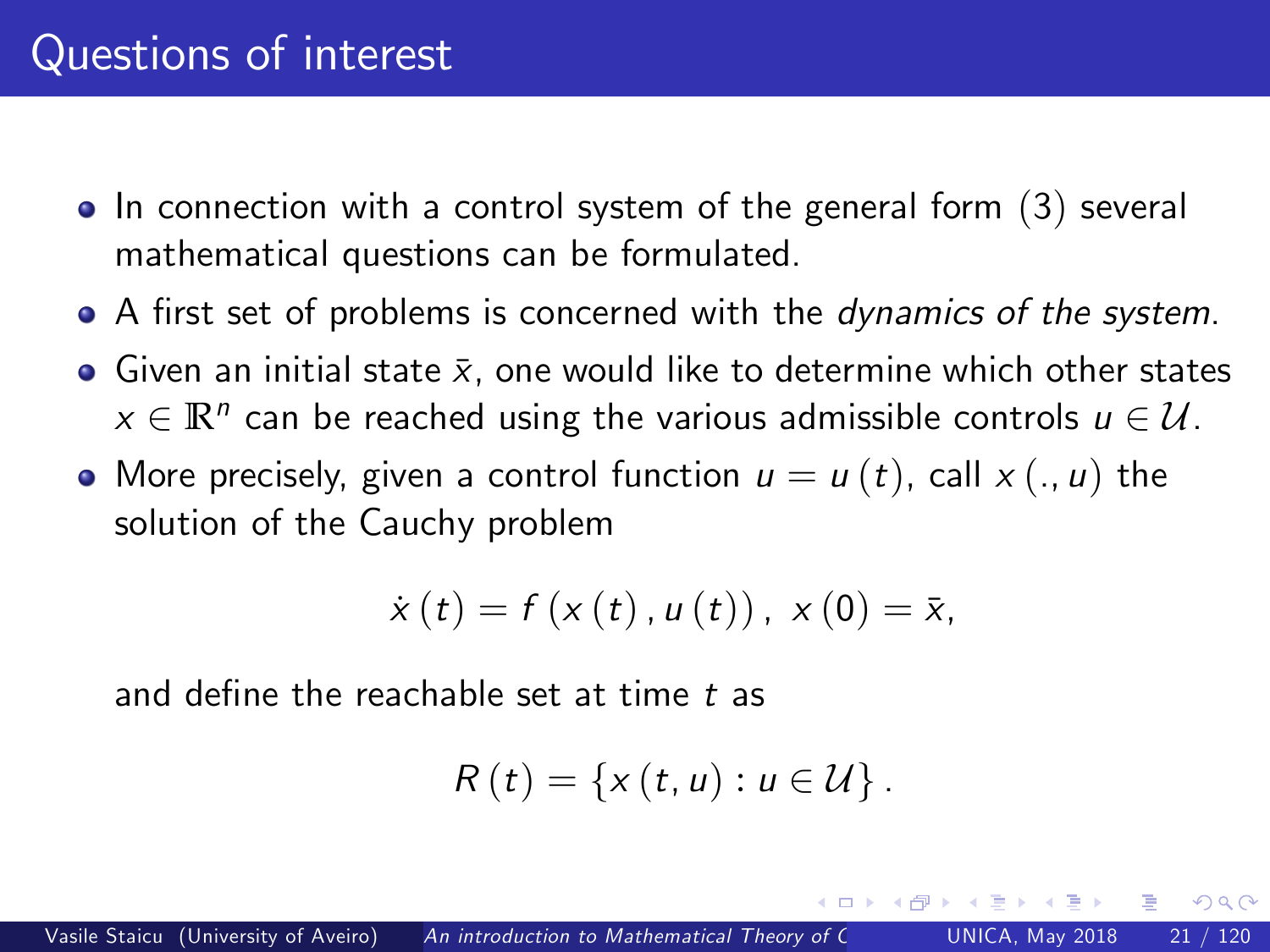# Questions of interest

- The closure, boundedness, convexity and the dimension of the set  $R(t)$  provide useful information on the control system.
- In addition, it is interesting to study whether  $R(t)$  is a neighborhood of the initial point  $\bar{x}$  for all  $t > 0$ . In the positive case, the system is said to be small time locally controllable at  $\bar{x}$ .
- Another important case is when  $\bigcup R\left( t\right)$  includes the entire space  $t\geq0$

 $\mathbb{R}^n$ . We then say that the system is  $\mathit{globally}$  controllable.

- The dependence of the reachable set  $R(t)$  on the time t and on the set of admissible controls  $U$  is also a subject of investigation.
- $\bullet$  One may ask whether the same points in  $R(t)$  can be reached by using controls which are piecewise constant, or take values within the set of extreme points of U.
- Being able to perform the same tasks by mean of a smaller set of control functions, easier to implement, is quite relevant in practical applications.  $200$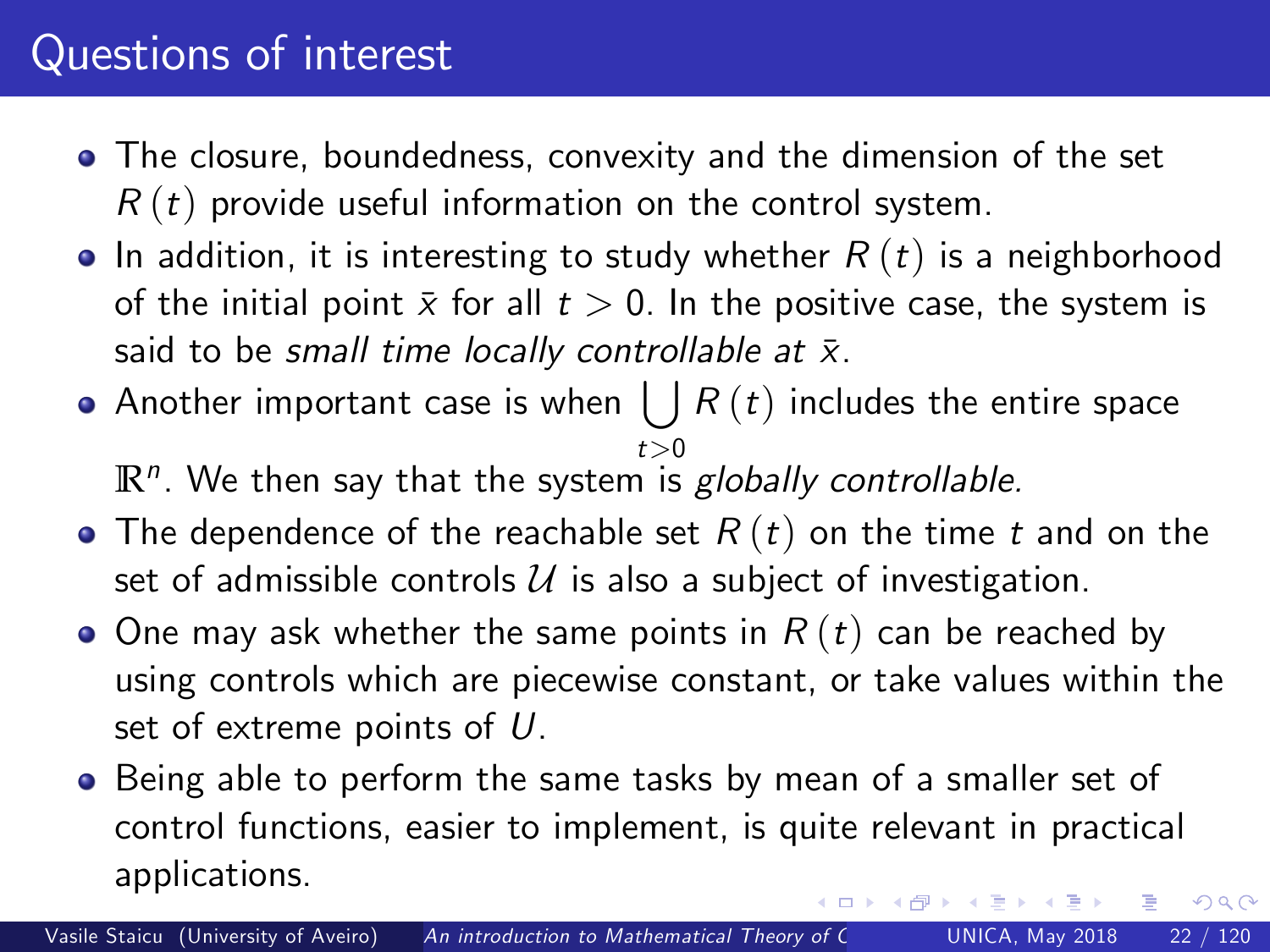- A second very important area of control theory is concerned with the optimal control.
- In many applications, among all strategies which accomplish a certain task, one seeks an optimal one, based on a given performance criterion.
- A performance criterion can be defined by an integral functional of the form

<span id="page-22-0"></span>
$$
J = \int_0^T L(t, x, u) dt, \qquad (14)
$$

 $200$ 

and the values of J will have to be optimized among the admissible trajectories of ([3](#page-5-0)), with a number of initial or terminal constraints.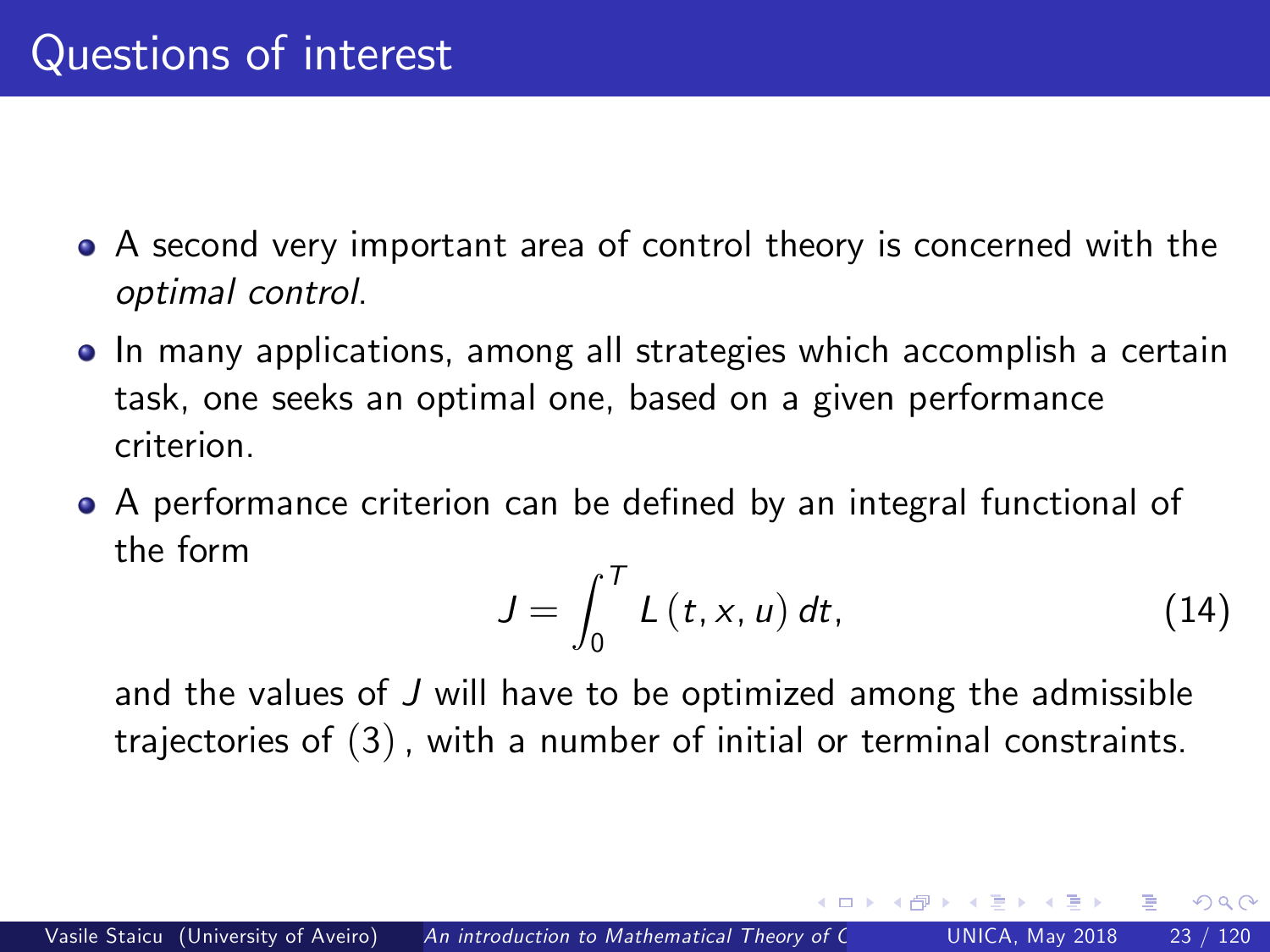## Questions of interest

- For example, among all controls which steer the system from the initial point  $\bar{x}$  to some point on the target set  $\mathcal T$  at time  $\mathcal T$ , we may seek the one that minimize the cost functional ([14](#page-22-0)).
- This problem is formulated as

<span id="page-23-1"></span>
$$
\min_{u \in \mathcal{U}} \int_0^T L(t, x, u) dt, \tag{15}
$$

<span id="page-23-2"></span><span id="page-23-0"></span> $\Omega$ 

subject to

$$
\dot{x} = f(x, u), \ x(0) = \bar{x}, \ x(T) \in T.
$$
 (16)

• Observe that if ([3](#page-5-0)) takes the simplest form

 $\dot{x} = u, u(t) \in U = \mathbb{R}^n$ 

and if  $\mathcal{T} = \{\bar{y}\}$  consists on just one point, then we do not have any constraint on the derivative  $\dot{x}$ .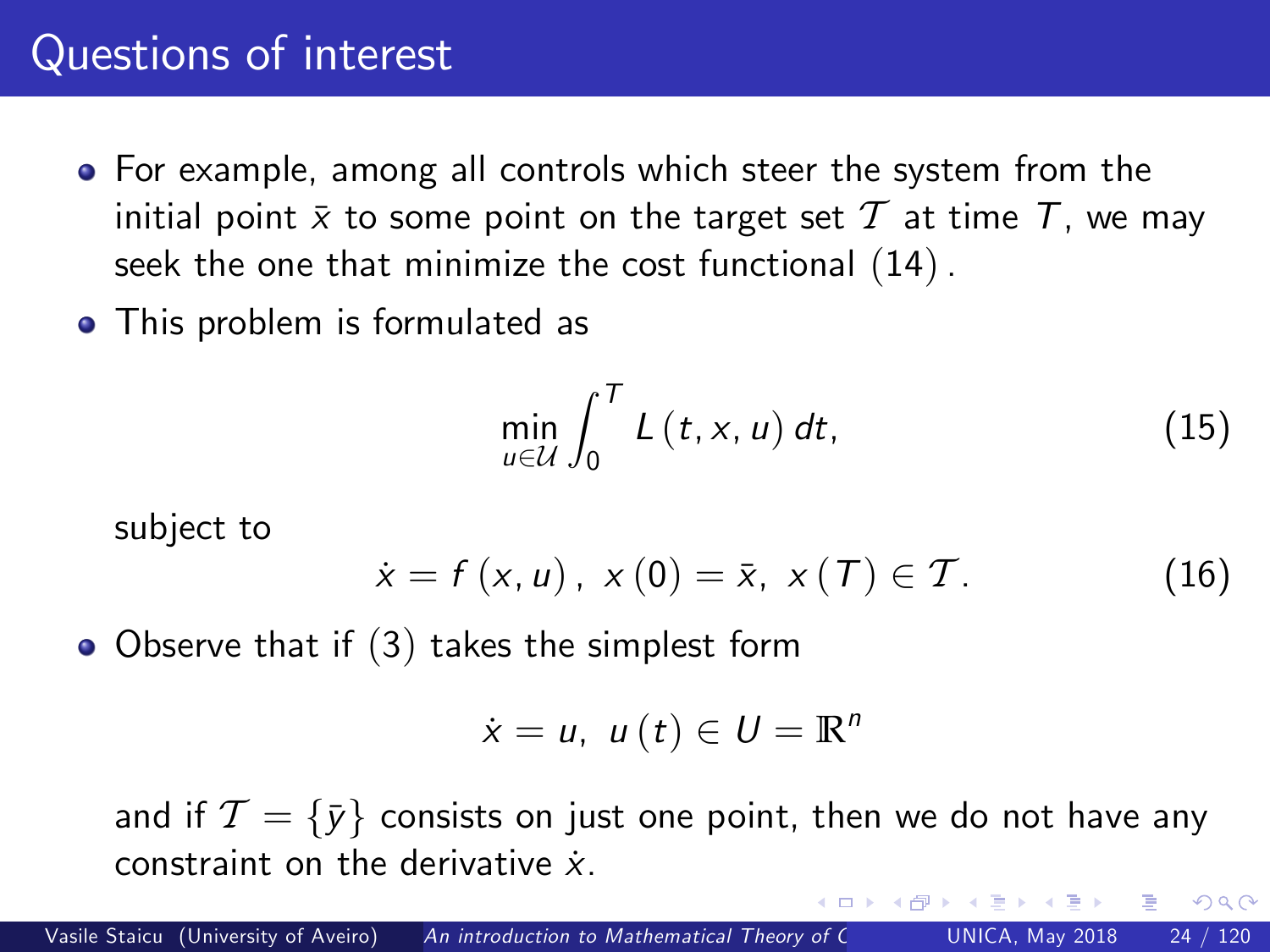# Questions of interest

Our problem of optimal control thus reduces to the standard problem of the Calculus of Variations

<span id="page-24-1"></span>
$$
\min_{x(.)} \int_0^T L(t, x, \dot{x}) dt, \ x(0) = \bar{x}, \ x(T) = \bar{y}.
$$
 (17)

• Roughly speaking, the main difference between the problem  $(15) - (16)$  $(15) - (16)$  $(15) - (16)$  $(15) - (16)$  $(15) - (16)$  and  $(17)$  $(17)$  $(17)$  is that in  $(17)$  the derivative x is not restricted, while in  $(15) - (16)$  $(15) - (16)$  $(15) - (16)$  $(15) - (16)$  $(15) - (16)$  the derivative is constrained within the set

<span id="page-24-0"></span>
$$
F(x) := \{y : y = f(x, u) \text{ for some } u \in U\}.
$$

- The basic mathematical theory of optimal control has been concerned with the following main topics: existence of optimal controls; necessary conditions for the optimality of a control; sufficient conditions for optimality.
- The next section will be dedicated to Carathéodory solutions to ordinary differential equations which arise from control systems, and to which the classical notion of solution is [not](#page-23-0) [a](#page-25-0)[p](#page-23-0)[pr](#page-24-0)[o](#page-25-0)[pr](#page-0-0)[i](#page-1-1)[a](#page-24-0)[te](#page-25-0)[.](#page-0-0)  $\Omega$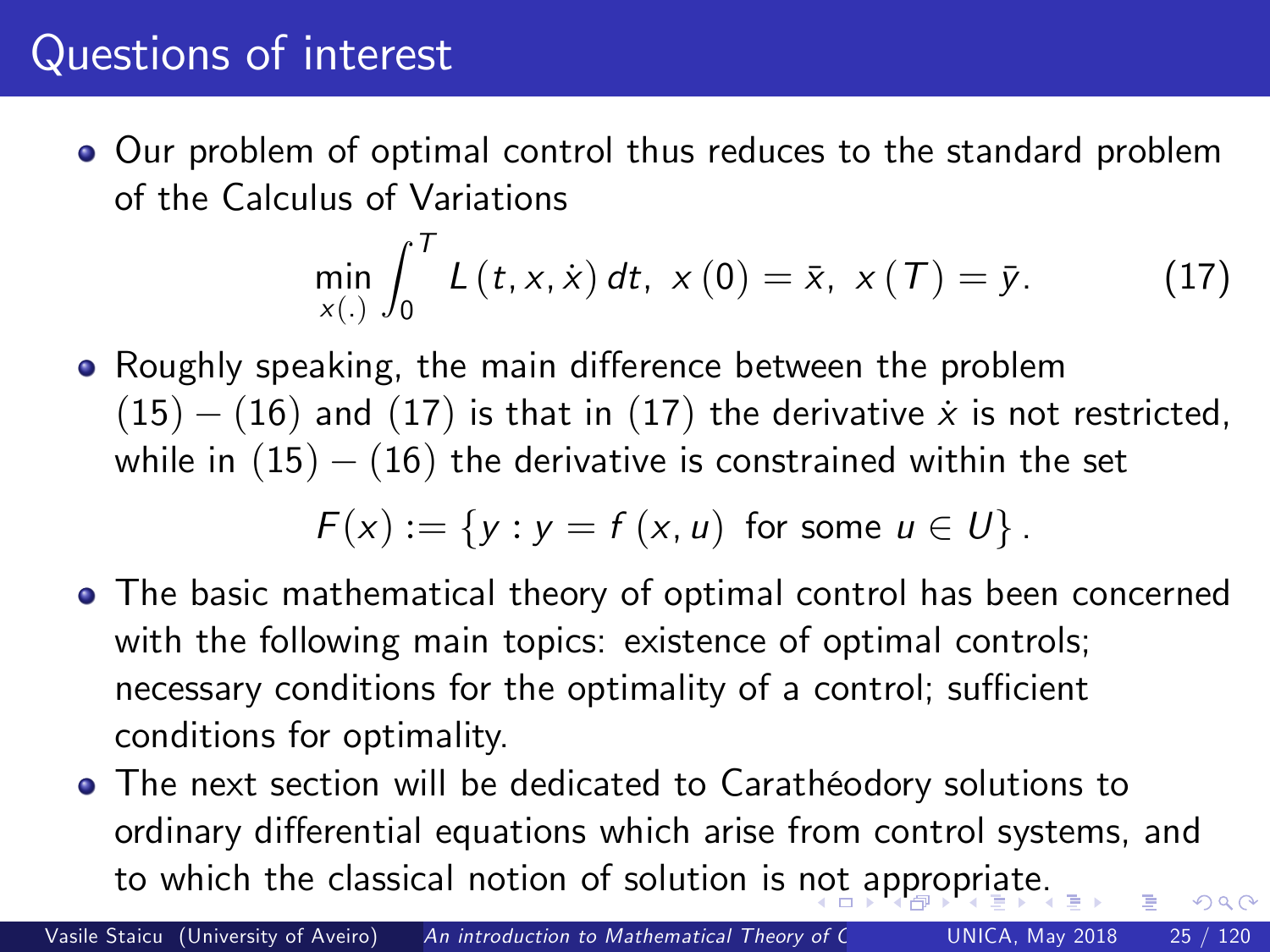#### Normed vector spaces

• A real vector space is a nonempty set  $X$  endowed with two operations:  $+ : X \times X \to X$  and  $\cdot : \mathbb{R} \times X \to X$  satisfying the following conditions:

$$
x + (x + y) + z = x + (y + z), \forall x, y, z \in X;
$$

$$
x + y = y + x, \ \forall x, \ y \in X;
$$

- **3** there exists  $0 \in X$  such that  $x + 0 = x$ ,  $\forall x \in X$ ;
- $\bullet$  for every  $x \in X$  there exists  $-x \in X$  such that  $x + (-x) = 0$  $\forall x \in X$ :

$$
\bullet \ (\alpha + \beta) \cdot x = \alpha \cdot x + \beta \cdot x, \ \forall \alpha, \ \beta \in \mathbb{R}, \ \forall x \in X;
$$

- $\bullet$   $\alpha \cdot (x + y) = \alpha \cdot x + \alpha \cdot y$ ,  $\forall \alpha \in \mathbb{R}, \forall x, y \in X$ ;
- 1  $\cdot$   $x = x$ ,  $\forall x \in X$  (where 1 is the unit real number)
- **8**  $\alpha \cdot (\beta \cdot x) = (\alpha \beta) \cdot x$ ,  $\forall \alpha, \beta \in \mathbb{R}$ ,  $\forall x \in X$ .

<span id="page-25-0"></span>• W[e](#page-26-0) den[o](#page-31-0)te by  $(X, +, \cdot)$  $(X, +, \cdot)$  $(X, +, \cdot)$  a vector space wit[h th](#page-24-0)e [o](#page-24-0)[pe](#page-25-0)[r](#page-26-0)[at](#page-24-0)[i](#page-25-0)o[n](#page-32-0)[s](#page-24-0)  $+$  [and](#page-0-0)  $\cdot$ .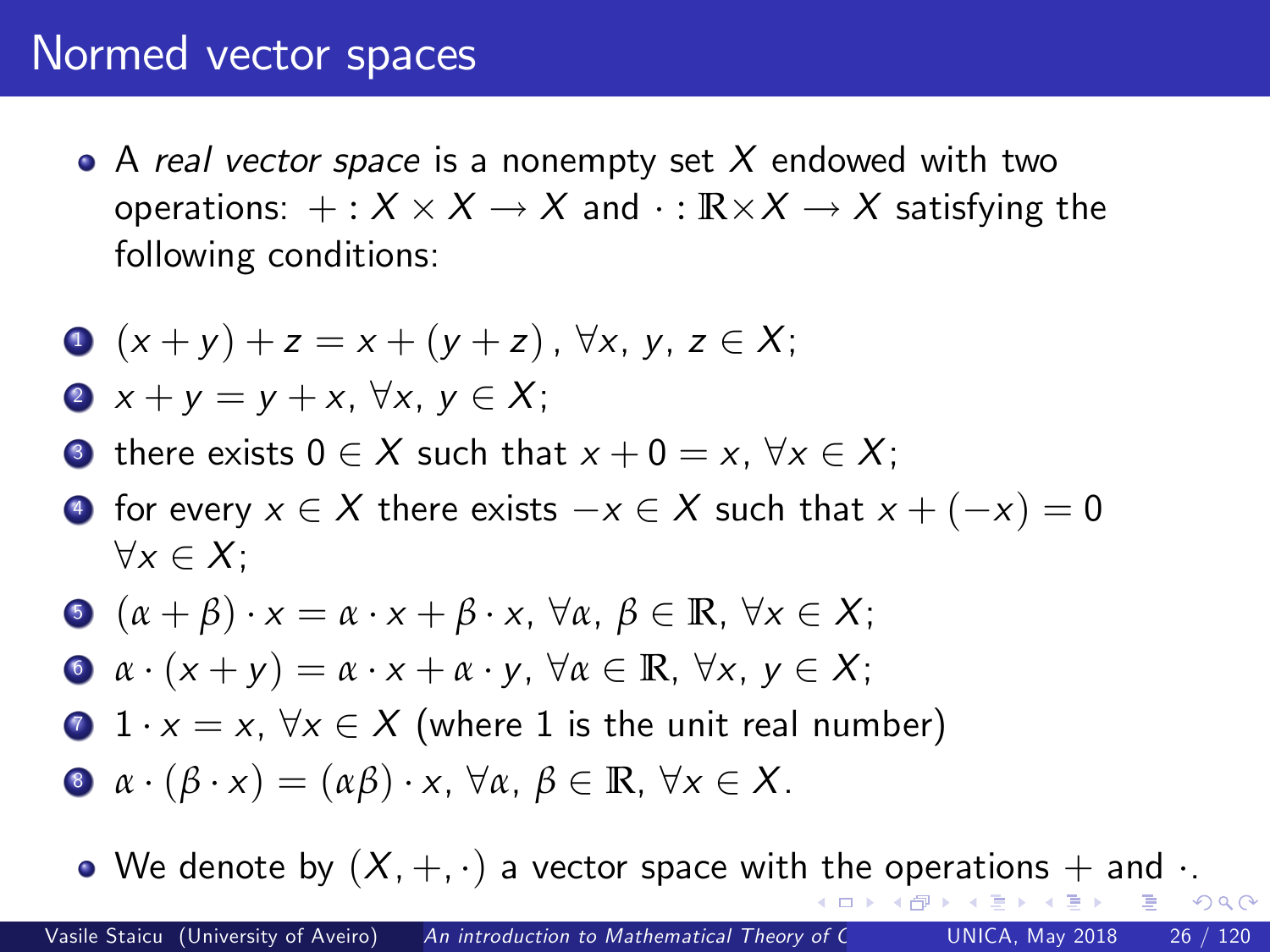A subset A of a vector space  $(X, +, \cdot)$  is said to be convex if

$$
\lambda x + (1 - \lambda) y \in A, \forall x, y \in A \text{ and } \forall \lambda \in [0, 1].
$$

- Let  $(X, +, \cdot)$  be a (real) vector space. A norm on X is a mapping  $\Vert \cdot \Vert : X \to \mathbb{R}$  with the following properties: (*i*)  $\|x\| = 0$  if and only if  $x = 0$ ;  $(iii)$   $\|\alpha \cdot x\| = |\alpha|$   $\|x\|$   $\forall \alpha \in \mathbb{R}, \forall x \in X;$ (iii)  $||x + y|| \le ||x|| + ||y|| \forall x, y \in X$ .
- If  $\|.\|$  is a norm on X then we say that  $(X, \|.\|)$  is a vector normed space, or simply a *normed space*.

<span id="page-26-0"></span>つひひ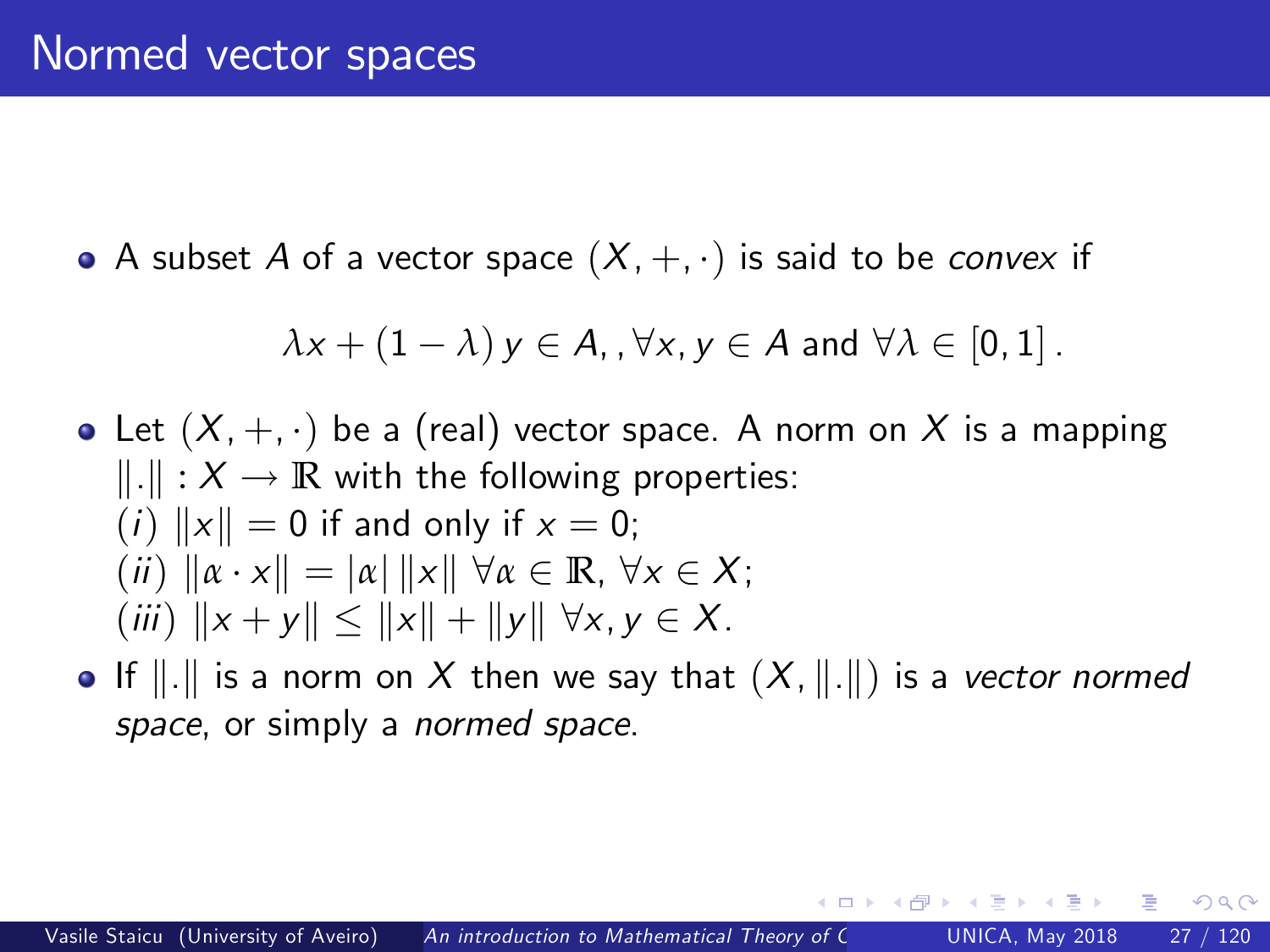#### Normed vector spaces

• Let  $(X, \|.\|)$  be a normed space and for  $x_0 \in X$  and  $r > 0$  let  $B_r(x_0) = \{x \in X : ||x - x_0|| < r\}$ 

be the open ball centered at  $x_0$  with radius r, and

$$
\overline{B}_r(x_0)=\{x\in X:\|x-x_0\|\leq r\}
$$

be the *closed ball* centered at  $x_0$  with radius r.

• Both the open and the closed balls centered at  $x_0$  with radius r are convex set

Indeed, if  $x, y \in B_r(x_0)$  and  $0 \leq \lambda \leq 1$  then

$$
\begin{aligned} \| \lambda x + (1 - \lambda) y - x_0 \| &\le \| \lambda (x - x_0) \| + \| (1 - \lambda) (y - x_0) \| \\ &= \lambda \| x - x_0 \| + (1 - \lambda) \| y - x_0 \| \\ &< \lambda r + (1 - \lambda) r = r \end{aligned}
$$

 $200$ 

hence  $\lambda x + (1 - \lambda) y \in B_r(x_0)$ , and  $B_r(x_0)$  is a convex set. The proof for  $\overline{B}_r(x_0)$  is similar.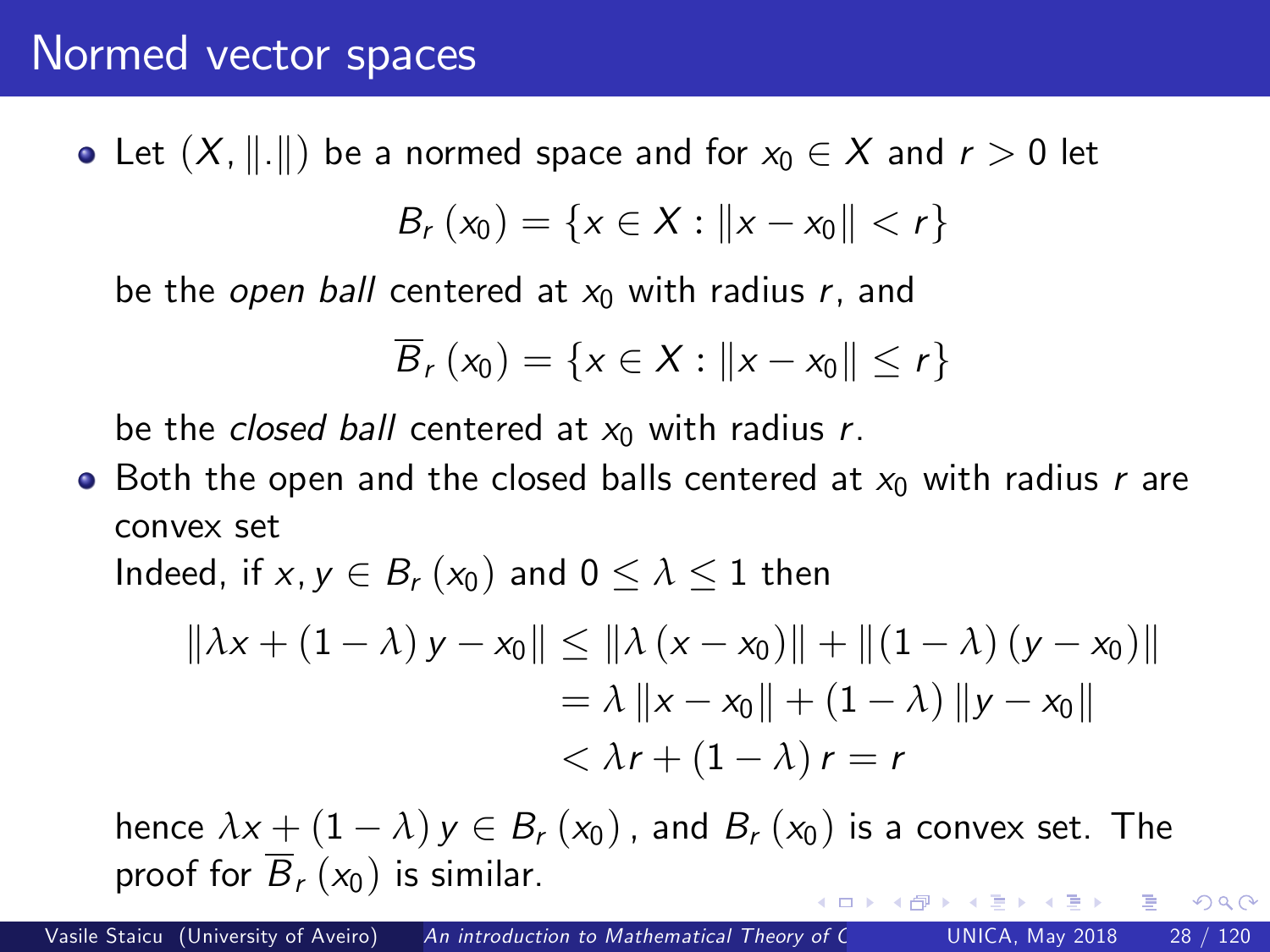Recall that if  $(X, \|.\|)$  is a normed space then  $d : X \times X \to \mathbb{R}$ defined by  $d(x, y) = ||x - y||$  is a distance (or metric) on X, that is satisfies the following properties:

(a) 
$$
d(x, y) = 0
$$
 if and only if  $x = y$ ;  
\n(b)  $d(x, y) = d(y, x) \forall x, y \in X$ ;  
\n(c)  $d(x, y) \le d(x, z) + d(z, y) \forall x, y, z \in X$ .

If  $d: X \times X \to \mathbb{R}$  satisfies  $(a)$  ,  $(b)$  and  $(c)$  then  $d$  is called a metric on X and  $(X, d)$  is said to be a *metric space*.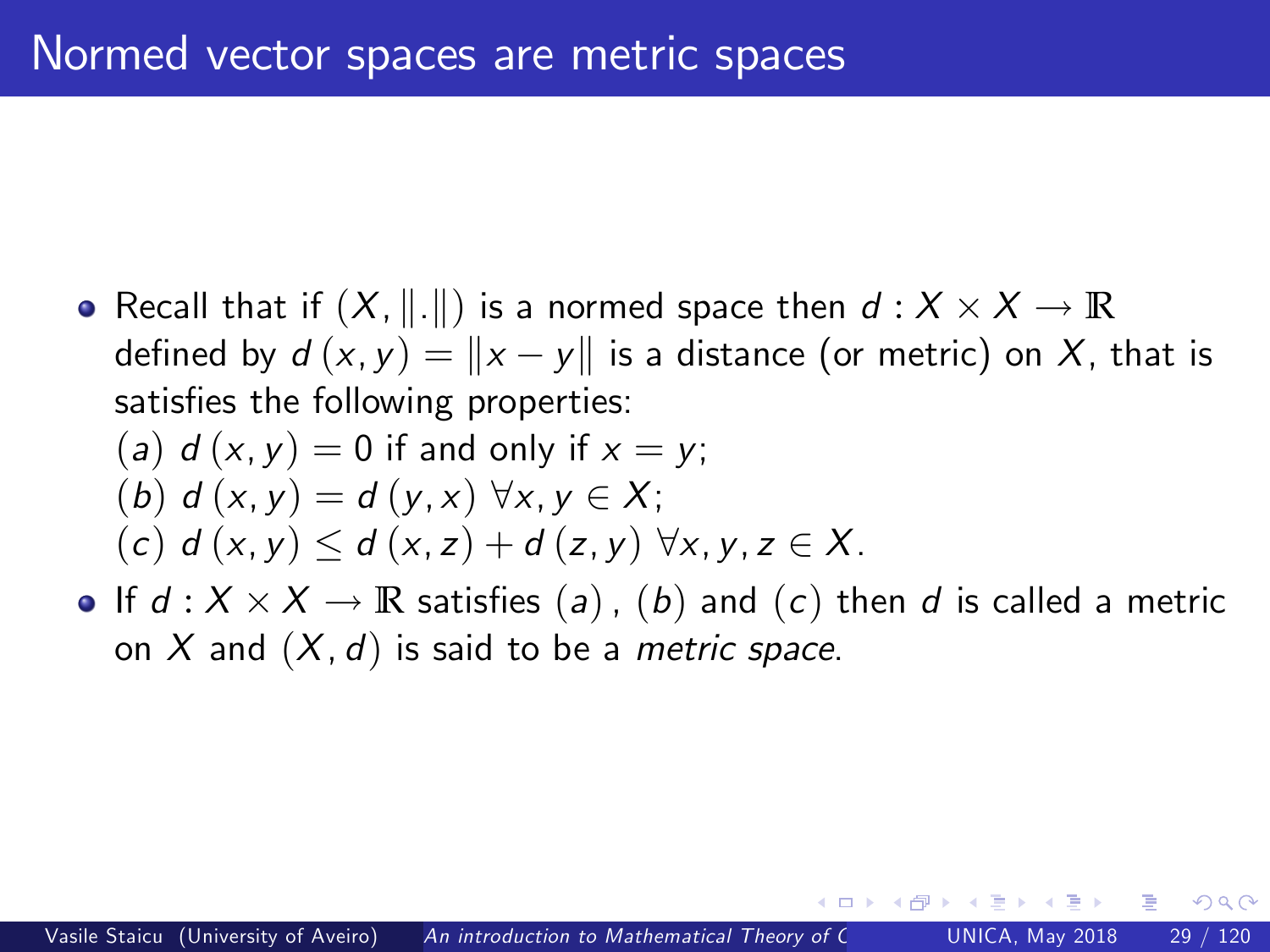- Let  $(X, \| \|)$  be a normed space.
- A sequence  $(x_n)_{n\geq1}\subset X$  is said to be convergent if there exists  $x \in X$  such that: for every  $\varepsilon > 0$  there exists  $n_{\varepsilon} \in \mathbb{N}$  so that  $||x_n - x|| < \varepsilon$  whenever  $n \geq n_{\varepsilon}$ .
- A sequence  $(x_n)_{n\geq1}\subset X$  is said to a Cauchy sequence if for every  $\varepsilon > 0$  there exists  $n_{\varepsilon} \in \mathbb{N}$  so that  $||x_n - x_m|| < \varepsilon$  whenever  $n, m \ge n_{\varepsilon}$ .
- We say that a normed space is complete if every Cauchy sequence is convergent.
- A complete normed vector space is called a Banach space.

<span id="page-29-0"></span>つひひ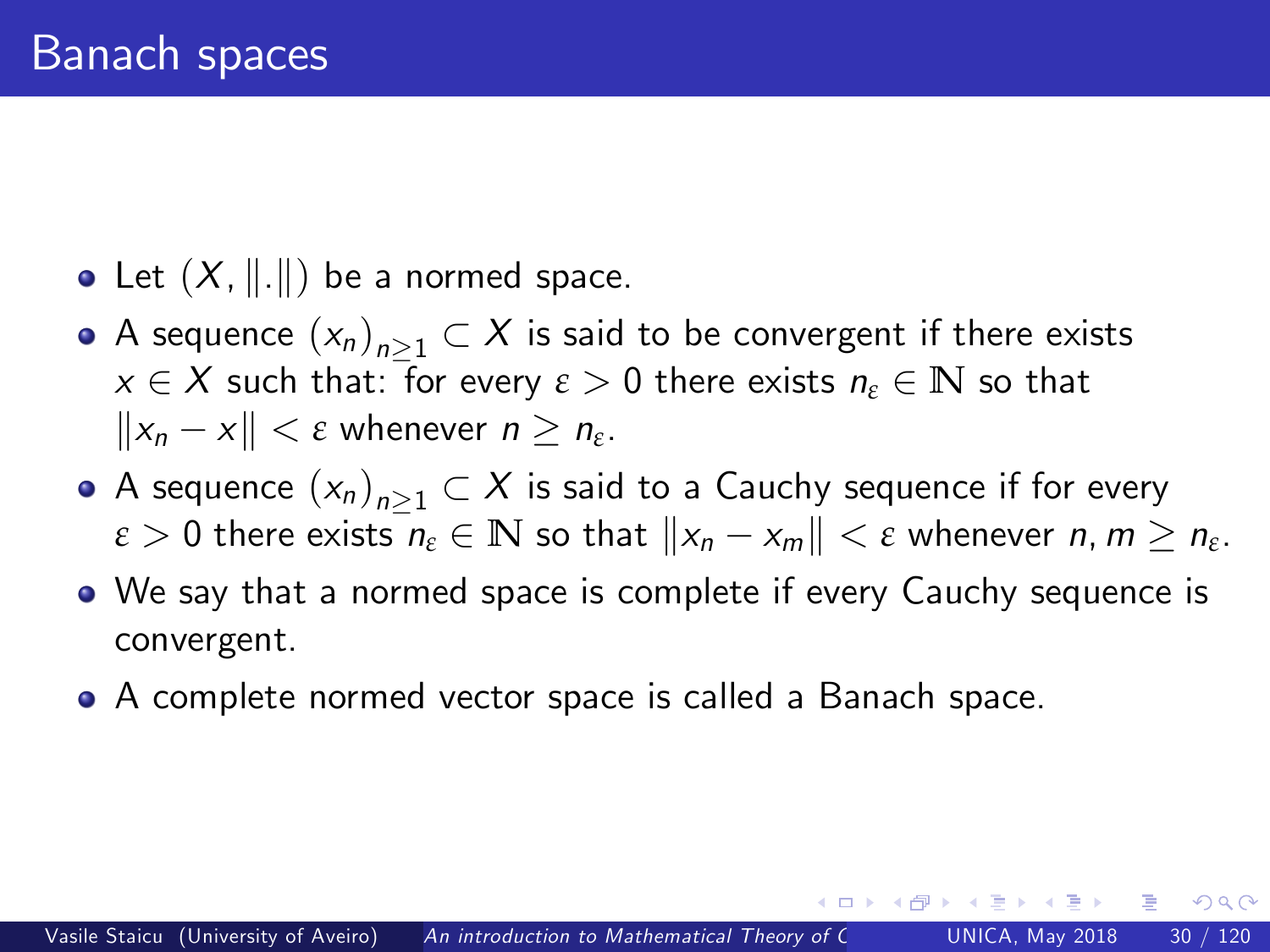## Examples of Banach spaces

 $\bullet$  The finite dimensional space  $\mathbb{R}^n$  with the Euclidian norm

$$
||x|| = \sqrt{\sum_{i=1}^{n} x_i}
$$
, if  $x = (x_1, ..., x_n) \in \mathbb{R}^n$ ;

The space  $C([a, b], \mathbb{R}^n)$  of all continuous functions  $f : [a, b] \to \mathbb{R}^n$ , with norm

<span id="page-30-0"></span>
$$
||f||_{\infty} = \sup_{t \in [a,b]} ||f(t)||;
$$

Given a subset  $\Omega \subset \mathbb{R}^m$ , we say that a map  $f: \Omega \to \mathbb{R}^n$  is Lipschitz continuous if there exists a constant L such that

$$
|| f (x) - f (y)|| \le L ||x - y||, \ \forall x, \ y \in \Omega.
$$

The space  $\mathit{Lip}\left(\Omega,\mathbb{R}^{n}\right)$  of all these  $\mathsf{Lipschitz}$  continuous mappings is a Banach space with norm

$$
||f||_{Lip} = \sup_{x \in \Omega} ||f(x)|| + \sup_{x \neq y} \frac{||f(x) - f(y)||}{||x - y||}.
$$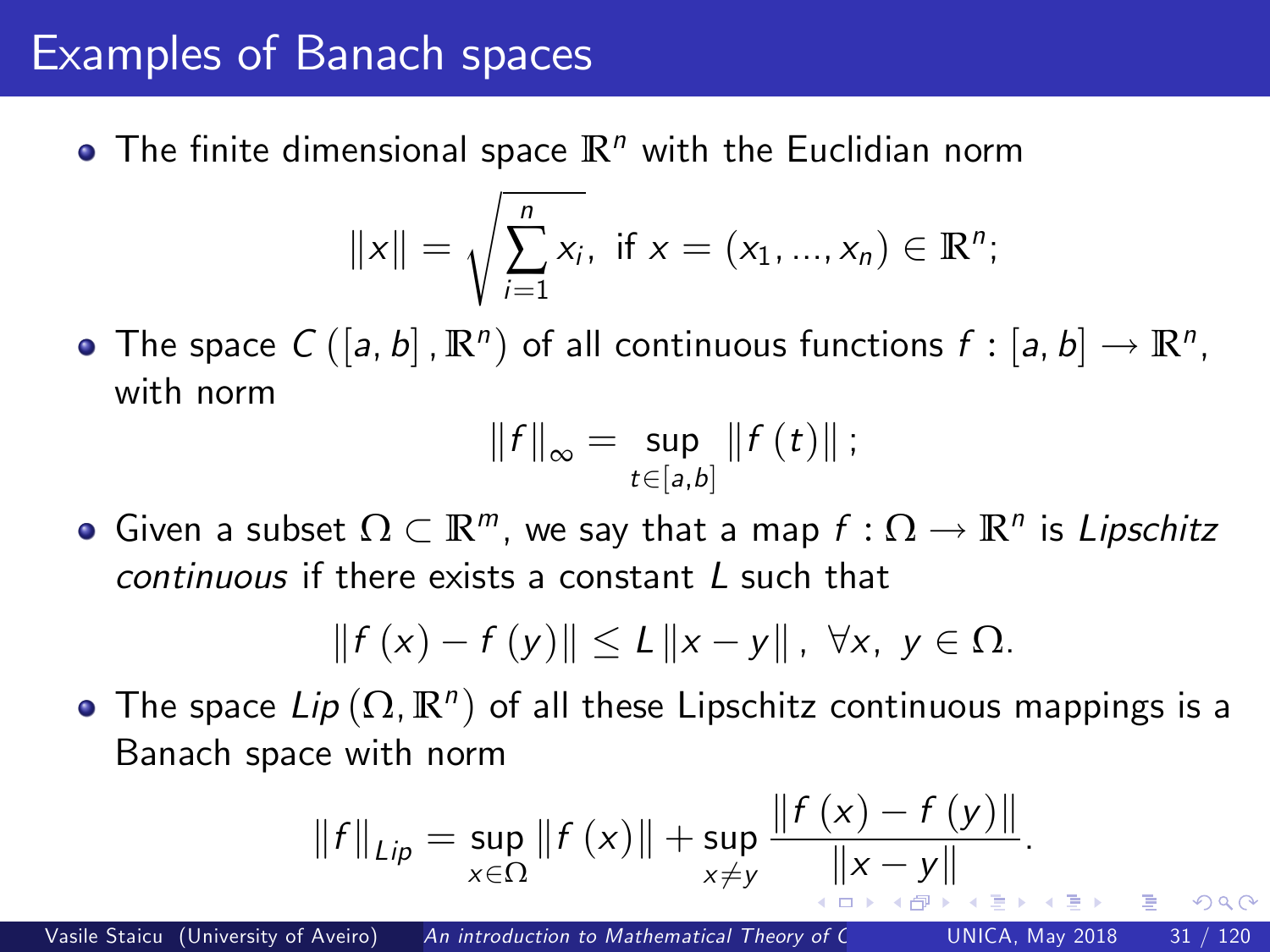# Examples of normed space which is not Banach spaces

• The space  $X = \mathcal{P}([0,1])$  of polynomial functions  $p : [0,1] \to \mathbb{R}$  with the norm

$$
\|\rho\|_{\infty}=\sup_{t\in[0,1]}\|\rho\left(t\right)\|
$$

is a normed space but not a Banach space

- Indeed, the sequence of polynomials  $\rho_n\left(t\right)=$ n  $\sum\,\frac{t^k}{k!}$  $k=0$  $\frac{t^n}{k!}$  is a Cauchy sequence converges uniformly on  $\left[0,1\right]$  hence also with respect to  $\|\. \|_{\infty}$  to the continuous function  $f(t) = e^t$ .
- **•** Hence it is a Cauchy sequence in  $(C([0, 1], \mathbb{R}), ||.||_{\infty})$ , therefore also in  $(\mathcal{P}([0,1])$ ,  $\|\cdot\|_{\infty})$ .
- But its limit  $f(t) = e^t$ , is not polynomial, that is,it has no limit in the space  $X = \mathcal{P}([0,1])$ .

<span id="page-31-0"></span> $200$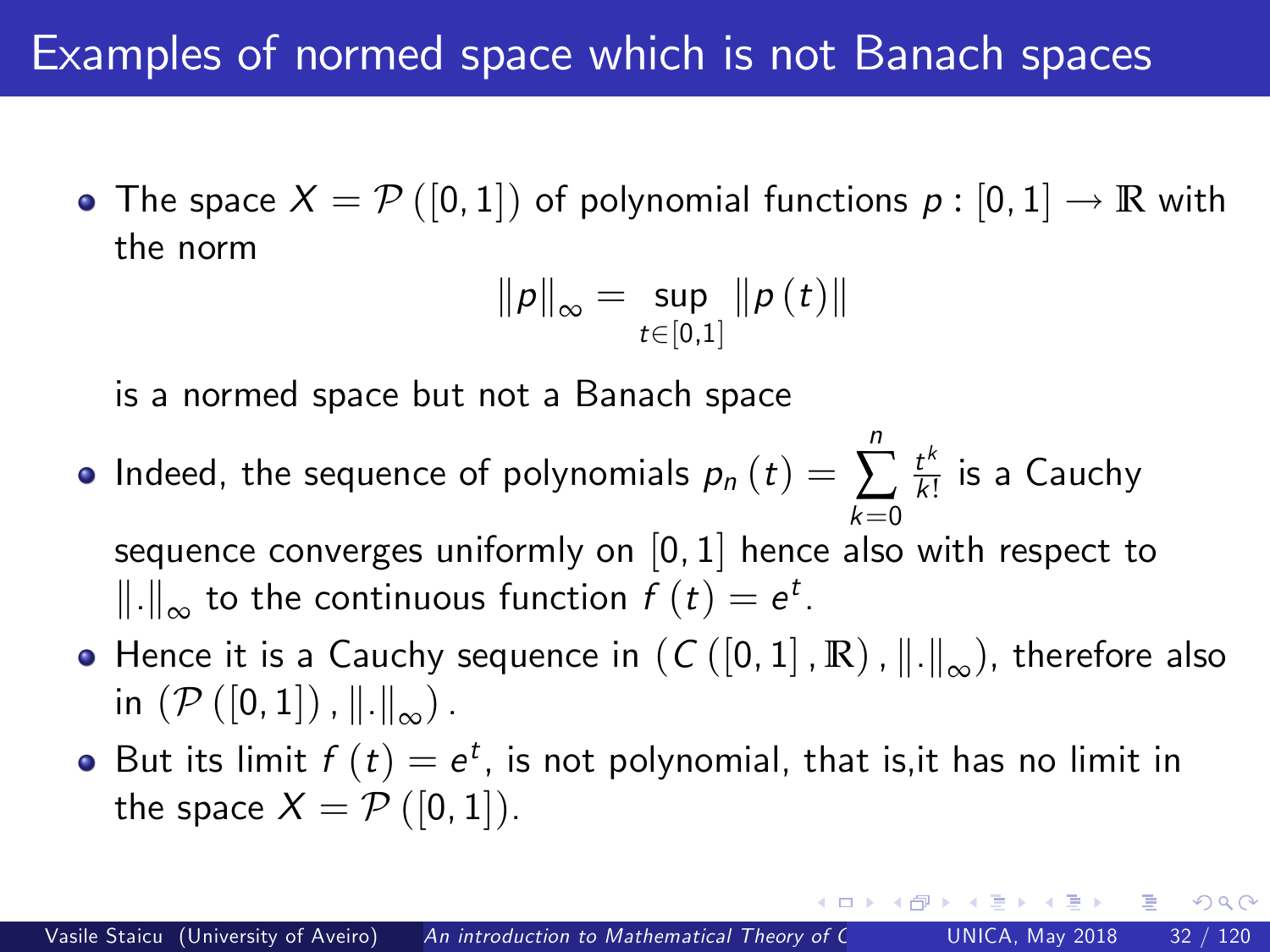**•** The next Banach's theorem show that for an equation, a unique solution exists and depends continuously on the parameters that describe the problem if the equation can be written in the form

<span id="page-32-0"></span>
$$
x = \Phi\left(\lambda, x\right) \tag{18}
$$

and the map  $x \to \Phi(\lambda, x)$  is a contraction for each given value of the parameter  $\lambda$ , that is, for some  ${\varkappa} < 1$ ,

$$
\|\Phi(\lambda,x)-\Phi(\lambda,y)\|\leq\varkappa\|x-y\|,\,\,\forall\lambda\in\Lambda,\forall x,\,\,y\in X.
$$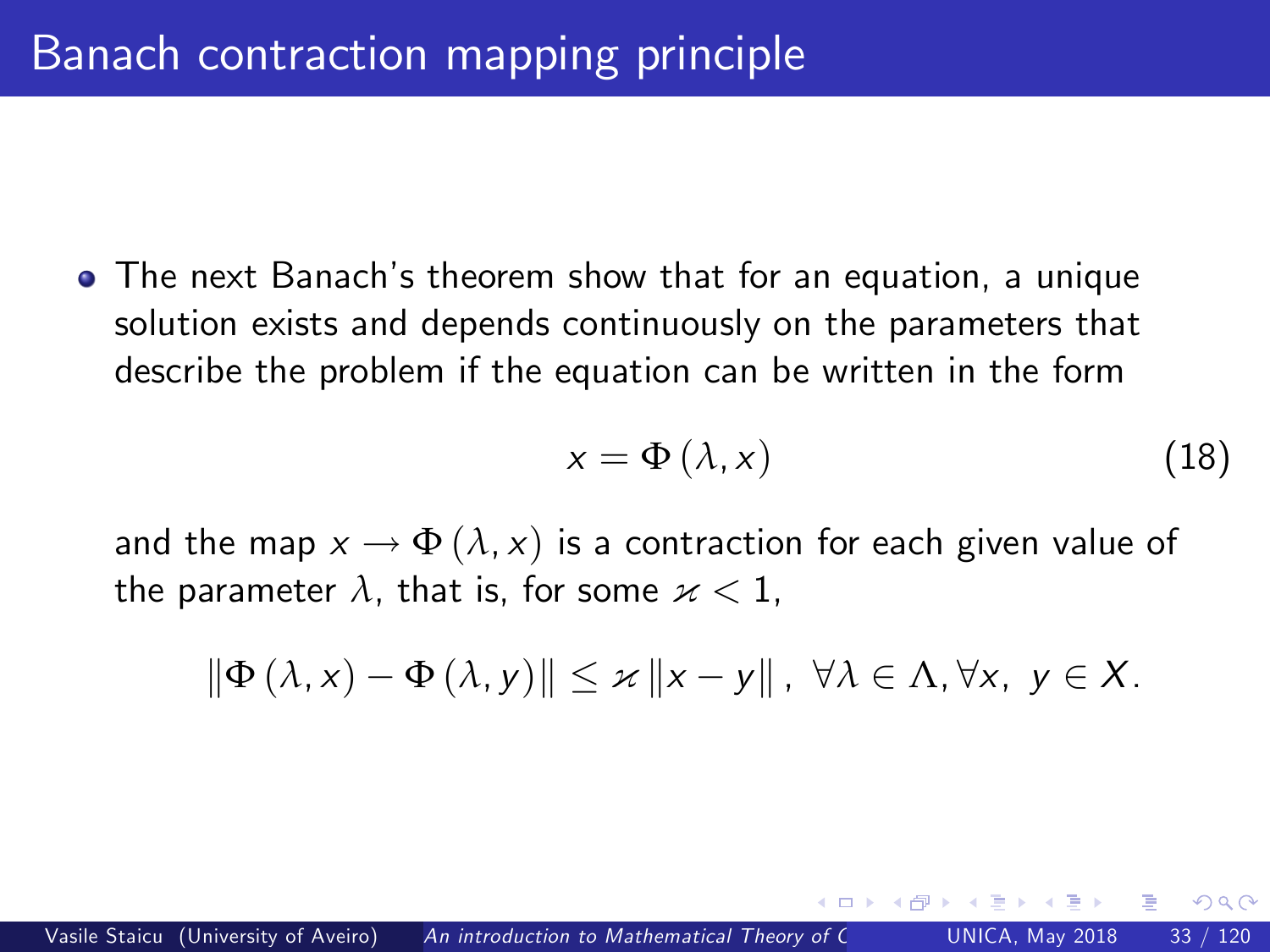## Banach contraction mapping principle

**• Theorem** (contraction mapping principle) Let  $(X, \|\cdot\|)$  be a Banach space,  $\Lambda$  be a metric space and let  $\Phi : \Lambda \times X \rightarrow X$  be a continuous mapping such that, for some  $x < 1$ ,

$$
\|\Phi(\lambda,x)-\Phi(\lambda,y)\|\leq\varkappa\|x-y\|,\,\,\forall\lambda\in\Lambda,\forall x,\,\,y\in X.\qquad(19)
$$

Then:

(i) For each  $\lambda \in \Lambda$  there exists a unique  $x(\lambda) \in X$  such that

<span id="page-33-0"></span>
$$
x(\lambda) = \Phi(\lambda, x(\lambda))
$$
 (20)

<span id="page-33-1"></span>つひひ

(*ii*) The map  $\lambda \to x(\lambda)$  is continuous (*iii*) For any  $\lambda \in \Lambda$ ,  $y \in X$  one has

$$
\|y - x(\lambda)\| \le \frac{1}{1 - x} \|y - \Phi(\lambda, y)\|.
$$
 (21)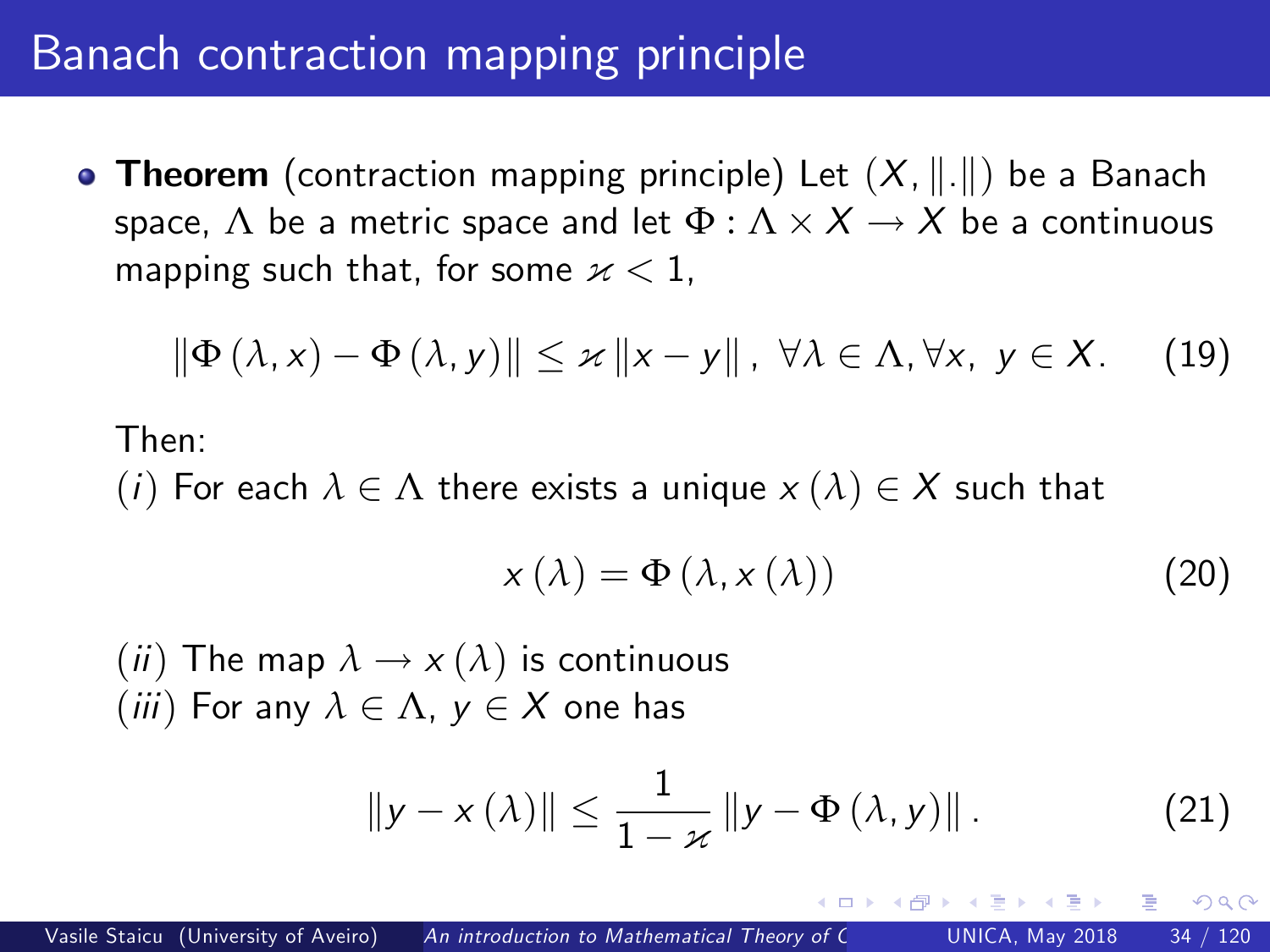**•** Fix any point  $y \in X$ . For each  $\lambda \in \Lambda$ , consider the sequence  $y_k = y_k(\lambda)$  defined by

$$
y_0 = y, y_{k+1} = \Phi(\lambda, y_k) \text{ for } k \geq 0.
$$

• By induction, for every  $k \geq 0$  one checks that

$$
||y_{k+1} - y_k|| \leq x^k ||y_1 - y_0|| = x^k ||y - \Phi(\lambda, y)||. \qquad (22)
$$

 $\Omega$ 

Since  $\varkappa < 1$ , the sequence  $(y_k)_{k\geq 0}$  is Cauchy in the Banach space  $X$ , hence it converges to some limit point, which we call  $x(\lambda)$ .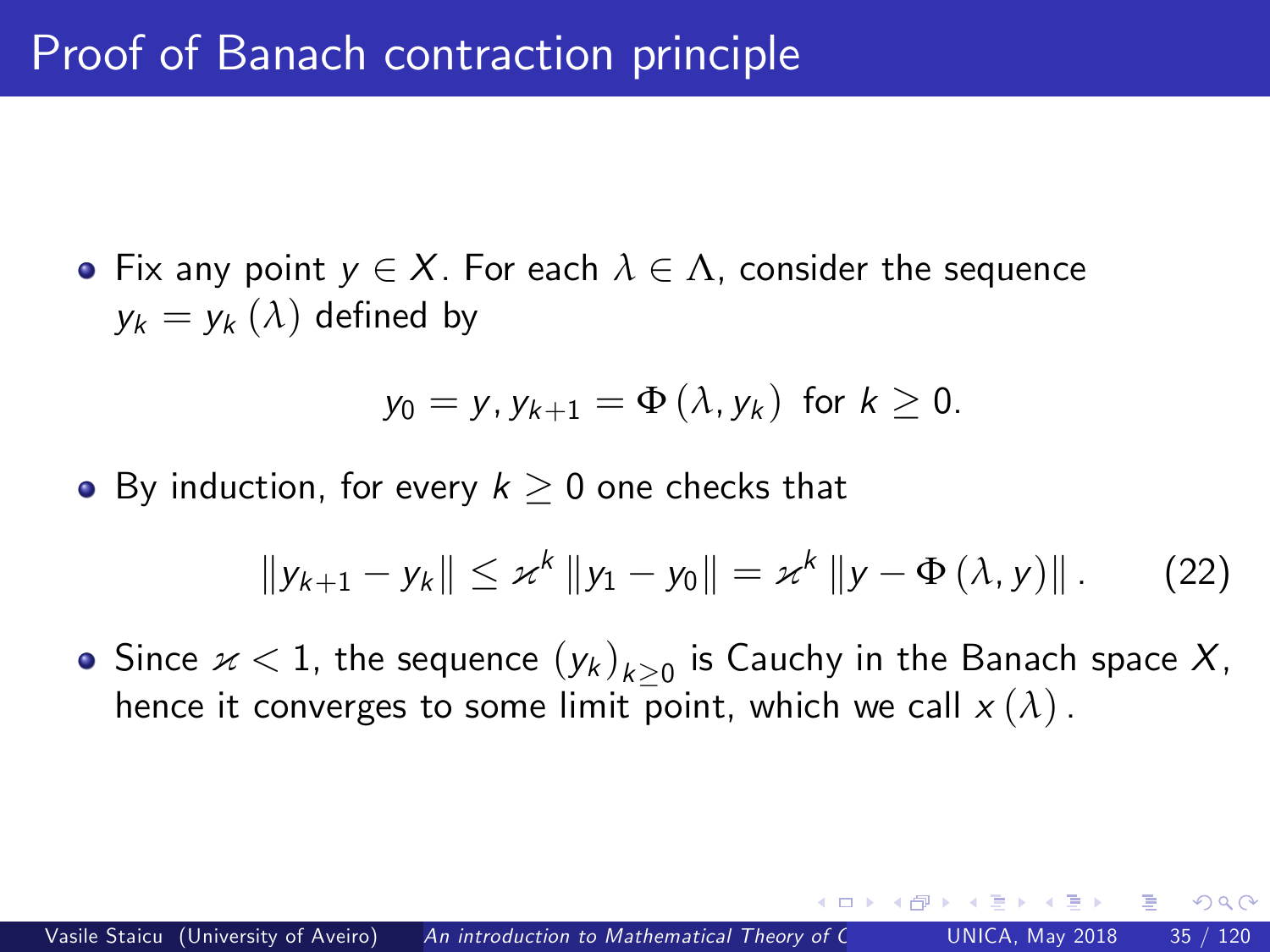#### Proof of Banach contraction principle

• By the continuity of  $\Phi(\lambda, .)$  we have

$$
x(\lambda) = \lim_{k \to \infty} y_{k+1} = \lim_{k \to \infty} \Phi(\lambda, y_k) = \Phi(\lambda, x(\lambda)),
$$

hence ([20](#page-33-0)) holds.

• The uniqueness of  $x(\lambda)$  is proved observing that, if

$$
x_1 = \Phi\left(\lambda, x_1\right), x_2 = \Phi\left(\lambda, x_2\right),
$$

then by ([19](#page-33-1)) it follows that

$$
||x_1 - x_2|| = ||\Phi(\lambda, x_1) - \Phi(\lambda, x_2)|| \leq \varkappa ||x_1 - x_2||.
$$

The assumption  $x < 1$  implies

$$
x_1=x_2.
$$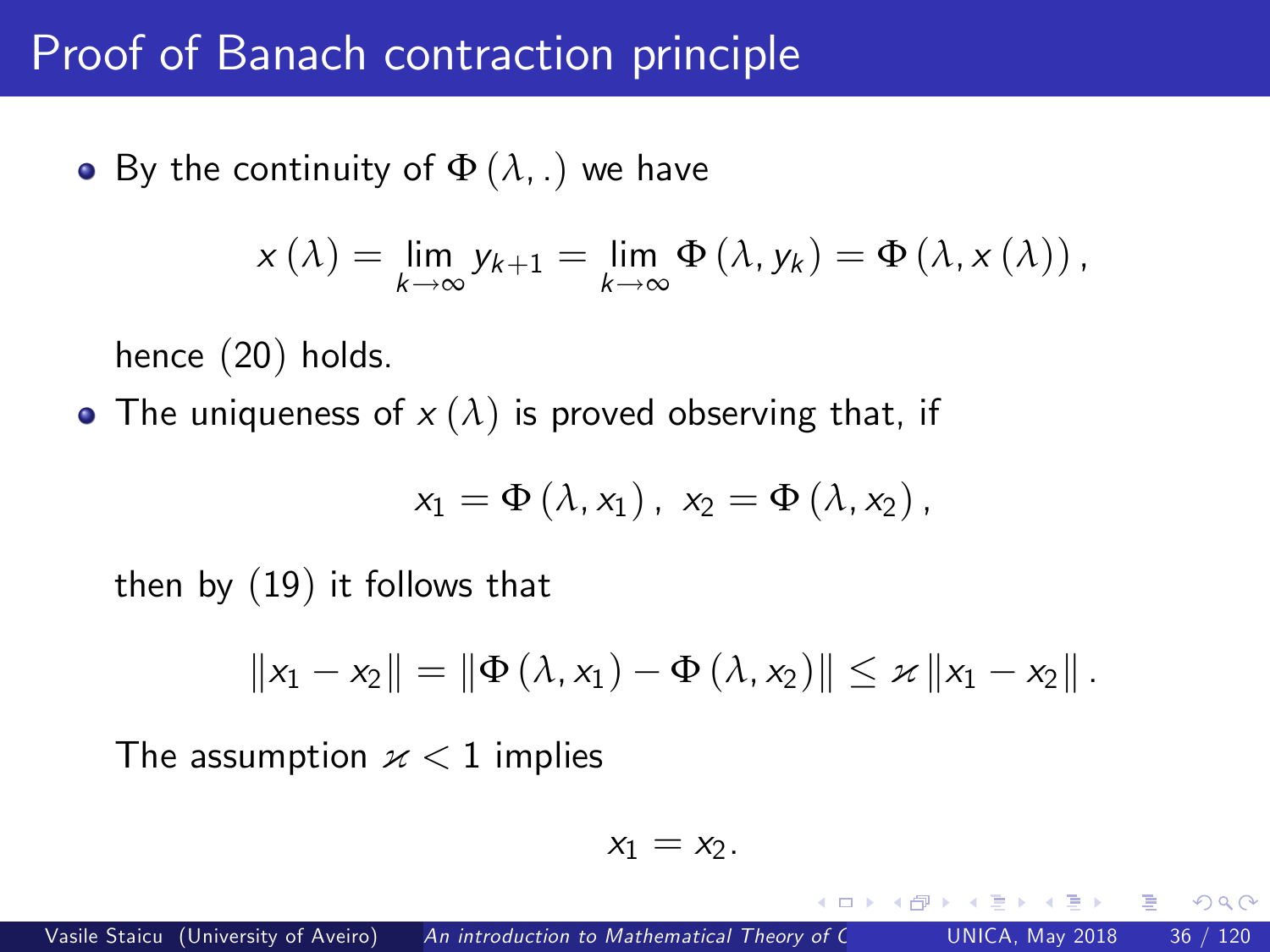• Next, observe that ([22](#page-34-0)) yields

$$
||y_{k+1} - y|| \le \sum_{i=0}^{k} ||y_{i+1} - y_i|| \le ||y - \Phi(\lambda, y)|| \sum_{i=0}^{k} x^{i}
$$
  

$$
\le ||y - \Phi(\lambda, y)|| \sum_{i=0}^{\infty} x^{i} = \frac{||y - \Phi(\lambda, y)||}{1 - x}.
$$

and letting  $k \to \infty$  we obtain ([21](#page-33-0)).

To show the continuity of  $\lambda \to \chi(\lambda)$  let  ${(\lambda_n)}_{n\geq 1}$  be a sequence of parameters converging to  $\lambda^*.$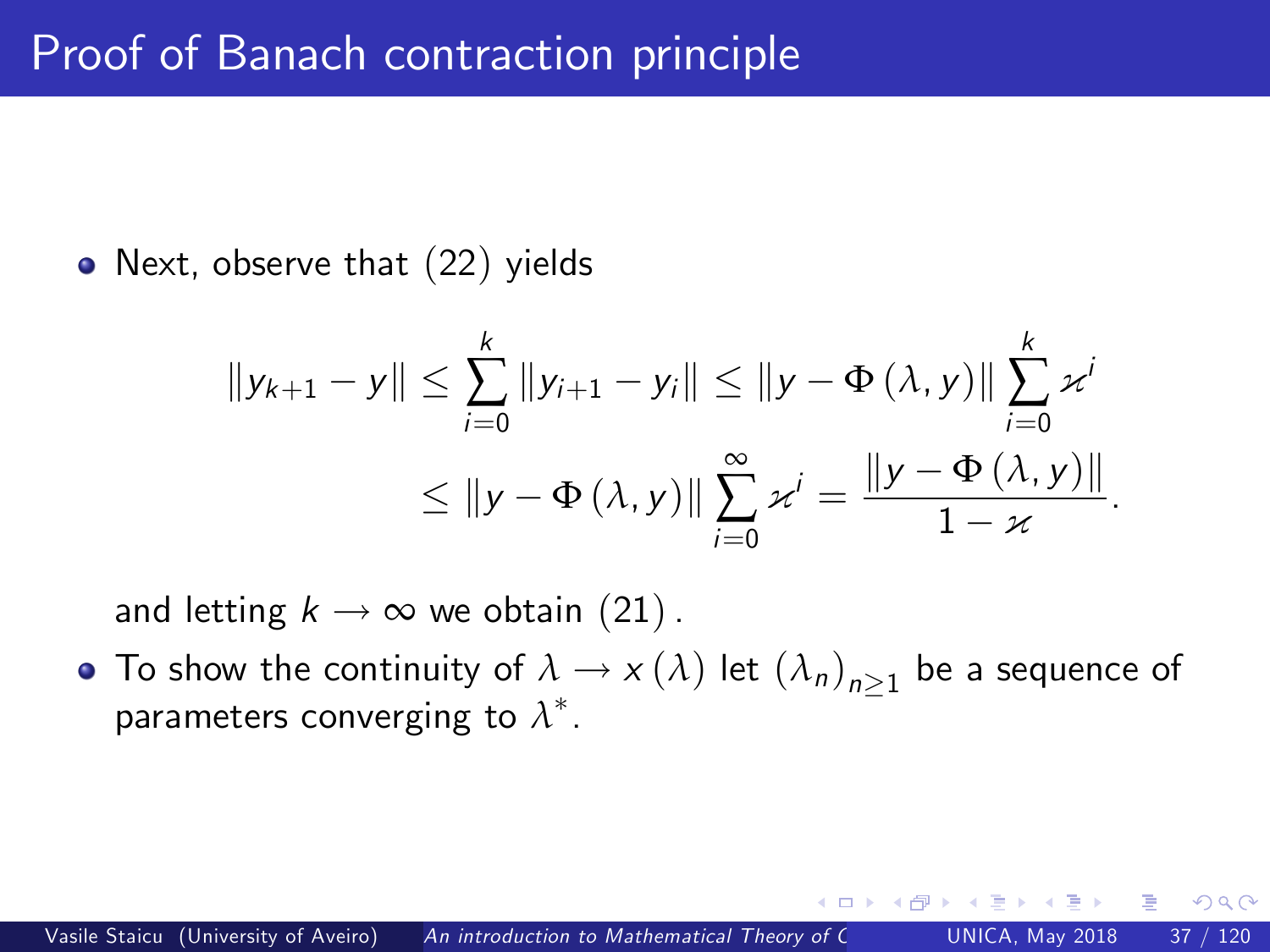• Using (21) with 
$$
\lambda = \lambda_n
$$
 and  $y = x(\lambda^*)$  we obtain

<span id="page-37-0"></span>
$$
\|x(\lambda^*) - x(\lambda_n)\| \le \frac{1}{1 - x} \|x(\lambda^*) - \Phi(\lambda_n, x(\lambda^*))\|
$$
  
= 
$$
\frac{1}{1 - x} \|\Phi(\lambda^*, x(\lambda^*)) - \Phi(\lambda_n, x(\lambda^*))\|
$$
 (23)

and since  $\lambda \to \Phi(\lambda, x)$  is continuous, the right-hand side of ([23](#page-37-0)) tends to zero as  $n \to \infty$ .

Hence  $x(\lambda_n) \to x(\lambda^*)$  proving the continuity of  $\lambda \to x(\lambda)$ .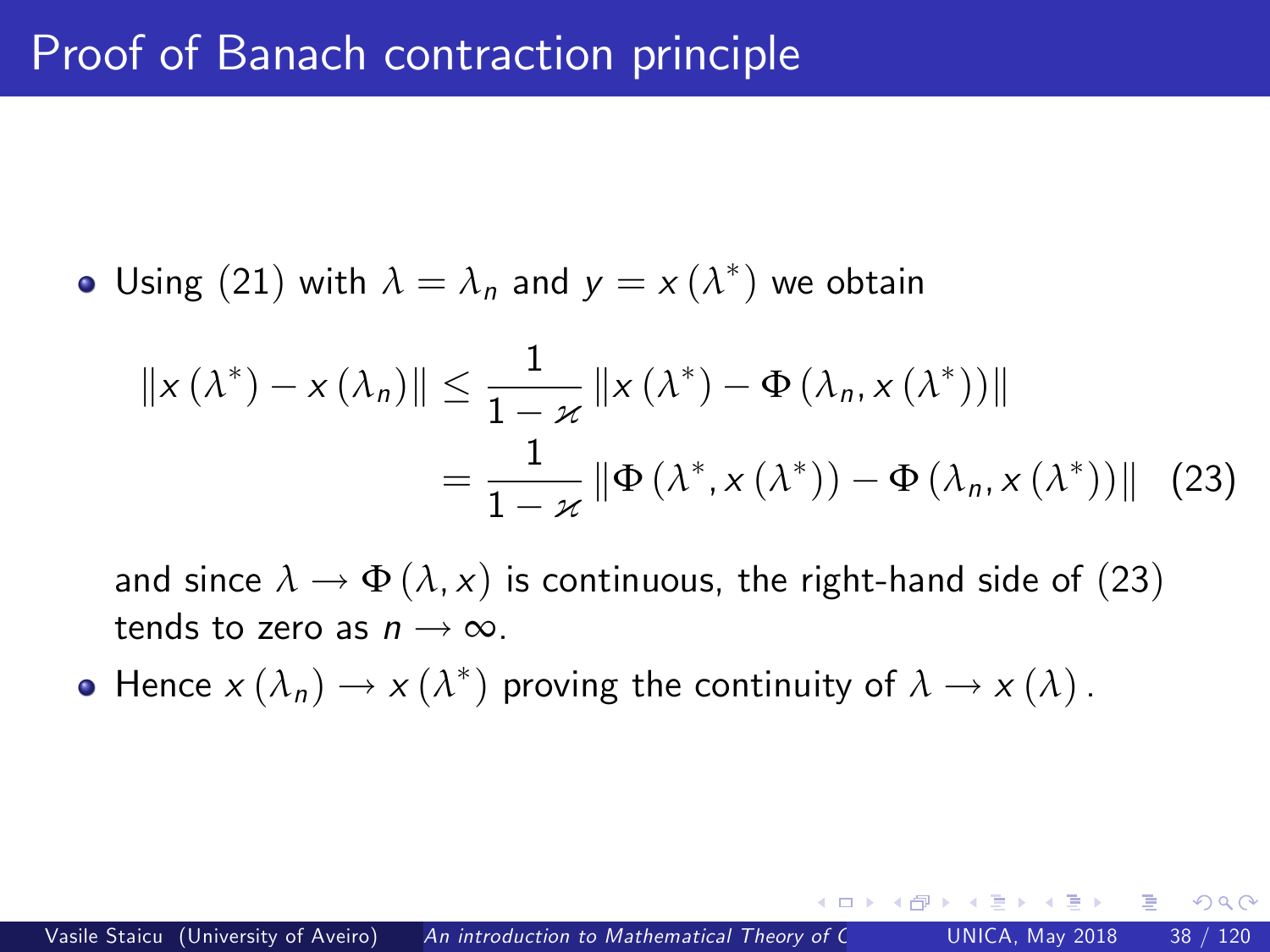$\bullet$  If  $I = (a, b)$  is an open interval of  $\mathbb R$  then the Lebesgue measure of I is defined by

$$
\mu(I)=b-a.
$$

• For any open set  $A \subset \mathbb{R}$  the Lebesgue measure is defined by

$$
\mu(A) = \sup \left\{ \sum_{j \in J} \mu(I_j) : \bigcup_{j \in J} I_j \subset A, \ I_j \text{ open int.}, \ I_j \cap I_k = \varnothing \text{ if } j \neq k \right\}
$$

.

<span id="page-38-0"></span> $\Omega$ 

 $\bullet$  If  $F \subset \mathbb{R}$  is compact (that is, closed and bounded), then there exists an open and bounded interval  $I = (\alpha, \beta)$  such that  $F \subset I$ . Define then the Lebesgue measure of  $F$  by

$$
\mu(F) = \mu(I) - \mu(I\backslash F).
$$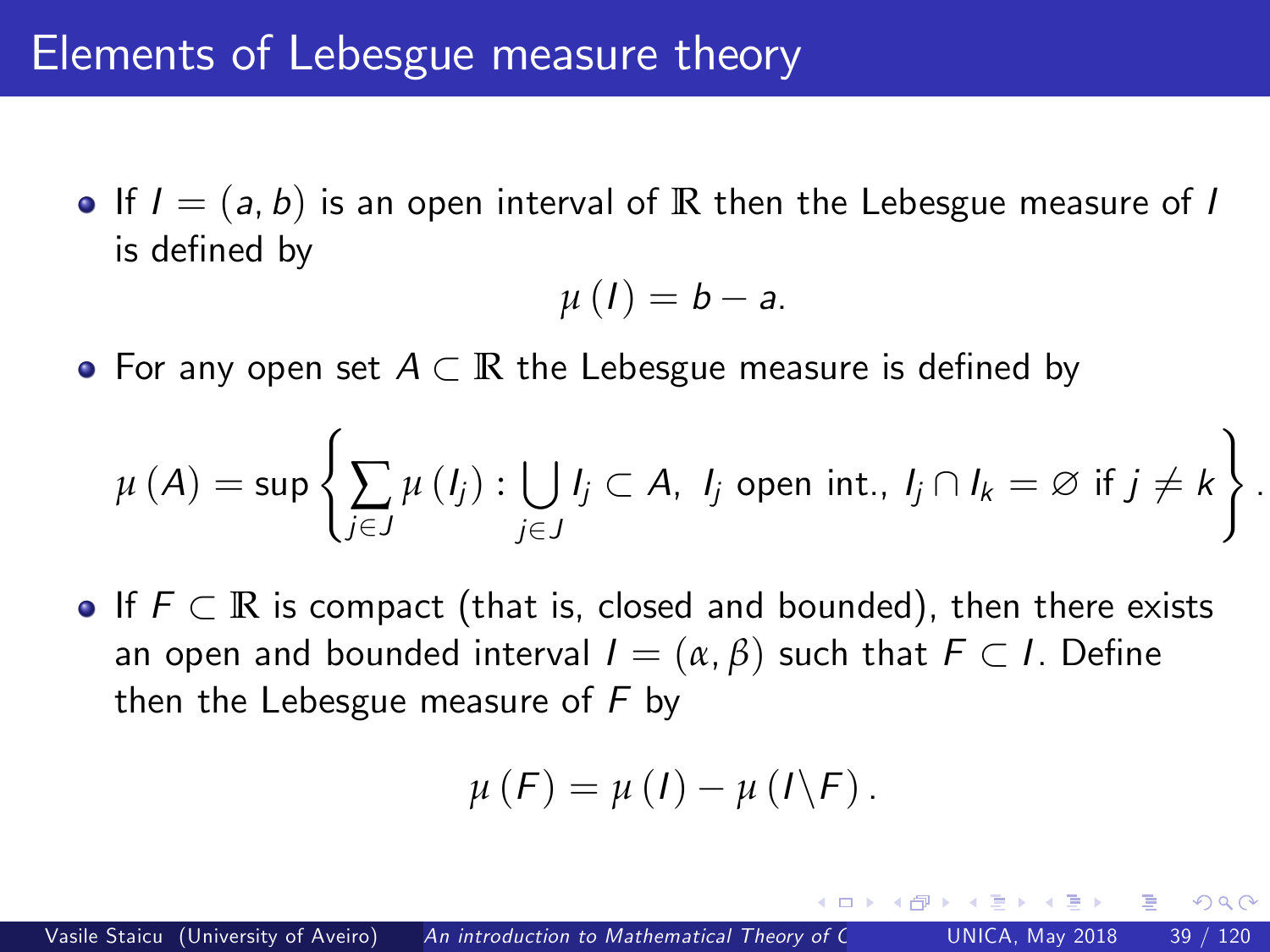$\bullet$  If  $X \subset \mathbb{R}$  is any subset, then we define

$$
\mu_{*}\left(X\right)=\sup\left\{ \mu\left(F\right):F\text{ compact }\subseteq X\right\}
$$

and

 $\mu^*\left( X \right) = \inf \left\{ {\mu \left( A \right):A\textrm{ compact open, bounded and with }X\subseteq A} \right\}.$ We say that  $X$  is Lebesgue measurable if  $\mu_*(X) = \mu^*(X)$  and the common value is called the Lebesgue measure of  $X$  and denoted by  $\mu(X):$ 

$$
\mu(X) := \mu_{*}(X) = \mu^{*}(X).
$$

 $\bullet$  One has the following: **Proposition:** A subset  $X \subseteq \mathbb{R}$  is Lebesgue measurable if and only if for every  $\varepsilon > 0$  there exists a compact  $K_{\varepsilon} \subseteq \mathbb{R}$  and an open set  $A_{\varepsilon} \subset \mathbb{R}$  such that

<span id="page-39-0"></span>
$$
K_{\varepsilon} \subseteq X \subseteq A_{\varepsilon} \text{ and } \mu (A_{\varepsilon} \backslash K_{\varepsilon}) < \varepsilon.
$$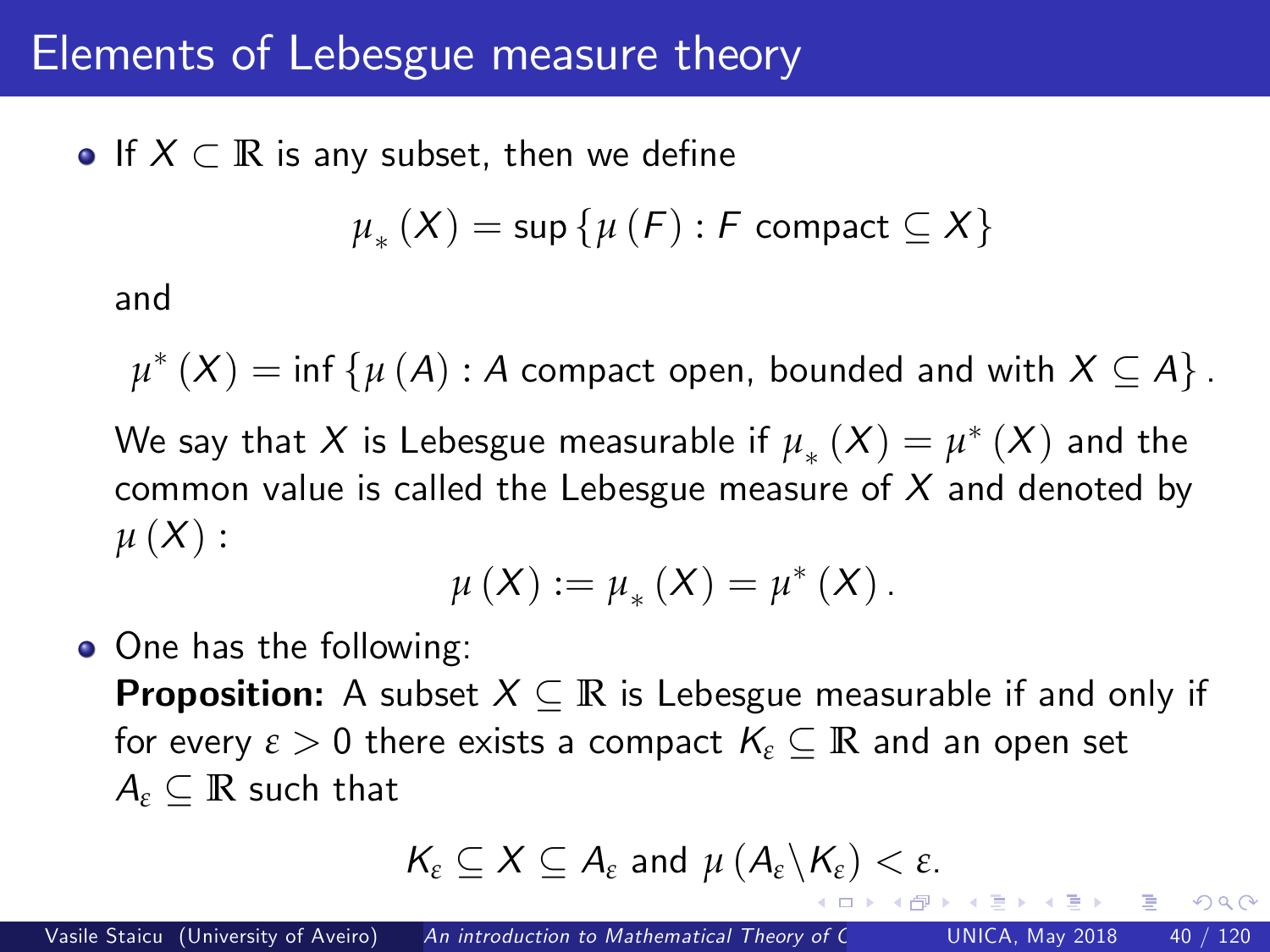- **Example:** A finite or countable set  $A \subseteq \mathbb{R}$  is Lebesgue measurable and has a null measure.
- We denote by L the family of all Lebesgue measurable subsets of **R** and if I is an interval, we denote by  $\mathcal{L}(I)$  the family of all measurable subsets of I :

$$
\mathcal{L}(I) = \{A \in \mathcal{L} : A \subseteq I\}.
$$

Let  $I \subseteq \mathbb{R}$  be an interval. A function  $f : I \to \mathbb{R}^n$  is said to be Lebesgue measurable if for every open set  $V \subseteq \mathbb{R}^n$  the preimage  $f^{-1}\left(V\right)=\left\{ t\in I:f\left(t\right)\in V\right\}$  is a Lebesgue measurable subset of  $I.$ Recall that  $f: I \to \mathbb{R}^n$  is said to be continuous if at each  $t_0 \in I$ , one has

$$
f(t_0)=\lim_{t\to t_0}f(t).
$$

 $f: I \to \mathbb{R}^n$  is said to be lower semicontinuous if at each  $t_0 \in I$ , one has

$$
f(t_0)\leq \liminf_{t\to t_0}f(t).
$$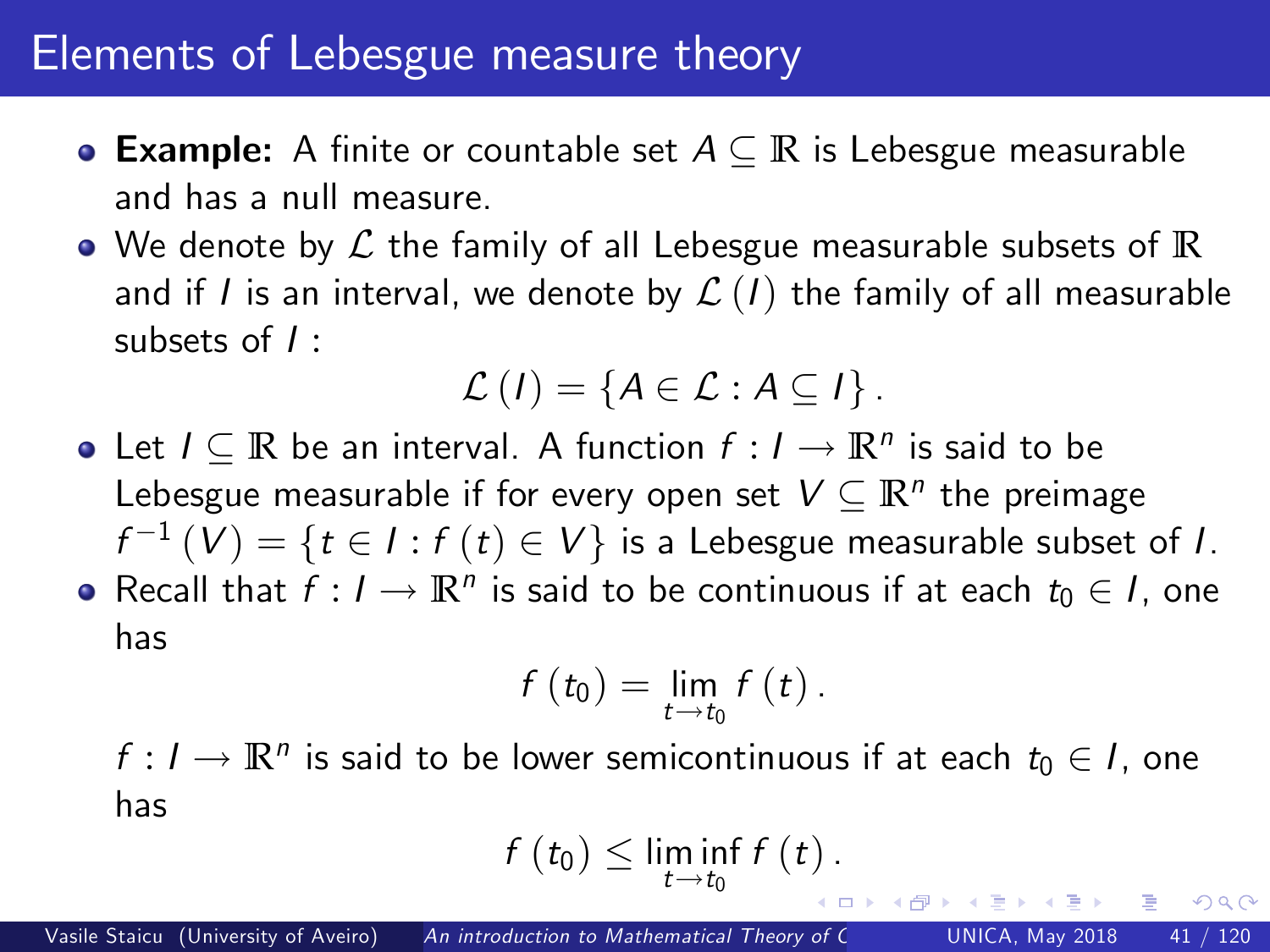- **Remark:** Every continuous or lower semicontinuous function, is measurable.
- We say that a property P holds almost everywhere (a.e. for short) on a set  $A \subseteq \mathbb{R}$  if there exists a set  $N \subseteq \mathbb{R}$  such that  $\mu(N) = 0$  and every point of  $A \backslash N$  has the property P.
- Let  $(f_n)_{n\geq1}$  be a sequence of measurable functions,  $f_n: I \to \mathbb{R}^n$  and if

$$
f_n(x) \to f(x)
$$
 for a.e.  $x \in I$ 

then the function  $f$  is measurable.

If  $f : [a, b] \rightarrow \mathbb{R}^n$  is measurable and if  $|| f(t)|| \leq \phi(t)$  for all  $t \in [a, b]$  for some integrable scalar function  $\phi$ , then f itself is integrable.

 $200$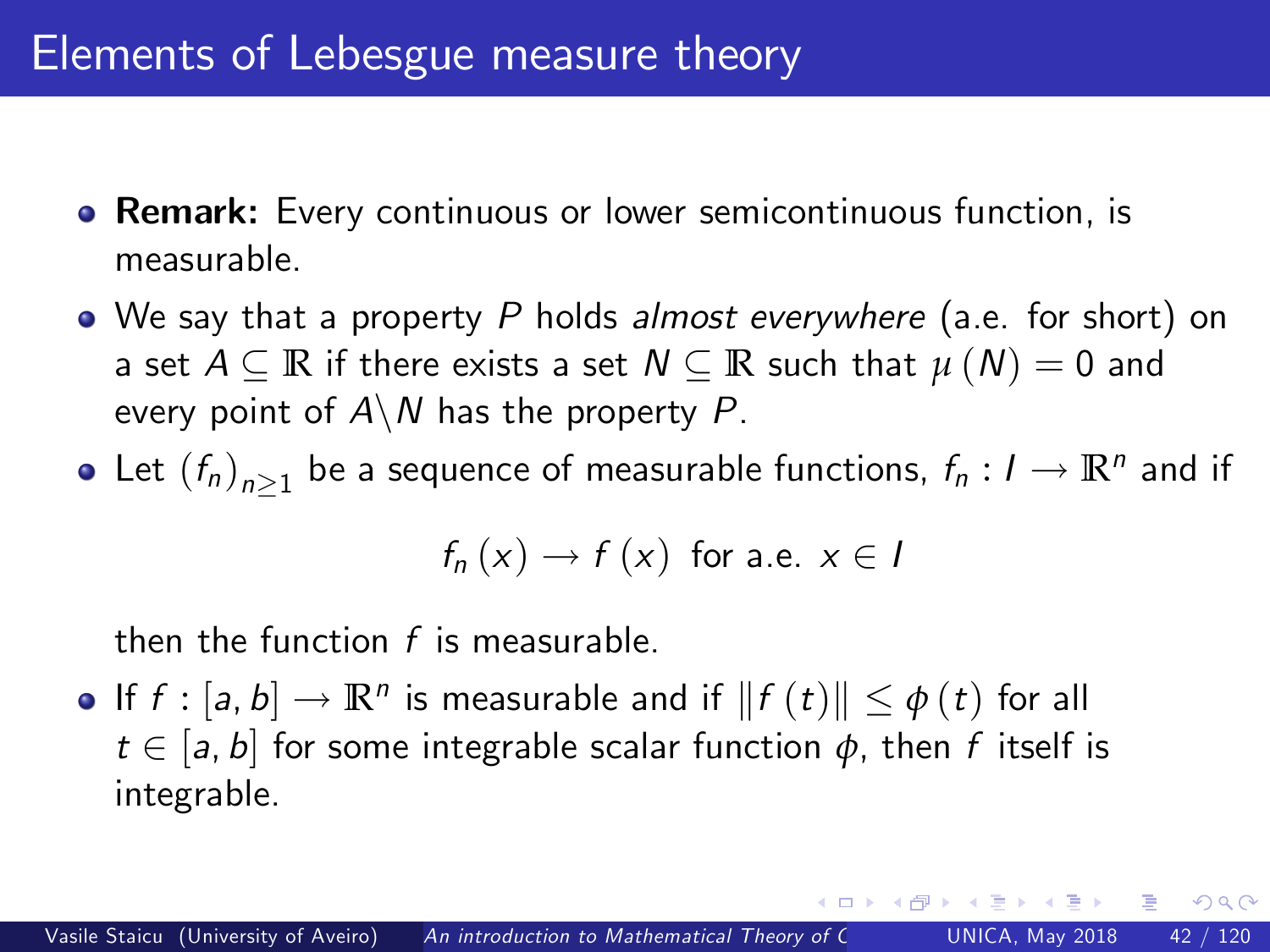If f and  $\widehat{f}$  differ only on a set of measure zero are identified. With this equivalence relation, the space of integrable functions  $f : [a, b] \rightarrow \mathbb{R}^n$ is written  $L^{1}\left(\left[a,b\right],\mathbb{R}^{n}\right)$  and it is a Banach space with norms

$$
||f||_{L^{1}} = \int_{a}^{b} ||f(t)|| dt.
$$

Lebesgue dominated convergence theorem: If  $(f_n)_{n\geq 1}$  is a sequence of measurable functions which converges a.e. to  $f$  and if there exists an integrable function  $\psi$  such that  $||f_n(t)|| \leq \psi(t)$  for all  $n \geq 1$  and  $t \in [a, b]$ , then

$$
\int_{a}^{b} f(t) dt = \lim_{n \to \infty} \int_{a}^{b} f_n(t) dt
$$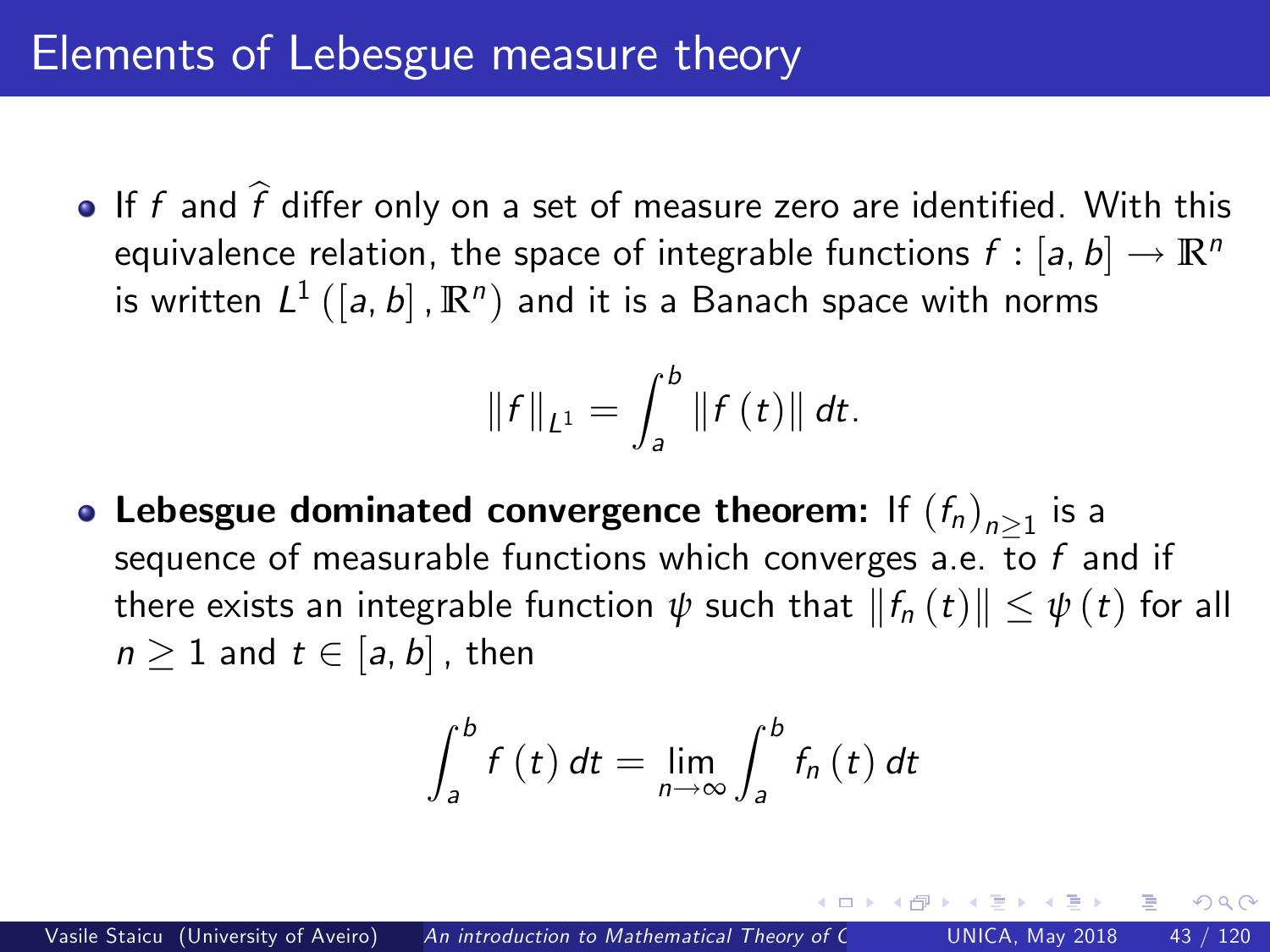## Characterization of measurable functions: For any function  $f[a, b] \to \mathbb{R}^n$ , the following statements are equivalent:  $(i)$  f is measurable (ii) For every  $\varepsilon > 0$  there exists a compact set  $K_{\varepsilon} \subset [a, b]$  with

$$
\mu\left(\left[a,b\right]\backslash\mathcal{K}_{\varepsilon}\right)<\varepsilon
$$

and such that the restriction

 $f|_{K_{\varepsilon}}$  is continuous.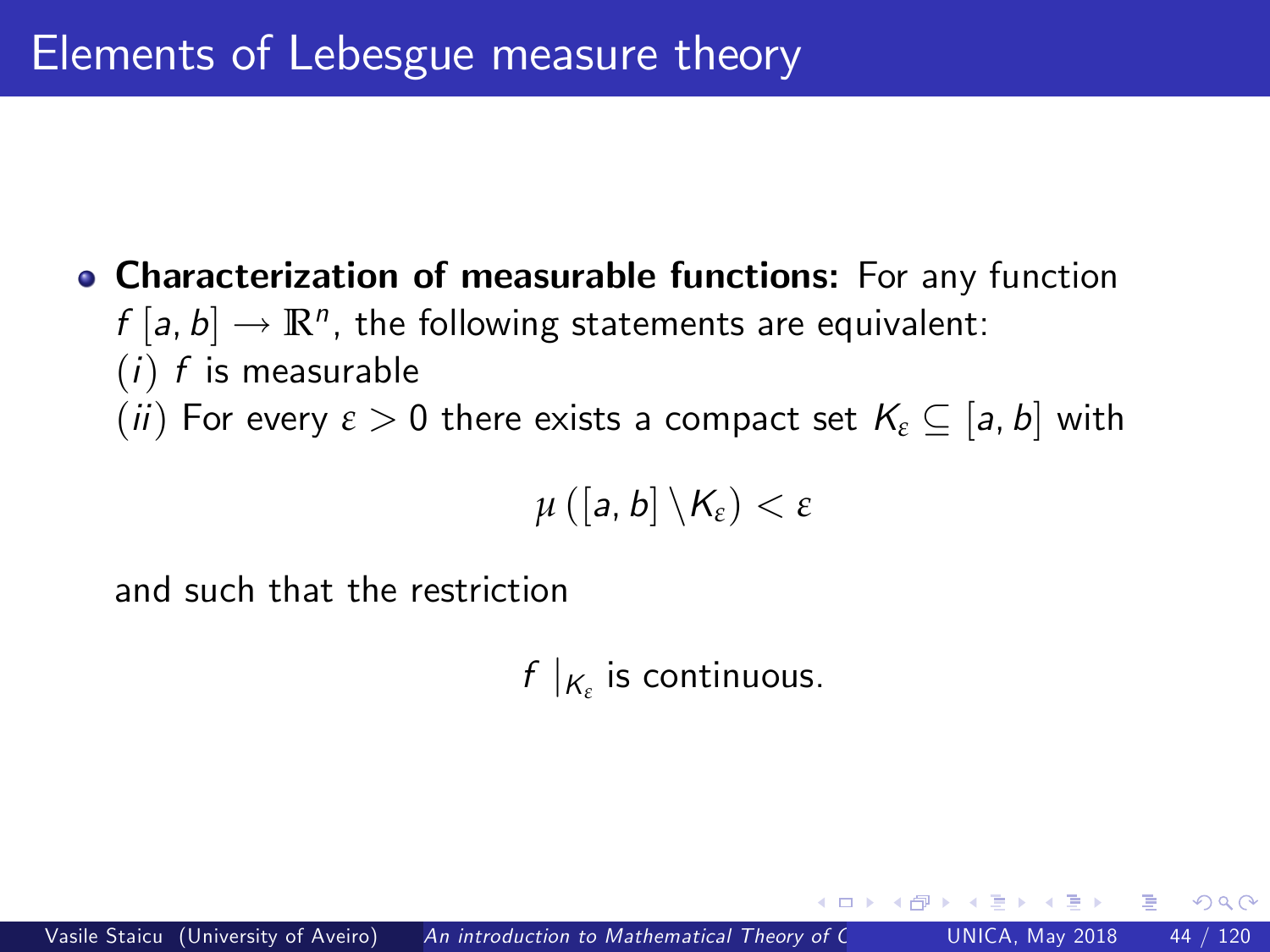**Absolutely continuous functions:** A function  $f : [a, b] \rightarrow \mathbb{R}^n$  is said to be absolutely continuous if for every  $\varepsilon > 0$  there exists  $\delta > 0$  such that for any finite family of disjoint intervals  $\{ |s_i, t_i| : 1 \le i \le N \}$ with total length

$$
\sum_{i=1}^N |t_i - s_i| < \delta
$$

one has

$$
\sum_{i=1}^N |f(t_i)-f(s_i)|<\varepsilon.
$$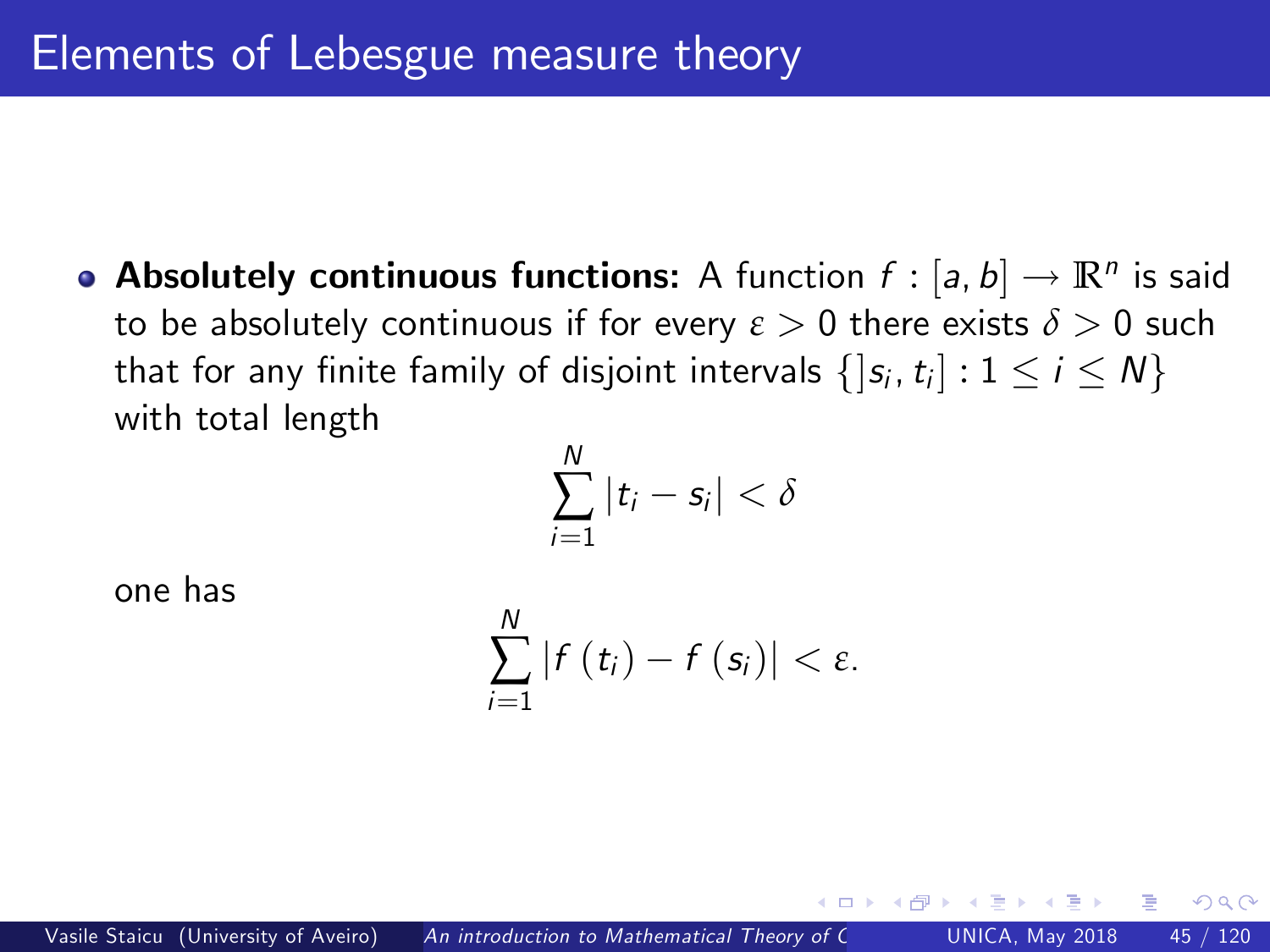If  $f : [a, b] \to \mathbb{R}^n$  is absolutely continuous, then its derivative  $f'$  is defined almost everywhere and it satisfies

$$
f(t) = f(t_0) + \int_{t_0}^{t} f'(s) \, ds \text{ for all } t, \, t_0 \in [a, b].
$$

- **•** Every Lipschitz continuous function f defined on [a, b] is absolutely continuous.
- The set of all absolutely continuous functions  $f : [a, b] \rightarrow \mathbb{R}^n$  is denoted by

$$
AC\left([a,b],\mathbb{R}^n\right).
$$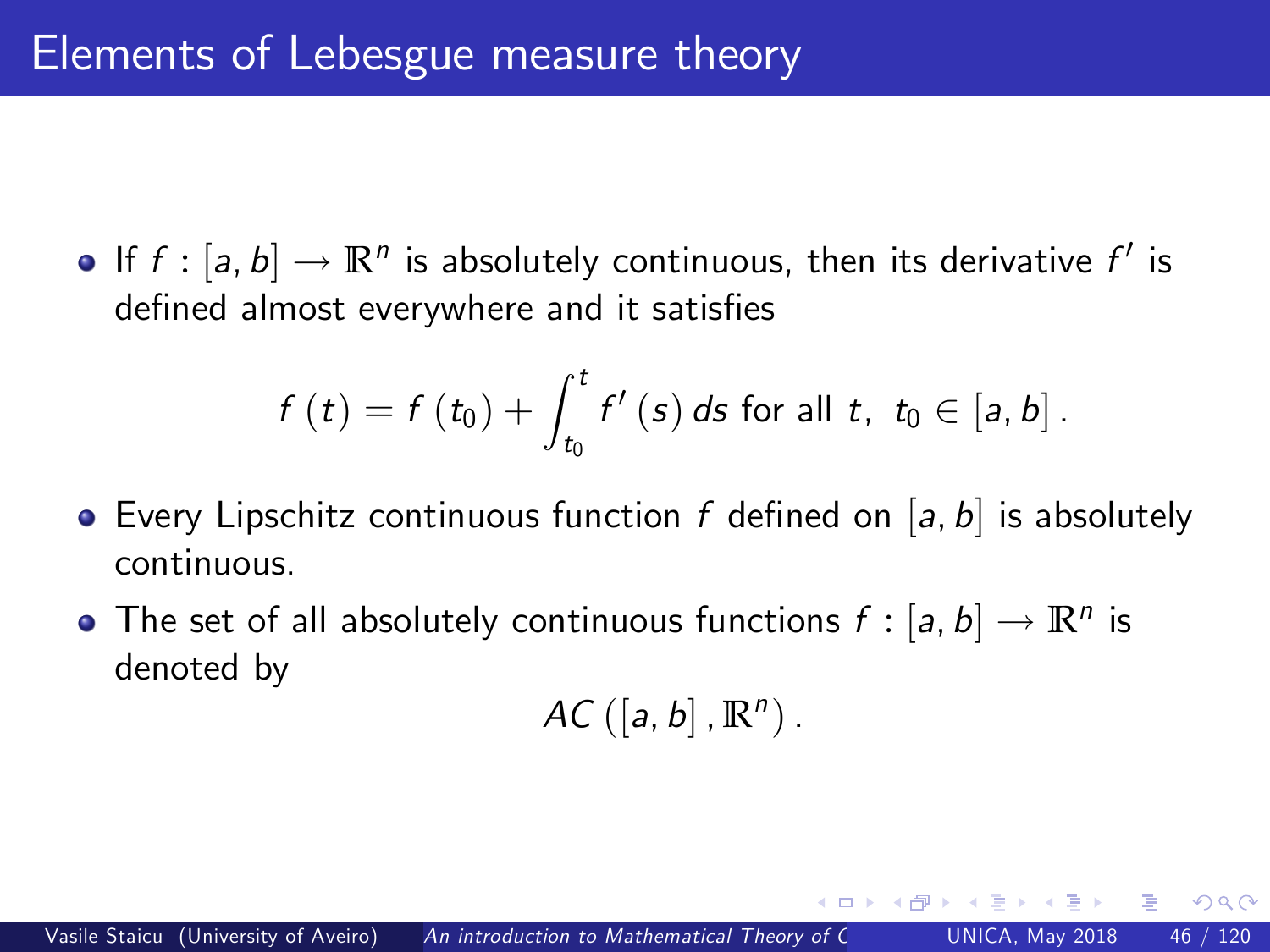$\bullet$  Assume  $(X, d)$  is a metric space. For  $x \in X$  and  $A \subseteq X$  let  $d(x, A)$ be the distance from  $x$  to  $A$  defined by

$$
d(x, A) = inf \{d(x, y) : y \in A\}.
$$

**•** If  $A \subseteq X$  and  $\varepsilon > 0$  then  $B(A, \varepsilon)$  denotes the  $\varepsilon$  - neighborhood of A defined by

$$
\overline{B}(A,\varepsilon)=\left\{x\in X:d(x,A)\leq\varepsilon\right\}.
$$

**If**  $A = \{x_0\}$  then  $B(A, \varepsilon)$  is the closed ball centered at  $x_0$  with radius *ε* :

$$
\overline{B}(x_0,\varepsilon)=\left\{x\in X:d(x,x_0)\leq \varepsilon\right\}.
$$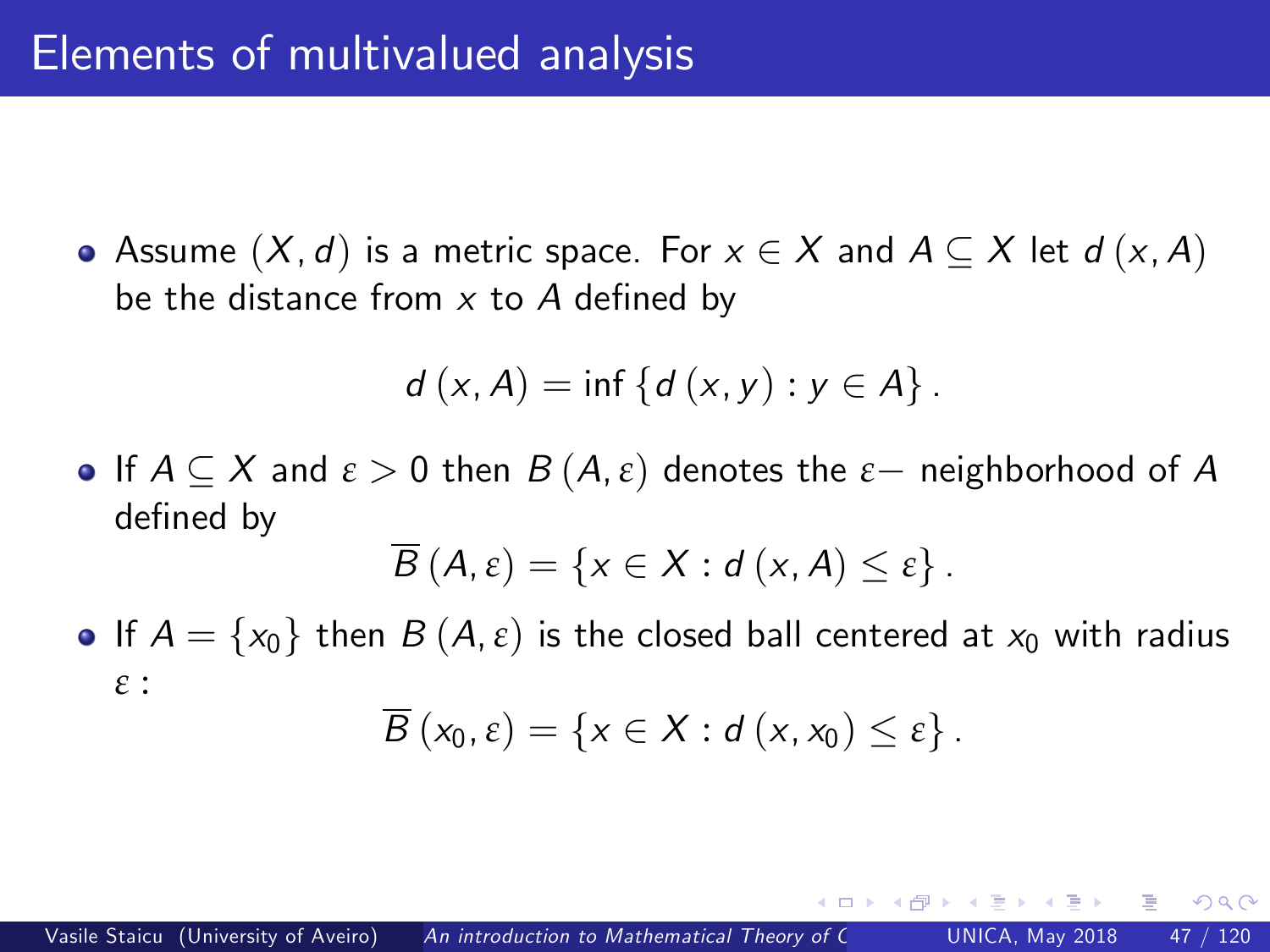$\bullet$  If A, B are two closed, bounded and nonempty subsets of X then the Hausdorff-Pompeiu distance between  $A$  and  $B$  is defined by

$$
d_{H}(A, B) = \max \left\{ \sup_{a \in A} d(a, B), \sup_{b \in B} d(b, A) \right\}.
$$

One has that

$$
d_H(A, B) = \inf \{ \varepsilon > 0 : B \subset \overline{B}(A, \varepsilon) \text{ and } A \subset \overline{B}(B, \varepsilon) \}
$$
  
= max \{ d(a, B), d(b, A) : a \in A \text{ and } b \in B \}.

• The space  $C(X)$  of all closed, bounded and nonempty subsets of X endowed with the Hausdorff-Pompeiu distance  $d_H$  is a metric space.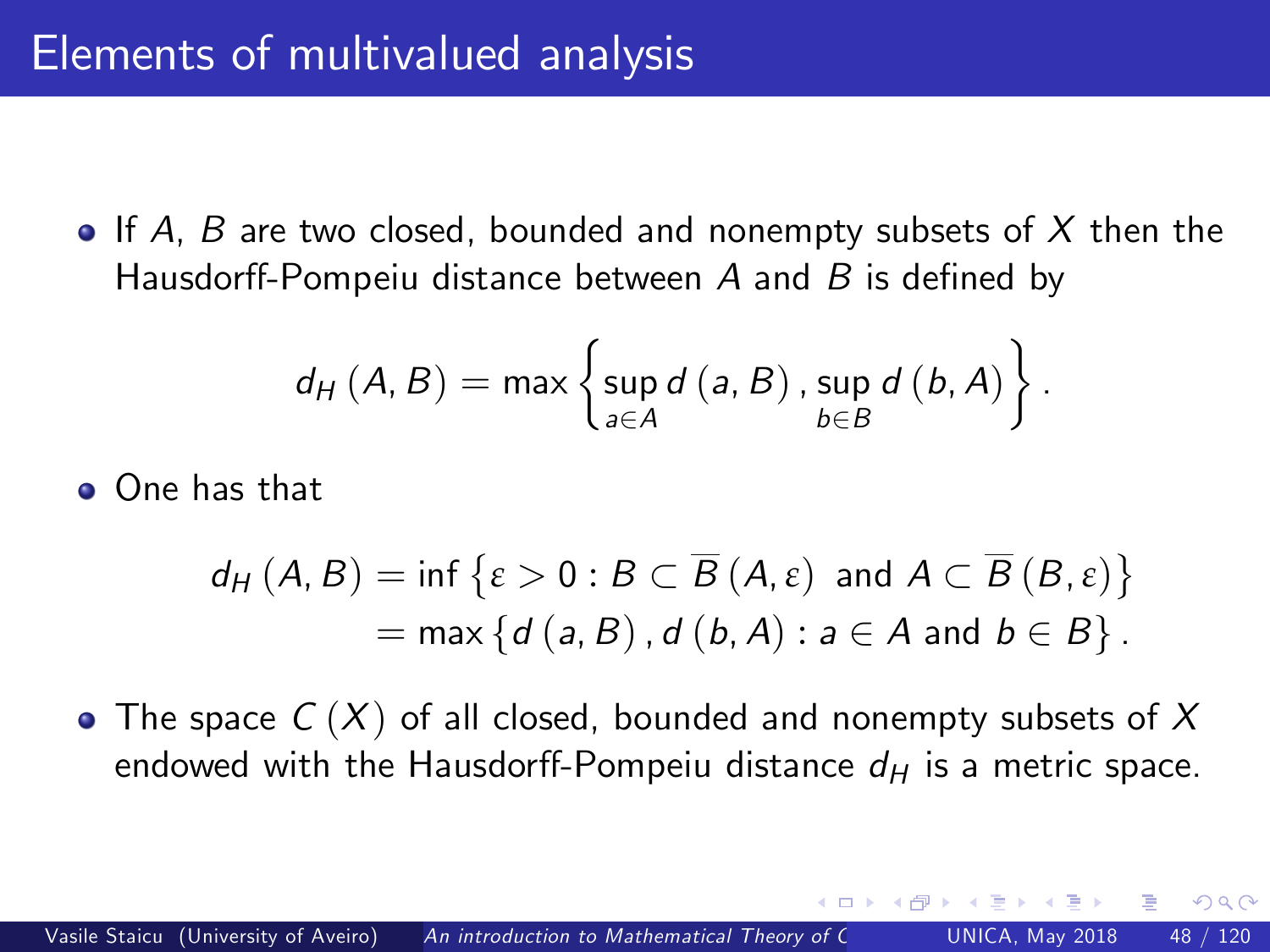- Let X and Y be two sets and let  $2^Y = \{A : A \subseteq Y\}$  be the family of all subsets of  $Y$ .
- $\bullet$  By multifunction or multivalued map or set-valued map from  $X$  to Y we mean a map or correspondence which associate to each  $x \in X$  a unique subset  $F(x)$  of Y.
- The set  $F(x)$  is called the value of F at x.
- A multifunction F from X to Y will be denoted by  $F: X \to 2^Y$ .
- **o** The set

$$
Gr (F) = \{ (x, y) : x \in X, y \in F (x) \}
$$

is called the *graph* of the multifunction  $F: X \rightarrow 2^Y$ .

 $200$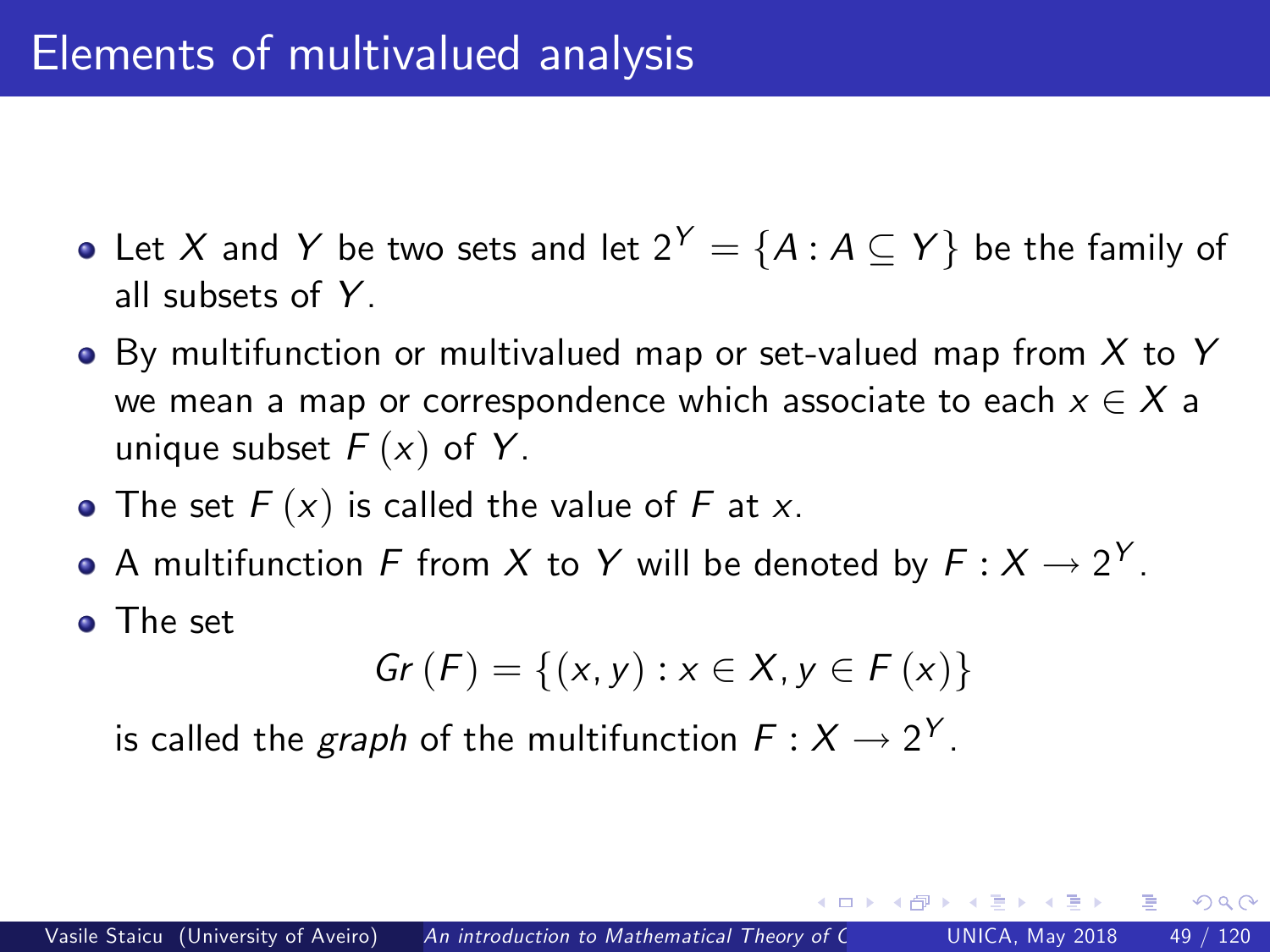- Let  $X$ , Y be metric spaces. We say that F is closed, bounded, compact valued if its values are all closed, bounded or compact.
- We say that  $F: X \to 2^Y$  has closed graph if  $Gr(F)$  is a closed subset of the product metric space  $X \times Y$ , which is equivalent to:

if: 
$$
x_n \in X
$$
,  $x_n \to x$ ,  $y_n \in F(x_n)$ ,  $y_n \to y$  then  $y \in F(x)$ .

つひひ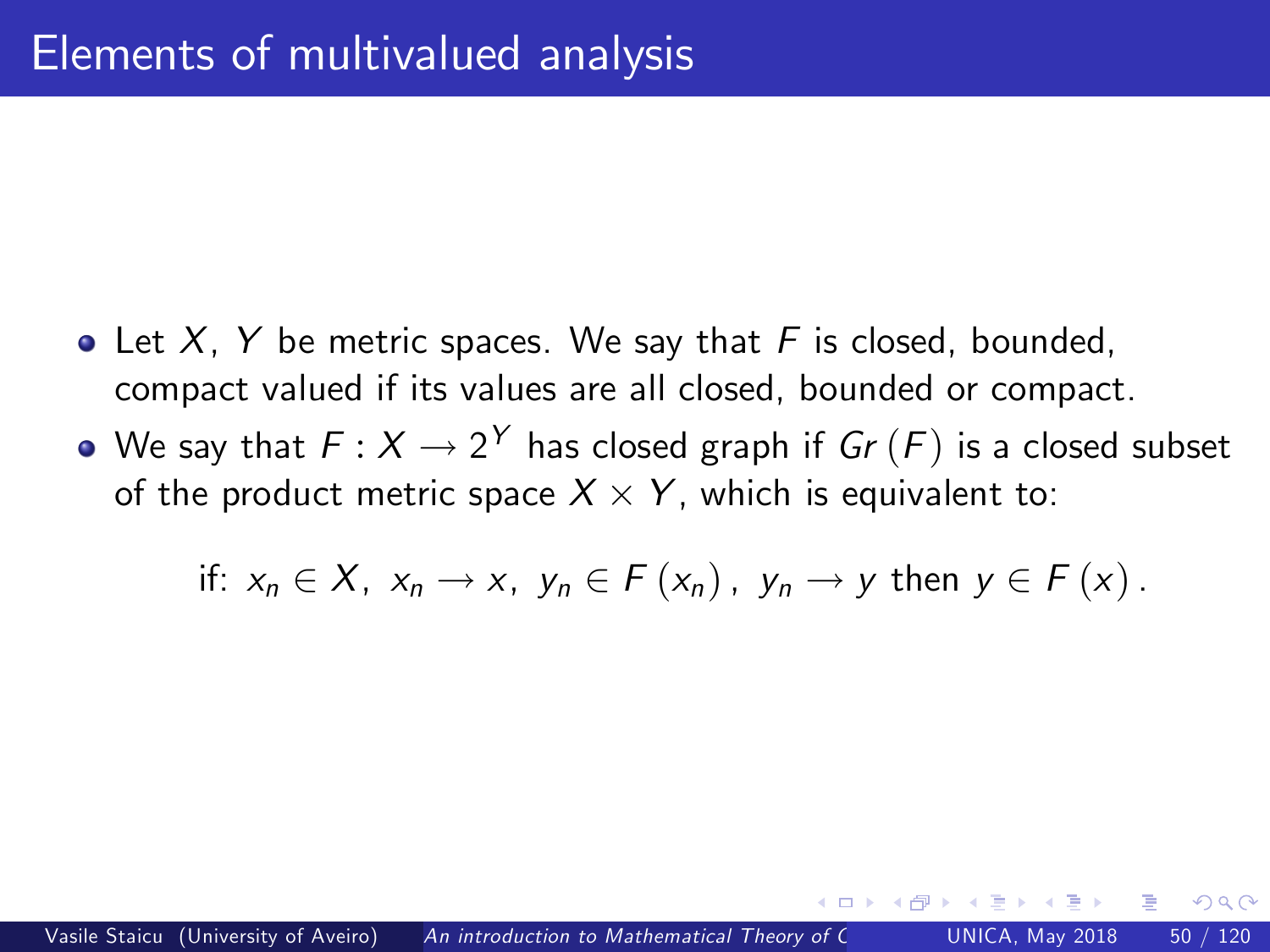Let  $F: X \to 2^Y$  be a multivalued map with closed and bounded values. We say that F is Hausdorff continuous at  $x_0 \in X$  if

$$
\lim_{x \to x_0} d_{H}(F(x), F(x_0)) = 0,
$$

that is, for every  $\varepsilon > 0$  there exists  $\delta_{\varepsilon} > 0$  such that  $d_H$  (F (x),  $F(x_0)$ )  $\lt \varepsilon$  whenever  $x \in B(x_0, \delta_{\varepsilon})$ .

Let  $I \subseteq \mathbb{R}$  and let  $F: I \to 2^{\mathbb{R}^n}$  be a multifunction. A function  $f: I \to \mathbb{R}^n$  is said to be a selection of F if

$$
f(t) \in F(t) \text{ for all } t \in I.
$$

If  $f: I \to \mathbb{R}^n$  is a selection of F and if it is a measurable function then we say that  $f$  is a measurable selection of  $F$ .

つひひ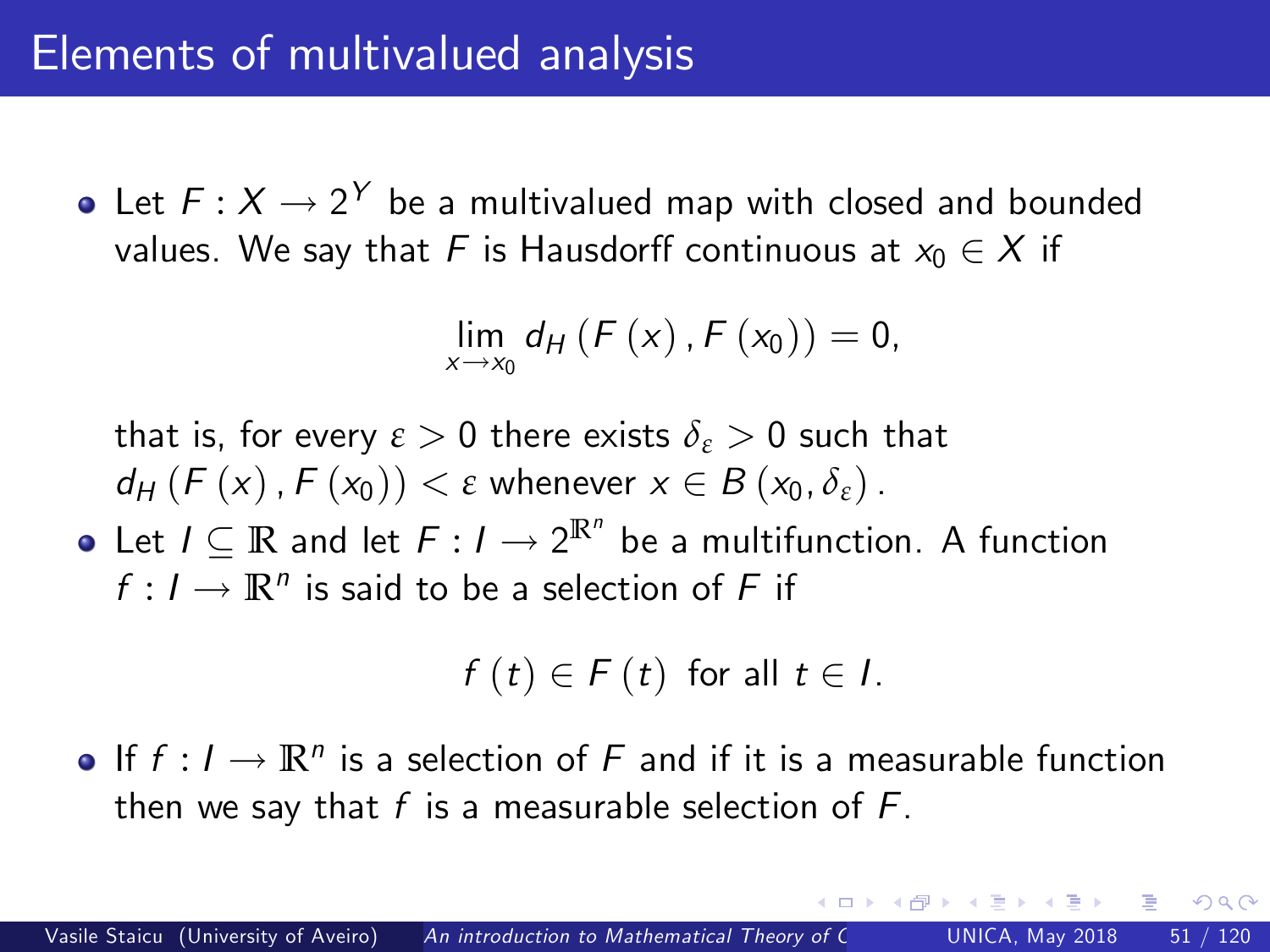## Elements of multivalued analysis

 $\bullet$  In order to introduce the *lexicografic measurable selection*, we need to define the *lexicographic order r*elation on  $\mathbb{R}^n$  : if  $x = (x_1, x_2, ..., x_n)$ and  $y = (y_1, y_2, ..., y_n)$  then we say that  $x < y$  if one of the following situations happens:

$$
x_1 < y_1
$$
 or  
\n $x_1 = y_1$  and  $x_2 < y_2$  or  
\n......  
\n $x_1 = y_1, ..., x_{n-1} = y_{n-1}$ , and  $x_n < y_n$ .

• One has the following: **Proposition:** If  $K \subseteq \mathbb{R}^n$  is compact subset of  $\mathbb{R}^n$  then there there exists a first element  $\zeta$  of K with respect to the lexicografic order, that is, there exists  $\zeta \in K$  such that  $\zeta \leq x$  for all  $x \in K$ .

 $200$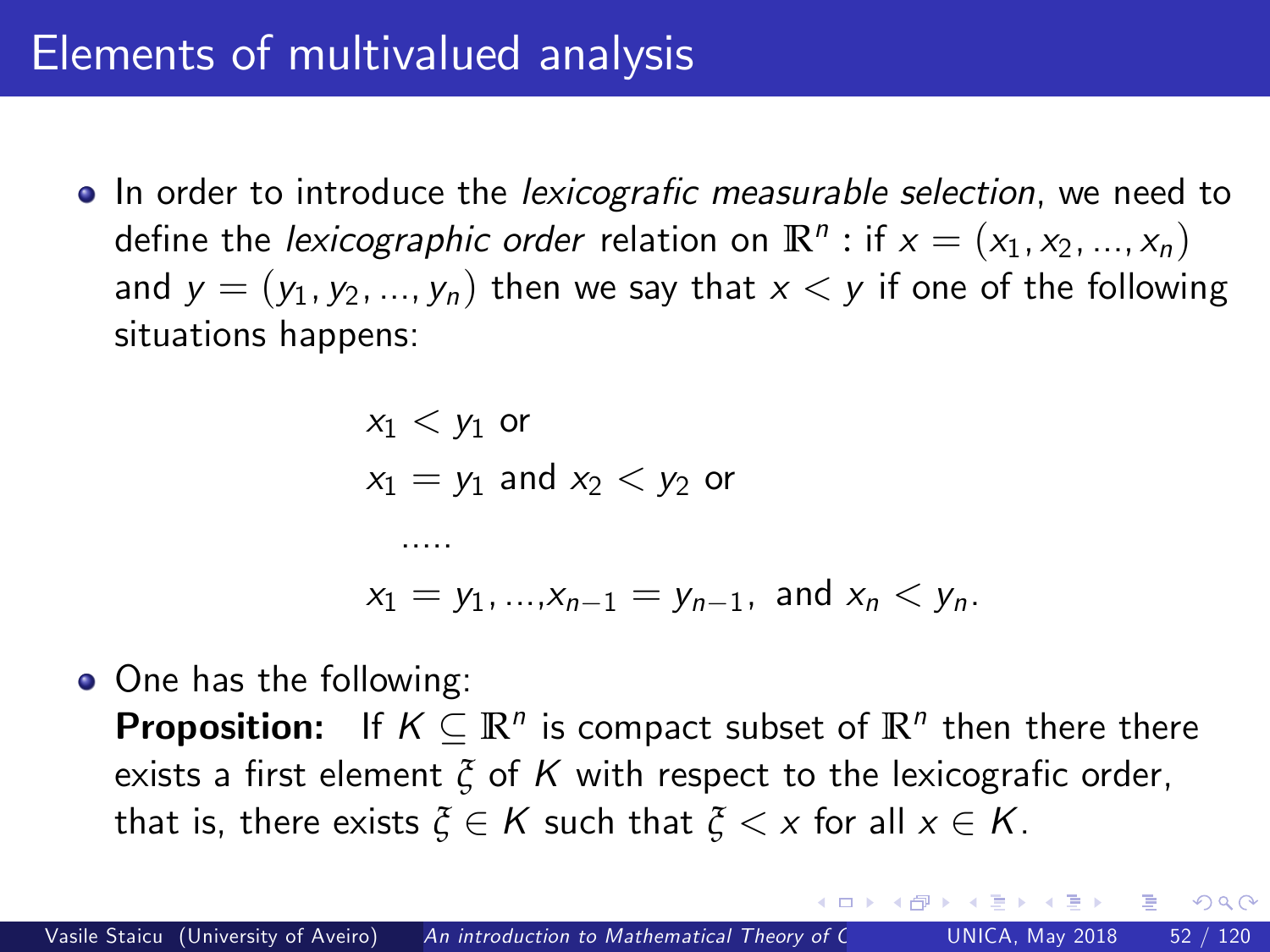- If  $F: I \to 2^{\mathbb{R}^n}$  is a multifunction with compact values then we can define the lexicographic selection  $t \rightarrow \xi(t)$  where  $\xi(t) \in F(t)$  is the first element of the compact set  $F(t)$  with respect to the lexicographic order.
- One has the following:

**Proposition** If  $I = [a, b]$  and if  $F : I \rightarrow 2^{\mathbb{R}^n}$  is a compact valued multifunction, with closed graph and if  $t \to \xi(t)$  is the lexicografic selection of F then  $t \to \xi(t)$  is a measurable selection.

<span id="page-52-0"></span>つへへ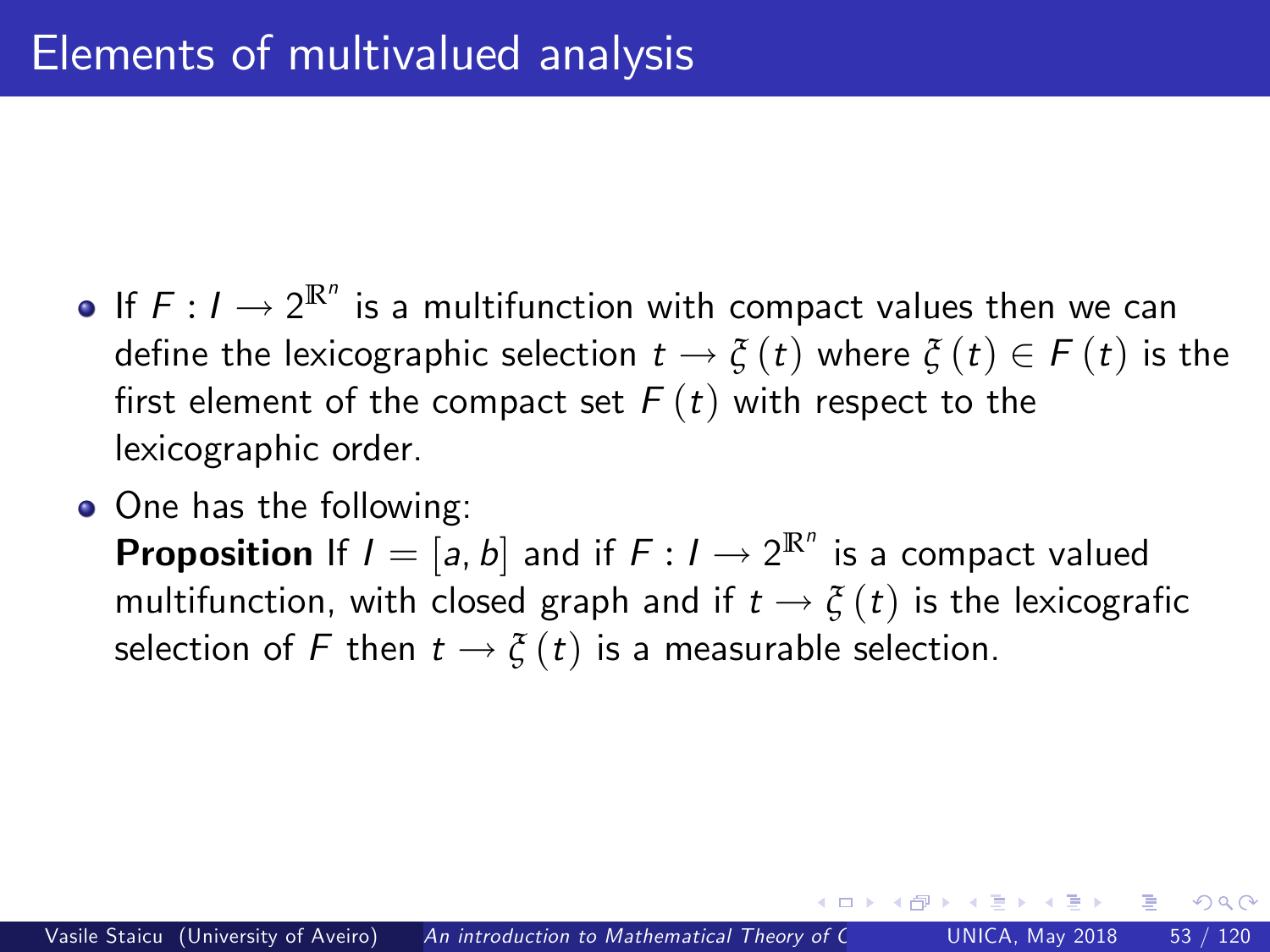As we already seen in the basic model of a control system a control system,

$$
\dot{x}=f\left(x,u\right)
$$

as soon as a control function  $u = u(t)$  from the family  $U$  of admissible controls is assigned, the evolution can be determined by solving the ordinary differential equation (ode, for short)

<span id="page-53-1"></span><span id="page-53-0"></span>
$$
\dot{x} = g(t, x) \tag{24}
$$

<span id="page-53-2"></span> $\Omega$ 

where

$$
g(t, x) := f(x, u(t)).
$$
 (25)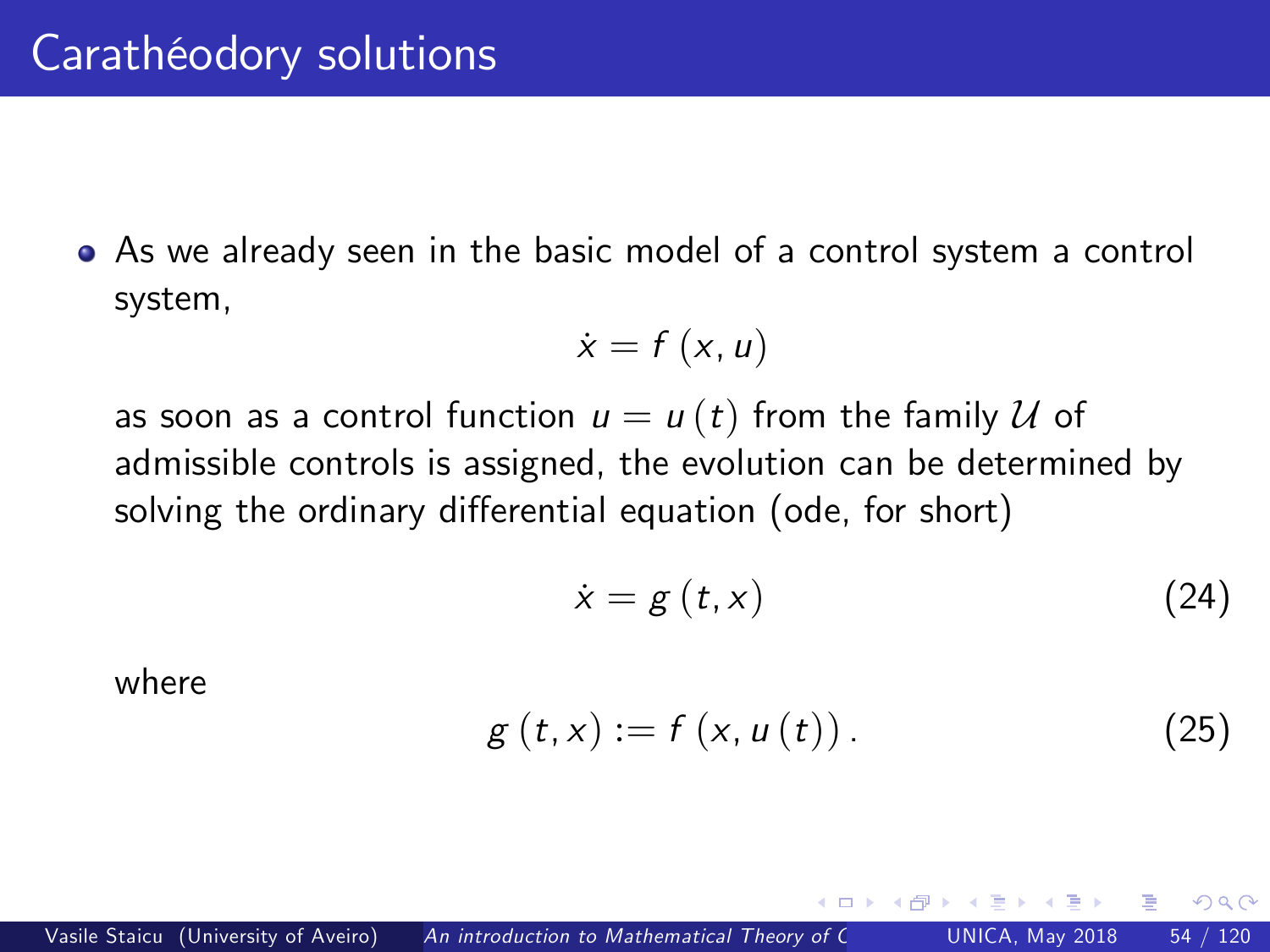- $\bullet$  In the classical theory of ordinary differential equations like ([24](#page-53-0)) we assume that the function  $g$  is continuous with respect to both the variable and the appropriate notion of solution is the one of "classical solution".
- **Definition:** Let  $\Omega \subseteq \mathbb{R} \times \mathbb{R}^n$  be an open set and let  $g : \Omega \to \mathbb{R}^n$  be a function which define the equation  $(24)$  $(24)$  $(24)$ . A function  $\varphi: I \subseteq \mathbb{R} \to \mathbb{R}^n$ , with I an interval, is called a *classical solution* of ([24](#page-53-0)) if  $\phi$  ∈ *C*<sup>1</sup> (*I*, **R**<sup>n</sup>), *G* (*ϕ*) := {(*t*, *ϕ* (*t*)) : *t* ∈ *I*} ⊆ Ω and

$$
\varphi'(t) = g(t, \varphi(t)) \text{ for all } t \in I.
$$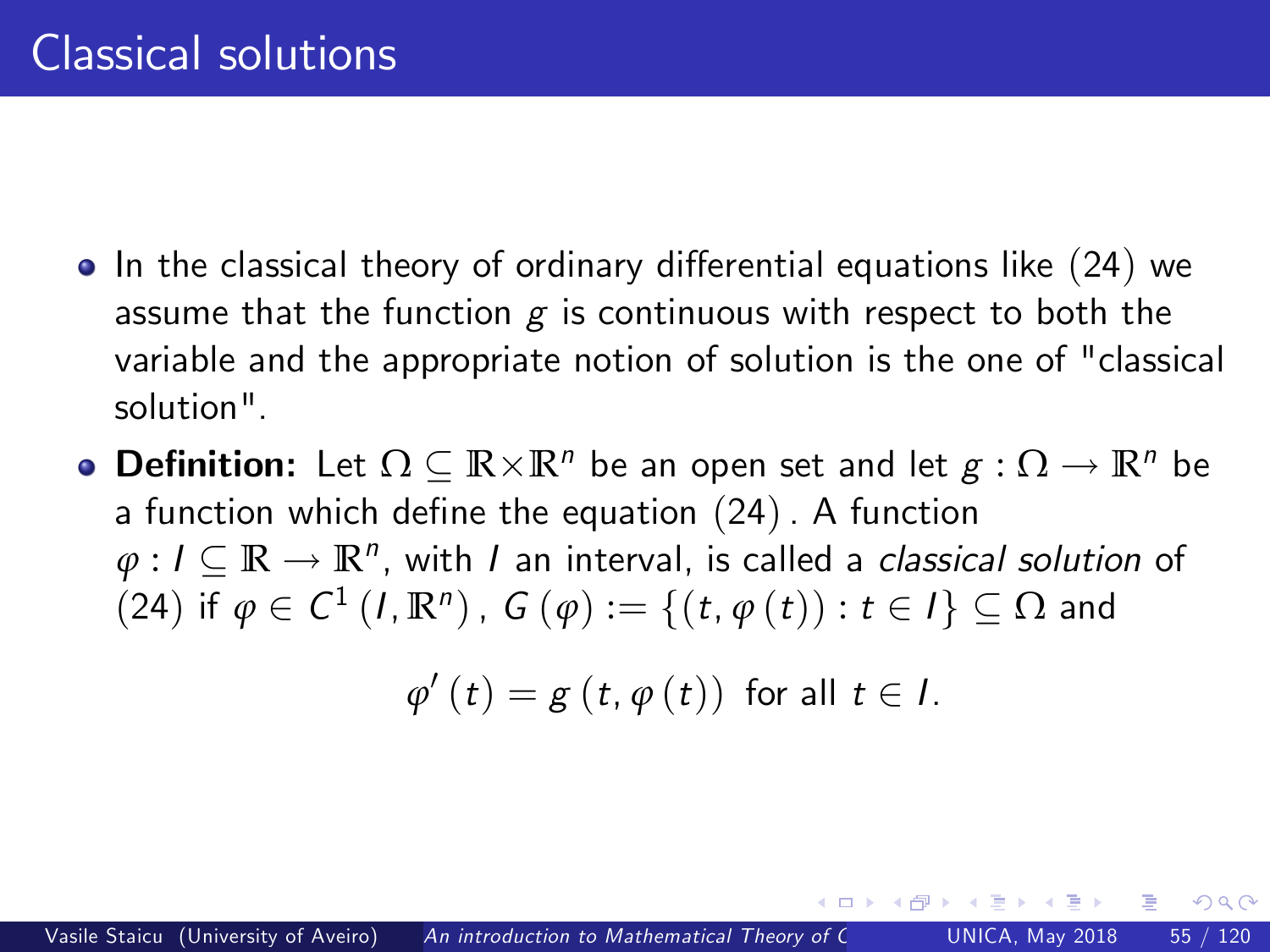- For the case of control systems, the function  $g$  defined by ([25](#page-53-1)) follows to be only measurable with respect to  $t$  variable, so the notion of classical solution is not appropriate. We will use instead the notion of Carathéodory solution.
- **Definition:** Let  $\Omega$  be an open set in  $\mathbb{R} \times \mathbb{R}^n$  and let  $g : \Omega \to \mathbb{R}^n$  be a function which define an equation like  $(24)$  $(24)$  $(24)$ . A function  $\varphi: I \subseteq \mathbb{R} \to \mathbb{R}^n$ , with I an interval, is called a Carathéodory solution of ([24](#page-53-0)) if  $\varphi \in AC$  (*I*,  $\mathbb{R}^n)$ ,  $G(\varphi) := \{(t, \varphi(t)) : t \in I\} \subseteq \Omega$  and

$$
\varphi'(t) = g(t, \varphi(t)) \text{ a.e } t \in I. \tag{26}
$$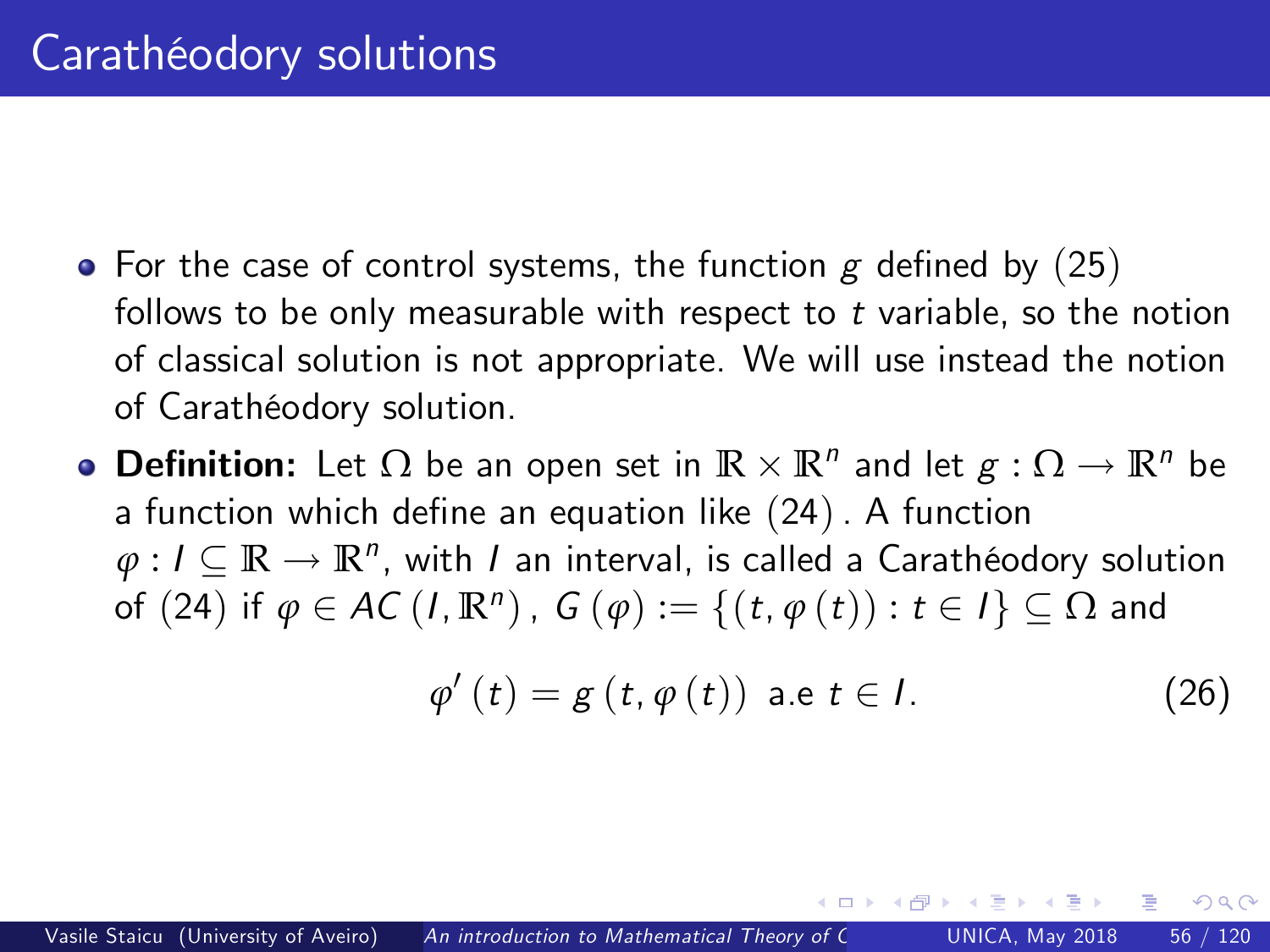## Carathéodory solutions: some remarks

(*i*) An absolutely continuous function  $\varphi : [t_0, t_1] \subseteq \mathbb{R}^n$ , is a Carathéodory solution of ([24](#page-53-0)) if  $G(\varphi) := \{(t, \varphi(t)) : t \in [t_0, t_1]\} \subset \Omega$  and

$$
x(t) = x(t_0) + \int_{t_0}^t g(s, x(s)) ds \text{ for every } t \in [t_0, t_1].
$$

 $\bullet$  (ii) Any classical solution is a Carathéodory solution  $(iii)$  The function  $\varphi : [-1, 1] \rightarrow \mathbb{R}$  defined by

$$
\varphi(t) = \begin{cases} t & \text{if } t \ge 0 \\ -t & \text{if } t < 0 \end{cases}
$$

is a Carathéodory solution but not a classical solutions of

$$
\left\vert x^{\prime}\right\vert =1,x\left( 0\right) =0.
$$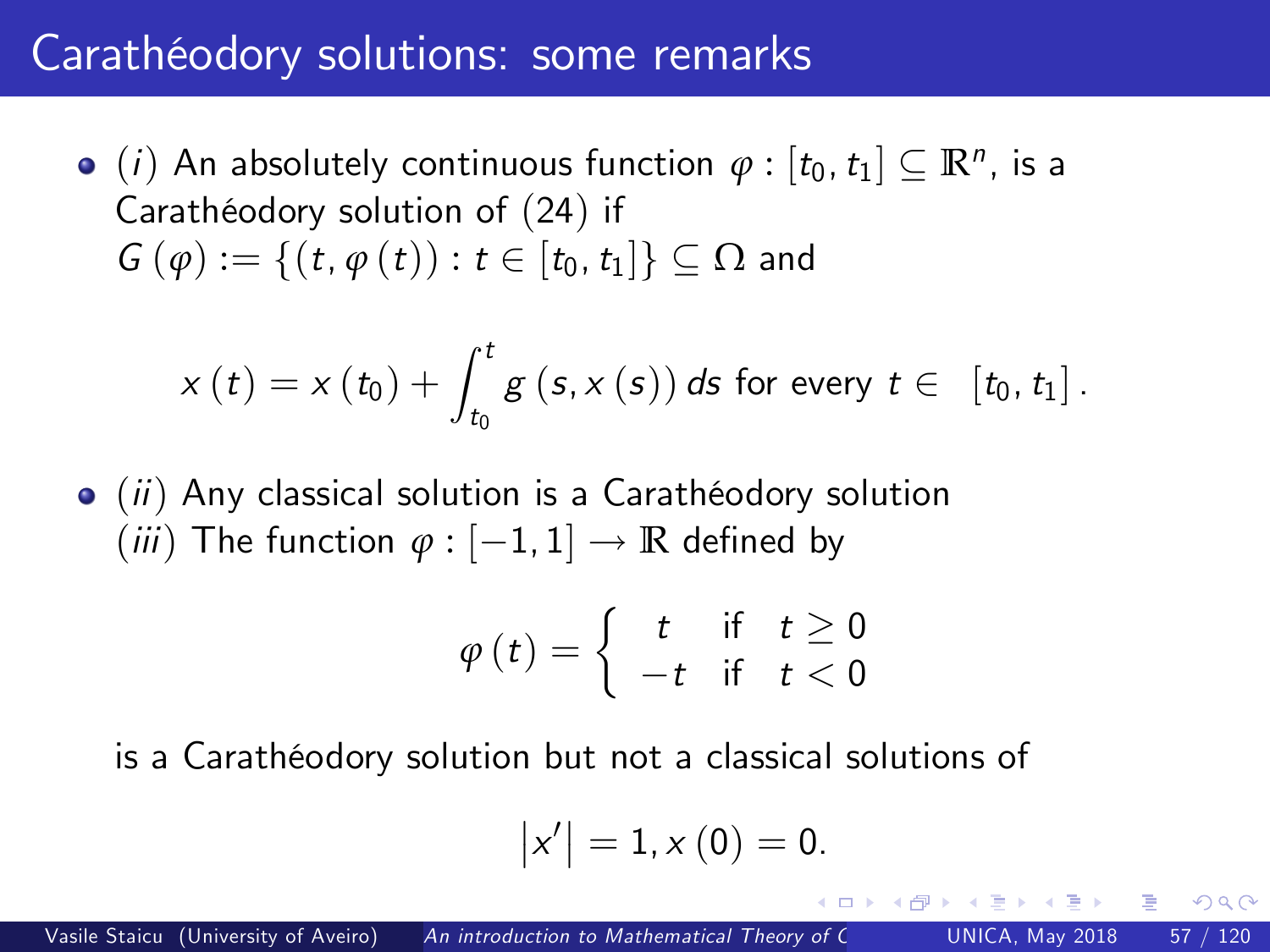#### Existence of Carathéodory solutions

- We assume that the function  $g: \Omega \subset \mathbb{R} \times \mathbb{R}^n \to \mathbb{R}^n$  satisfies the following conditions:
- (A) For every x the function  $t \to g(t, x)$  defined on the section  $\Omega_{x} = \{t : (t, x) \in \Omega\}$  is measurable. For every t, the function  $x \rightarrow g(t, x)$  defined on the section  $\Omega_t = \{x : (t, x) \in \Omega\}$  is continuous

 $(B)$  For every compact  $K \subset \Omega$  there exist constants  $C_K$ ,  $L_K$  such that

$$
||g(t,x)|| \le C_K, ||g(t,x) - g(t,y)|| \le L_K ||x - y||,
$$
  
for all  $(t,x)$ ,  $(t,y) \in K$ . (27)

• For some  $(t_0, x_0) \in \Omega$  we consider the Cauchy problem  $(g, t_0, x_0)$ :

$$
\dot{x} = g(t, x), \; x(t_0) = x_0. \tag{28}
$$

<span id="page-57-0"></span>つへへ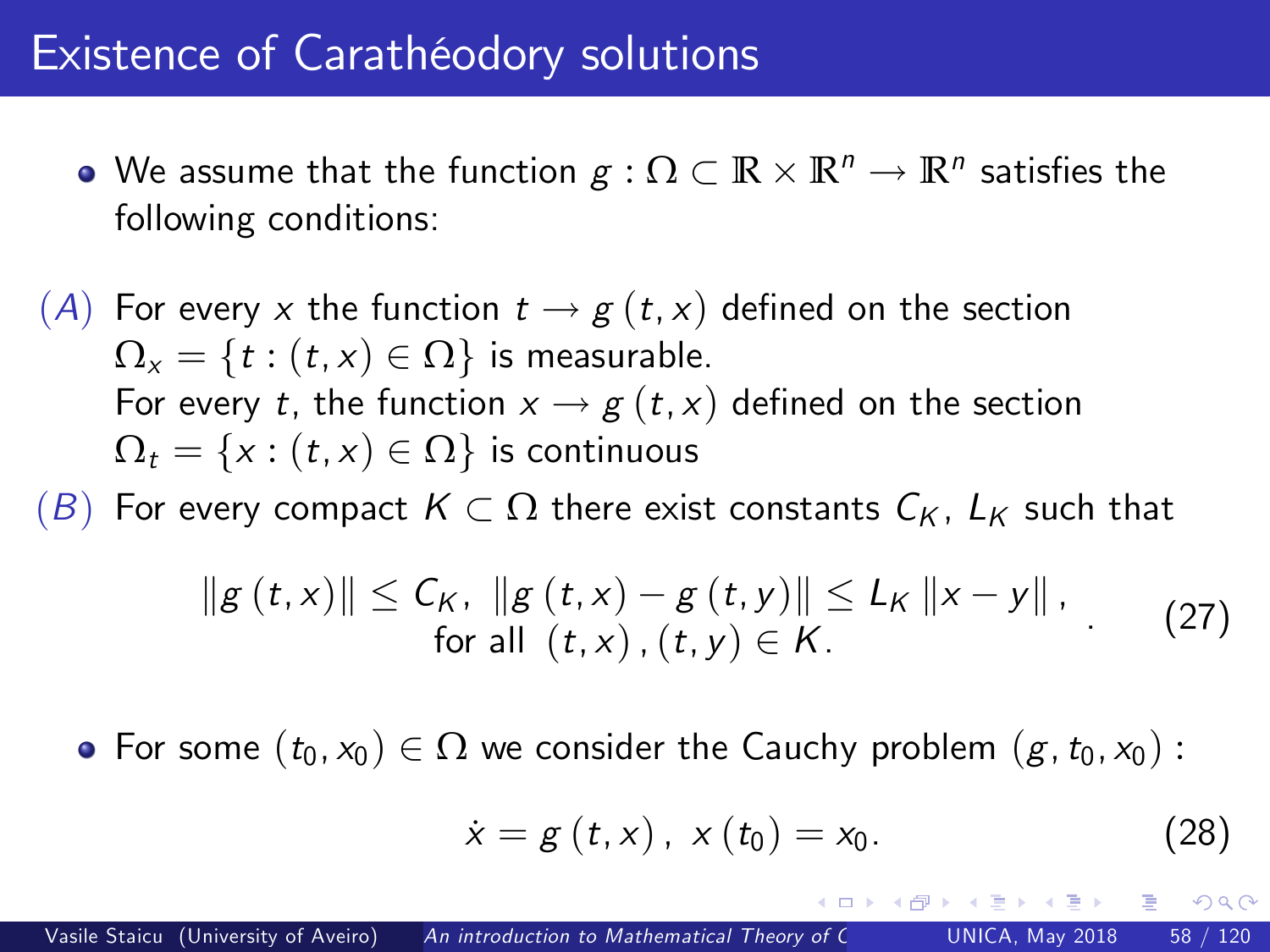**Theorem** (existence) Given a map  $g : \Omega \to \mathbb{R}^n$ , consider the Cauchy problem  $(g, t_0, x_0)$  in ([28](#page-57-0)) for some  $(t_0, x_0) \in \Omega$ . (i) If g satisfies  $(A)$ ,  $(B)$ , then there exists  $\varepsilon > 0$  such that ([28](#page-57-0)) has a local solution  $x(.)$  defined for  $t \in [t_0, t_0 + \varepsilon]$  $(ii)$  Assume, in addition that the function g is defined in the entire space  $\mathbb{R} \times \mathbb{R}^n$  and there exist constants  $\mathcal{C}$ ,  $\mathcal{L}$  such that

$$
||g(t,x)|| \le C, ||g(t,x) - g(t,y)|| \le L ||x - y|| \qquad (29)
$$

<span id="page-58-0"></span> $200$ 

for all  $(t, x)$  ,  $(t, y) \in \mathbb{R} \times \mathbb{R}^n$ .

Then for every  $T > t_0$ , the Cauchy problem ([28](#page-57-0)) has a global solution  $x(.)$  defined for all  $t \in [t_0, T]$ . Moreover, the solution depends continuously on the initial data  $x_0$ .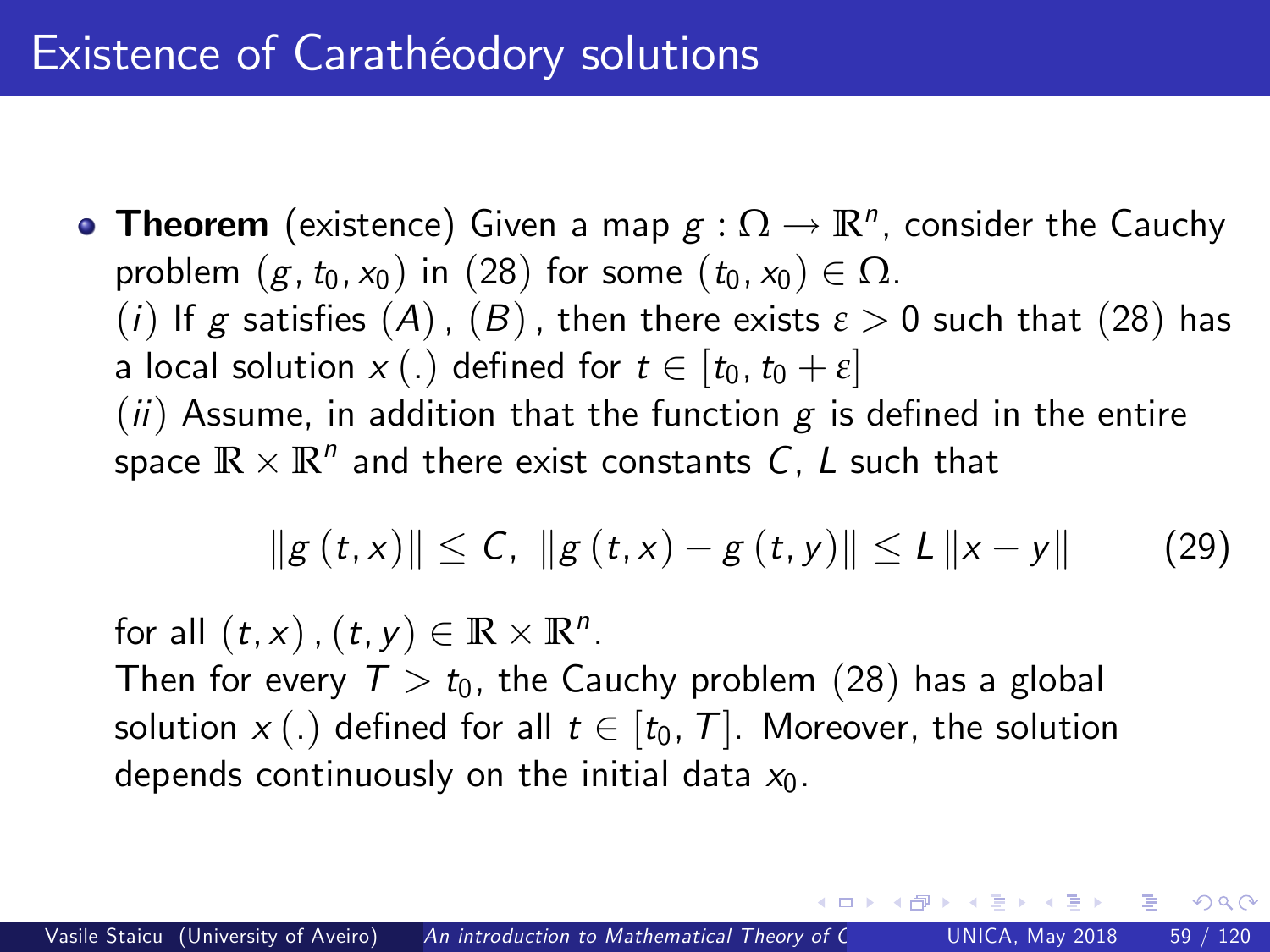## Proof of the Existence of Carathéodory solutions

- Assume that g satisfies  $(A)$  in  $\mathbb{R} \times \mathbb{R}^n$  and  $(29)$  $(29)$  $(29)$ . Let  $T > t_0$ . We shall construct a forward solution  $x = x_{x_0} : [t_0, T] \rightarrow \mathbb{R}^n$ .
- In view of applying Theorem 1 (the Banach contraction mapping principle) we define  $\Lambda = \mathbb{R}^n$  (the initial value  $x_0 \in \mathbb{R}^n$  plays here the role of a parameter). Let  $X$  be the space  $\mathcal{C}\left( \left[ t_0,\,T \right],\mathbb{R}^n \right)$  endowed with the weighted norm

<span id="page-59-0"></span>
$$
||x||_{+} = \sup_{t \in [t_0, T]} e^{-2Lt} ||x(t)||,
$$

which is equivalent to the usual  $\mathcal{C}\left([t_0,\,\mathcal{T}]\, , \mathbb{R}^n \right)$  norm defined by  $\left\| x \right\|_\infty = \sup_{t \in [t_0,\mathcal{T}]} \left\| x \left( t \right) \right\|$  ,and define  $\Phi : \Lambda \times X \rightarrow X$  by setting

$$
\Phi(x_0, w) (t) = x_0 + \int_{t_0}^t g(s, w(s)) ds, t \in [t_0, T].
$$
 (30)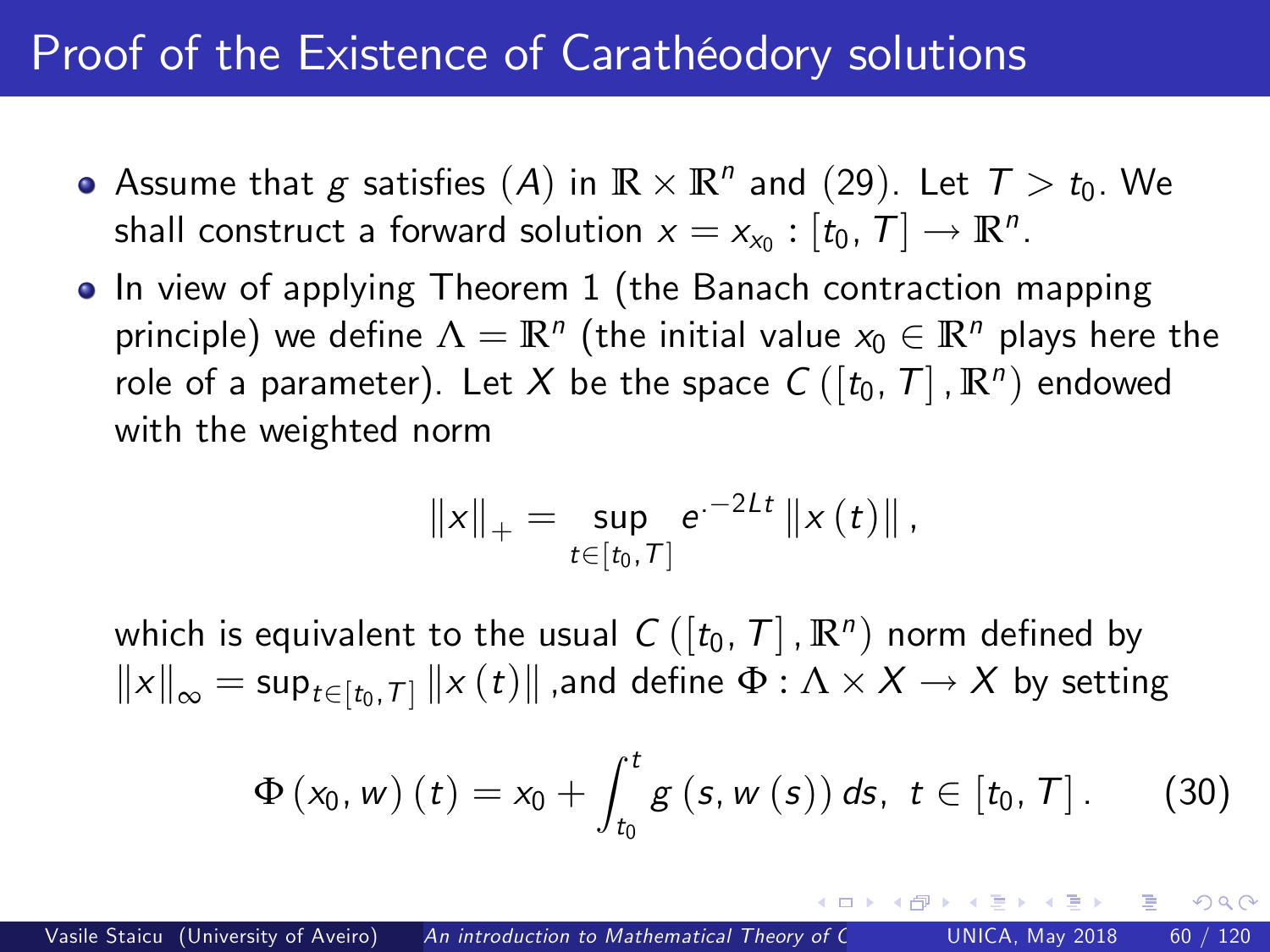## Proof of the Existence of Carathéodory solutions

- To prove that  $\Phi$  is well defined, for each  $w \in X$  we need to show that the composite function  $s \rightarrow g$   $(s, w(s))$  is integrable. Let  $\delta = \mathcal{T} - t_0$ .
- Given a function  $w \in X$  we consider the sequence of piecewise constant functions  $(w_n)_{n\in\mathbb{N}}$  with

$$
w_n(t) = w\left(t_0 + k\frac{\delta}{n}\right), t \in \left[t_0 + k\frac{\delta}{n}, t_0 + (k+1)\frac{\delta}{n}\right], 0 \leq k \leq n-1
$$

- By assumption  $(A)$ , the maps  $t \to g(t, w_n (t))$  are all measurable.
- Moreover, ([29](#page-58-0)) implies that

$$
\lim_{n\to\infty}||g(t, w(t))-g(t, w_n(t))||\leq \lim_{n\to\infty}L||w(t)-w_n(t)||=0,
$$

 $\Omega$ 

hence  $t \rightarrow g(t, w(t))$  is measurable, being a pointwise limit of a sequence of measurable functions.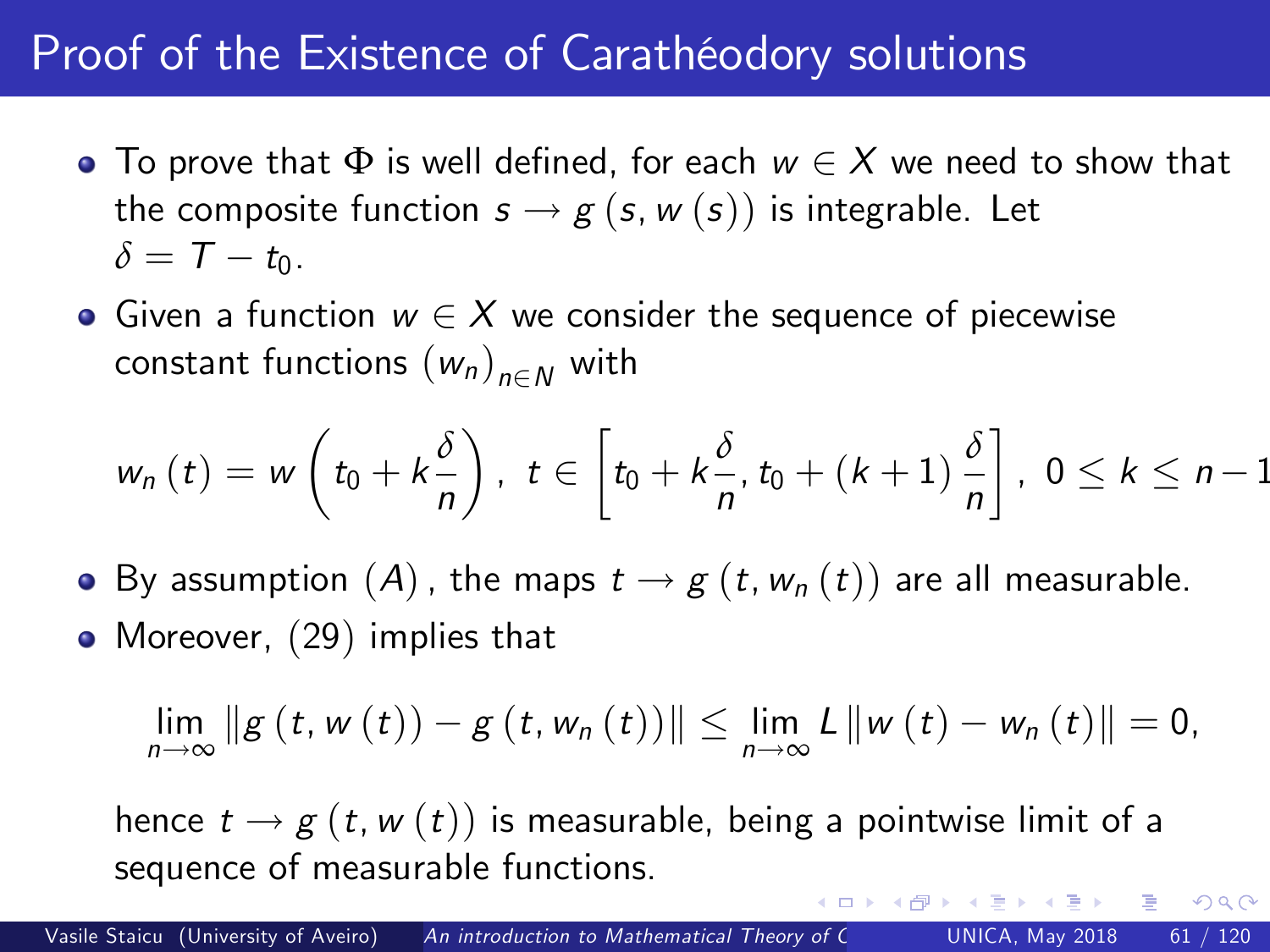Since

$$
\|g\left(s,w\left(s\right)\right)\|\leq C\text{ for all }s,
$$

it follows that the integral in  $(30)$  $(30)$  $(30)$  is well defined and depends continuously on t.

- $\bullet$  Hence  $\Phi$  is well defined and takes values inside X.
- The continuity of the map  $x_0 \to \Phi(x_0,w)$  is obvious. To prove that  $w \to \Phi(x_0, w)$  is a contraction in  $(X, \|.\|_+)$  , let  $w, w' \in X$  and let

<span id="page-61-0"></span>
$$
\theta = \left\| w - w' \right\|_{+}.
$$
 (31)

 $\Omega$ 

By the definition of  $\|.\|_+$  and  $(31)$  $(31)$  $(31)$  , we have

$$
\|w(s)-w'(s)\| \leq \theta e^{2Ls} \text{ for all } s\in [t_0, T].
$$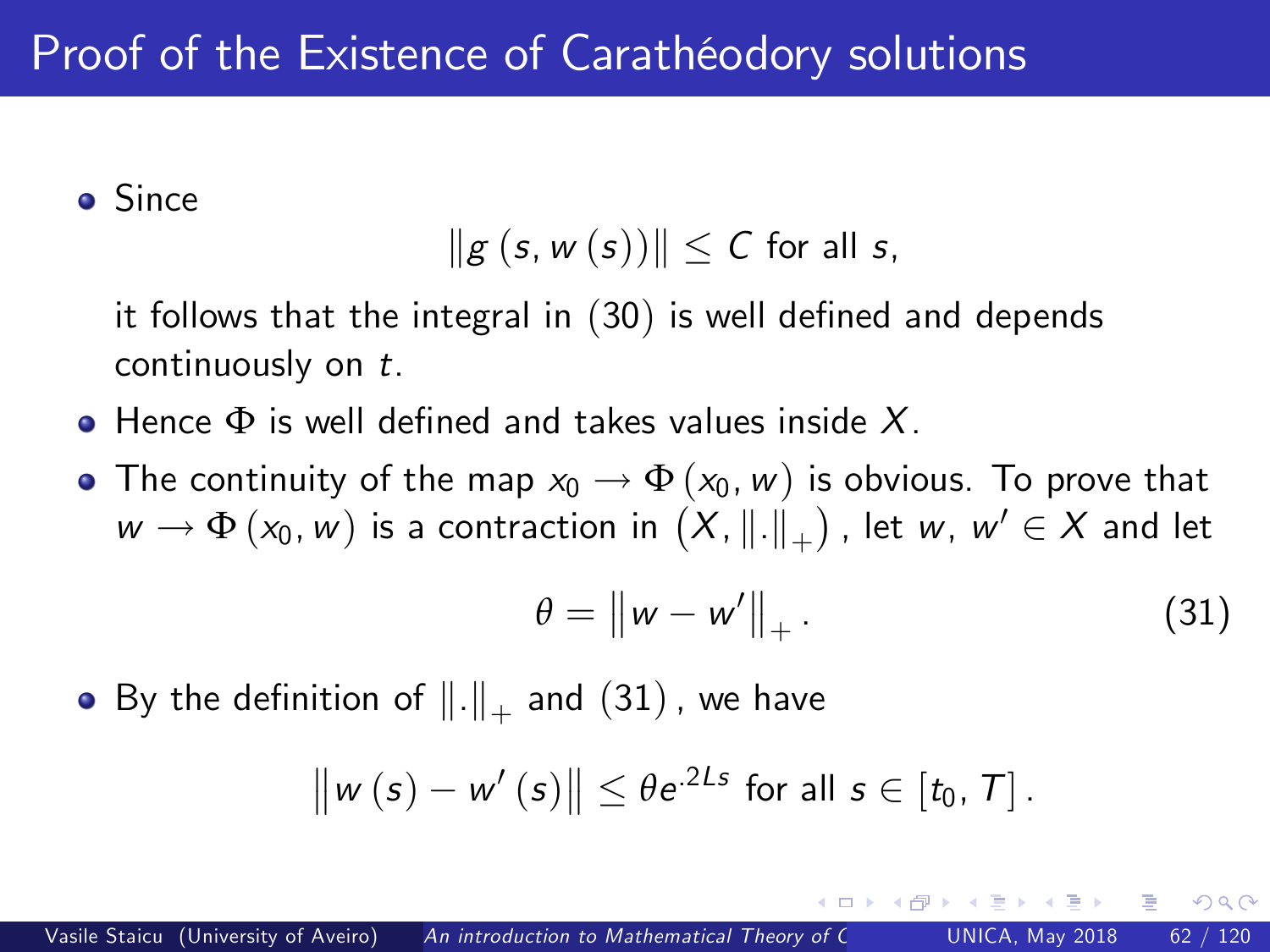### Proof of the Existence of Carathéodory solutions

• Moreover, by ([29](#page-58-0)), for all  $t \in [t_0, T]$ ,

$$
e^{-2Lt} \|\Phi(x_0, w(t)) - \Phi(x_0, w'(t))\|
$$
  
=  $e^{-2Lt} \left\| \int_{t_0}^t \left[ g(s, w(s)) - g(s, w'(s)) \right] ds \right\|$   
 $\leq e^{-2Lt} \left\| \int_{t_0}^t L \left\| w(s) - w'(s) \right\| ds \right\|$   
 $\leq e^{-2Lt} \int_{t_0}^t L \theta e^{2Ls} ds < \frac{\delta}{2}.$ 

• Therefore,

$$
\|\Phi(x_0, w) - \Phi(x_0, w')\|_+\leq \frac{1}{2} \|w - w'\|_+.
$$

 $-1$   $-1$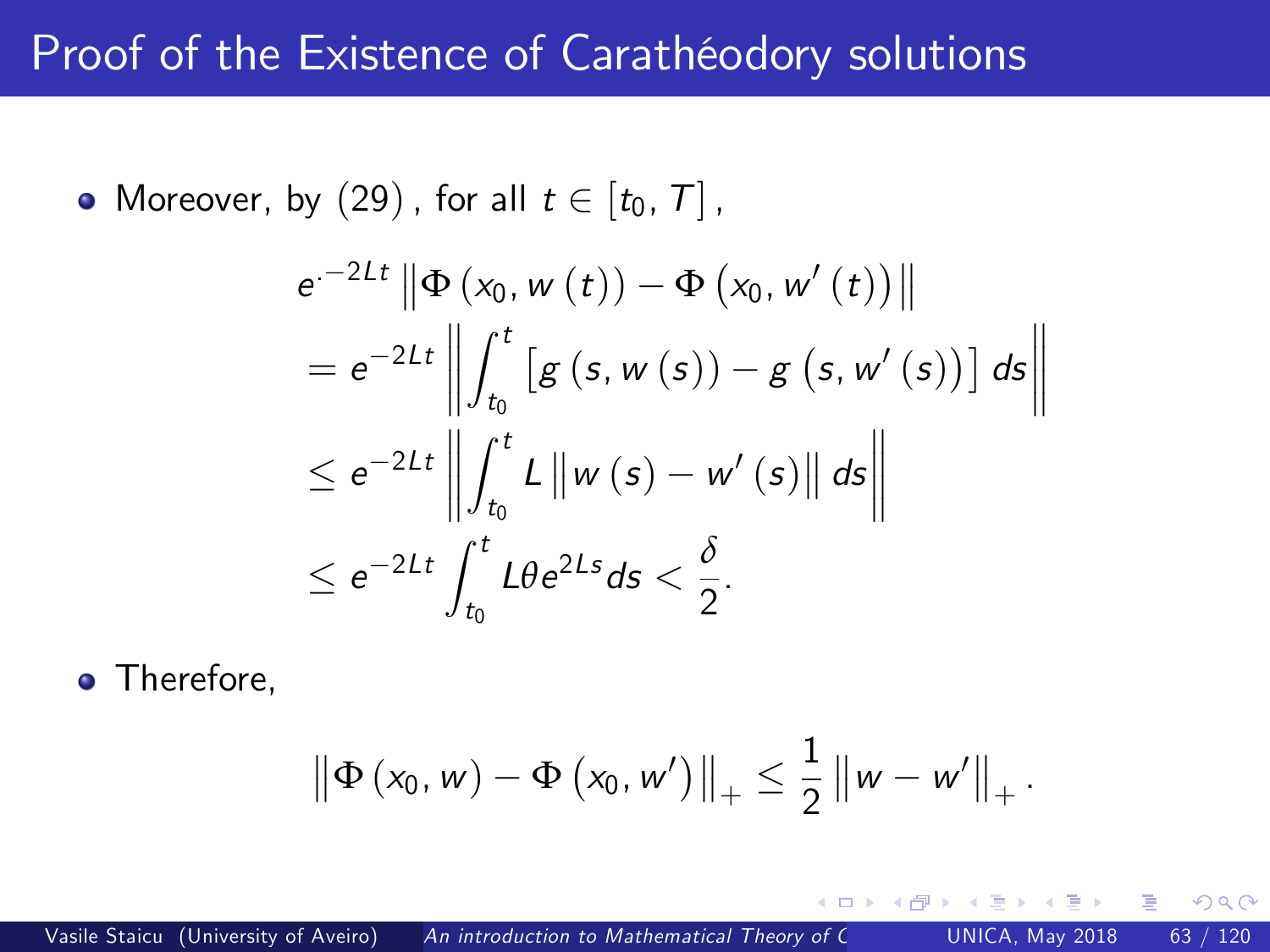We can now apply the Banach contraction mapping principle, obtaining the existence of a unique continuous mapping  $x_0 \rightarrow x_{x_0}$ such that

$$
x_{x_0} = \Phi\left(x_0, x_{x_0}\right)
$$

that is,

$$
x_{x_{0}}\left(t\right)=x_{0}+\int_{t_{0}}^{t}g\left(s,x_{x_{0}}\left(s\right)\right)ds,\:\:t\in\left[t_{0},\thinspace\mathcal{T}\right].
$$

This means that  $x_{x_0}$  is the required solutions, and this achieves the proof of  $(ii)$ .

つひい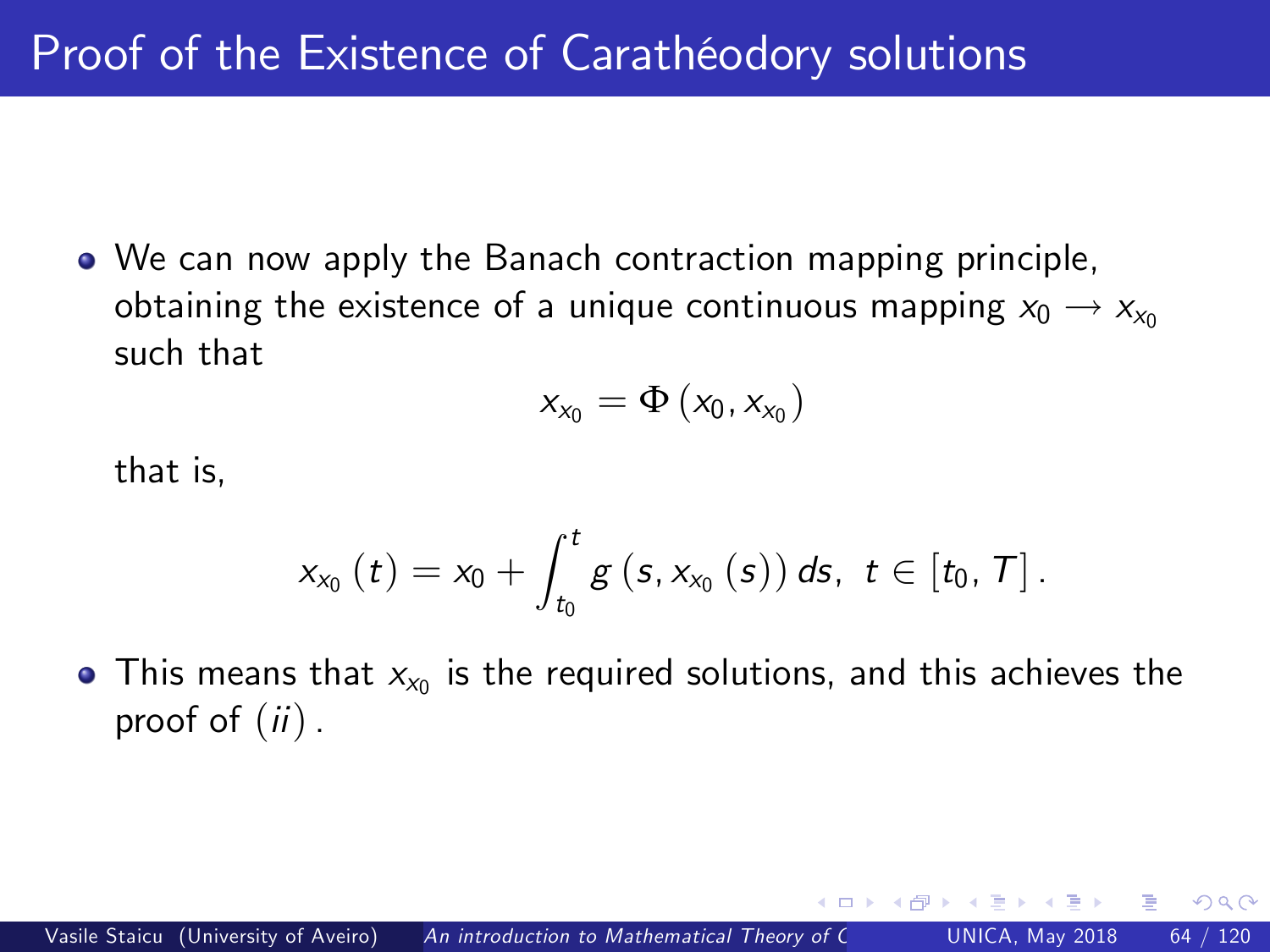# Proof of the Existence of Carathéodory solutions

 $\bullet$  To prove  $(i)$  concerning local existence of solution without the additional assumption ([29](#page-58-0)), choose  $\varepsilon > 0$  small enough so that the set

$$
K = \{(t,x): |t-t_0| \leq \varepsilon, ||x-x_0|| \leq \varepsilon\}
$$

is entirely contained in  $\Omega$ .

Then consider a smooth cut-off function  $\phi : \mathbb{R} \times \mathbb{R}^n \to [0, 1]$  such that  $\phi \equiv 1$  on K, while  $\phi \equiv 0$  outside some larger compact set K', with  $K \subset K' \subset \Omega$ . Observe that the function

$$
g^{+}(t,x) = \begin{cases} \phi(t,x) g(t,x) & \text{if } (t,x) \in \Omega \\ 0 & \text{if } (t,x) \notin \Omega \end{cases}
$$

satisfies  $(A)$  and  $(B)$ , together with the extra assumption  $(29)$  $(29)$  $(29)$ , because it vanishes outside the compact set  $\mathcal{K}'.$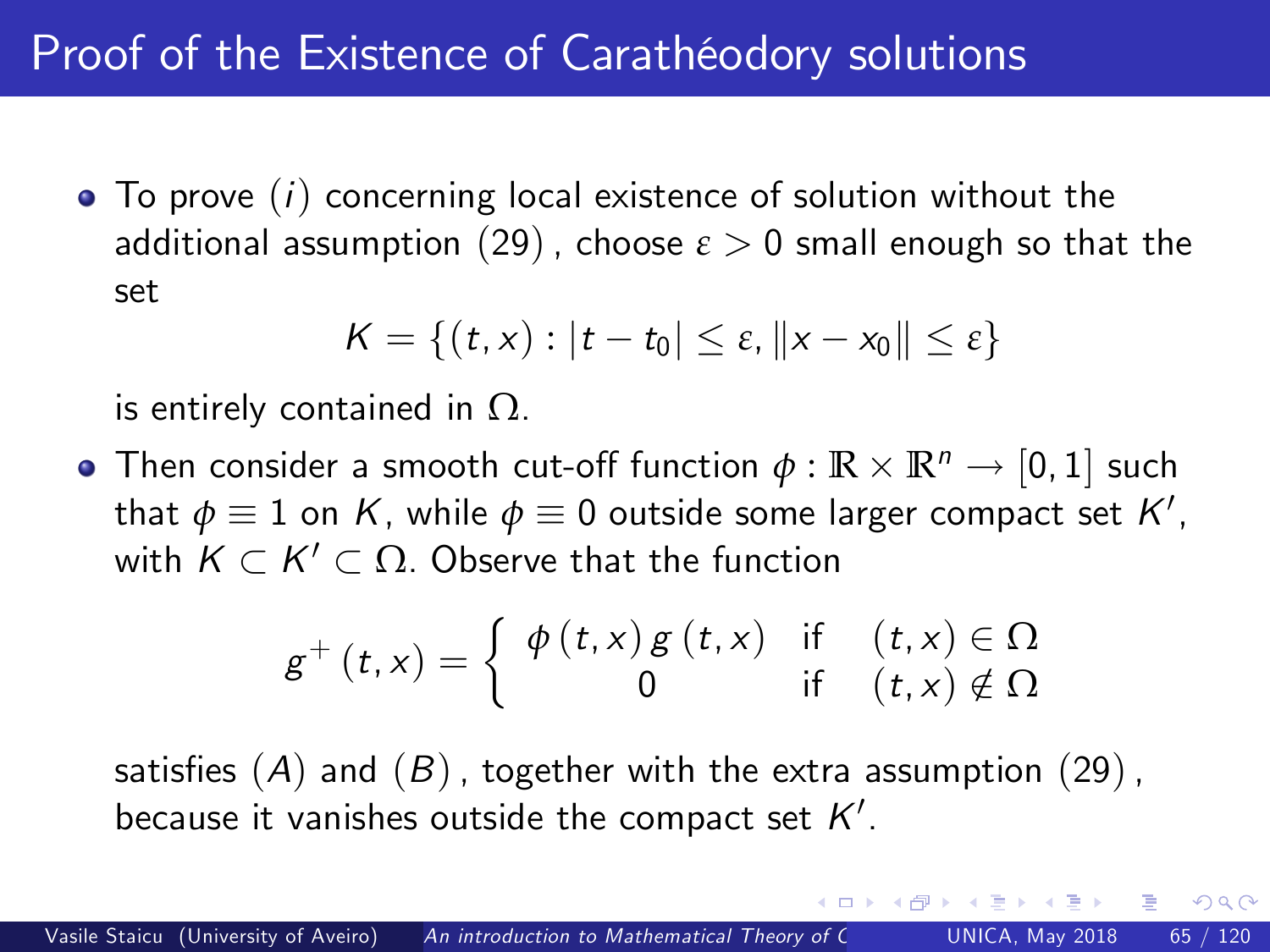• By the previous steps, there exists a solution  $x(.)$  to the Cauchy problem

<span id="page-65-0"></span>
$$
x'=g^+\left(t,x\right),\,\,x\left(t_0\right)=x_0
$$

defined on arbitrary large interval  $[t_0, T]$ .

- We now recall that K is a neighborhood of  $(t_0, x_0)$ . Therefore for some  $\varepsilon > 0$  sufficiently small, the point  $(t, x(t))$  remains in K as  $t \in [t_0,t_0 + \varepsilon]$ .
- Since  $\pmb g$  and  $\pmb g^+$  coincide on  $\pmb K,$  the function  $\pmb x\left(.\right)$  thus provides a local solution to the original problem  $(g, t_0, x_0)$  on the interval  $[t_0, t_0 + \varepsilon]$ .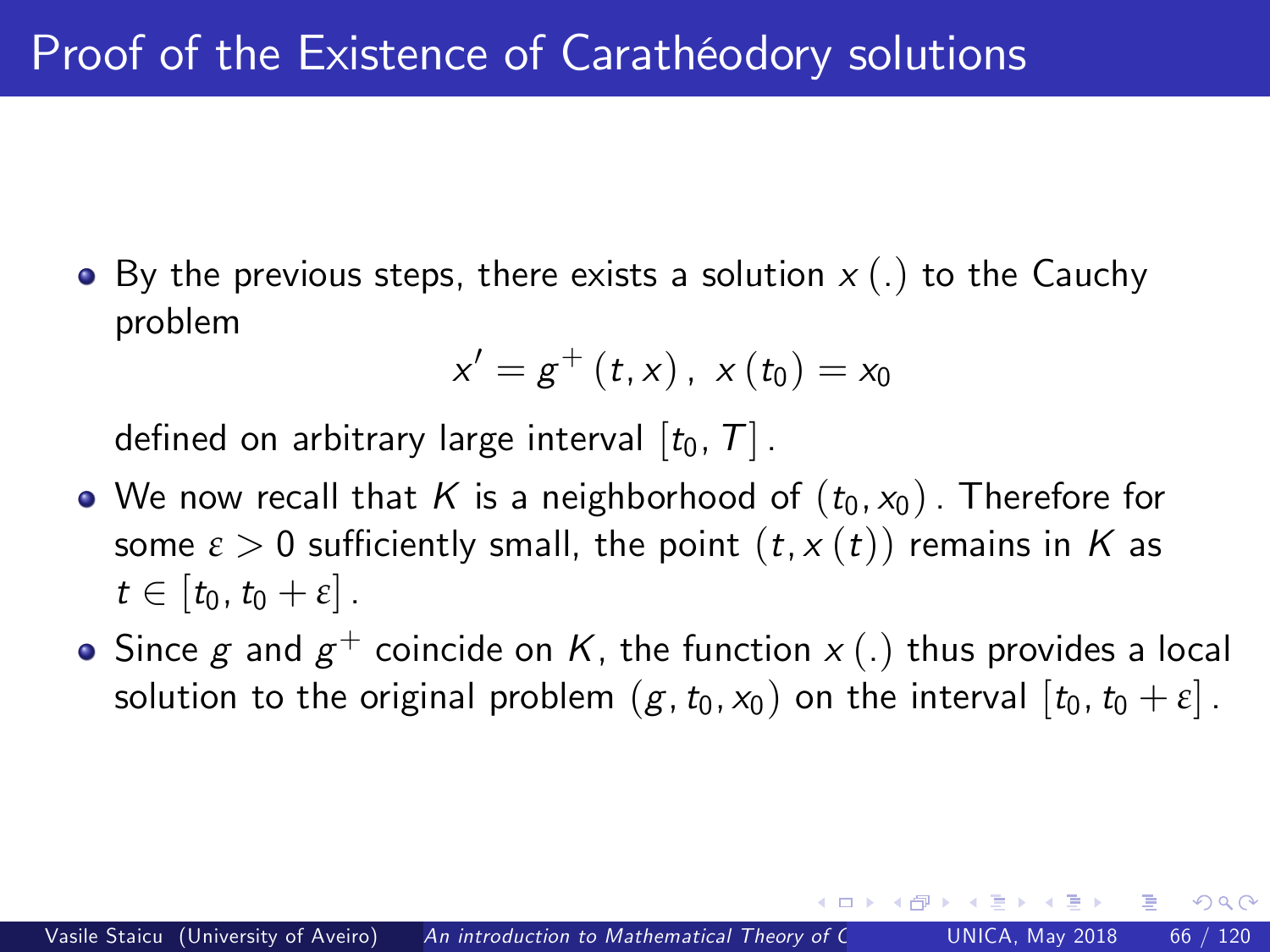# Uniqueness of Carathéodory solutions

- The next lemma represents a main ingredient in several uniqueness proofs and it is a simplified version of Gronwall's lemma:
- Lemma (Gronwall) Let  $z(.)$  be an absolutely continuous nonnegative function such that

$$
z(t_0) \leq \gamma, \ z(t) \leq \alpha(t) z(t) + \beta(t) \ \text{for a.e.} \ t \in [0, T], \qquad (32)
$$

for some integrable functions  $\alpha$ ,  $\beta$  and some constant  $\gamma \geq 0$ . Then *z* satisfies the inequality

$$
z(t) \leq \gamma e^{\int_{t_0}^t \alpha(s)ds} + \int_{t_0}^t \beta(s) e^{\int_s^t \alpha(u)du} ds \text{ for all } t \in [0, T]. \tag{33}
$$

**Theorem** (uniqueness) Let  $g : \Omega \to \mathbb{R}^n$  satisfies  $(A)$  and  $(B)$ , as in the existence Theorem. Let  $x_1(.)$ ,  $x_2(.)$  be solutions of ([28](#page-57-0)), defined on the intervals  $[t_0, t_1]$ ,  $[t_0, t_2]$  respectively. If  $T = \min\{t_1, t_2\}$ , then

$$
x_{1}\left(t\right)=x_{2}\left(t\right) \text{ for all } t\in\left[t_{0}, T\right].
$$

<span id="page-66-0"></span> $200$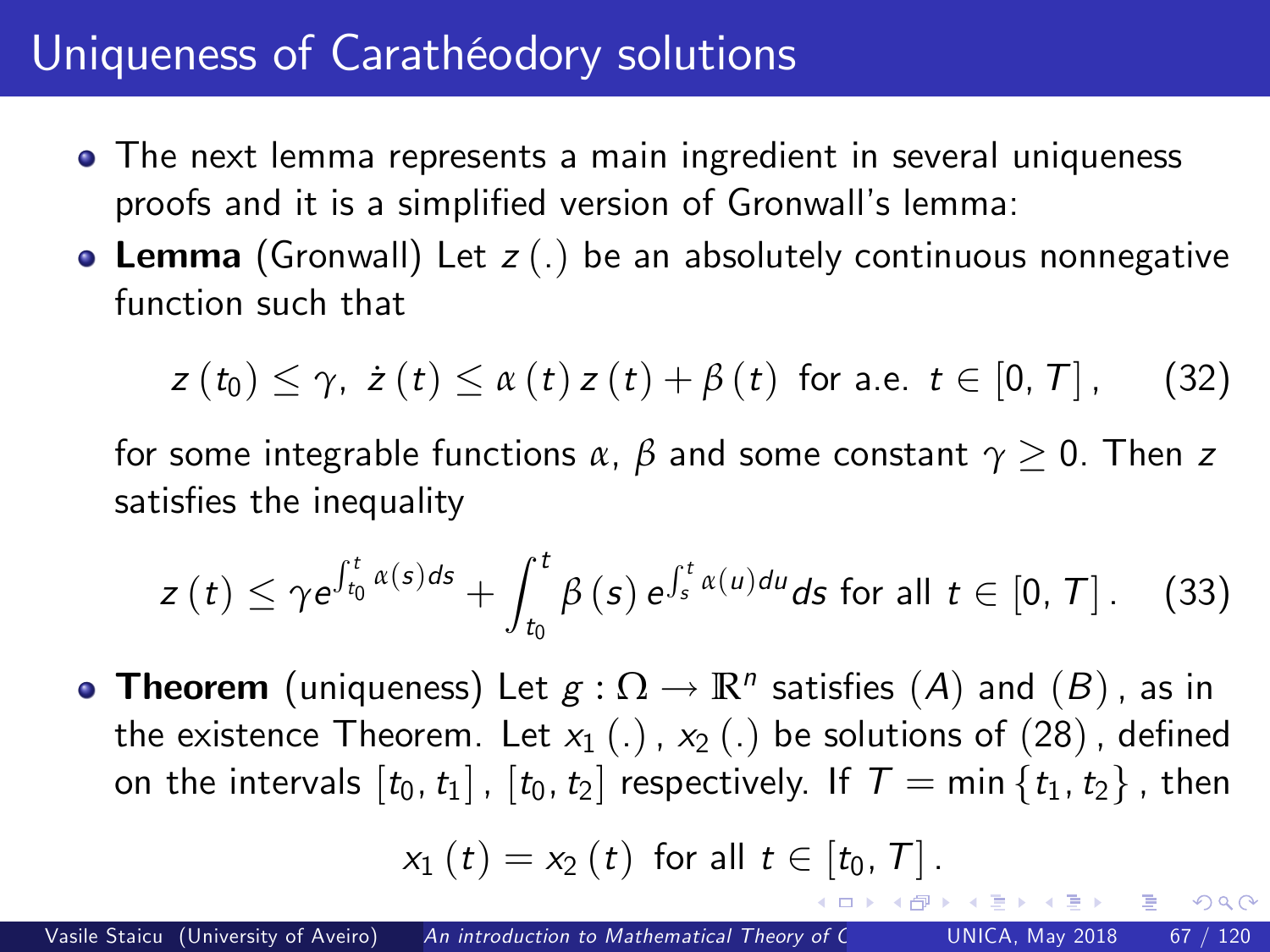# Proof of the uniqueness of Carathéodory solutions

\n- Since 
$$
g
$$
 satisfies assumption  $(B)$ , for the compact set  $K = \{(t, x_1(t)) : t \in [t_0, T]\} \cup \{(t, x_2(t)) : t \in [t_0, T]\}$  there exists  $L_K \geq 0$  such that  $||g(t, x) - g(t, y)|| \leq L_K ||x - y||$  for all  $(t, x)$ ,  $(t, y) \in K$ .
\n- For all  $t \in [t_0, T] = [t_0, t_1] \cap [t_0, t_2]$  let  $z(t) = ||x_1(t) - x_2(t)||$ .
\n

 $\bullet$  One has that  $z(.)$  is absolutely continuous and

 $\dot{z}(t) \leq ||\dot{x}_1(t) - \dot{x}_2(t)|| \leq L_K z(t)$  for almost all  $t \in [t_0, T]$ .

Applying Gronwall's lemma with  $\alpha = L_K$ ,  $\beta = \gamma = 0$  we obtain that  $z(t) \leq 0$  for all  $t \in [t_0, T]$ .

**o** Hence

<span id="page-67-0"></span>
$$
z(t) = ||x_1(t) - x_2(t)|| = 0
$$
 for all  $t \in [t_0, T]$ .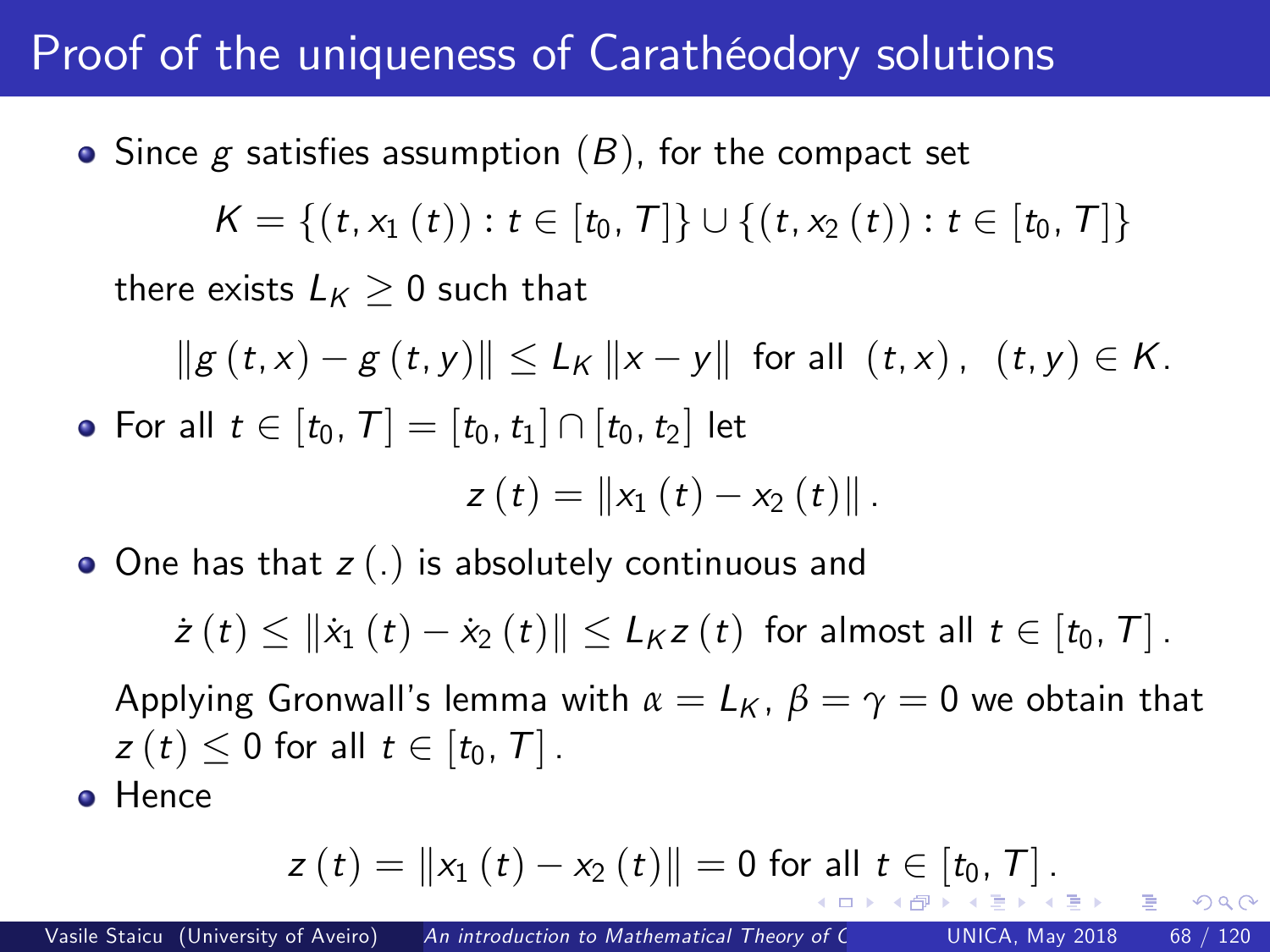Let  $g : \Omega \subset \mathbb{R} \times \mathbb{R}^n \to \mathbb{R}^n$ . In general, a solution to the Cauchy problem

<span id="page-68-1"></span>
$$
\dot{x} = g(t, x), \; x(t_0) = x_0 \tag{34}
$$

<span id="page-68-0"></span> $\Omega$ 

is defined only locally, for t in a neighborhood of the initial time  $t_0$ .

 $\bullet$  If a solution cannot be extended beyong a certain time T, two cases may arise:

 $(i)$  as  $t \to T^-$ , the point  $(t, x(t))$  approaches the boundary  $\partial \Omega$  of the domain  $\Omega$ :

 $(ii)$  as  $t \to T^-$ , the solution blows up, that is  $||x(t)|| \to \infty$ .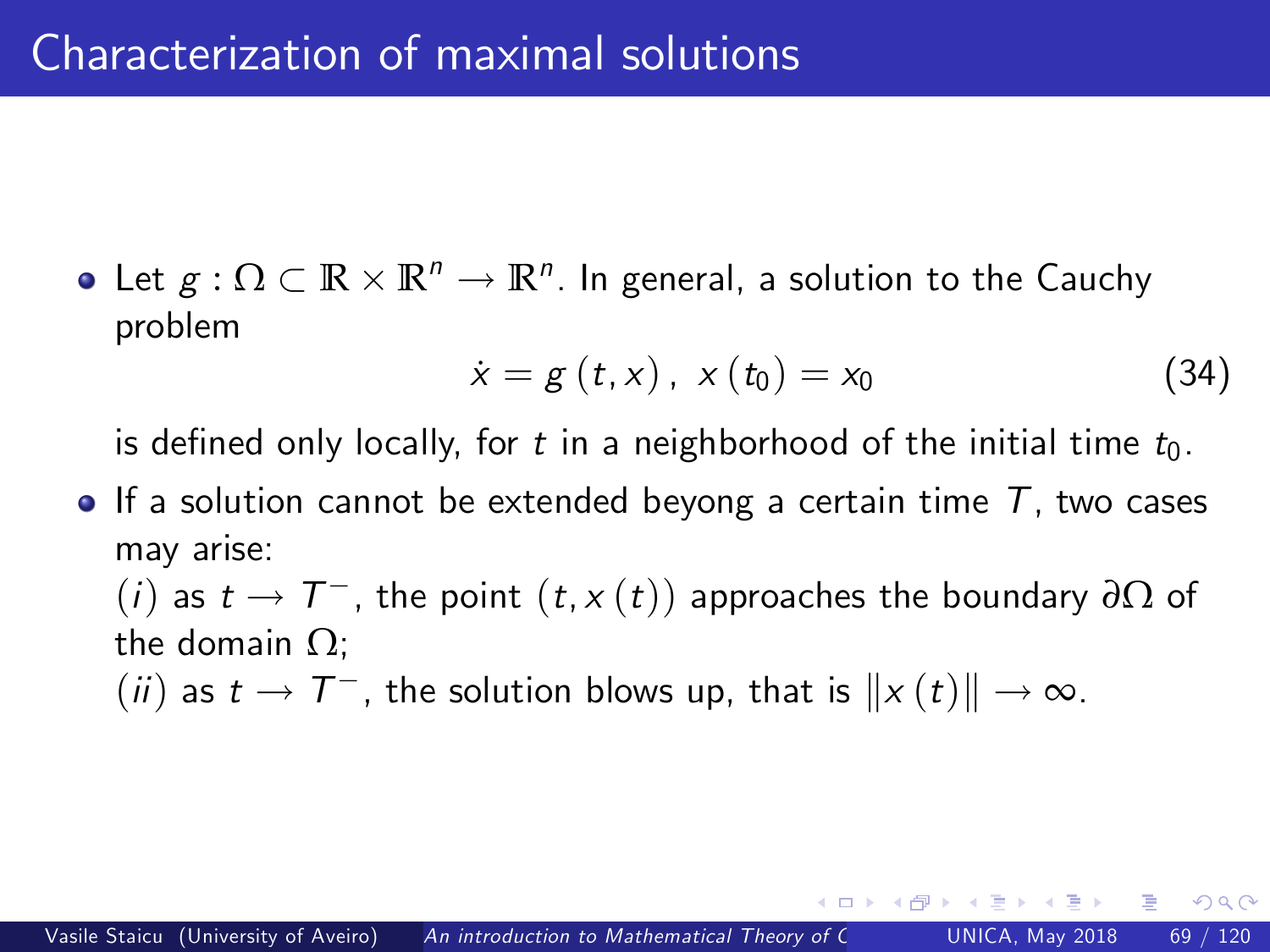**Theorem** Let  $\Omega \subset \mathbb{R} \times \mathbb{R}^n$  be an open set,  $g: \Omega \to \mathbb{R}^n$  satisfies the basic assumptions  $(A)$  and  $(B)$ ,  $(t_0, x_0) \in \Omega$  and let  $T = \sup \{ \tau : (34)$  $T = \sup \{ \tau : (34)$  $T = \sup \{ \tau : (34)$  has a solution defined on  $[t_0, \tau] \}$ . Then either  $T = +\infty$  or

$$
\lim_{t \to T^{-}} \left[ \left\| x(t) \right\| + \frac{1}{d\left( \left( t, x(t) \right), \partial \Omega \right)} \right] = +\infty, \tag{35}
$$

<span id="page-69-0"></span>つひひ

where  $d((t, x), \partial \Omega) = \inf \{ |t - s| + ||x - y|| : (s, y) \in \partial \Omega \}$ .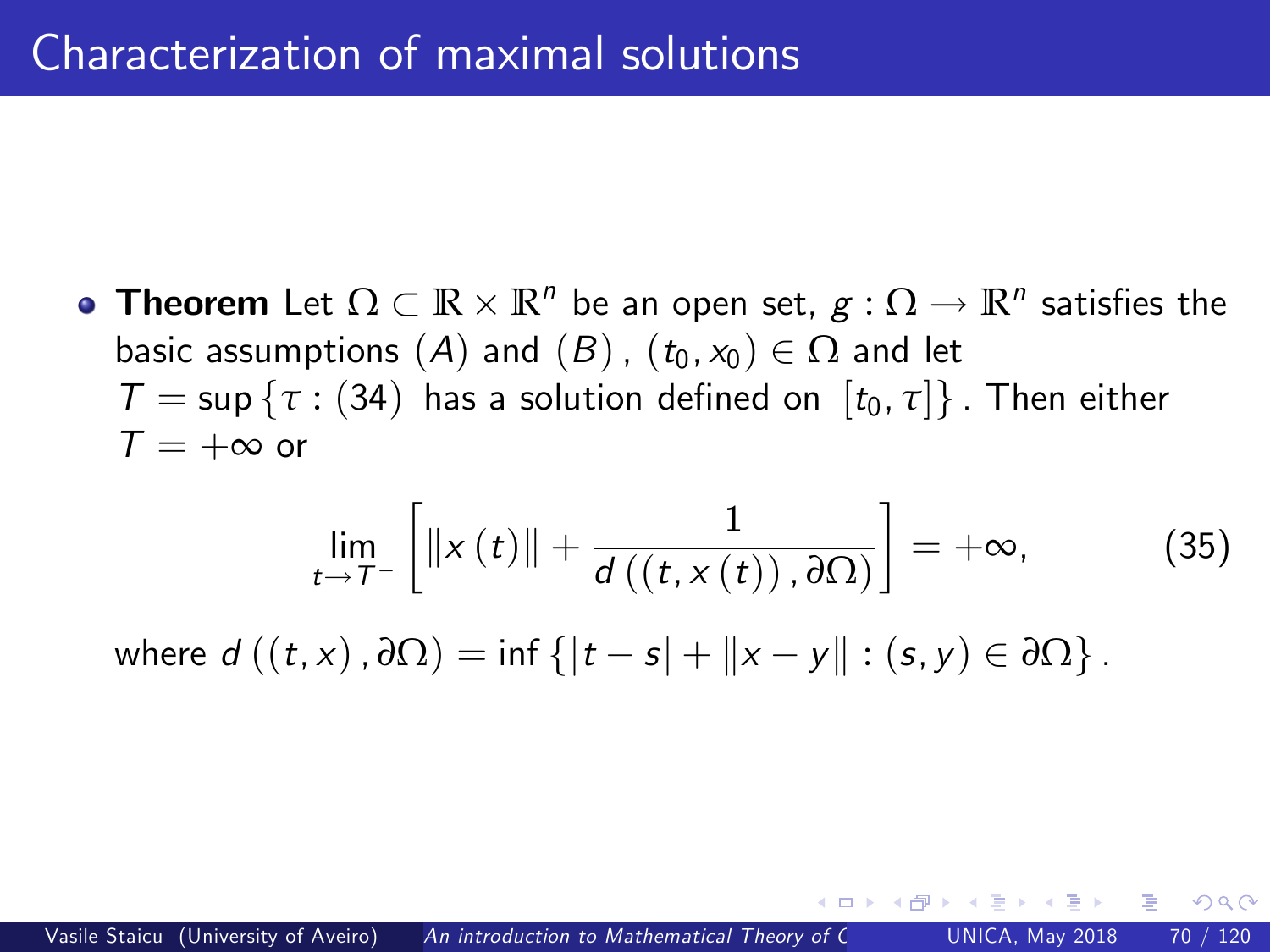• Proof: Assume that  $T < \infty$ . If ([35](#page-69-0)) does not hold, then there exist  $M > 0$ ,  $\varepsilon > 0$  and a sequence  $t_n \to T^-$  as  $n \to \infty$ , such that

$$
||x(t_n)|| \leq M, \ d((t_n,x(t_n)),\partial\Omega) \geq \varepsilon.
$$

By possibly taking a subsequence, we can assume that  $x(t_n)$ converges to a point  $x_{\infty}$  as  $n \to \infty$ , with  $(T, x_{\infty}) \in \Omega$ .

• Let  $\rho > 0$  so small that the cylinder

$$
K = \{(t, x) : |t - T| \le \rho, ||x - x_0|| \le \rho\}
$$

is entirely contained in  $\Omega$ .

つひひ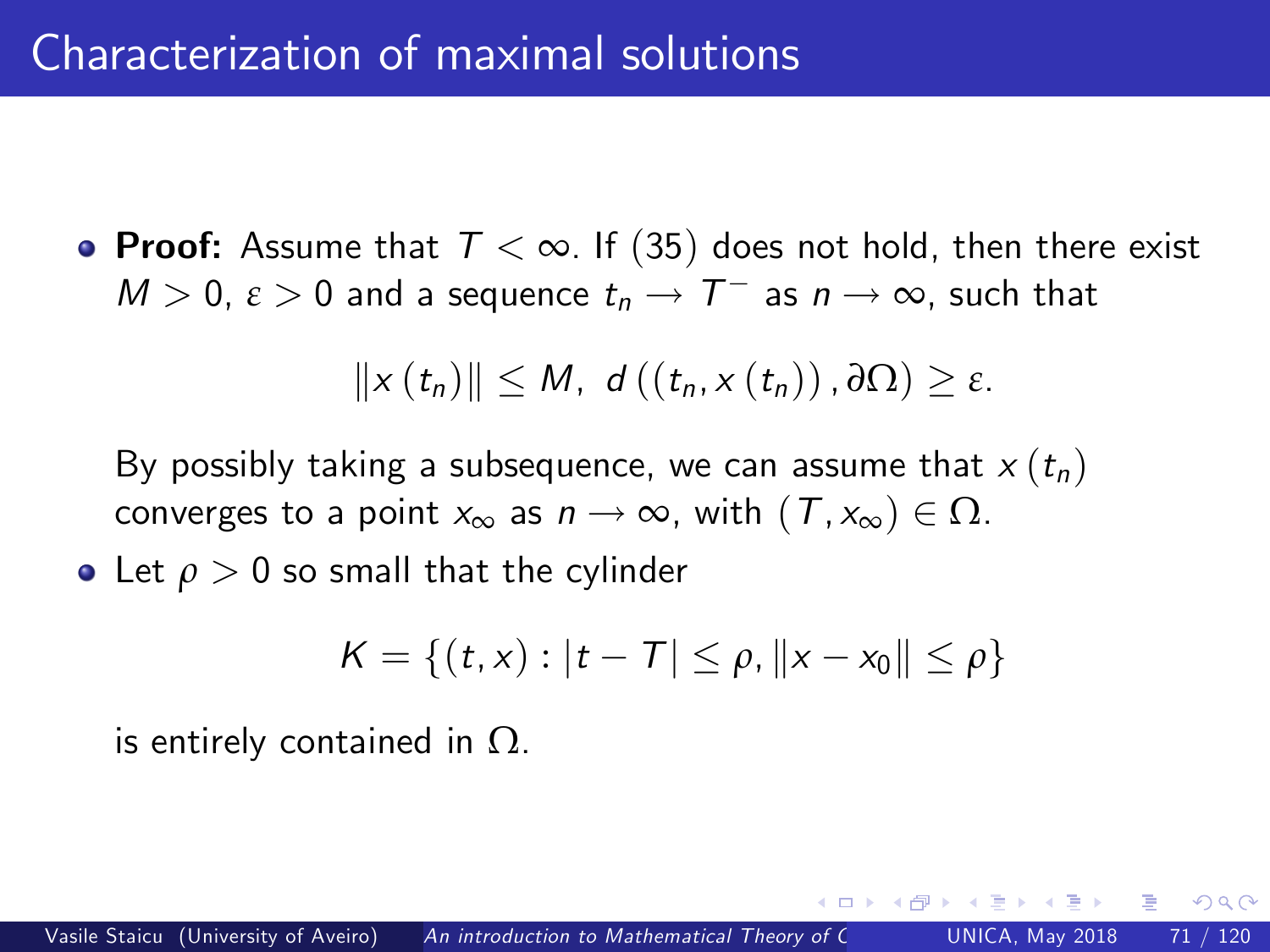## Characterization of maximal solutions

Consider a smooth cut-off function  $\phi : \mathbb{R} \times \mathbb{R}^n \to [0, 1]$  such that  $\phi \equiv 1$  on  $K$ , while  $\phi \equiv 0$  outside some larger compact set  $K'$ , with  $K \subset K' \subset \Omega$ , and define

$$
g^{+}(t,x) = \begin{cases} \phi(t,x) g(t,x) & \text{if } (t,x) \in \Omega \\ 0 & \text{if } (t,x) \notin \Omega \end{cases}
$$
 (36)

 $\Omega$ 

Then  $g^+ \equiv g$  on  $K$ , and in addition  $g^+$  satisfies the global bounds  $C$ , L such that

$$
\|g^+(t,x)\| \leq C, \ \|g^+(t,x) - g^+(t,y)\| \leq L \|x - y\|
$$

for all  $(t, x)$  ,  $(t, y) \in \mathbb{R} \times \mathbb{R}^n$ , for some constants  $L, C \geq 1$ .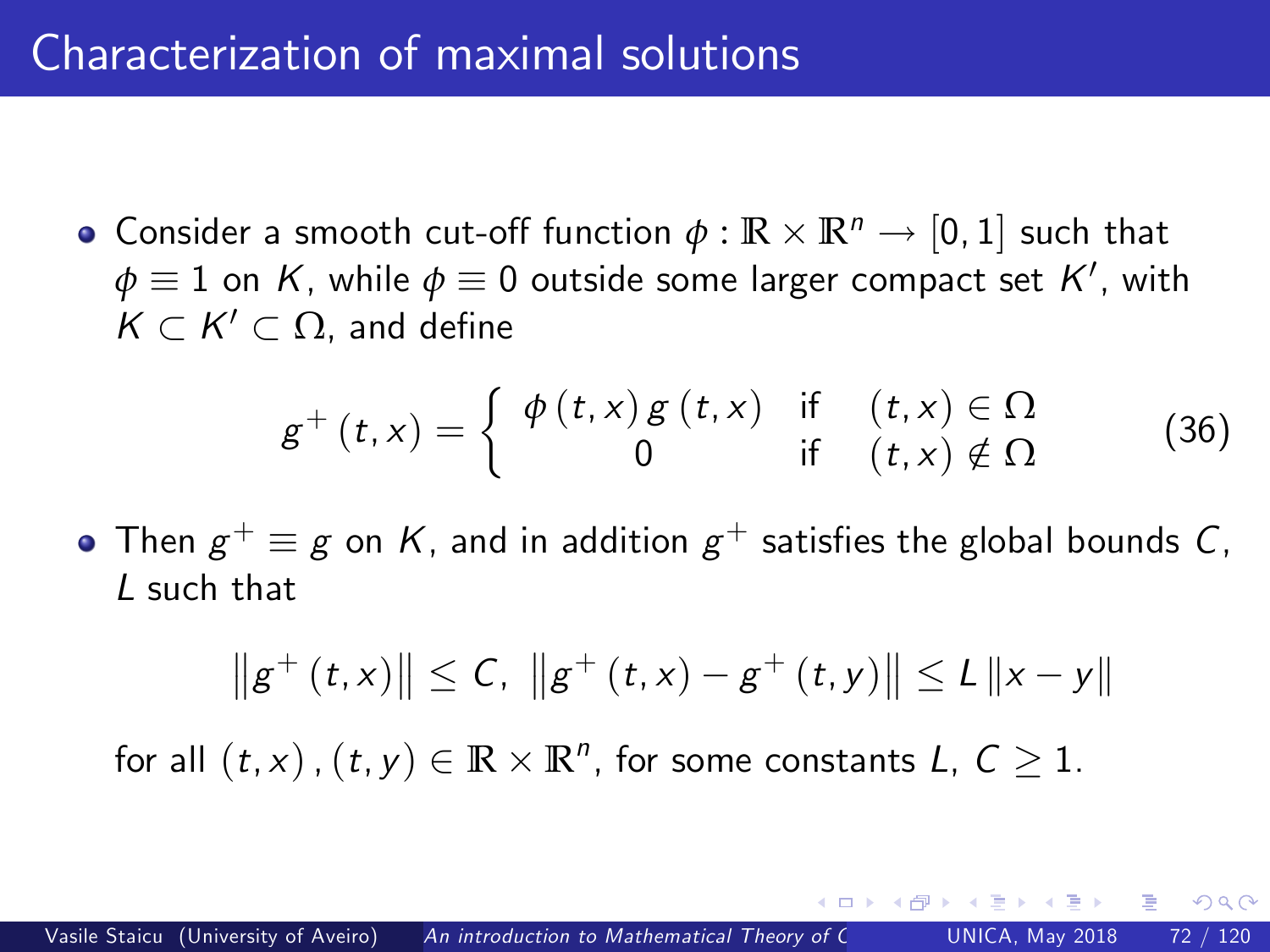• Fix  $\delta > 0$  small enough so that

$$
(2C+1)\,\delta\leq\rho,
$$

and choose  $n$  so large that

$$
||x(t_n)-x_{\infty}||\leq \delta, \ \ T-t_n\leq \delta.
$$

 $\bullet$  By  $(ii)$  of the existence Theorem, the Cauchy problem

$$
y' = g^{+}(t, y), x(t_n) = x(t_n)
$$

has a solution  $y(.)$  defined on  $[t_n, T + \delta]$ .

つひひ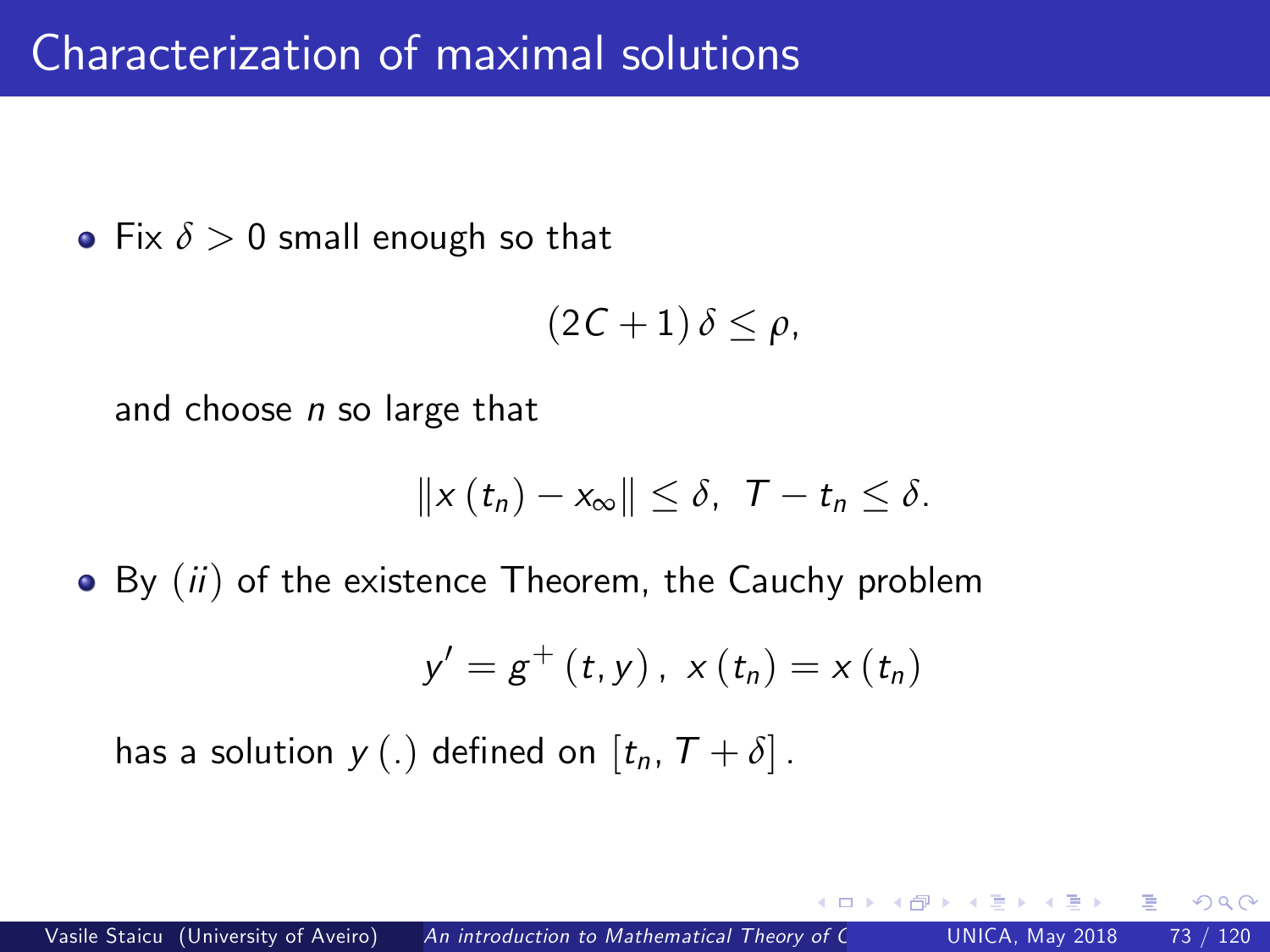#### Characterization of maximal solutions

• We can now define an extension  $\hat{x}$  of x by setting

$$
\widehat{x}(t) = \begin{cases} x(t) & \text{if } t_0 \leq t \leq t_n \\ y(t) & \text{if } t_n \leq t \leq T + \delta. \end{cases}
$$

Since  $||y'(t)|| \leq C$  for  $t \in [t_n, T + \delta]$ , we have

$$
||y(t) - x_{\infty}|| \le ||y(t) - x(t_n)|| + ||x(t_n) - x_{\infty}||
$$
  
\n
$$
\le C(t - t_n) + \delta \le 2C\delta + \delta \le \rho.
$$

- Therefore, for all  $t \in [t_n, T + \delta]$ , the point  $(t, y(t))$  remains inside the compact  $K$  where  $g$  and  $g^+$  coincide.
- The function  $\hat{x}$  (.) thus provide a solution of the original problem ([34](#page-68-0)), defined on a strictly larger interval  $[t_0, T + \delta]$ . This contradicts the maximality of  $T$ , thus proving the theorem.

 $200$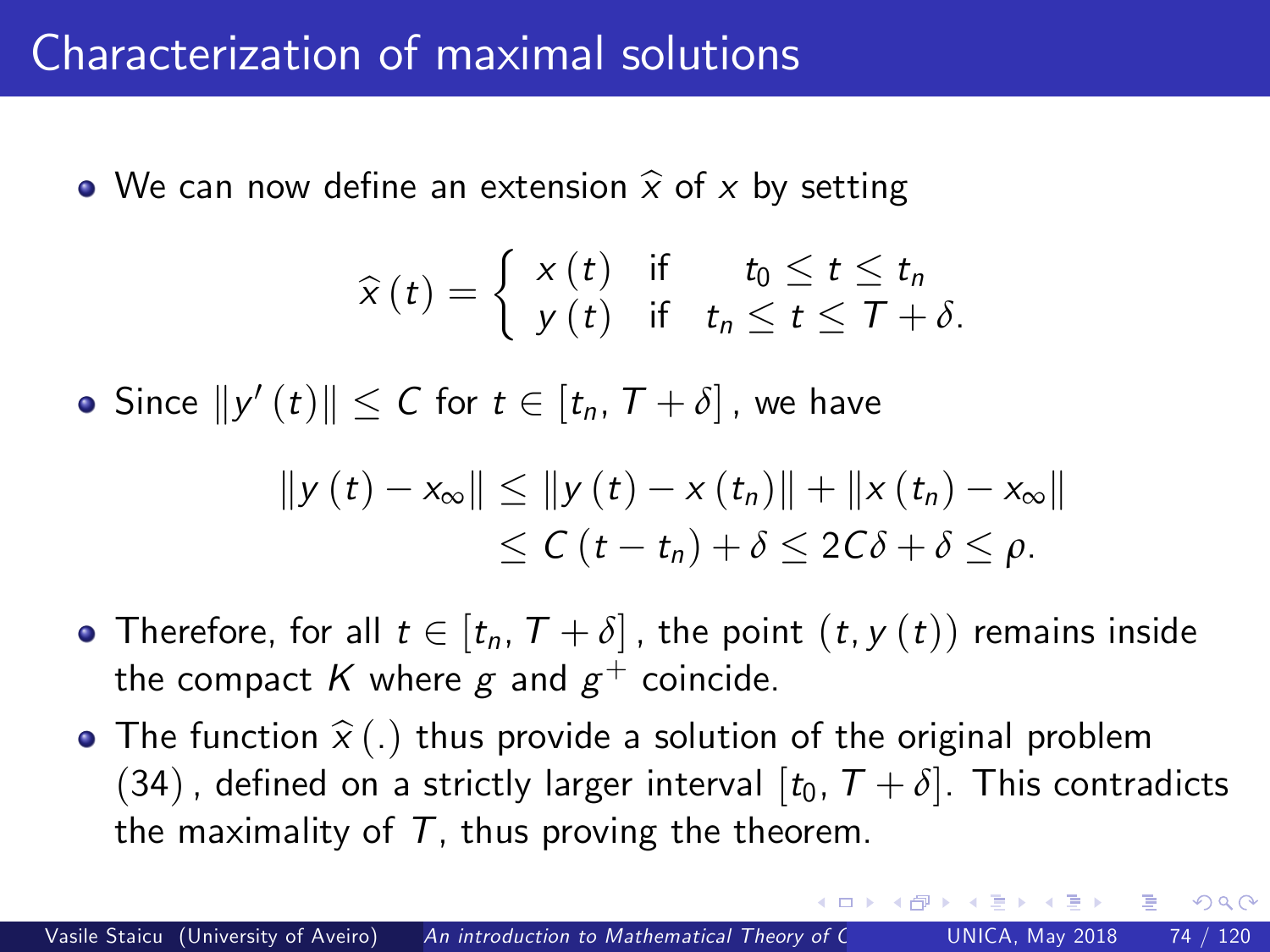• We consider the control system

<span id="page-74-0"></span>
$$
x' = f(t, x, u), \ u(.) \in \mathcal{U}
$$
 (37)

∽≏∩

where the set of admissible controls is defined as

$$
\mathcal{U} := \{ u : \mathbb{R} \to \mathbb{R}^m : u \text{ measurable}, u(t) \in U \text{ for all } t \}
$$
 (38)

• We shall assume the following basic hypothesis:  $(H)$ : The set  $U \subset \mathbb{R}^m$  of control values is compact,  $\Omega \subset \mathbb{R} \times \mathbb{R}^n$  is an open set, the function  $f: \Omega \times U \rightarrow \mathbb{R}^n$  is continuous in all variables and continuously differentiable with respect to  $x$ .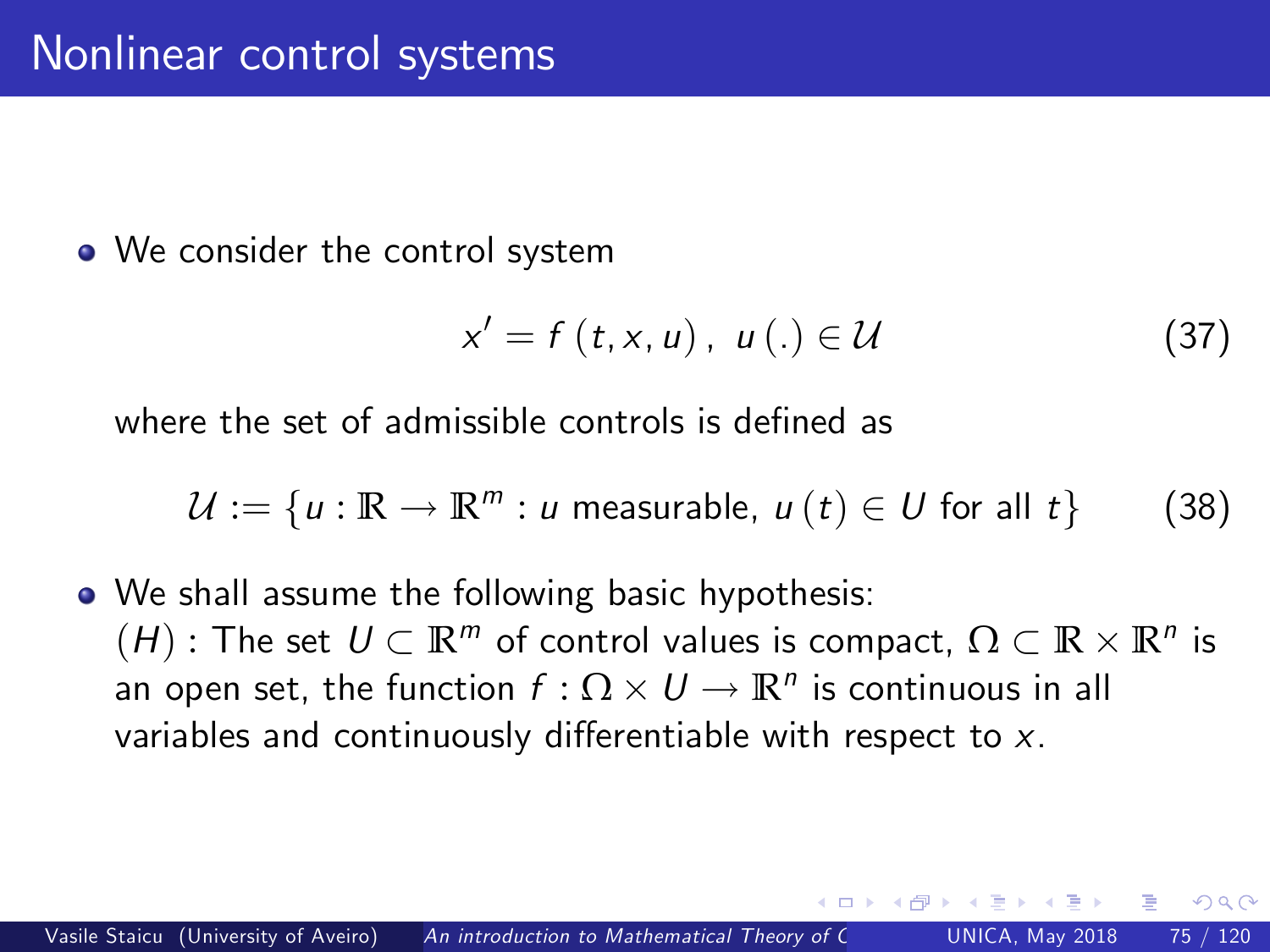**Definition:** An absolutely continuous function  $x : [a, b] \rightarrow \mathbb{R}^n$  is said to be a solution (or trajectory) of ([37](#page-74-0)) if its graph  $\{(t, x(t)) : t \in [0, T]\}\$  is entirely contained in  $\Omega$ , and if there exists a measurable control  $u : [a, b] \rightarrow U$  such that

 $x'\left(t\right)=f\left(t,x\left(t\right),u\left(t\right)\right)$  for almost every  $t\in\left[a,b\right]$ .

つひひ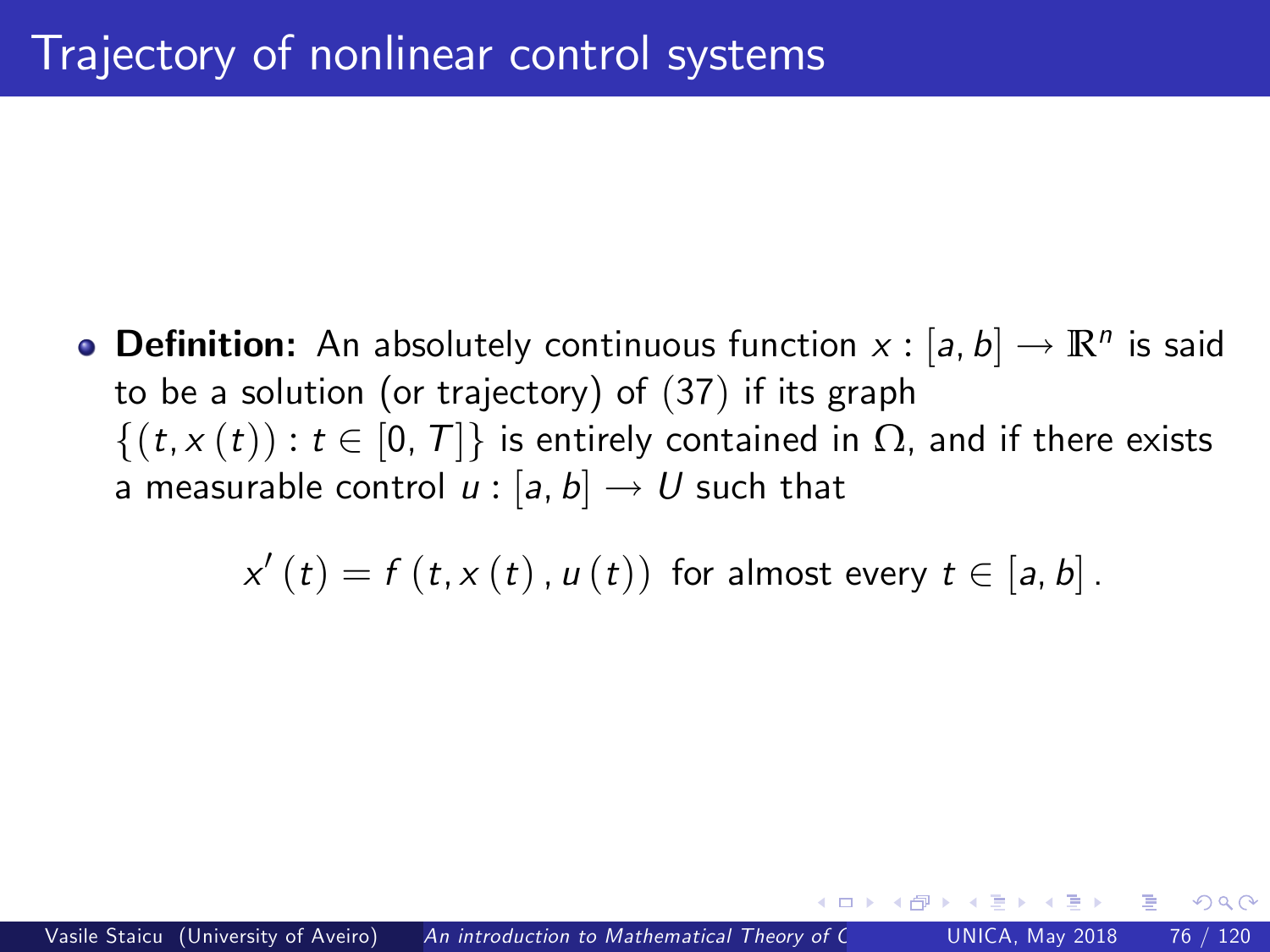### An equivalent differential inclusion

In connection with  $(37)$  $(37)$  $(37)$  , define the multifunction  $F : \Omega \to \mathcal{P}(\mathbb{R}^n)$  by

$$
F(t,x) = \{f(t,x,\omega) : \omega \in U\}
$$
 (39)

and consider the differential inclusion

<span id="page-76-1"></span><span id="page-76-0"></span>
$$
x' \in F(t, x). \tag{40}
$$

∽≏∩

• Definition: We call *solution* or *trajectory* of the differential inclusion ([40](#page-76-0)) any absolutely continuous function  $x : [a, b] \rightarrow \mathbb{R}^n$  whose graph  $\{(t, x(t)) : t \in [a, b]\}\$ is entirely contained in  $\Omega$ , and

 $x'(t) \in F(t, x(t))$  for almost every  $t \in [a, b]$ .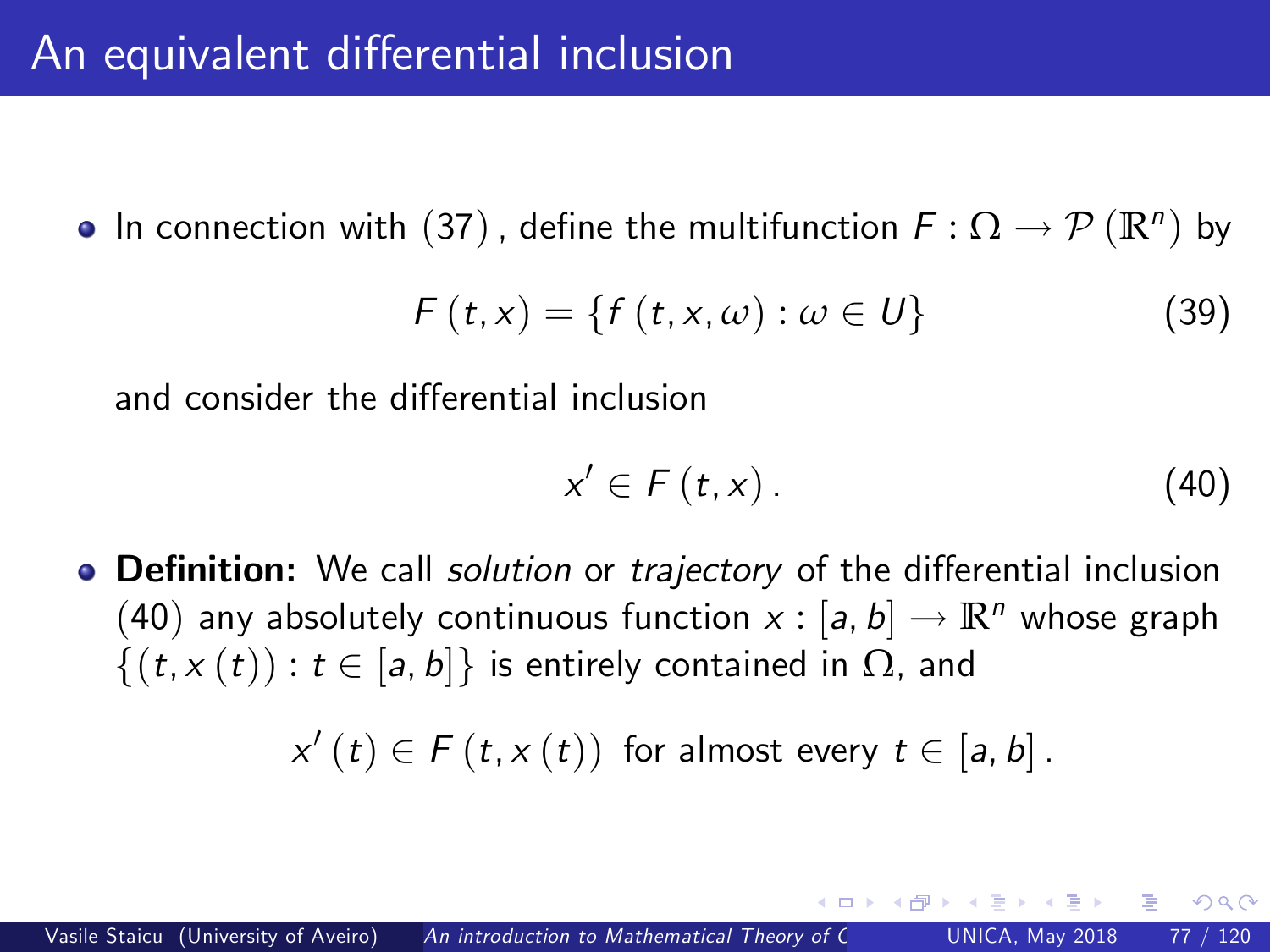- Observe that, for each  $(t,x)$  , the set of admissible velocities  $x^\prime$  in  $(37)$  $(37)$  $(37)$  is given in parametrized form, as the image of a fixed set  $U \subseteq \mathbb{R}^n$ .
- $\bullet$  On the other hand, when we study the differential inclusion ([40](#page-76-0)), we do not assume any parametrization.
- The next result due to Filippov, shows that the two approaches are essentially equivalent.
- **Filippov's lemma** An absolutely continuous function  $x : [a, b] \rightarrow \mathbb{R}^n$ is a trajectory of the control system ([37](#page-74-0)) if and only if it is a trajectory of the differential inclusion ([40](#page-76-0)) with  $F(t, x)$  defined by ([39](#page-76-1)).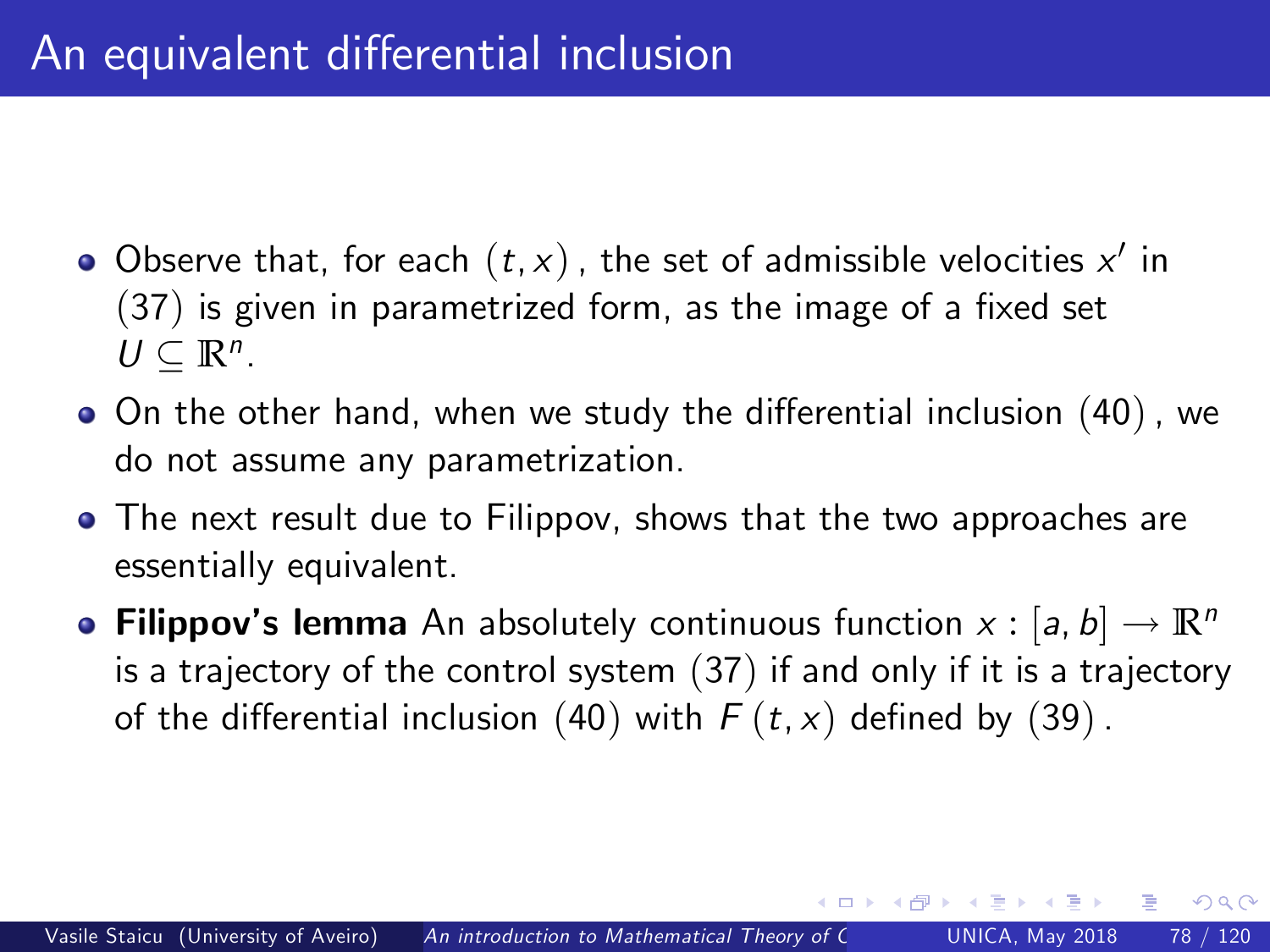# Proof of Filippov's lemma

If  $x : [a, b] \rightarrow \mathbb{R}^n$  is a trajectory of the control system ([37](#page-74-0)) then its graph is entirely contained in  $\Omega$ , and if there exists a measurable control  $u : [a, b] \rightarrow U$  such that

$$
x'(t) = f(t, x(t), u(t))
$$
 for almost every  $t \in [a, b]$ .

#### Then

$$
x'(t) = f(t, x(t), u(t)) \in F(t, x(t))
$$
 for almost every  $t \in [a, b]$ ,

hence it is a trajectory of the differential inclusion  $(40)$  $(40)$  $(40)$ .

Assume now that  $x : [a, b] \to \mathbb{R}^n$  is a trajectory of the differential inclusion ([40](#page-76-0)). Then

$$
x'(t) \in F(t, x(t))
$$
 for almost every  $t \in [a, b]$ .

つひひ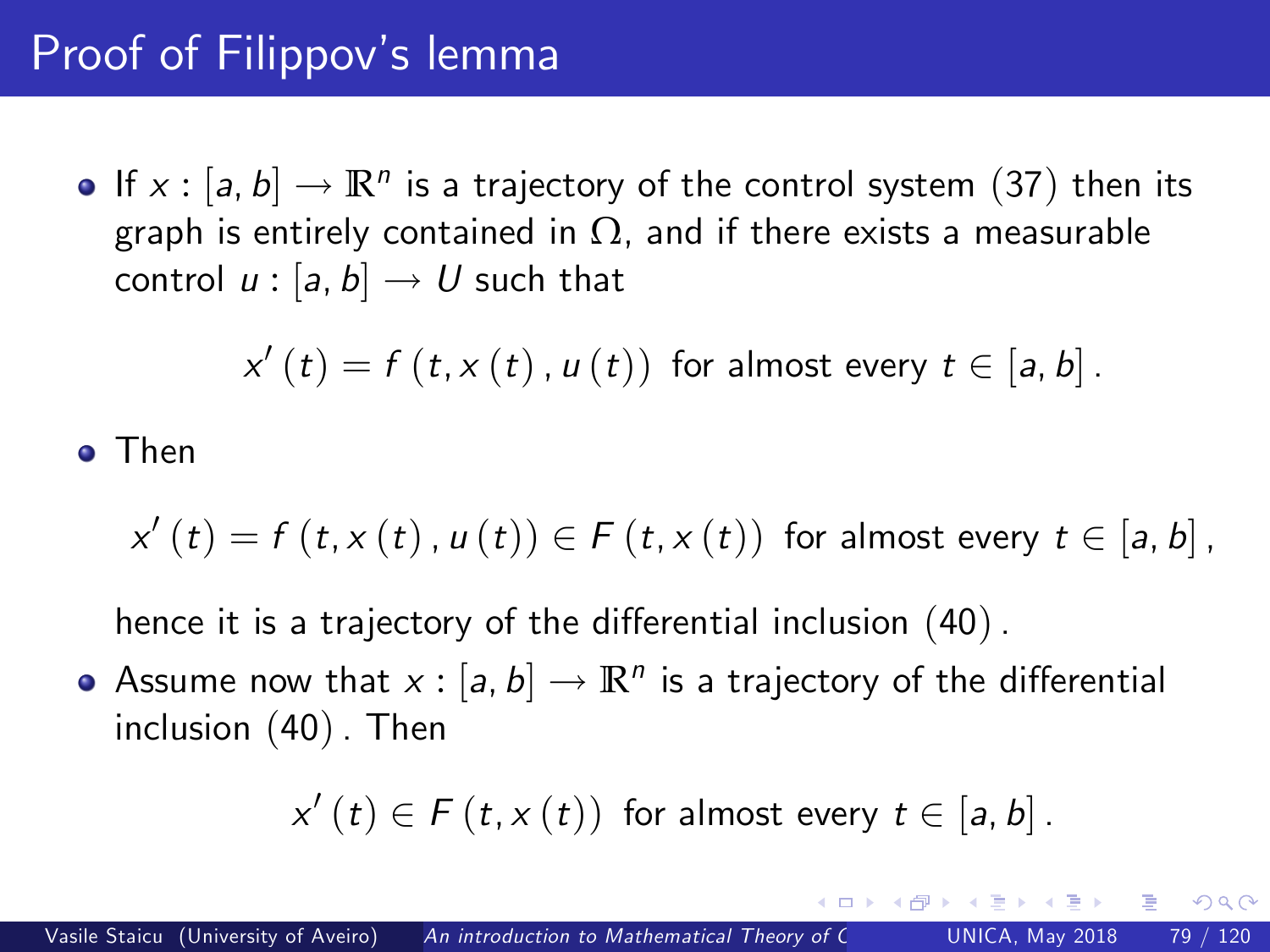## Proof of Filippov's lemma

Fix any  $\overline{\omega} \in U$  and define the multifunction  $W : [a, b] \rightarrow 2^{\mathbb{R}^n}$  by

$$
W(t) = \begin{cases} \{ \omega \in U : f(t, x(t), \omega) = x'(t) \} & \text{if } x'(t) \in F(t, x(t)) \\ \{ \overline{\omega} \} & \text{otherwise.} \end{cases}
$$

- Remark that  $W(t)$  is a compact subset and  $W(t) = \{\overline{\omega}\}\$  for t in a set of null Lebesgue measure.
- Let  $u(t)$  be the first element of  $W(t)$ . Then by Proposition 2 of Section 2 one has that  $t \to u(t)$  is measurable,  $u(t) \in W(t)$  hence

$$
x'(t) = f(t, x(t), u(t)),
$$

and  $x(.)$  is a trajectory of the control system ([37](#page-74-0)).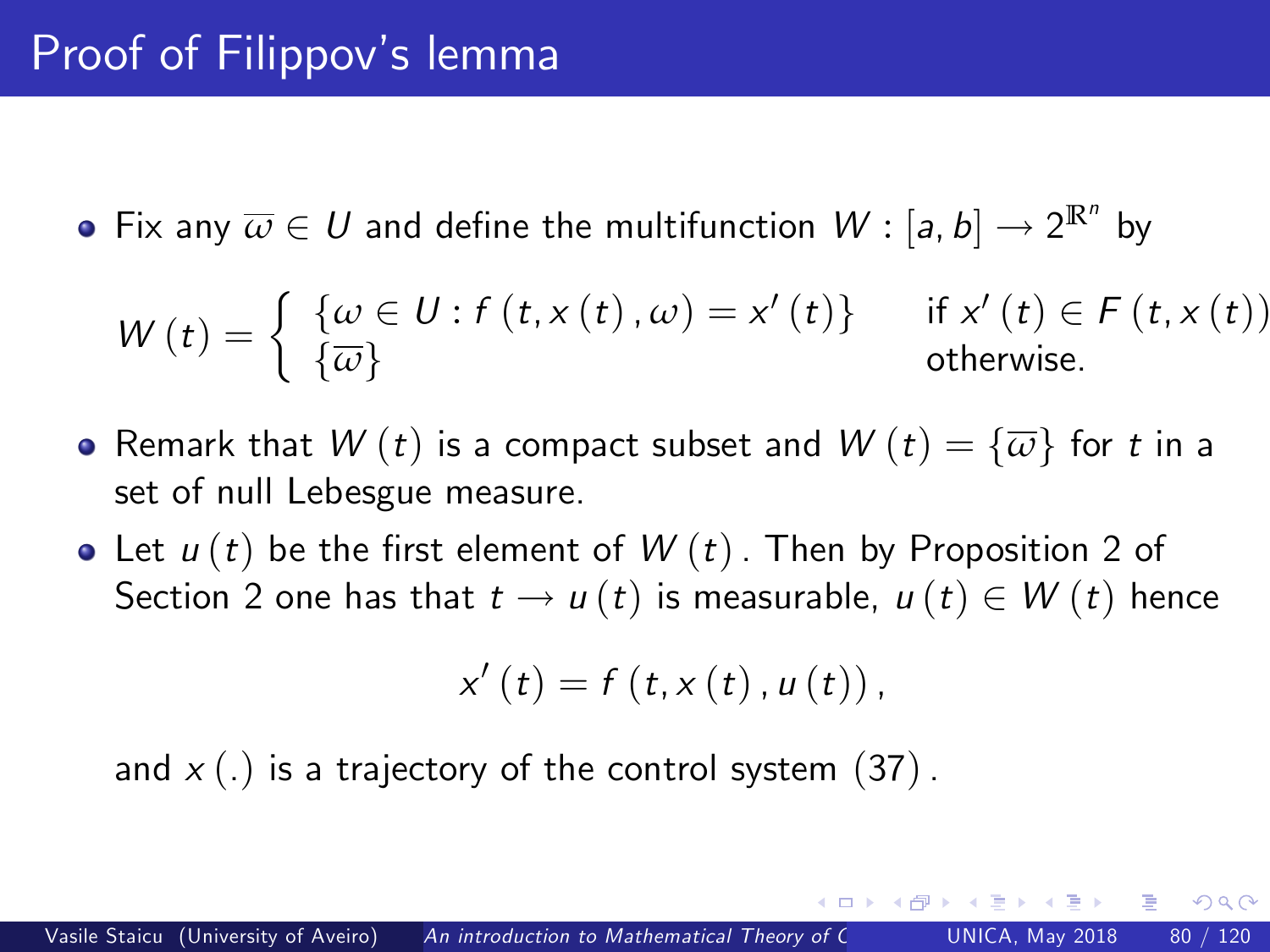- Let f, U satisfy the basic assumption  $(H)$  and let  $(0, \overline{x}) \in \Omega$ .
- For any measurable control  $u : [0, T] \rightarrow U$ , the Cauchy problem

$$
x' = f(t, x, u(t)), x(0) = \overline{x}
$$
 (41)

is equivalent to

<span id="page-80-1"></span><span id="page-80-0"></span>
$$
x' = g(t, x), x(0) = \overline{x}.
$$
 (42)

 $\Omega$ 

where  $g(t, x) = f(t, x, u(t))$  is sufficiently regular to have a local solution  $x(., u) : [0, \delta] \rightarrow \mathbb{R}^n$  of ([42](#page-80-0)).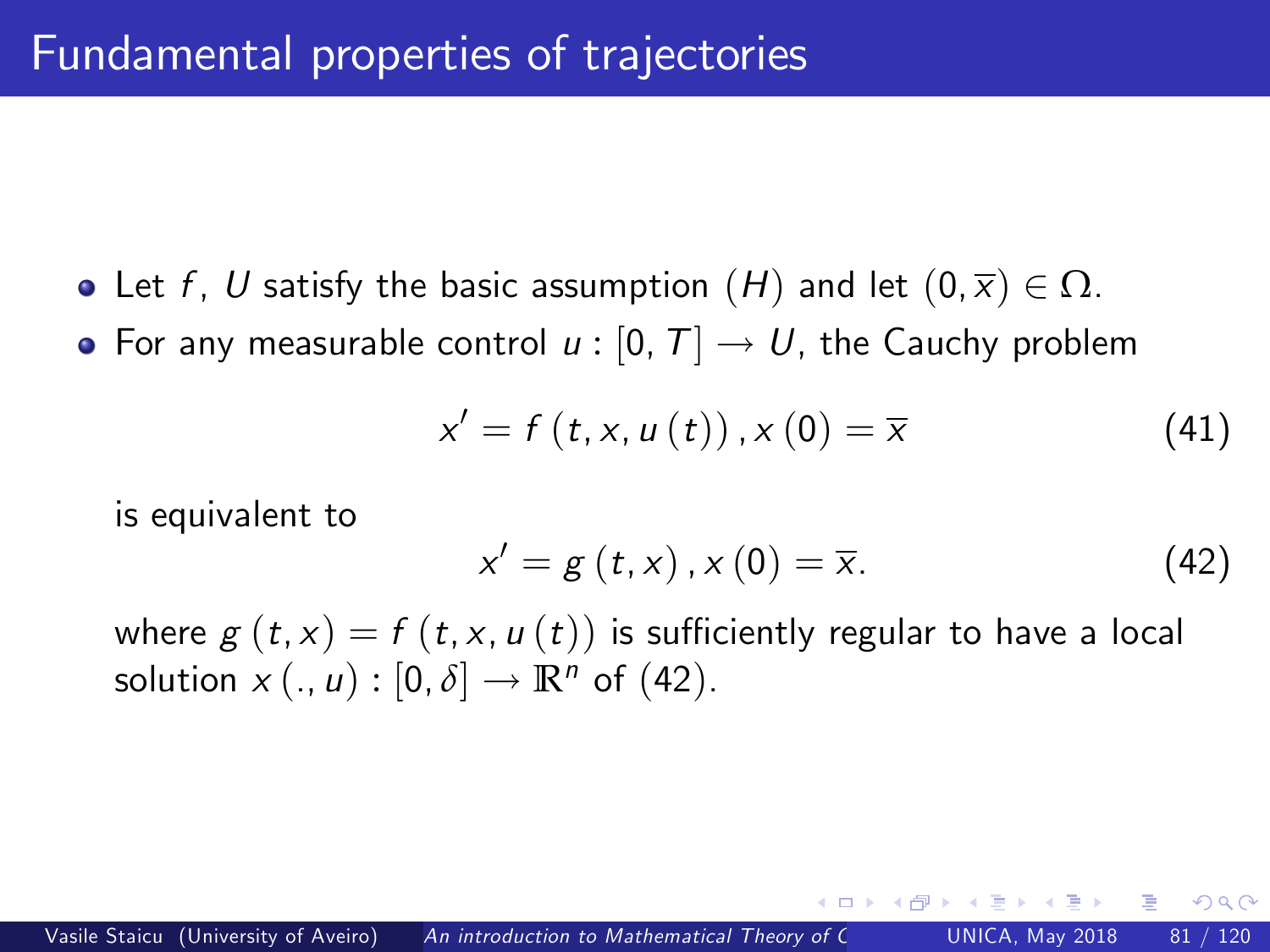## Fundamental properties of trajectories

• To study how the solution  $x (., u)$  depends on u, we first consider the globally bounded case, assuming  $(H^*)$ : The set  $U \subset \mathbb{R}^m$  of control values is compact, the function  $f : \mathbb{R} \times \mathbb{R}^n \times U \to \mathbb{R}^n$  is continuous in all variables and continuously differentiable with respect to  $x$  and satisfies

$$
|| f(t, x, \omega) || \leq C, ||D_x f(t, x, \omega)|| \leq L,
$$
 (43)

 $\Omega$ 

for some constants C,  $L \ge 0$  and all  $(t, x, \omega) \in \mathbb{R} \times \mathbb{R}^n \times U$ .

• Then we have the following global existence and continuous dependence result: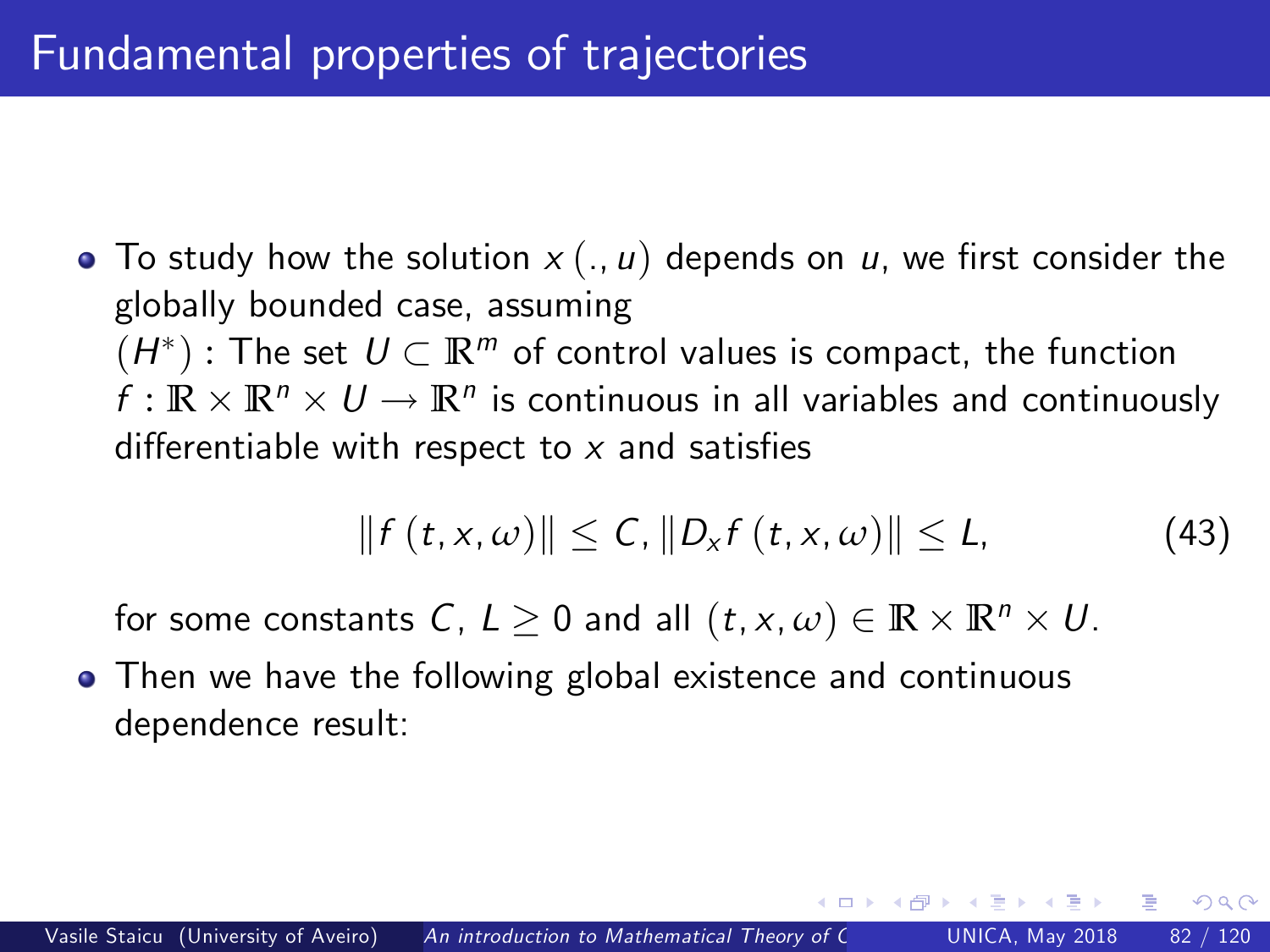## Fundamental properties of trajectories

- **Theorem** (imput-output map): Let the assumption  $(H^*)$  be satisfied. Then, for every  $T > 0$  and  $u \in U$  the Cauchy problem ([41](#page-80-1)) has a unique solution  $x(.,u):[0,T]\to\mathbb{R}^n.$ The imput-output map  $u \rightarrow x (., u)$  is continuous from  $L^1([0,T],\mathbb{R}^m)$  to  $C([0,T],\mathbb{R}^n)$  (the space of continuous functions from  $[0, T]$  into  $\mathbb{R}^n$ .
- The continuous dependence of trajectories on the control is a useful basic result.
- Consider now a sequence of admissible controls  $(u_n)_{n\in\mathbb{N}}$  such that the sequence of the corresponding solutions  $(x (., u_n))_{n \in \mathbb{N}}$  converge to  $x(.)$  uniformly on [0, T].
- $\bullet$  A natural question is whether the function x is a solution of the original problem.

 $200$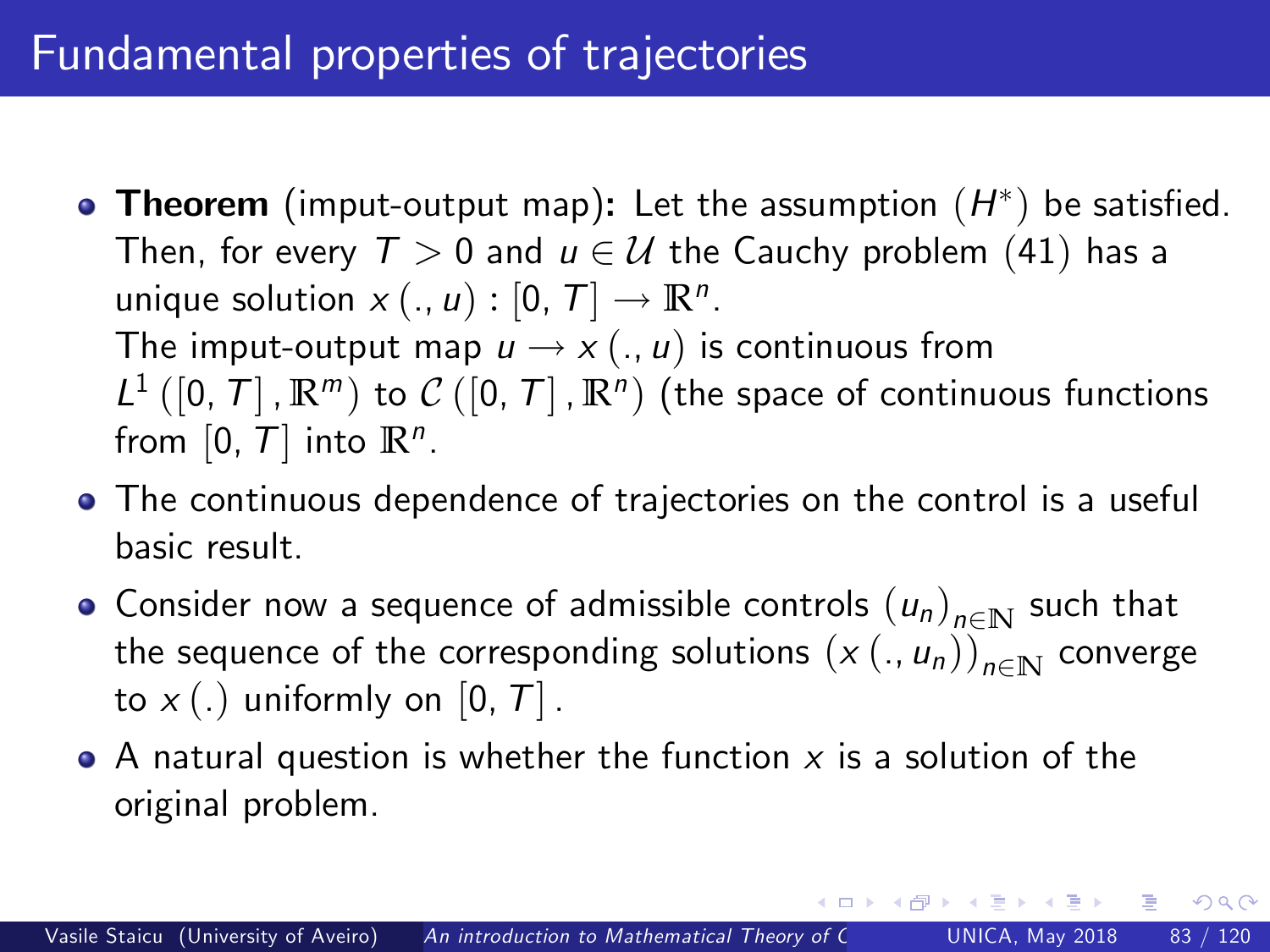#### **Example:** Consider the system

$$
x'(t) = u(t), \ x(0) = 0, \ u(t) \in \{-1, 1\} \ a.e. \tag{44}
$$

<span id="page-83-0"></span> $\Omega$ 

and for  $t \in \mathbb{R}$  define

$$
u_n(t) = \begin{cases} 1 \text{ if } \sin(nt) \geq 0 \\ -1 \text{ if } \sin(nt) < 0. \end{cases}
$$

Then  $x (., u_n)$  converges to  $x \equiv 0$  uniformly for all  $t \in \mathbb{R}$  but  $x \equiv 0$  is not a trajectory of ([44](#page-83-0)) .

We can conclude that the set of trajectories of ([44](#page-83-0)) is not closed.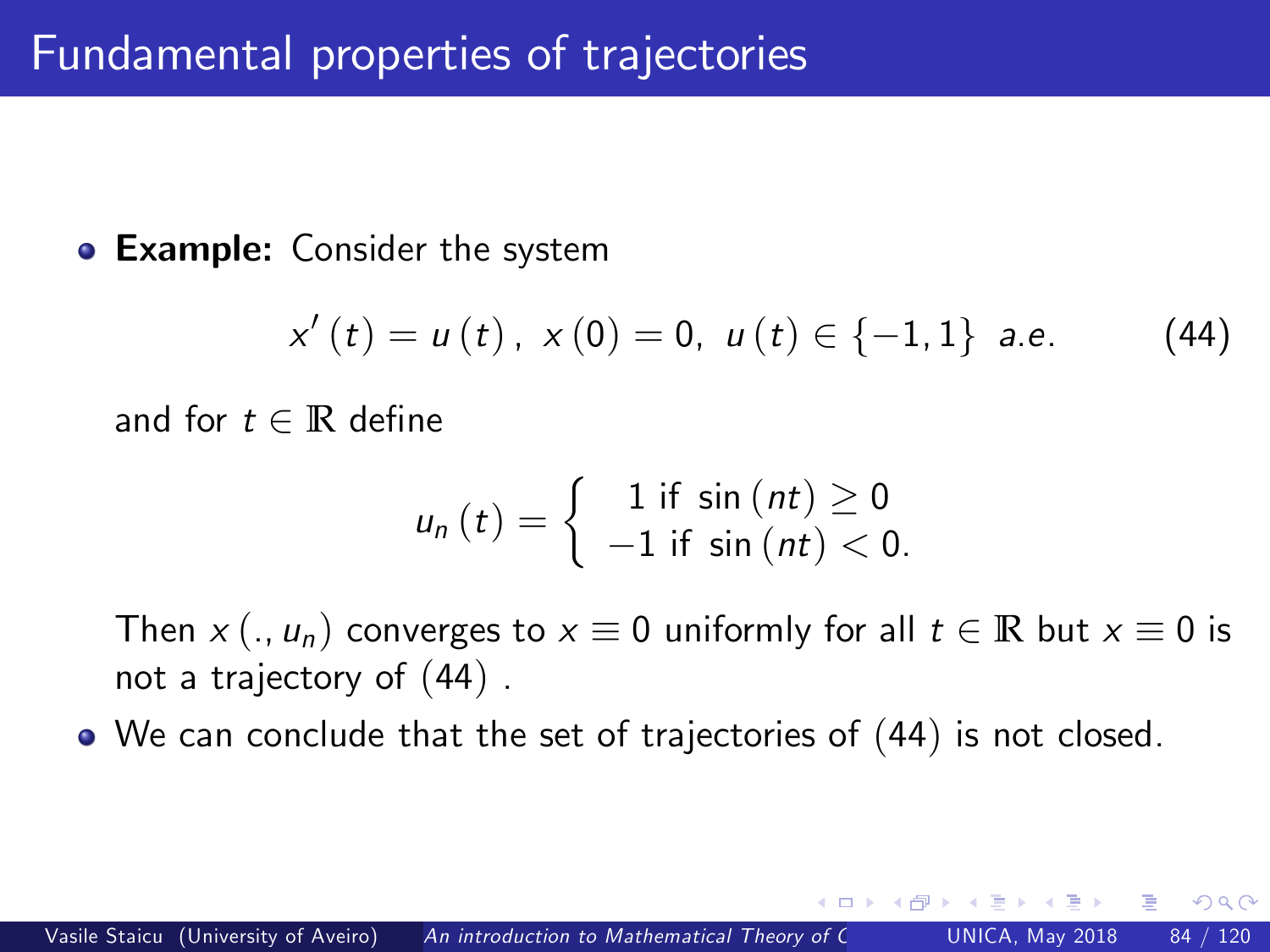### Fundamental properties of trajectories

• The closure of the set of trajectories of a control system is best studied within the framework of differential inclusions.

• Let 
$$
F: \mathbb{R} \times \mathbb{R}^n \to 2^{\mathbb{R}^n}
$$
,

$$
F(t,x) = \{f(t,x,\omega) : \omega \in U\}
$$
 (45)

be the multifunction associated to the control system ([41](#page-80-1)) and let

<span id="page-84-0"></span>
$$
x' \in F(t, x) \tag{46}
$$

be the differential inclusion defined by  $F$  (which is equivalent to to the control system  $(41)$  $(41)$  $(41)$ , by Filippov's lemma).

• We have the following result **Theorem** (Closure of the set of trajectories): Assume the multifunction  $F: \mathbb{R} \times \mathbb{R}^n \to 2^{\mathbb{R}^n}$  is Hausdorff continuous with compact convex values. Then the set of trajectories of ([46](#page-84-0)) is closed in  $C([0, T], \mathbb{R}^n)$ .  $\Omega$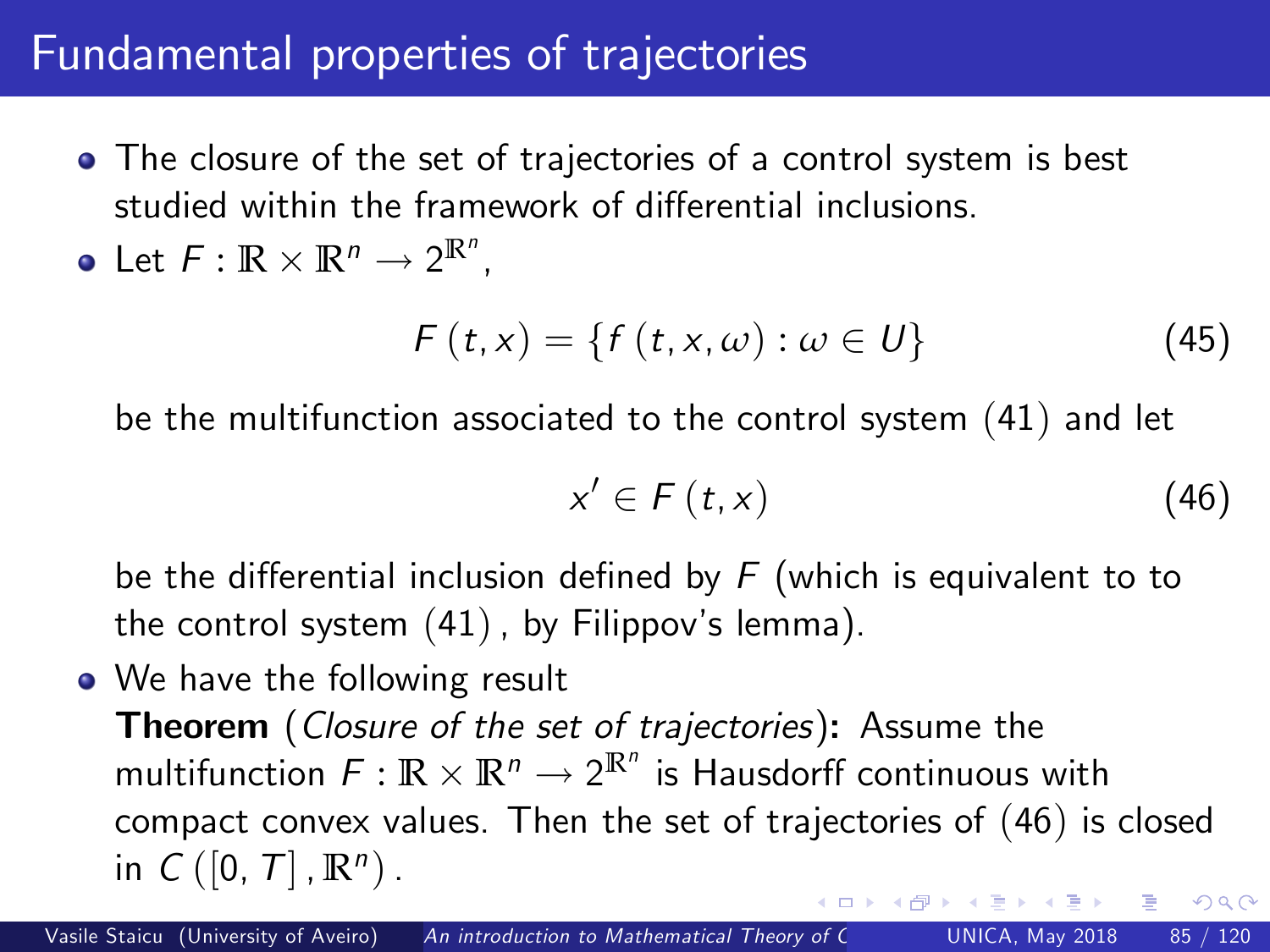**• Corollary**: Let the basic assumption  $(H)$  hold. Let  $(x_n(.)_{n\in\mathbb{N}}$  be a sequence of solutions to

<span id="page-85-0"></span>
$$
x' = f(t, x, u), \ u(t) \in U \tag{47}
$$

∽≏∩

converging to  $x(.)$  uniformly on  $[0, T]$ . If the graph  $\{(t, x(t)) : t \in [0, T]\}\$ is entirely contained in  $\Omega$  and the sets

$$
F(t,x) = \{f(t,x,\omega): \omega \in U\}
$$

are convex, then  $x(.)$  is a trajectory of the control ([47](#page-85-0))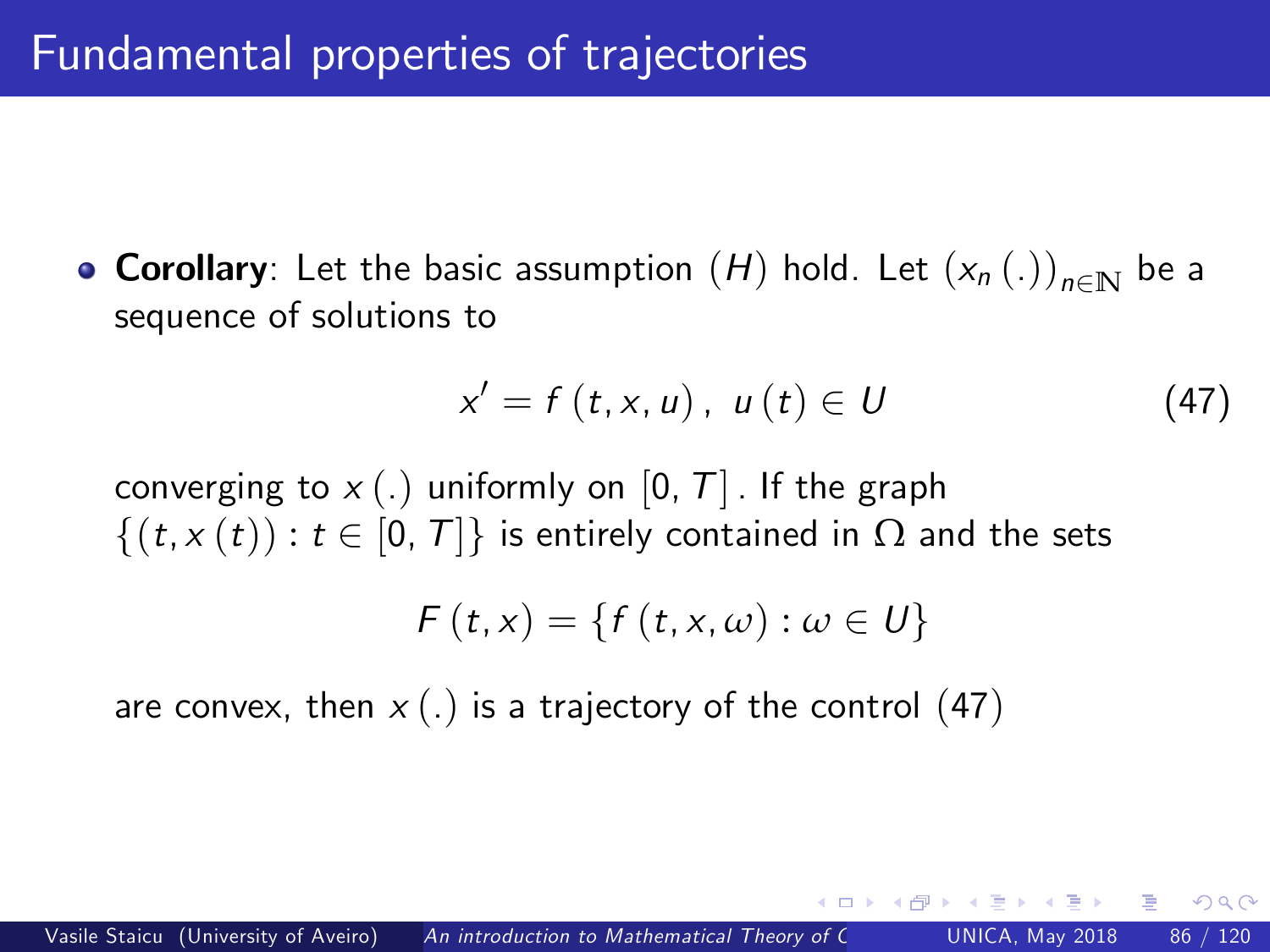- $\bullet$  The question here is what happens when the set  $\mathcal U$  of admissible controls is changed.
- For example, assume that instead of using all measurable controls  $u : [0, T] \rightarrow [-1, 1]$  we can only use piecewise constant controls, or say, control taking only the two values  $+1$ ,  $-1$ .
- Do these limitations substantially reduce our ability to control the system?

Some results in this direction are presented below,

• Theorem (density of trajectories with piecewise constant controls) Let f, U satisfy the basic hypothesis  $(H)$ . Then the family of trajectories of ([47](#page-85-0)) corresponding to piecewise constant controls is dense in the set of all solutions of ([47](#page-85-0)) (with measurable controls).

<span id="page-86-0"></span> $200$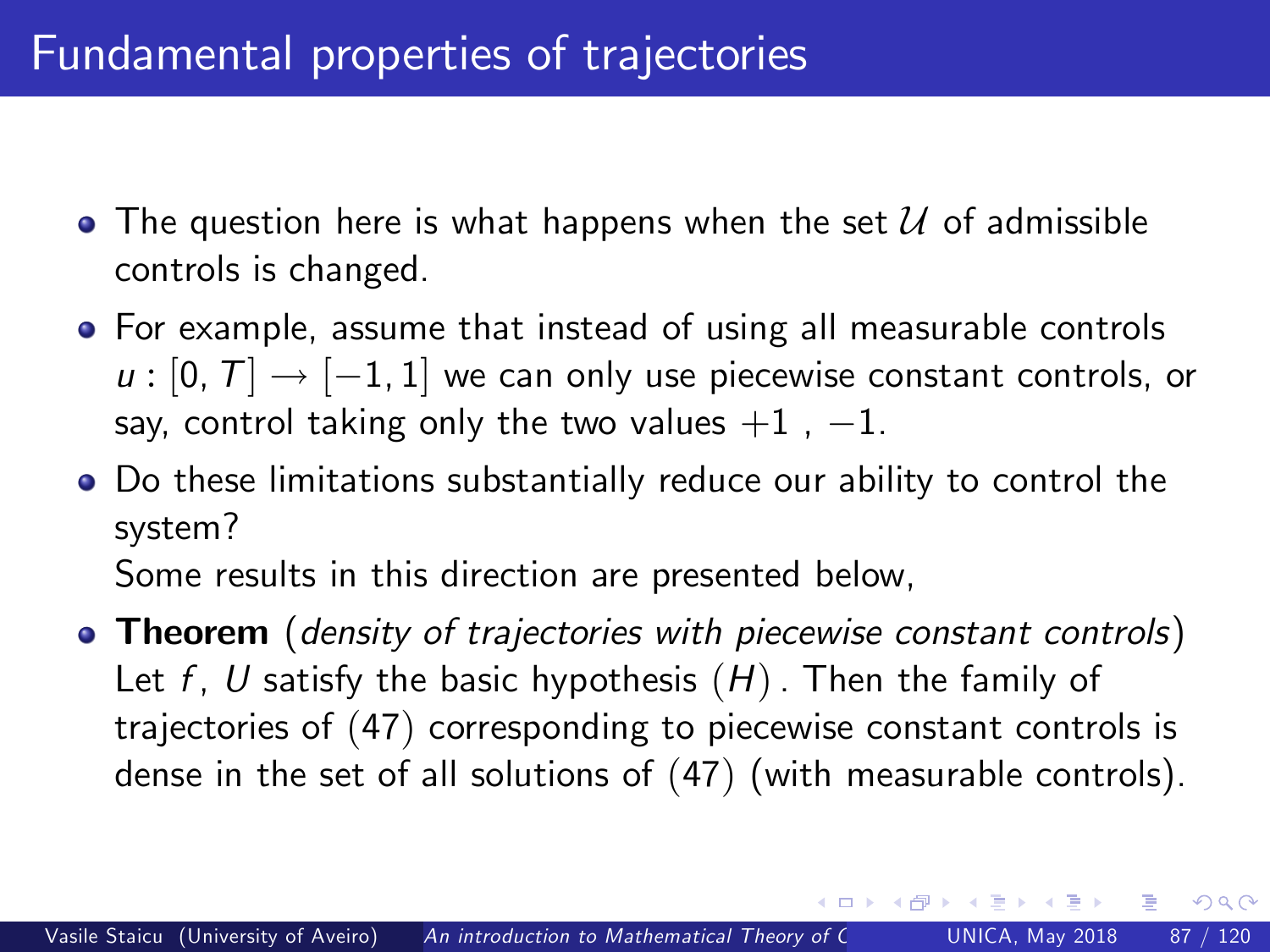#### Fundamental properties of trajectories

**• Proof.** Indeed, given any control  $u \in \mathcal{U}$  assume that the corresponding solution  $x (., u)$  of

$$
x'=f(t,x,u(t)),x(0)=\overline{x}
$$

is defined on  $[0, T]$ . Construct a sequence of piecewise constant controls  $u_n \in \mathcal{U}$  converging to  $u$  in  $L^1$ . If  $f$  satisfies the global bounds  $(H^*)$  , by the continuity of the imput-output map  $u \to x(.,u)$  the corresponding trajectories  $x (., u_n)$  converge to  $x (., u)$  uniformly on  $[0, T]$  .

• To prove that the uniform convergence holds also in the general case, it suffices to consider an auxiliary function  $f^+$  defined by

$$
f^{+}(t,x) = \begin{cases} \phi(t,x) f(t,x,u) & \text{if } (t,x) \in \Omega \\ 0 & \text{if } (t,x) \notin \Omega \end{cases}
$$

which satisfies  $(H^\ast)$  and coincide with  $f$  for  $(t,x)$  in a neighborhood of the graph

$$
\{(t,x(t,u)):t\in[0,T]\}_{\text{max}}
$$

 $200$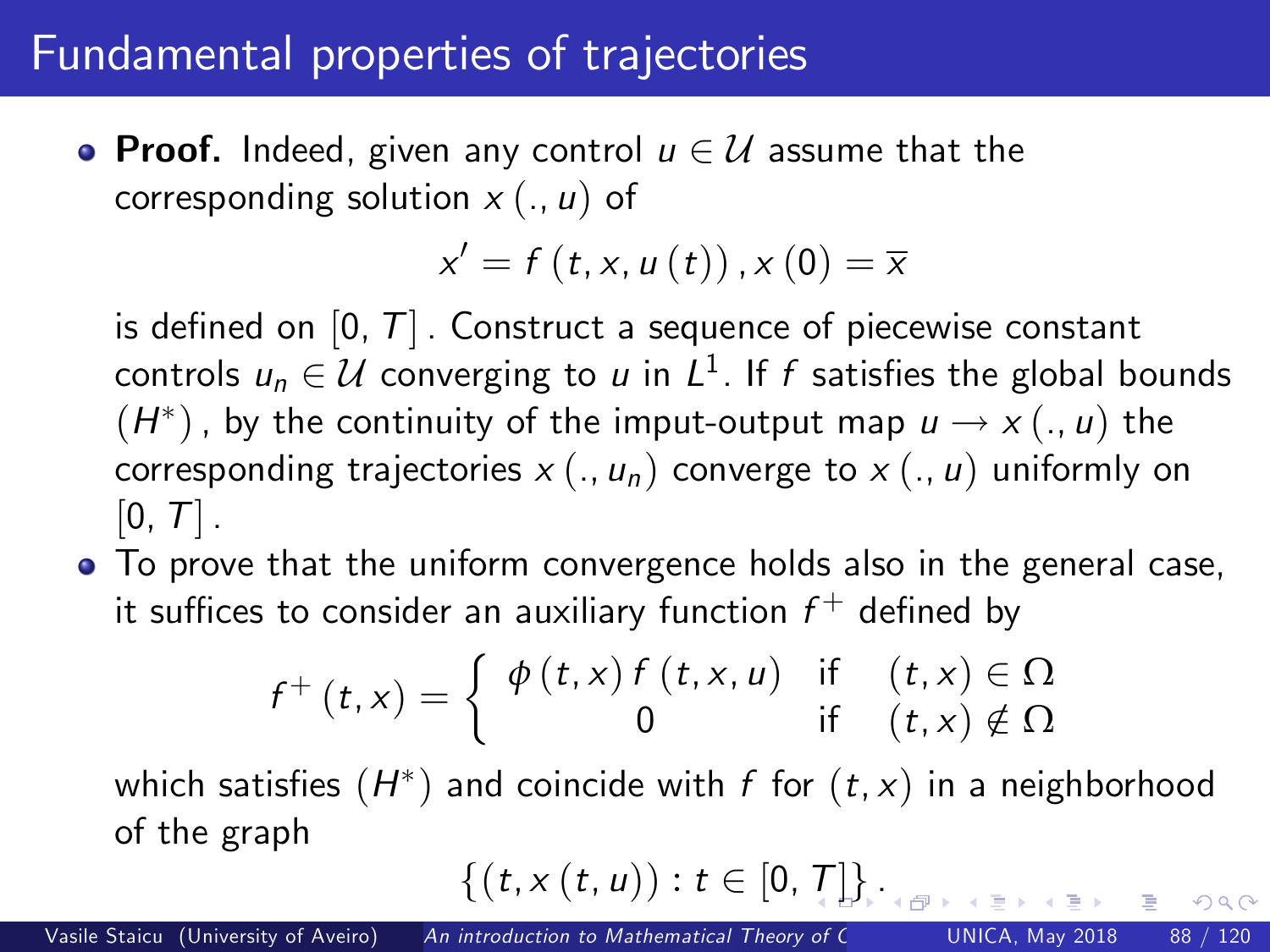• The result then holds for the system

$$
x'=f^{+}\left( t,x,u\left( t\right) \right) ,x\left( 0\right) =\overline{x}%
$$

hence for the original system

<span id="page-88-1"></span>
$$
x'=f(t,x,u\left( t\right) ),x\left( 0\right) =\overline{x}
$$

as well.

**• Theorem (approximation)** Let  $f$ ,  $U$  satisfy the basic hypothesis  $\mathcal{H}(H)$  . Let  $\mathcal{U}'$  be a closed subset of  $U$  such that

$$
\{f(t, x, \omega) : \omega \in U\} \subset \text{co} \{f(t, x, \omega) : \omega \in U'\} \ \forall (t, x) \in \Omega.
$$
\n(48)

Then every trajectory of

$$
x' = f(t, x, u(t)), x(0) = \overline{x}, u(t) \in U
$$

can be uniformly approximated by trajectories of

<span id="page-88-0"></span>
$$
x' = f(t, x, u(t)), x(0) = \overline{x}, u(t) \in U'.
$$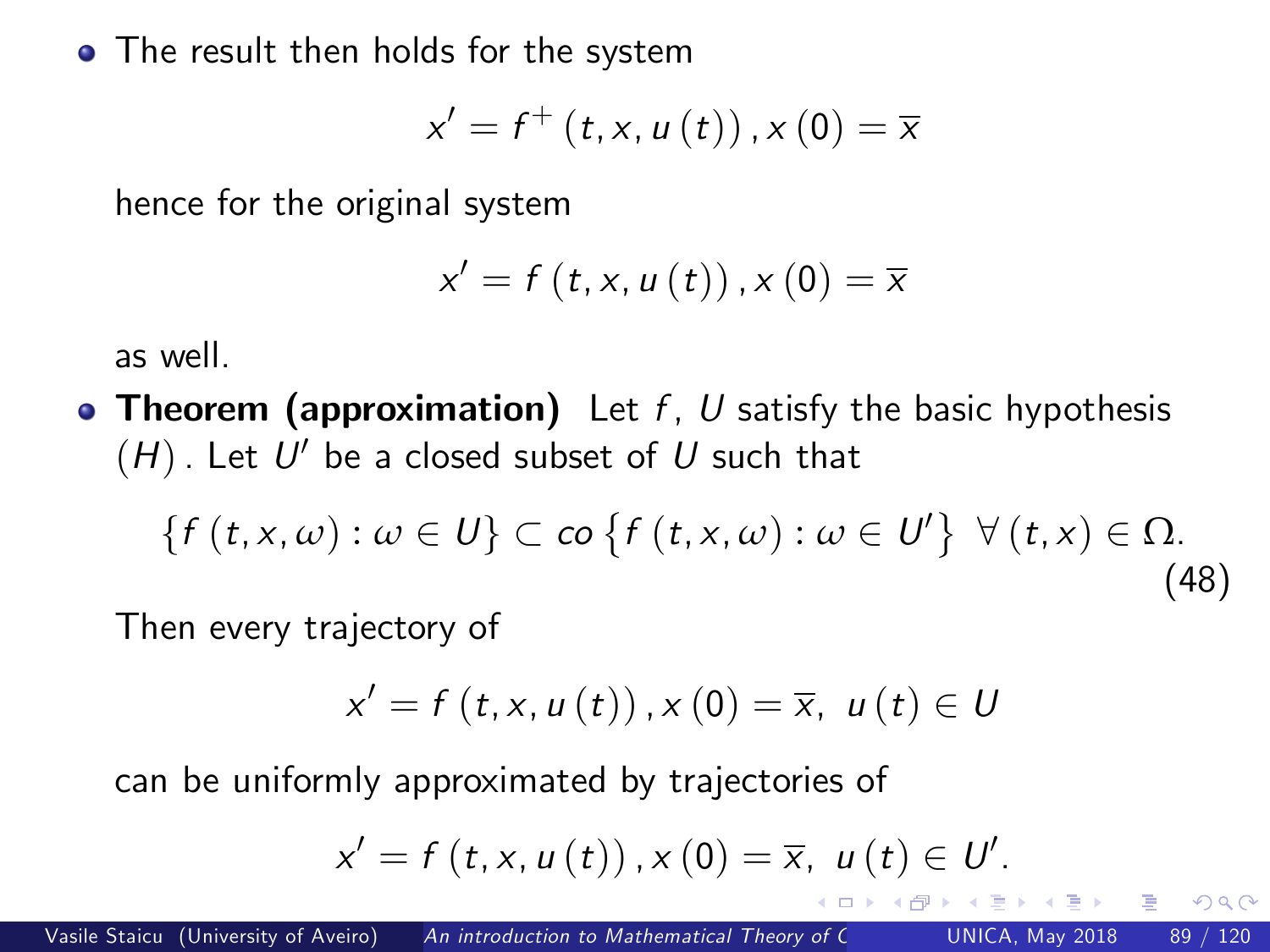**• Remark.** An important case where the key assumption  $(48)$  $(48)$  $(48)$  holds is the following. Assume that the control system is linear with respect to  $\mu$  :

$$
x'=h(t,x)+A(t,x)\cdot u,
$$

each  $A(t, x)$  being a  $n \times m$  matrix. Let  $U'$  be a compact subset of  $U$  and call  ${\mathcal F}$  and  ${\mathcal F}'$  the corresponding multifunctions:

$$
F(t,x) = \{f(t,x,\omega) : \omega \in U\} \text{ and}
$$
  

$$
F'(t,x) = \{f(t,x,\omega) : \omega \in U'\}.
$$

Then by linearity,

$$
U\subset\mathit{co}U'\Longrightarrow\mathit{F}\left(t,x\right)\subset\mathit{co}F'\left(t,x\right).
$$

<span id="page-89-0"></span> $\Omega$ 

 $\bullet$  This implication, however, is usualy false when f is nonlinear.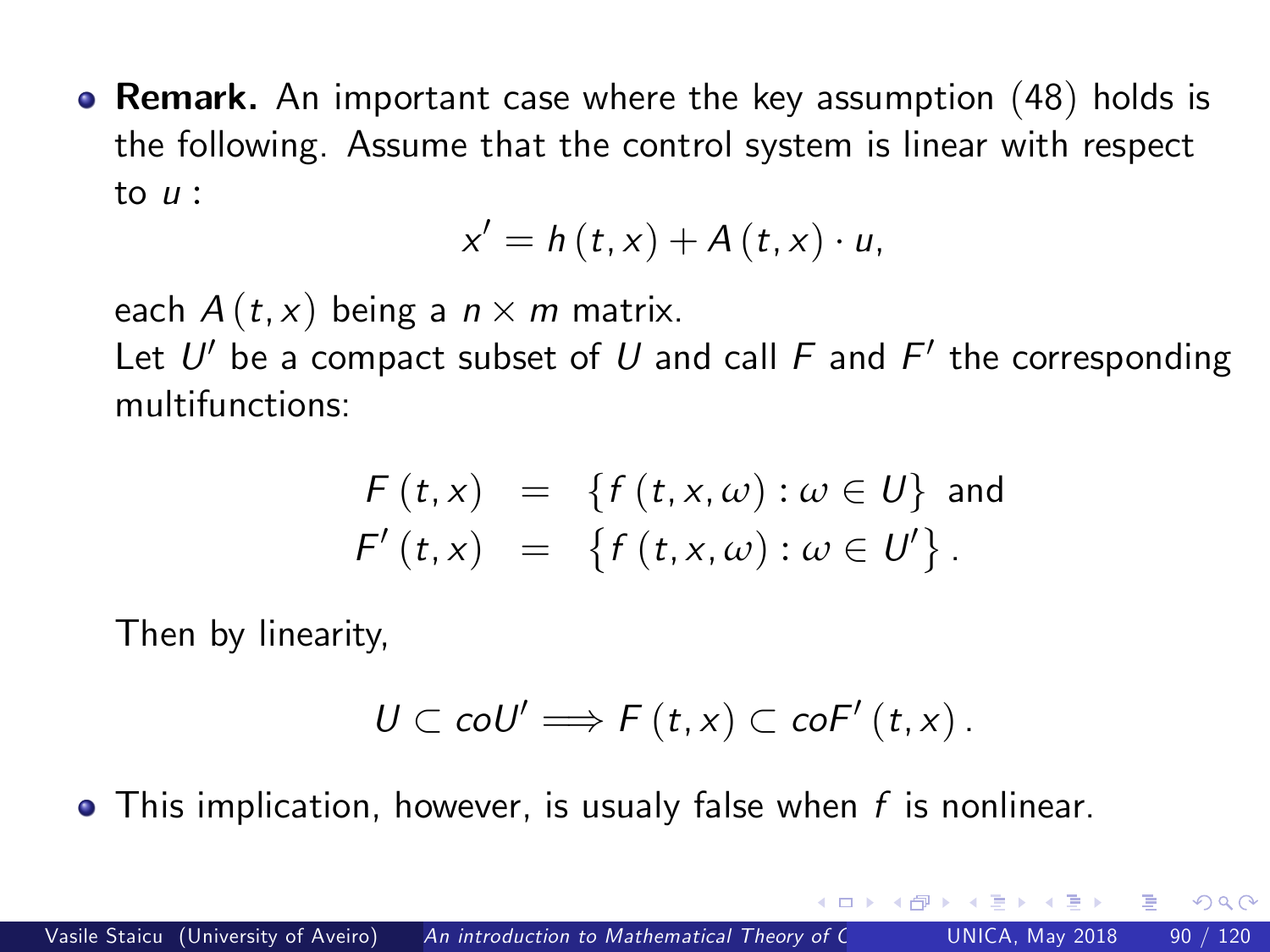**Example:** Let  $h$ ,  $g$  be smooth vector fields on  $\mathbb{R}^n$ . Then the set of trajectories of

$$
x' = h(x) + u(t) g(x), \ x(0) = 0, \ u(t) \in \{-1, 1\} \ \text{a.e.}
$$

is dense on the set of trajectories of

$$
x' = h(x) + u(t) g(x), \ x(0) = 0, \ u(t) \in [-1,1] \ \text{a.e.}
$$

because

$$
co\{-1,1\}=[-1,1].
$$

 $\leftarrow$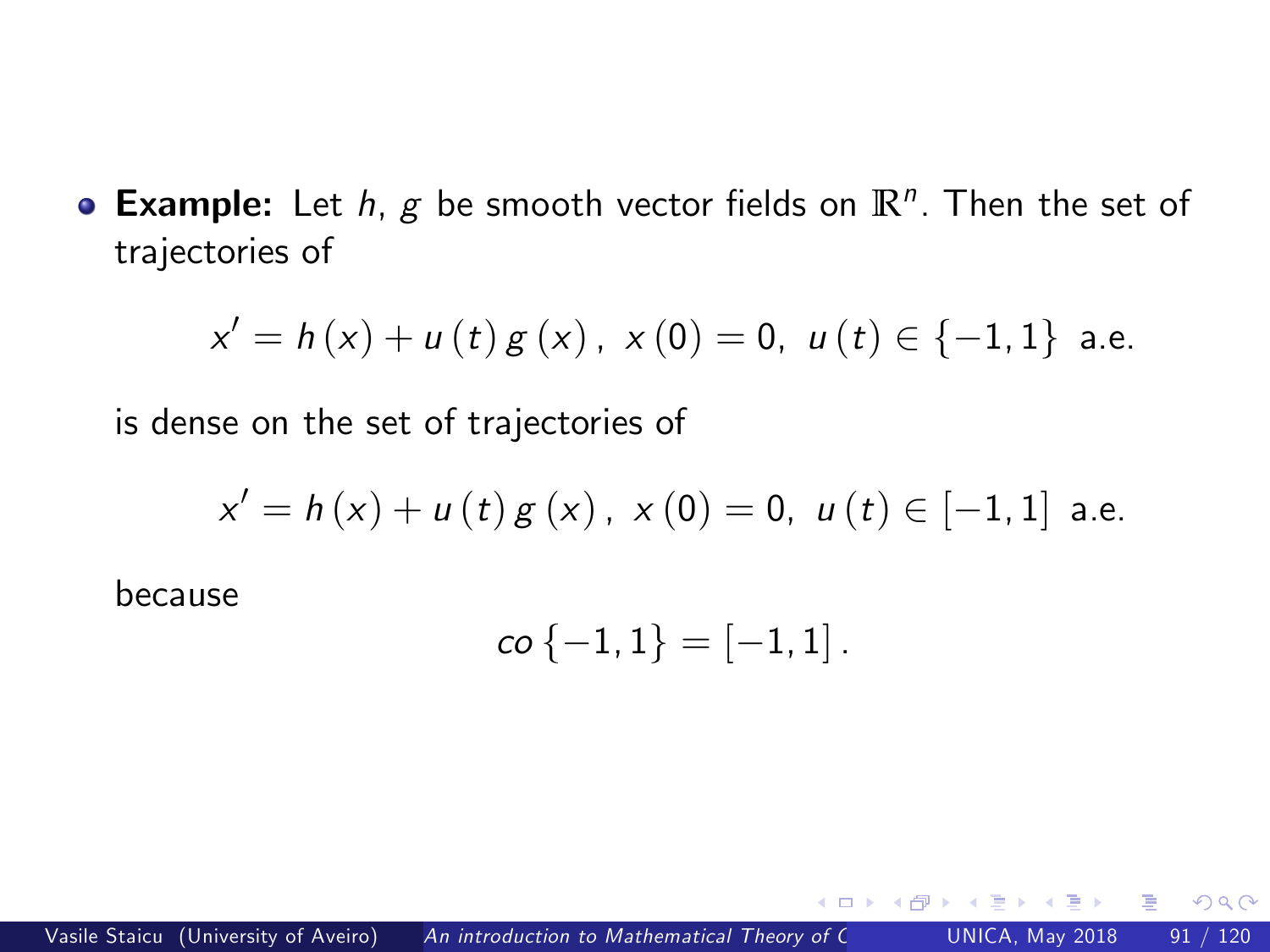**Example:** On  $\mathbb{R}^2$  consider the systems

$$
(x'_1, x'_2) = (u, 1 - u^2), u(t) \in [-1, 1], (x_1, x_2) (0) = (0, 0) (49)
$$

$$
(x'_1, x'_2) = (u, 1 - u^2), u(t) \in \{-1, 1\}, (x_1, x_2) (0) = (0, 0).
$$
  
Then  $c_1 \circ U' = U$ , but the set of solutions of (50) is not dense on the set of solutions of (49).

Indeed, taking  $u(t) = 0$  one obtain a solution of ([49](#page-91-1))

$$
(x_1, x_2) (t) = (0, t)
$$
,

This solution cannot be approximated by trajectories of ([50](#page-91-0)), because  $u(t) \in \{-1, 1\}$  implies  $x_2(t) = 0$ 

<span id="page-91-1"></span><span id="page-91-0"></span> $200$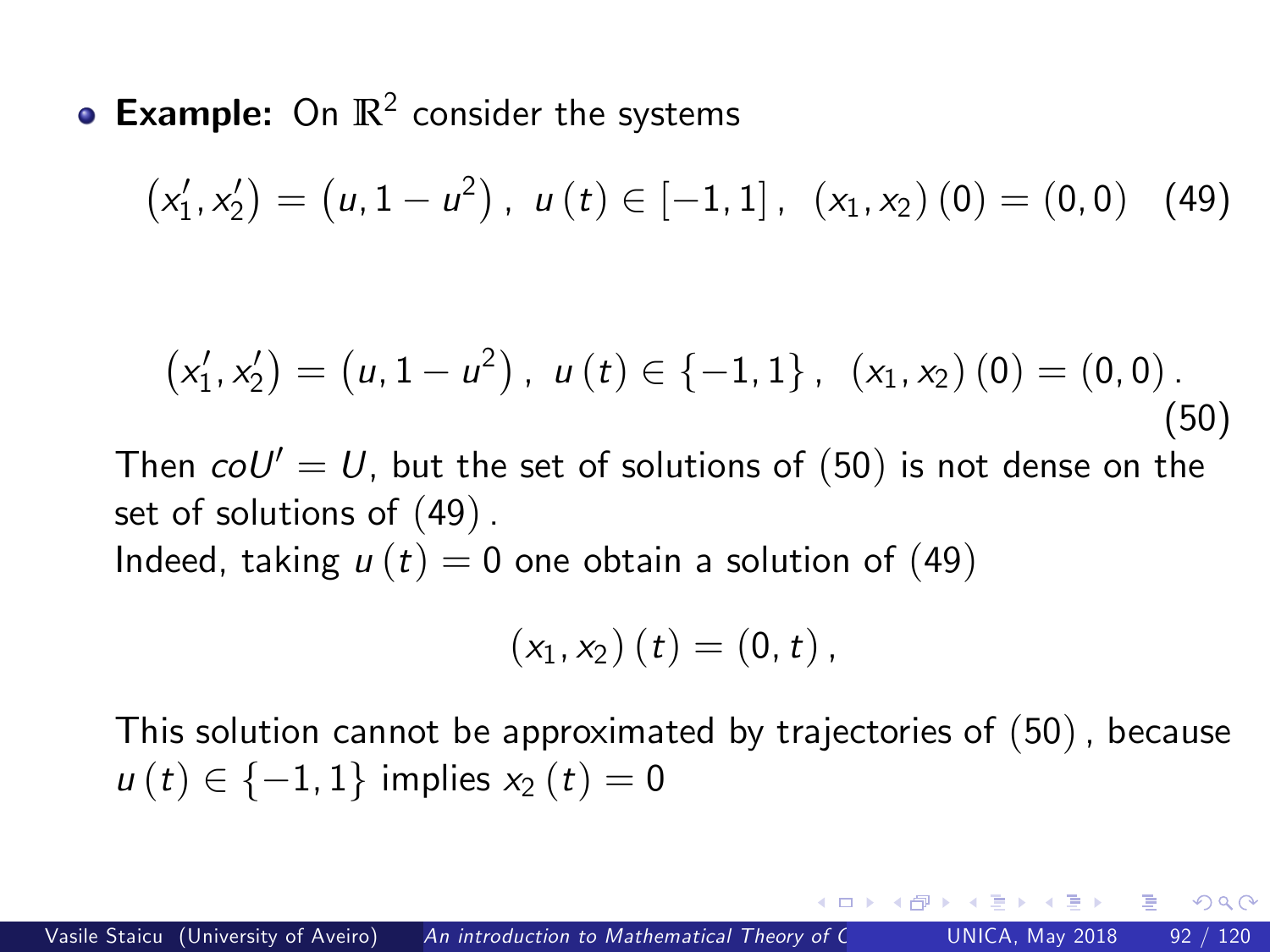#### Reachable sets, controllability

For  $\Omega \subseteq \mathbb{R}^n$ ,  $U \subseteq \mathbb{R}^m$  and  $f: \Omega \times U \rightarrow \mathbb{R}^n$  consider the nonlinear control system

<span id="page-92-0"></span>
$$
x' = f(t, x, u), \ u(.) \in \mathcal{U}
$$
 (51)

where the set of admissible controls is defined as

$$
\mathcal{U} := \{u : [0, t_u] \to U : u \text{ measurable}\}.
$$
 (52)

• For  $u \in \mathcal{U}$  and  $(0, x_0) \in \Omega$  let  $x (., x_0, u)$  be the solution of the Cauchy problem

$$
x' = f(t, x, u(t)), x(0) = x_0.
$$
 (53)

つひい

**Definition.** Let  $x_1, x_2 \in \mathbb{R}^n$ . We say that  $x_2$  is reachable from  $x_1$  or that  $x_1$  is transferable to  $x_2$  at time t if there exists an admissible control  $u : [0, t] \rightarrow U$  such that

$$
x_2=x\left(t,x_1,u\right).
$$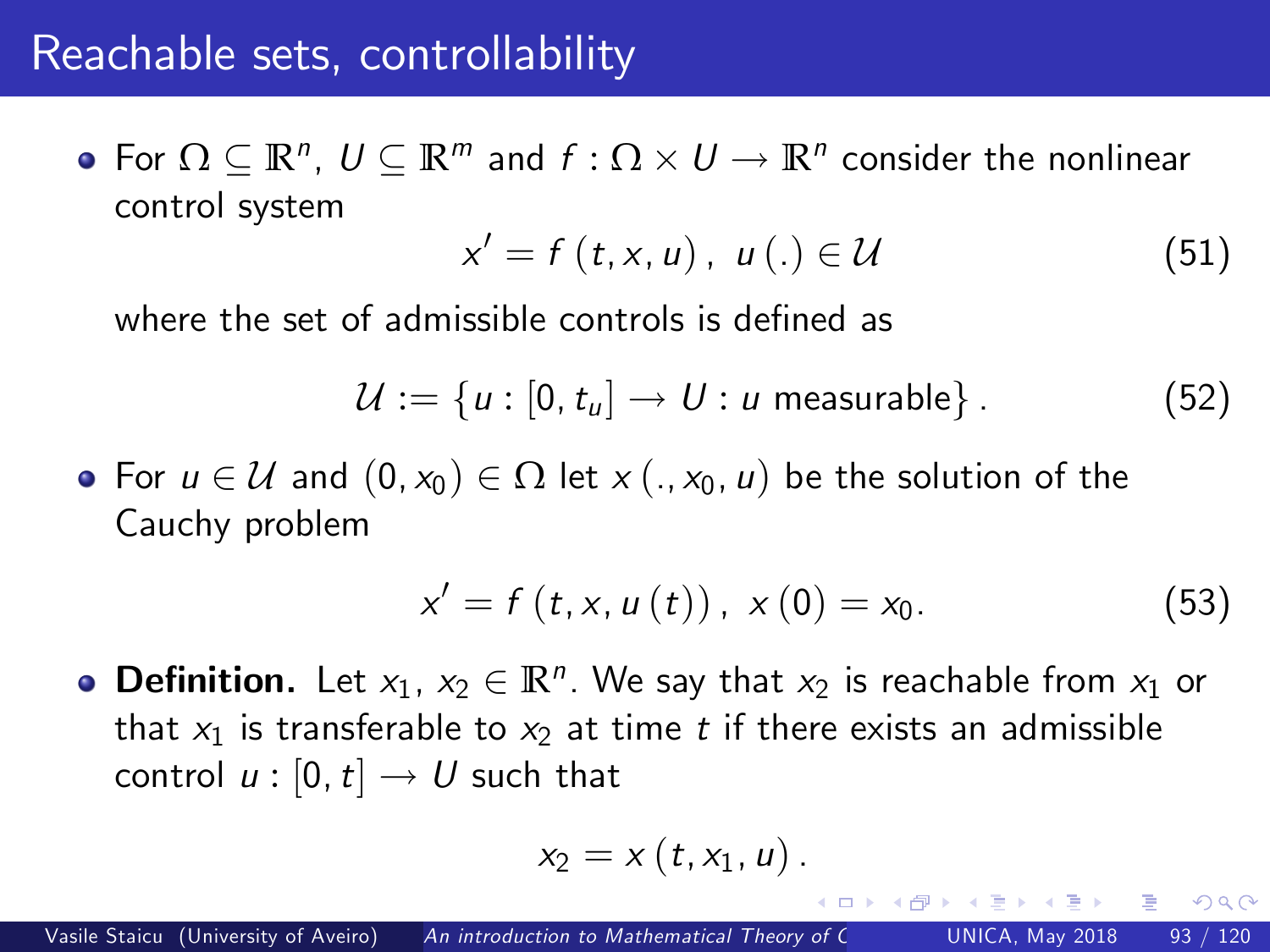The set

$$
R(t,x_0)=\{x\in\mathbb{R}^n:x=x(t,x_0,u)\ \text{for some}\ u\in\mathcal{U}\}
$$

is called the reachable set from  $x_0$  at time t.

• For  $K \subseteq \mathbb{R}^n$  we define

$$
R\left(t,K\right)=\bigcup_{x_0\in K}R\left(t,x_0\right)\tag{54}
$$

 $\Omega$ 

the set of points reachable at time  $t$  from a point of  $K$ .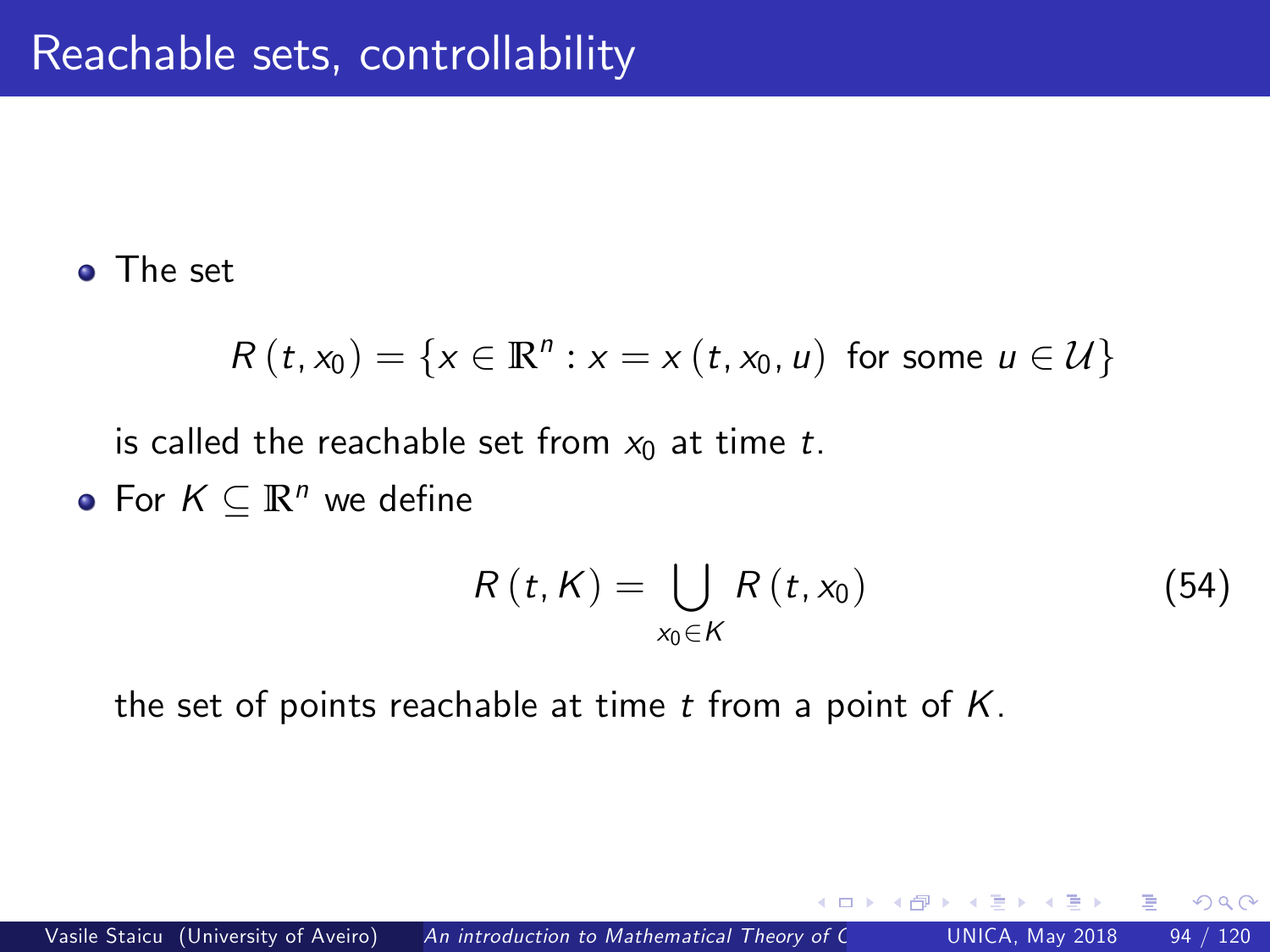• Definition We say that the system ([51](#page-92-0)) is locally controllable at  $x_0$  if  $x_0$  is an interior point of  $R(t, x_0)$  for each  $t > 0$ :

 $x_0 \in int \ R(t, x_0)$  for all  $t > 0$ ,

• We say that the system ([51](#page-92-0)) is globally controllable at  $x_0$  if

$$
\bigcup_{t>0}R(t,x_0)=\mathbb{R}^n.
$$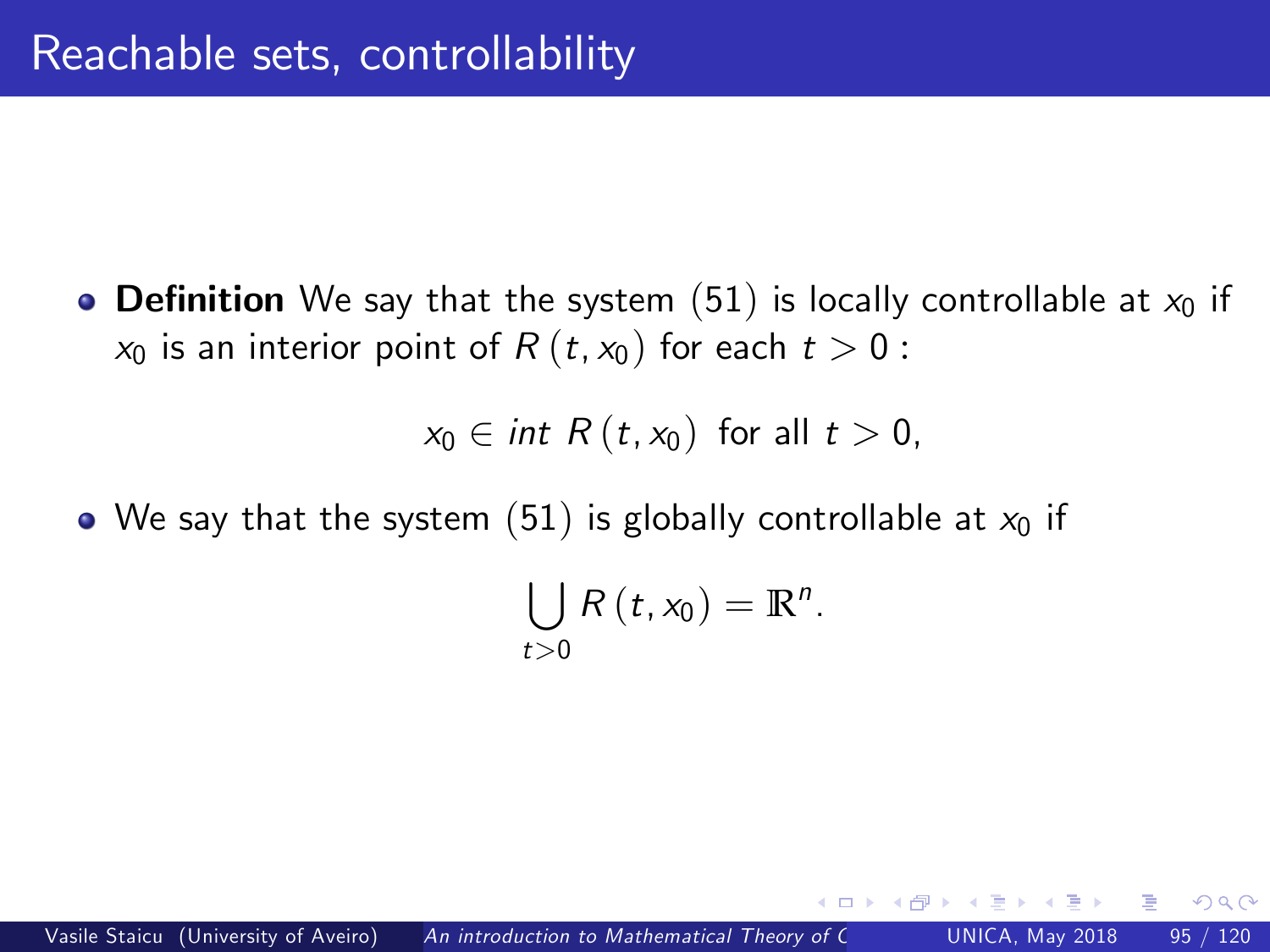- Let  $R\left( 0\right) =\bigcup R\left( t,0\right)$  be the set of all points reachable from the origin  $0 \in \mathbb{R}^{n}$ .
- The function  $T : \mathbb{R}^n \to [0, \infty]$  defined by

$$
T(x) = \begin{cases} \inf \{ t \ge 0 : x \in R(t,0) \} & \text{if } x \in R(0) \\ +\infty & \text{if } x \in \mathbb{R}^n \setminus R(0) \end{cases}
$$

is said to be the "minimum time function" function.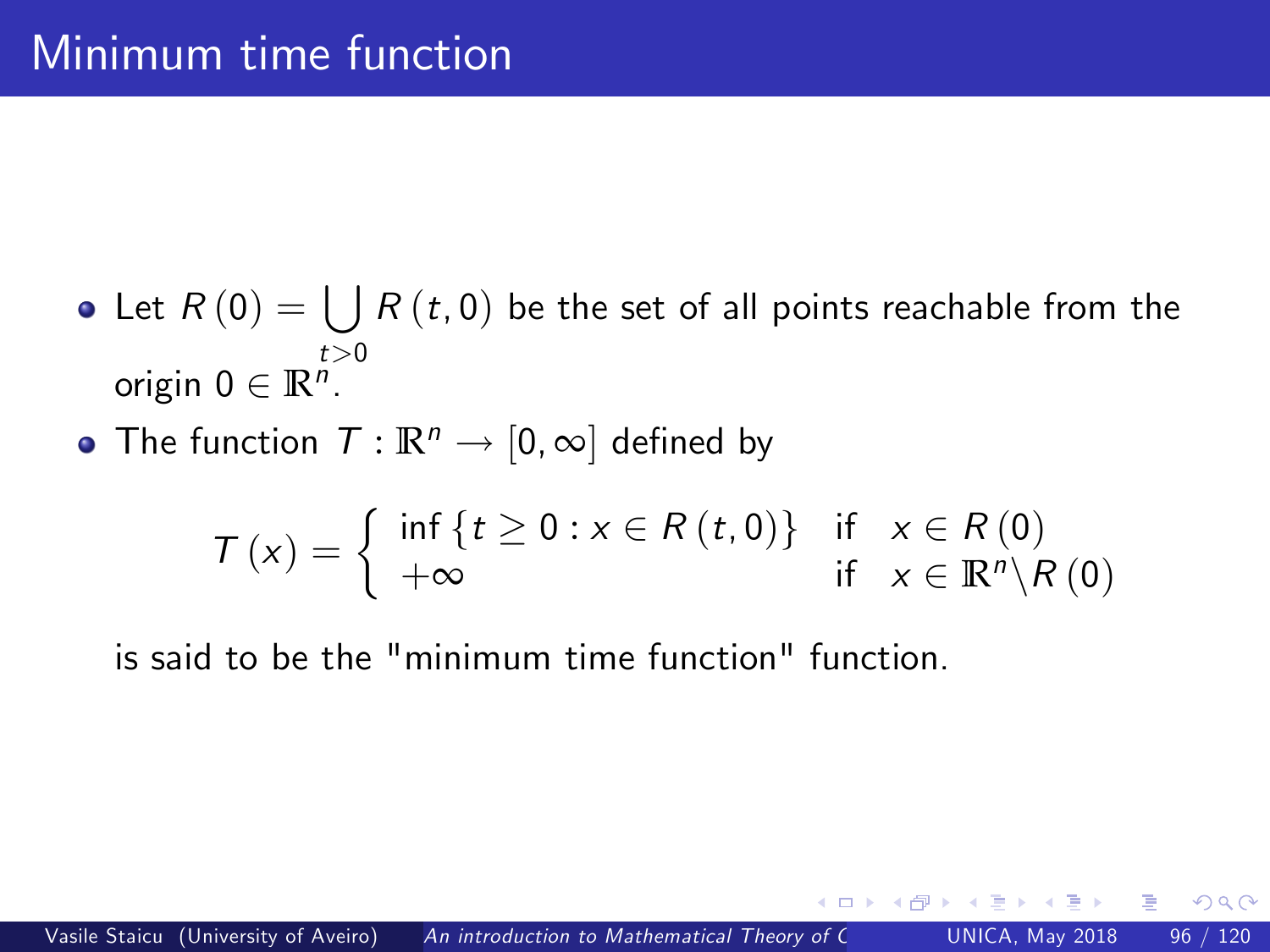#### • The minimum time problem consists in: (*i*) Determine  $T(x)$  for each  $x \in R(0)$ ,  $(ii)$  Determine  $u^* \in \mathcal{U}$  such that

<span id="page-96-0"></span>
$$
x = x \left( T \left( x \right), 0, u^* \right). \tag{55}
$$

 $\Omega$ 

• A control  $u \in \mathcal{U}$  satisfying ([55](#page-96-0)) is called an optimal control with respect to x.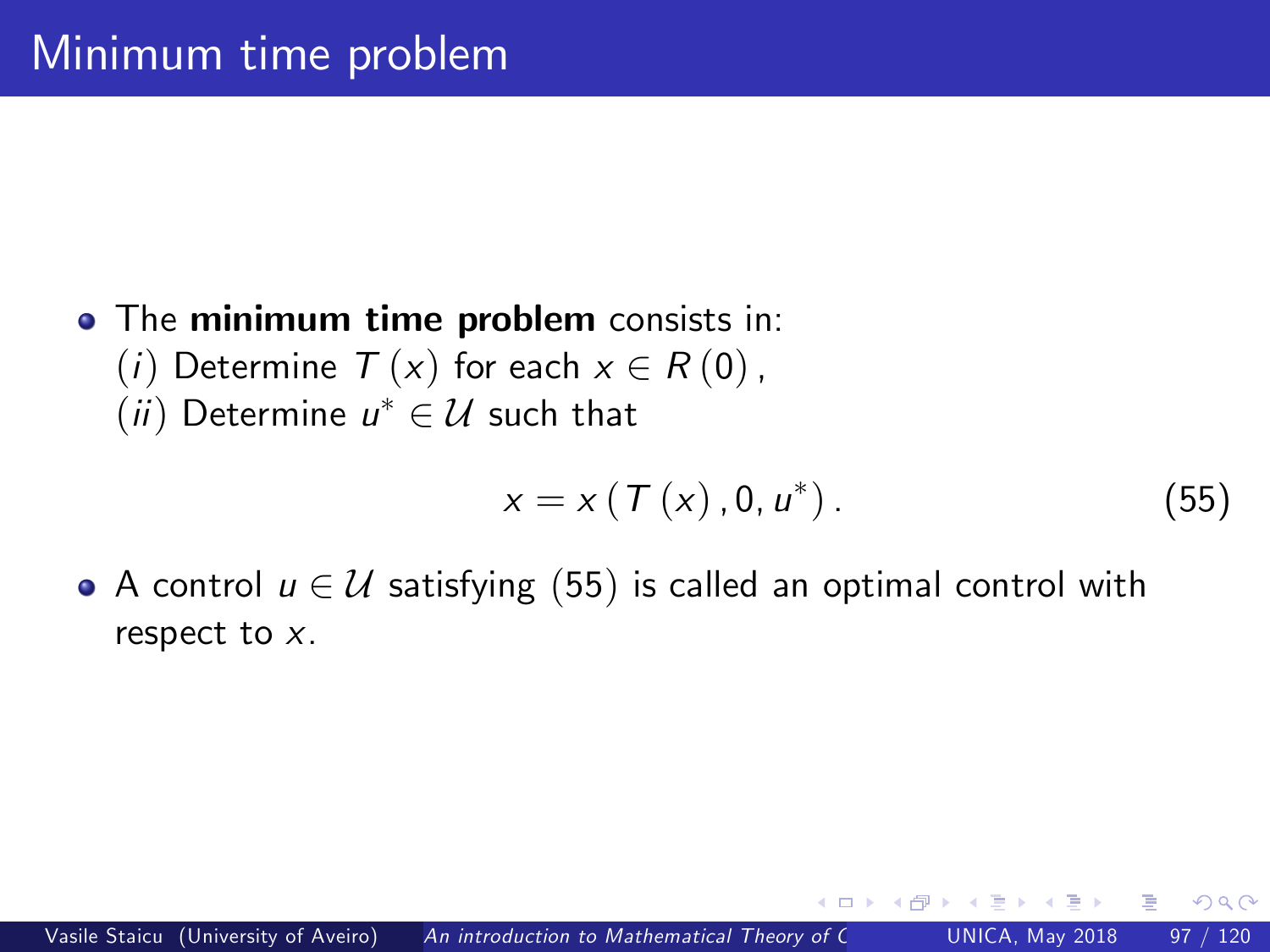- **Theorem** (The Bellman principle of optimality) If  $u^* \in \mathcal{U}$  is an optimal control with respect to  $x_1 \in R(0)$  and if  $T_2 < T(x_1)$  and  $x_2 = x(T_2, 0, u^*)$  then  $u^* \in \mathcal{U}$  is an optimal control also with respect to  $x_2$ .
- Proof: Assume that is possible to reach  $x_2$  from the origin at time  $T < T_2$ , following the trajectory corresponding to a control  $\tilde{u} \in \mathcal{U}$ . that is

$$
x_2=x\left(\widetilde{\mathsf{T}},0,\widetilde{u}\right).
$$

つひひ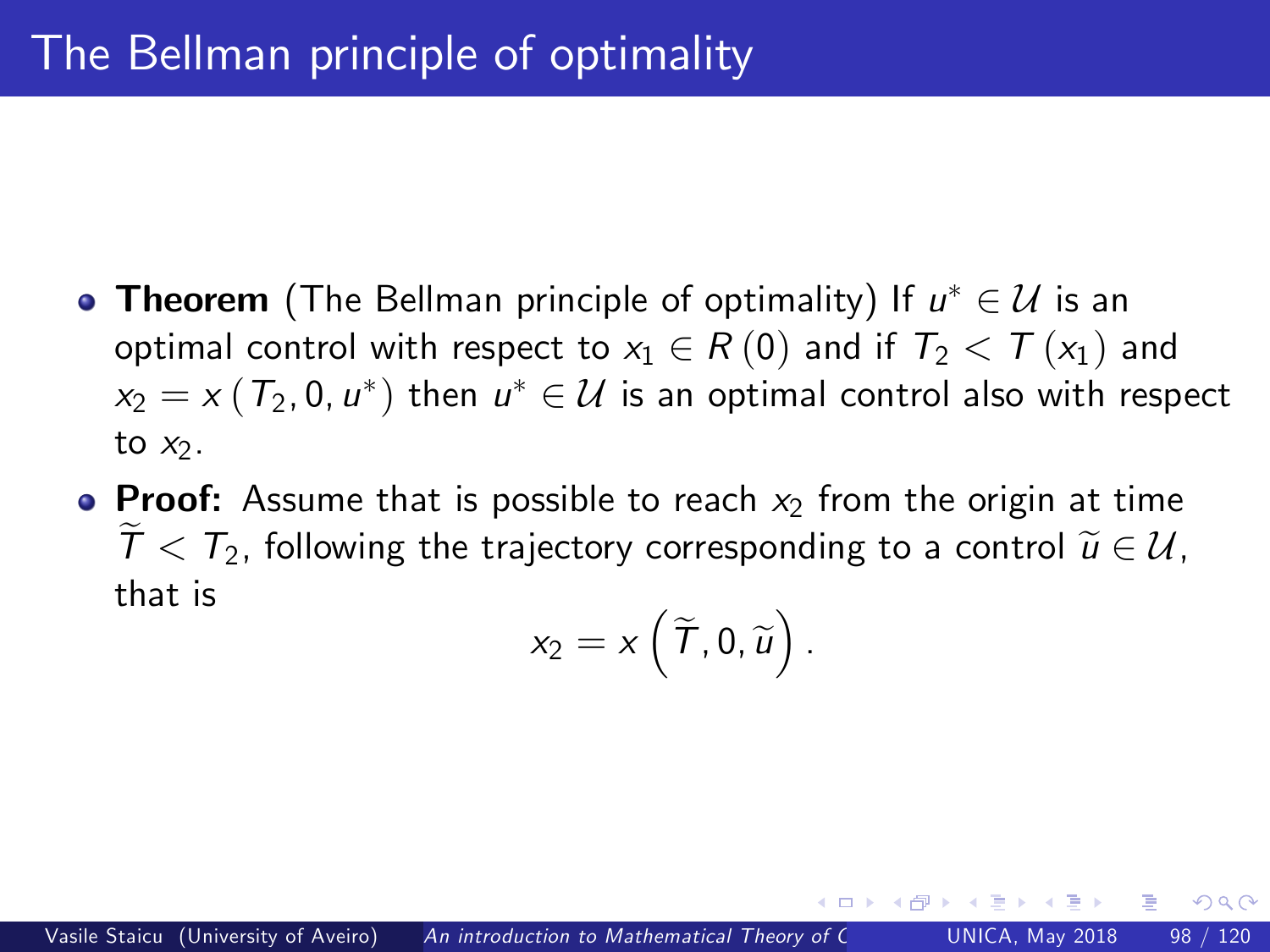#### • Define the control

$$
\widehat{u}(t) = \begin{cases}\n\widetilde{u}(t) & \text{if } t \in \left[0, \widetilde{T}\right] \\
u^*\left(t + T_2 - \widetilde{T}\right) & \text{if } \widetilde{T} \le t \le T\left(x_1\right) - \left(T_2 - \widetilde{T}\right)\n\end{cases}
$$

and observe that the trajectory corresponding to  $\hat{u}$  allows to reach  $x_1$ from the origin 0 at time

$$
\mathcal{T}\left(x_{1}\right)-\left(\mathcal{T}_{2}-\widetilde{\mathcal{T}}\right)<\mathcal{T}\left(x_{1}\right),
$$

in contradiction with the definition of  $T (x_1)$ .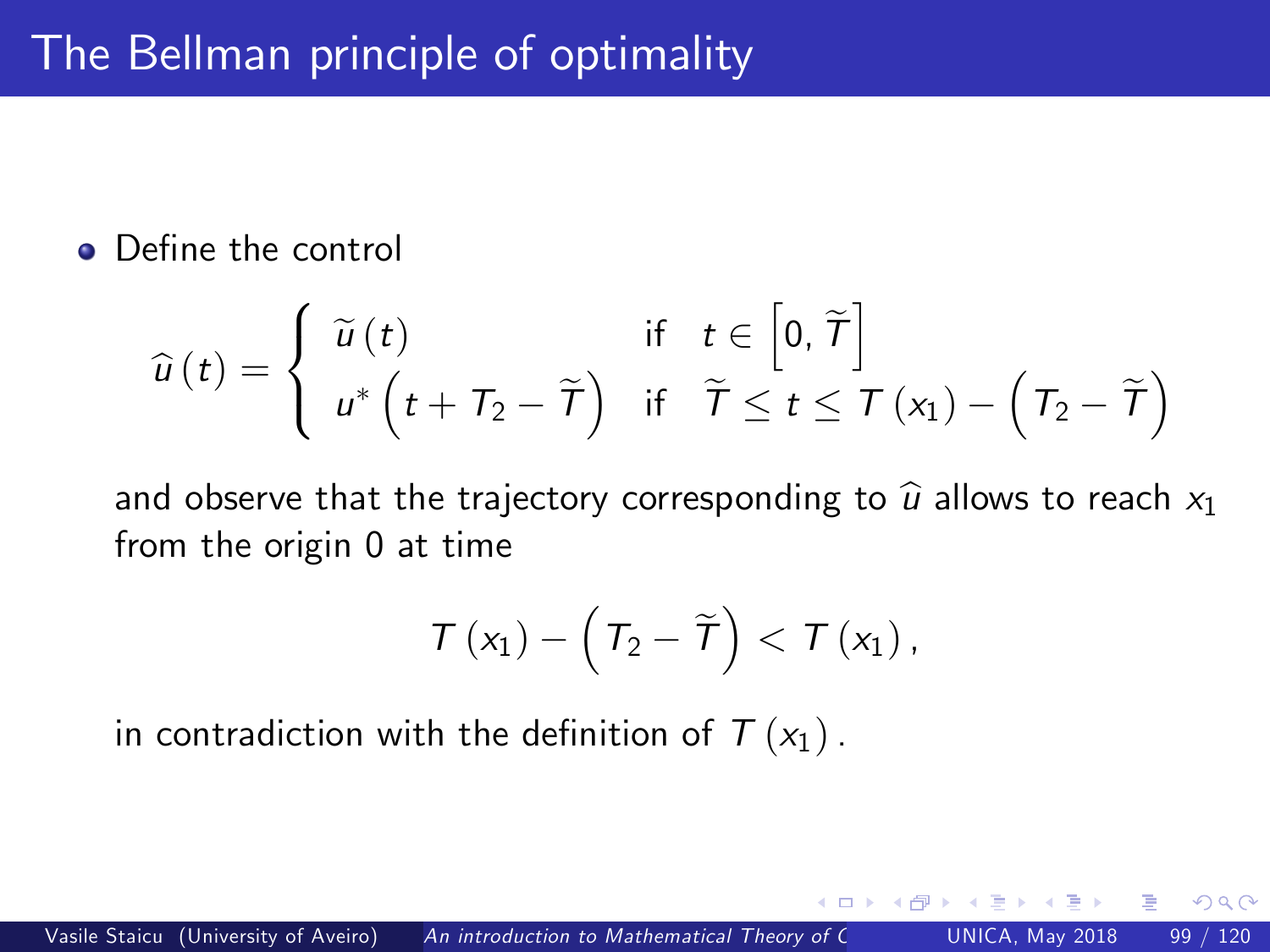- The following result concerning the compactness of reachable set will be useful to prove existence of optimal controls.
- **Theorem (Compactness).** Let  $\Omega \subseteq \mathbb{R} \times \mathbb{R}^n$ ,  $U \subseteq \mathbb{R}^m$  and  $f: \Omega \times U \to \mathbb{R}^n$  satisfy the basic hypothesis  $(H)$  . Assume that there exists a compact set  $\widehat{\Omega}\subseteq \Omega$  such that the graphs of all trajectories defined on [0, T] of the control system ([51](#page-92-0)) starting from  $x_0 \in \mathbb{R}^n$ are contained in  $\Omega$  and that all the sets  $F(t, x) = \{f(t, x, \omega) : \omega \in U\}$  are convex, then, for every  $\tau \in [0, T]$ , the reachable set  $R(\tau, x_0)$  is compact.

つひひ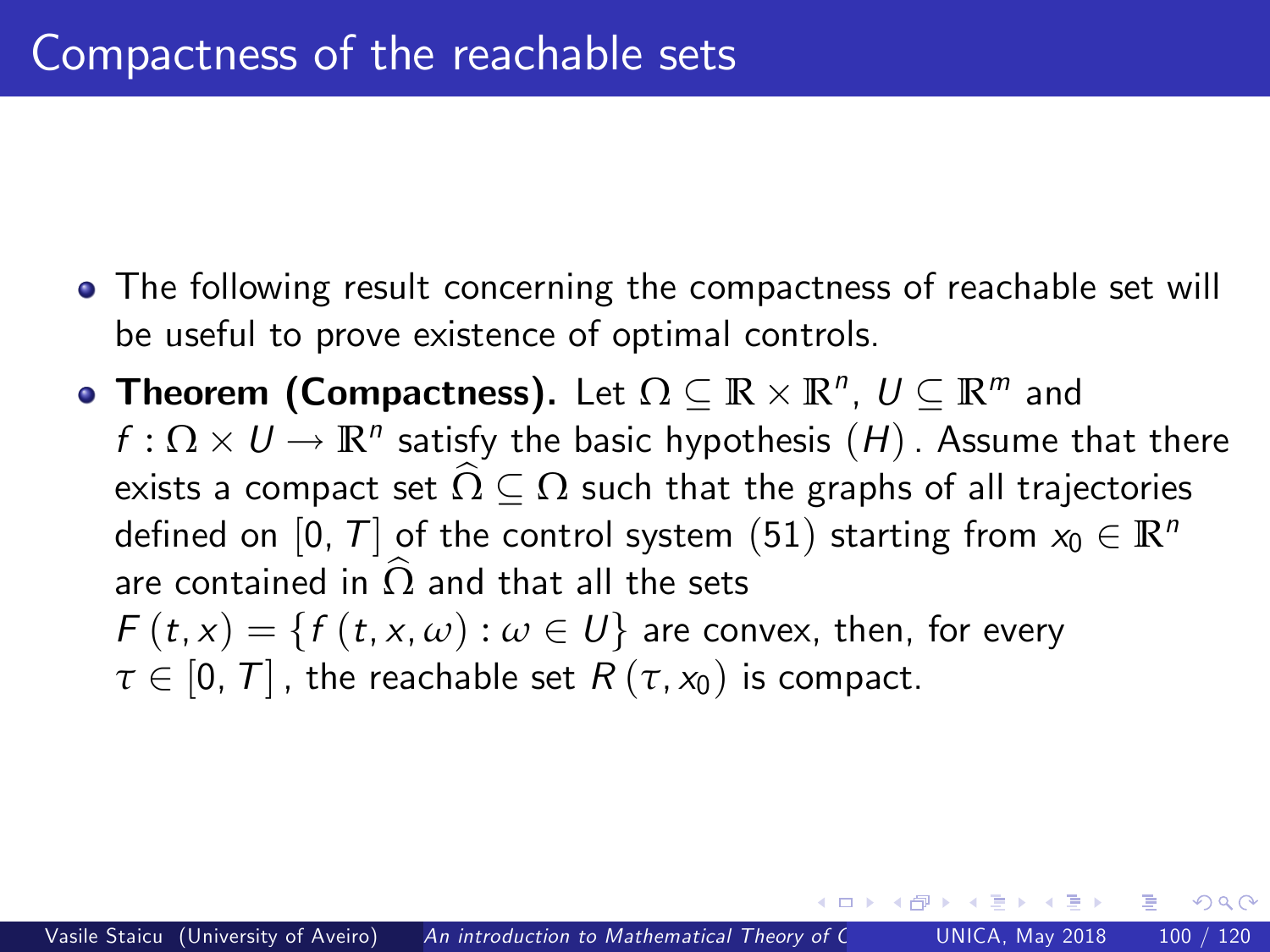#### Mayer optimal control problem

• We consider the control system

<span id="page-100-1"></span>
$$
x' = f(t, x, u), \ u(.) \in \mathcal{U}
$$
 (56)

where

$$
\mathcal{U} := \{u : \mathbb{R} \to \mathbb{R}^m : u \text{ measurable}, u(t) \in U \,\forall t\}. \tag{57}
$$

• Given an initial state  $x_0$ , a set of admissible terminal conditions  $S \subseteq \mathbb{R} \times \mathbb{R}^n$ , and a cost function  $\phi : \mathbb{R} \times \mathbb{R}^n \to \mathbb{R}$  we consider the optimization problem

$$
\min \left\{ \phi \left( T, x \left( T, u \right) \right) : u \in \mathcal{U} \text{ defined on } [0, T], T > 0 \right\} \tag{58}
$$

with the initial and terminal constraints

<span id="page-100-2"></span><span id="page-100-0"></span>
$$
x(0) = x_0, (T, x(T)) \in S.
$$
 (59)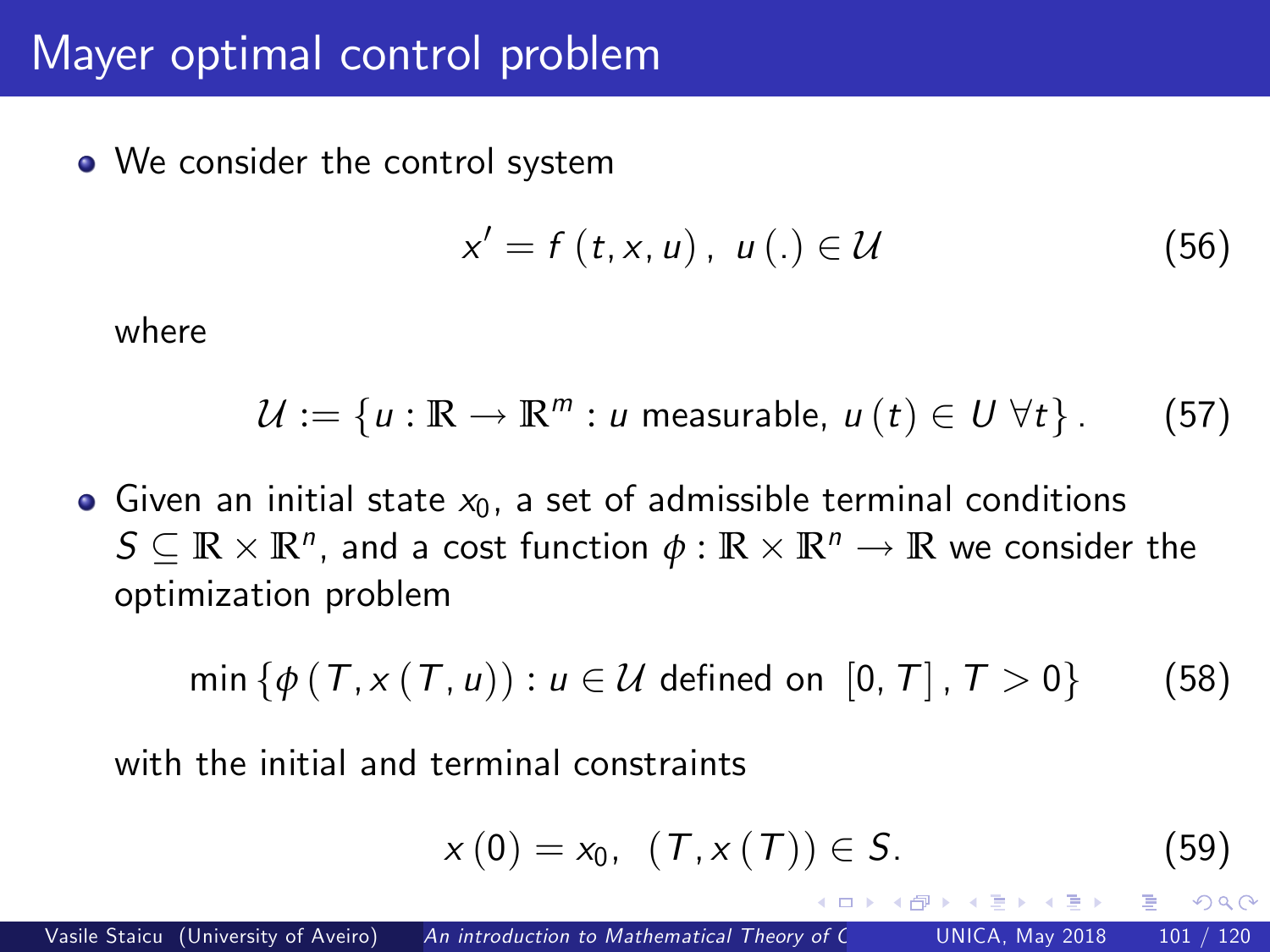- When as in ([58](#page-100-0)), the performance criterion depends only on terminal time T and on the terminal point  $x(T)$  of the trajectory, we say that the problem is in Mayer form.
- **•** Remark that the maximization problem

 $max\{\psi(T, x(T, u)) : u \in \mathcal{U} \text{ defined on } [0, T], T > 0\}$ 

is equivalent to ([58](#page-100-0)) choosing  $\phi = -\psi$ .

 $200$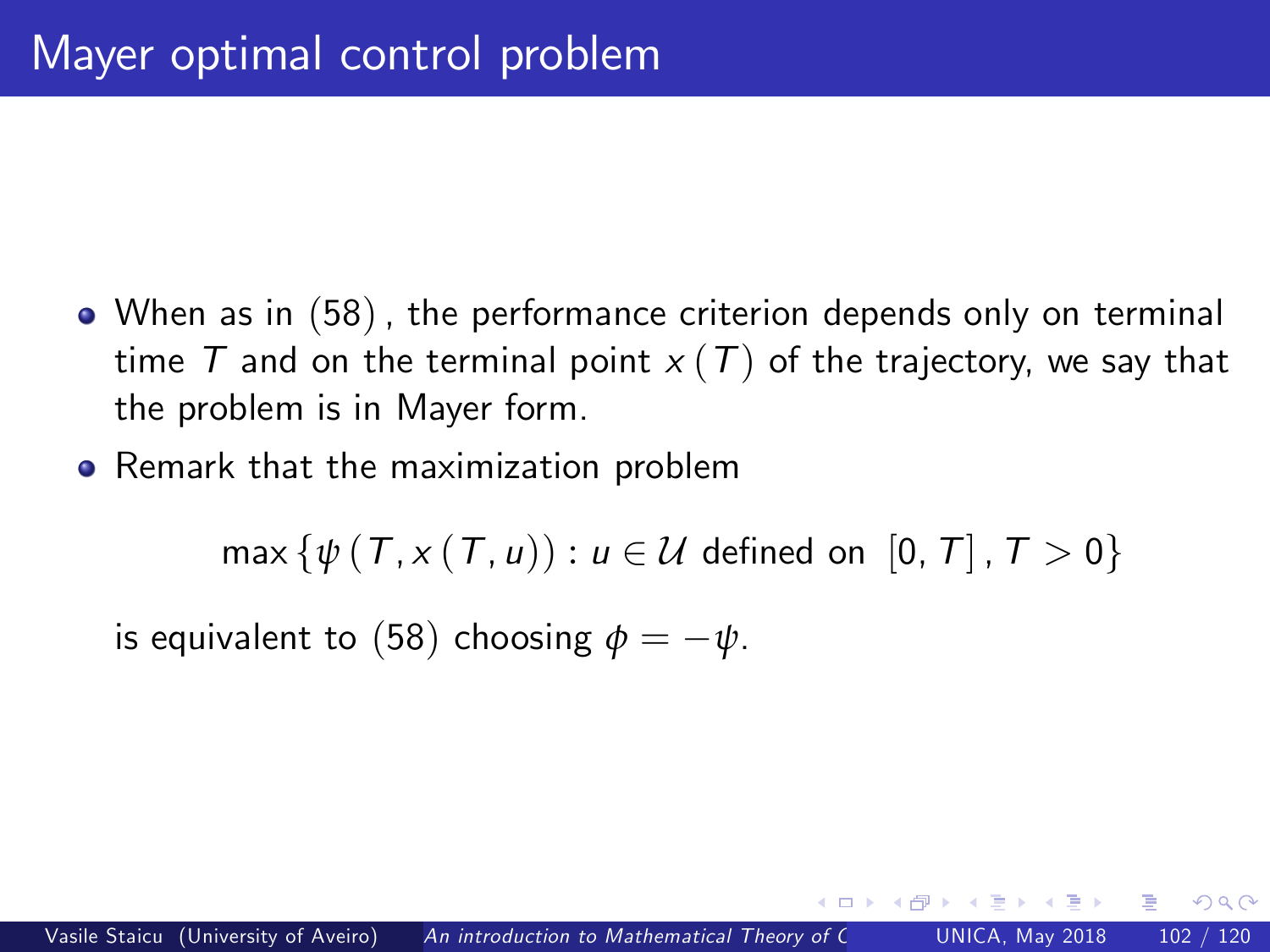## Existence of optimal controls for Mayer problem

Under suitable hypotheses, we shall prove the existence of an admissible control  $u^* \in \mathcal{U}$  whose corresponding trajectory  $\mathsf{x}^* \left( . \right) = \mathsf{x} \left( ., \mathsf{u}^* \right)$  satisfies the constraints  $(58)$  $(58)$  $(58)$  , that is,

$$
x^*(0) = x_0
$$
, and  $(T, x^*(T)) \in S$ ,

and yields the minimum in ([58](#page-100-0)), that is,

$$
\phi(T, x^*(T)) = \min \{ \phi(T, x(T, u)) : u \in \mathcal{U} \text{ defined on } [0, T], T > 0 \}
$$

The key assumption will be the convexity of the sets

$$
F(t,x) = \{f(t,x,\omega) : \omega \in U\}
$$
 (60)

<span id="page-102-0"></span> $\Omega$ 

which guarantees the closure of the set of trajectories of ([56](#page-100-1)).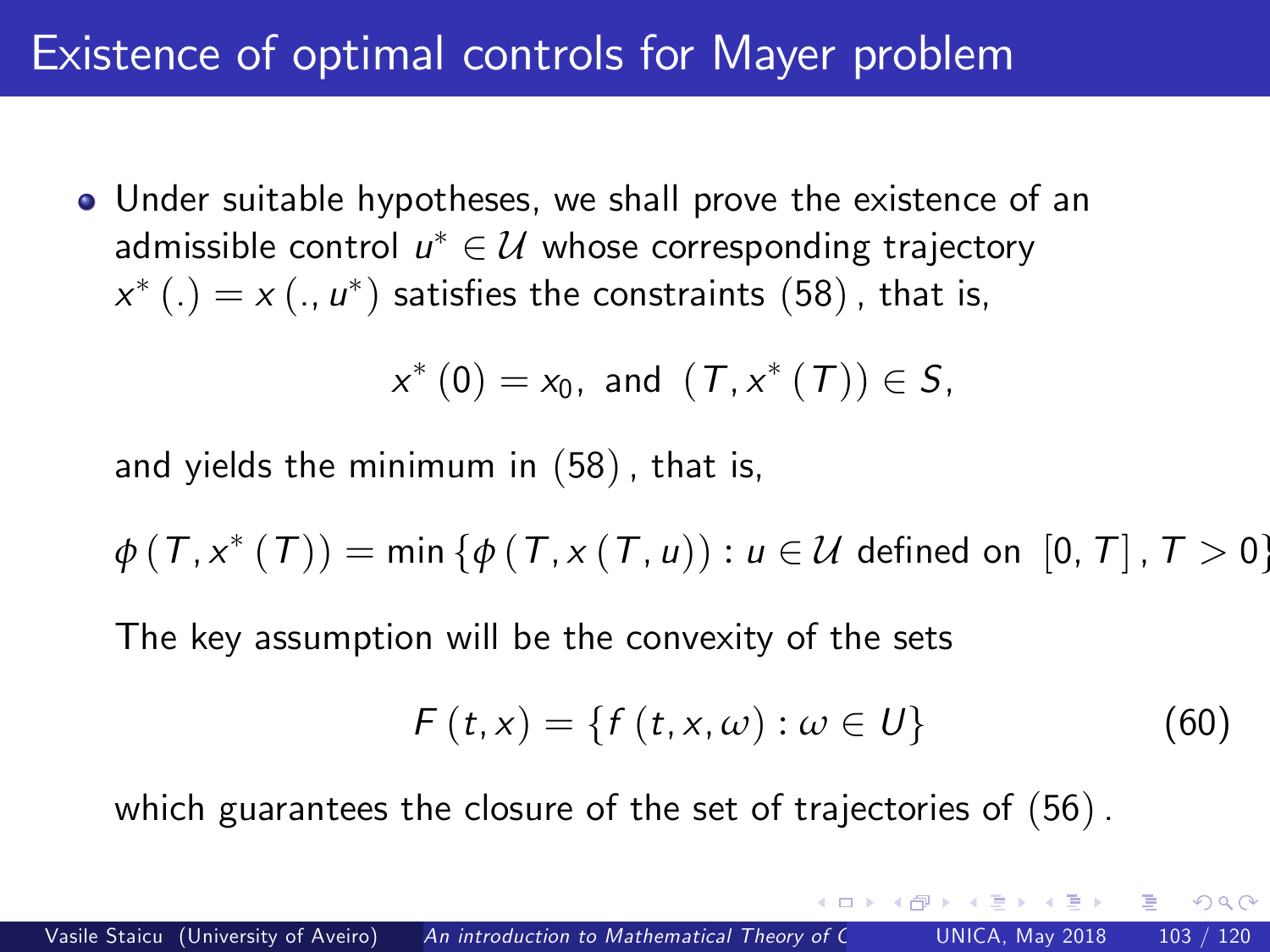We start by considering the simplest case, assuming that the terminal time  $T > 0$  is fixed, and the problem  $(58) - (59)$  $(58) - (59)$  $(58) - (59)$  $(58) - (59)$  $(58) - (59)$  takes the form

min {
$$
\phi
$$
 ( $x$  ( $T$ ,  $u$ )) :  $u \in U$ },  $x$  ( $0$ ) =  $x_0$ ,  $x$  ( $T$ )  $\in S$ ,

where  $\phi$  is continuous and  $S$  is a closed subset of  $\mathbb{R}^n$ .

• If the assumptions of Theorem giving the compactness of reachable set hold and the set of trajectories reaching  $S$  is nonempty, then an optimal control exists.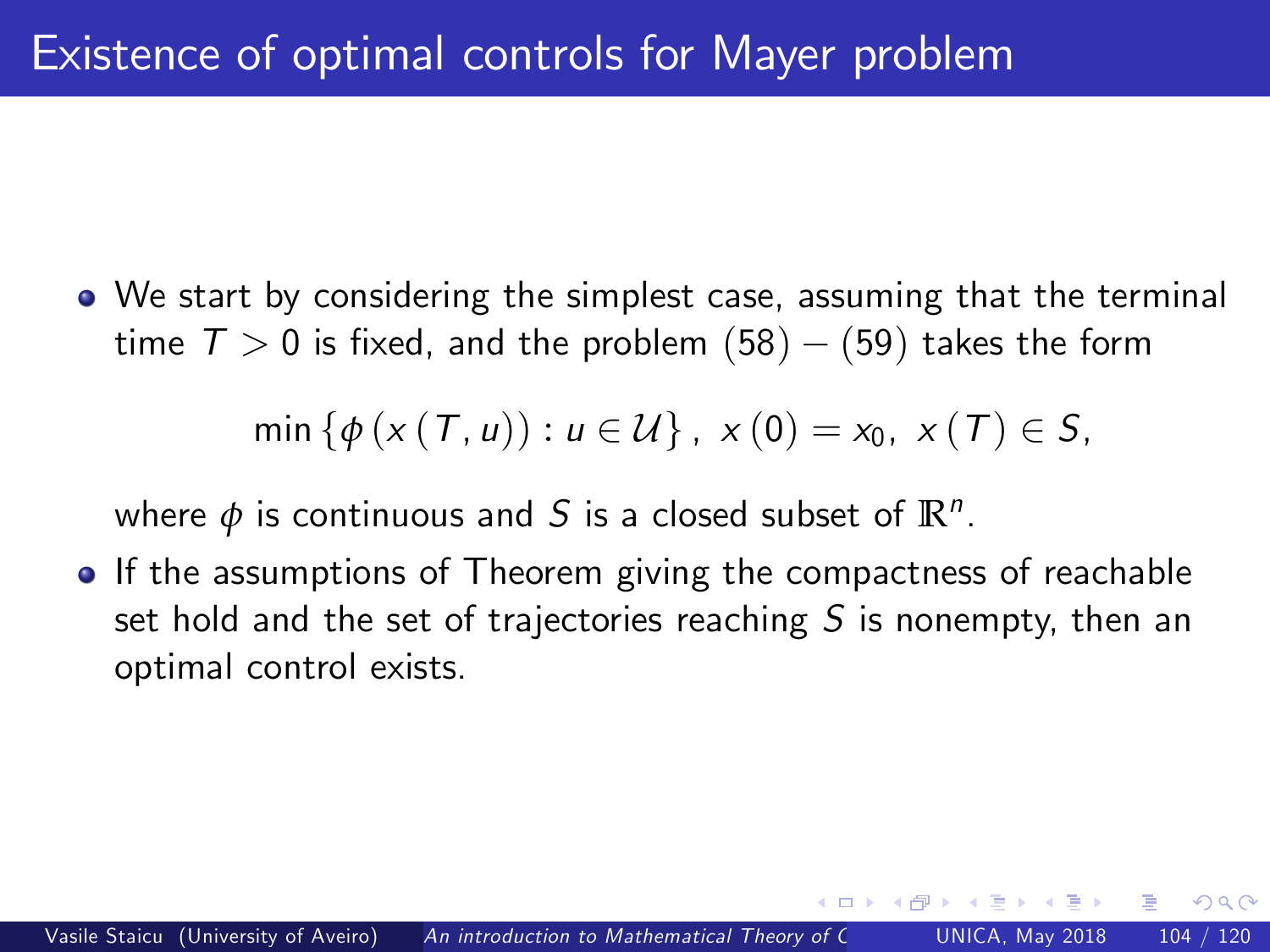$\bullet$  Indeed, by Theorem on compactness of reachable sets, the set  $R(T)$ is compact, hence there exists a point  $x_{\text{min}} \in R(T) \cap S$  where  $\phi$  is minimal, that is,

$$
\phi(x_{\min}) = \min \{ \phi(x(T, u)) : u \in \mathcal{U} \}.
$$

Any control  $u^* \in \mathcal{U}$  that steers the system to the point  $x_{\min}$ , i.e., such that

$$
x(T, u^*) = x_{\min}
$$

is clearly optimal.

つひひ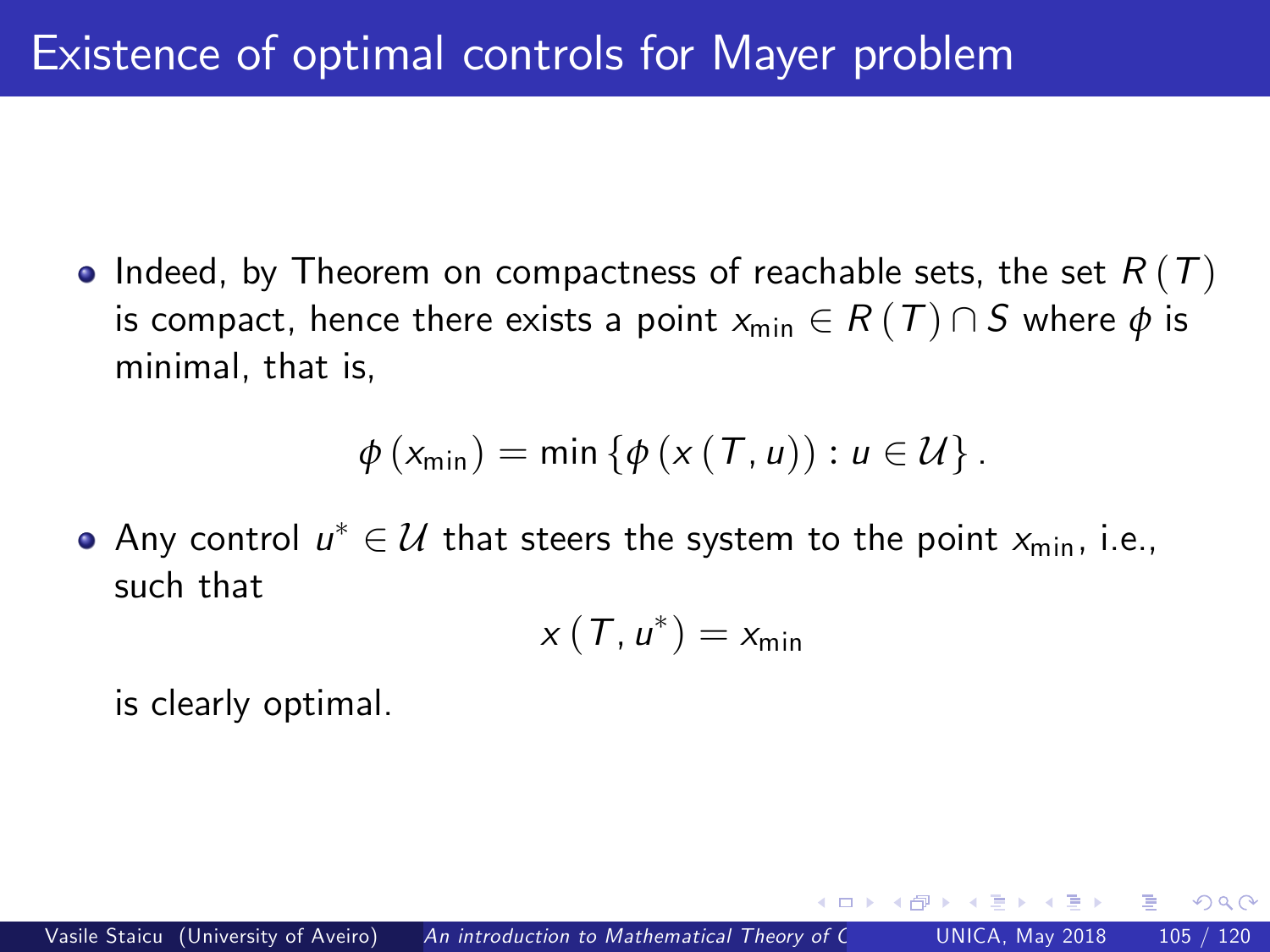- A similar result holds for the more general problem  $(56) (59)$  $(56) (59)$  $(56) (59)$  $(56) (59)$  $(56) (59)$ .
- $\bullet$  On the control system ([56](#page-100-1)) we make the following assumptions, somewhat stronger than the assumption  $(H)$ . We assume:  $\left(\widehat{H}\right)$  : The set  $U\subset \mathbb{R}^m$  of control values is compact, the function  $f : \{0, \infty) \times \mathbb{R}^n \times U \rightarrow \mathbb{R}^n$  is continuous in all variables, continuously differentiable with respect to to  $x$  and satisfies

$$
|| f(t, x, u) || \leq C (1 + ||x||), \qquad (61)
$$

 $\Omega$ 

for some constants  $C \ge 0$  and all  $(t, x, u) \in \mathbb{R} \times \mathbb{R}^n \times U$ .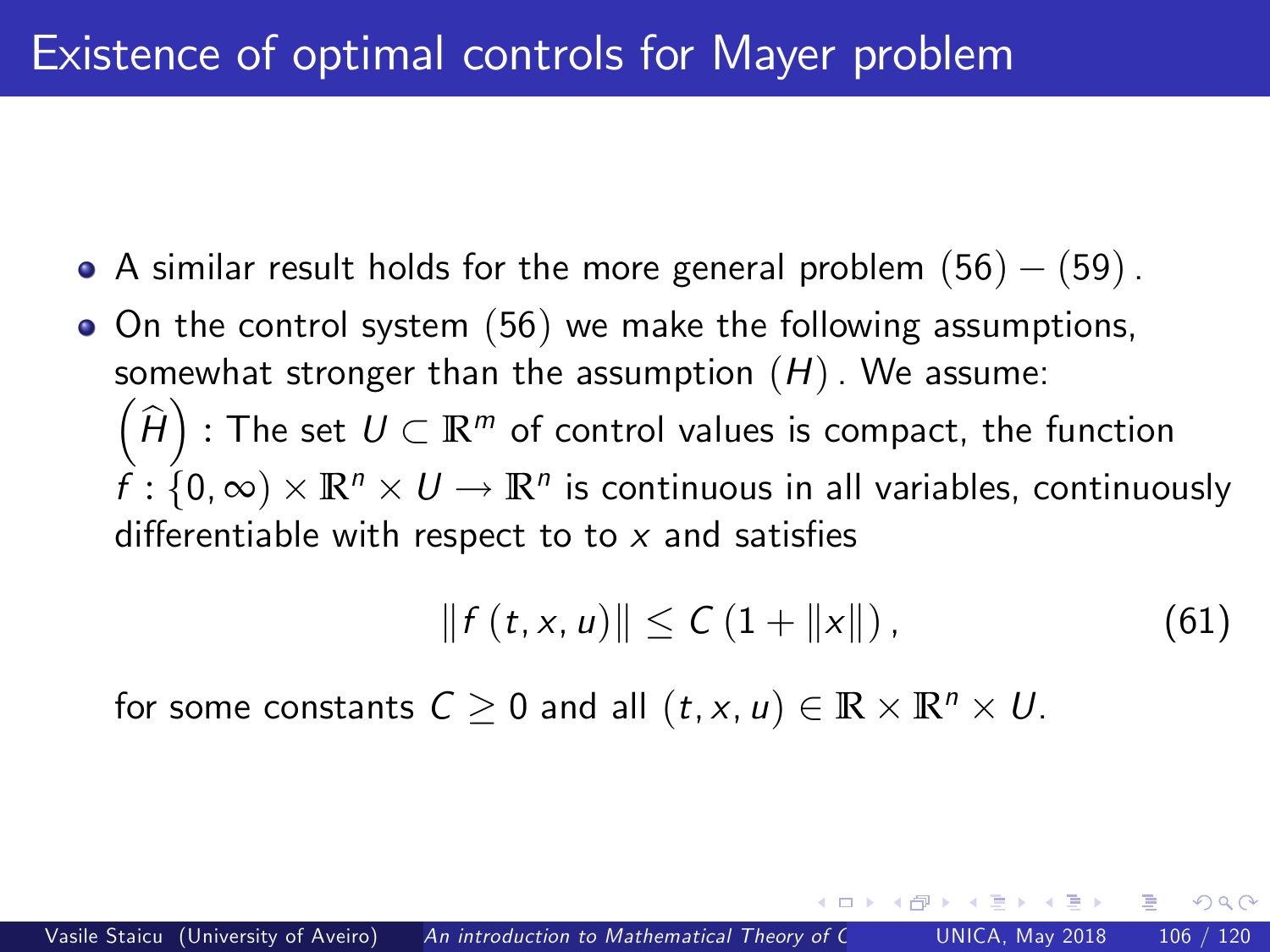### Existence of optimal controls for Mayer problem

- Then we have the following existence result:
- **Theorem.** Let the assumption  $\left(\widehat{H}\right)$  hold. Assume that the sets of velocities in ([60](#page-102-0)) are convex, the cost function  $\phi$  is continuous, and the target set S is compact and contained in the strip  $[0, T] \times \mathbb{R}^n$ . If some trajectory  $x(.)$  satisfying the constraints ([59](#page-100-2)) exists, then the problem  $(56) - (59)$  $(56) - (59)$  $(56) - (59)$  $(56) - (59)$  $(56) - (59)$  has an optimal solution.
- Proof: By assumption, there exists at least one admissible trajectory reaching the target set  $S$ .

Therefore, we can construct a sequence of controls  $u_n : [0, T_n] \to U$ whose corresponding trajectories  $x_n(.)$  starting at  $\overline{x}$  satisfy

$$
(\mathcal{T}_n, x_n(\mathcal{T}_n)) \in S, \ \ \lim_{n \to \infty} \phi(\mathcal{T}_n, x_n(\mathcal{T}_n)) = \inf_{u, \mathcal{T}} \phi(\mathcal{T}, x(\mathcal{T}, u)). \tag{62}
$$

 $200$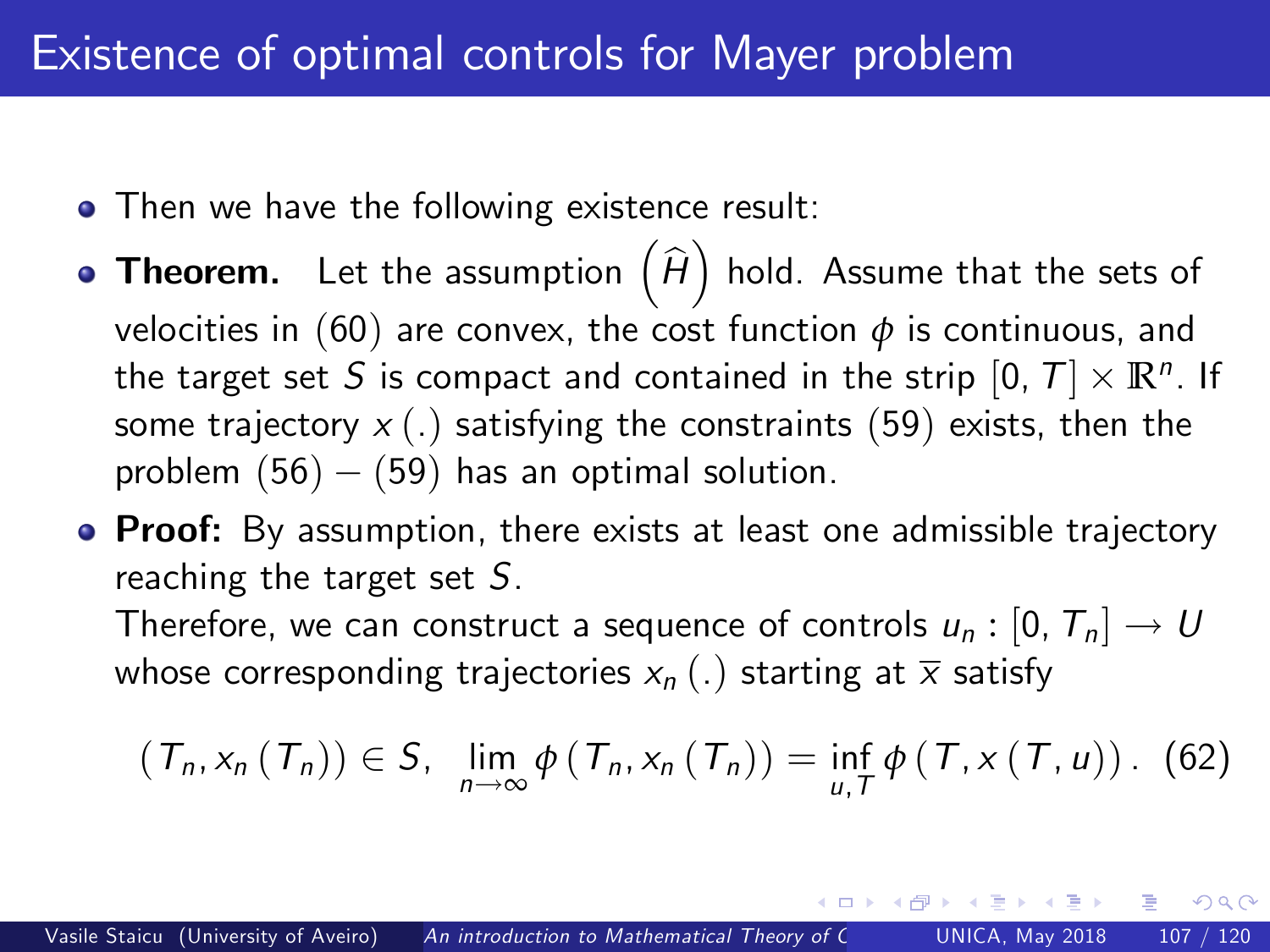#### Existence of optimal controls for Mayer problem

Since  $S \subseteq \left[0, \overline{T}\right] \times \mathbb{R}^n$ , we have  $\mathcal{T}_n \leq \overline{\mathcal{T}}$  for every  $n$ . We can now prolong each function  $\mathsf{x}_n$  to the entire interval  $\left[0,\overline{\mathcal{T}}\right]$  by setting

$$
x_{n}(t)=x_{n}(T_{n}) \text{ for } t\in\left[T_{n},\overline{T}\right].
$$

By the assumption  $\left(\widehat{H}\right)$  , all trajectories satisfy the uniform bound

$$
|x_n(t, u)| \leq \left(e^{Ct} - 1\right) + e^{Ct} ||x_0|| \text{ for } t \in [0, \overline{T}]. \tag{63}
$$

つへへ

Since f is uniformly bounded on bounded sets, the sequence  $x_n(.)$  is uniformly Lipschitz continuous. Using Ascoli's compactness theorem,by possible taking a subsequence, we can assume that

$$
T_n \to T^* \text{ for some } T^* \leq \overline{T} \text{ and } x_n(.) \to x^* (.) \text{ uniformly on } [0, T^*].
$$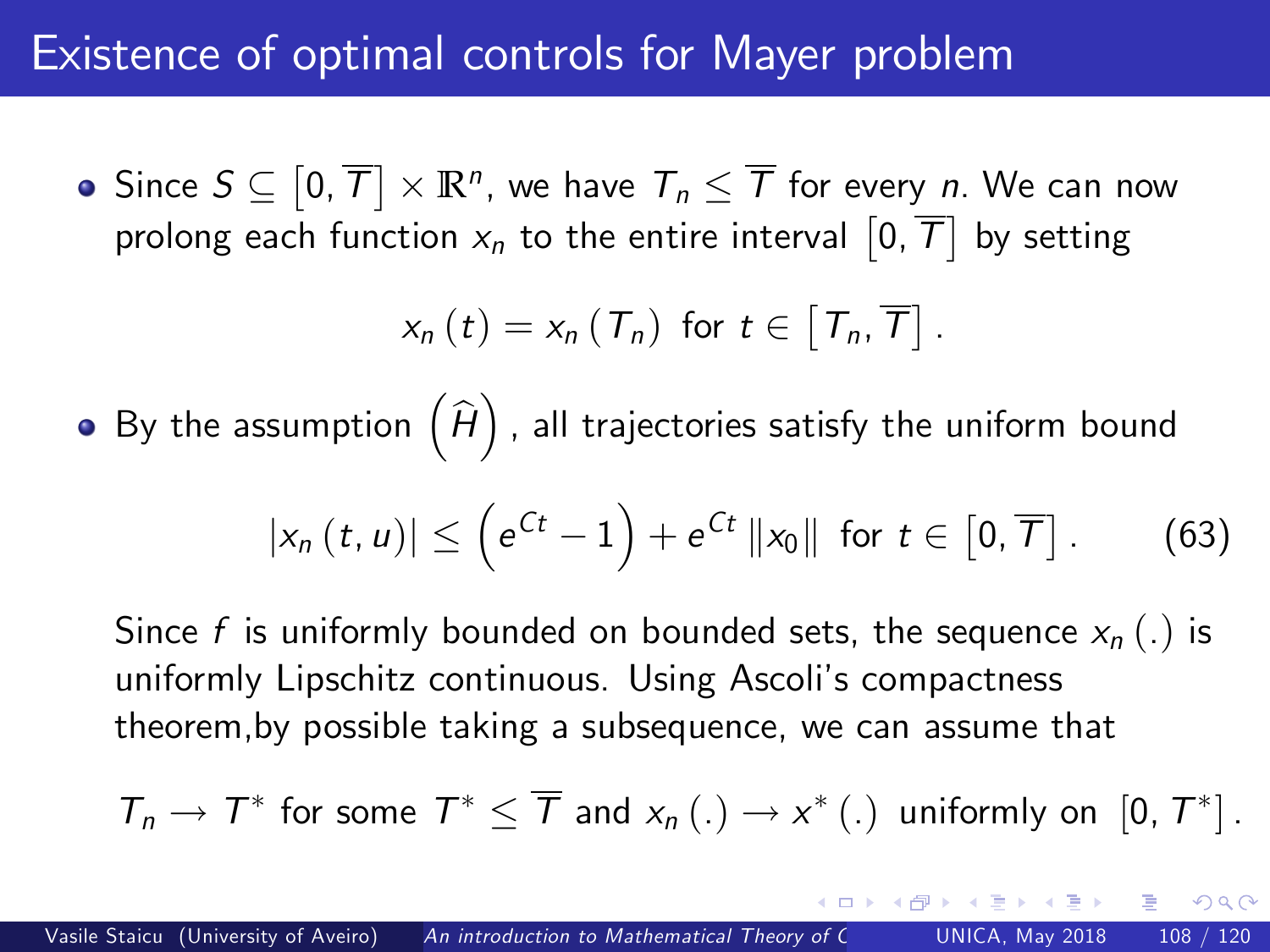## Existence of optimal controls for Mayer problem

Because if the convexity of the sets  $F\left( t,x\right)$  , we have that  $x^{\ast }\left( .\right)$  is an admissible trajectory of ([56](#page-100-0)), that is, there exists a control  $u^*: [0, T^*] \rightarrow U$  such that

$$
\frac{dx^{*}(t)}{dt}=f(t,x^{*}(t),u^{*}(t)) \text{ for a.e. } t\in[0,T^{*}].
$$

Clearly  $x^*\left(\mathsf{0}\right)=x_0.$  Since  $S$  is closed, the first relation in  $(62)$  $(62)$  $(62)$  implies

$$
(\mathcal{T}^*,x^*(\mathcal{T}^*))=\lim_{n\to\infty}(\mathcal{T}_n,x_n(\mathcal{T}_n))\in S.
$$

Finally, from ([62](#page-106-0)) and the continuity of *φ* it follows

$$
\phi(T^*,x^*(T^*)) = \lim_{n \to \infty} \phi(T_n,x_n(T_n)) = \inf_{u,T} \phi(T,x(T,u))
$$

 $\Omega$ 

therefore, the control  $u^*$  is optimal.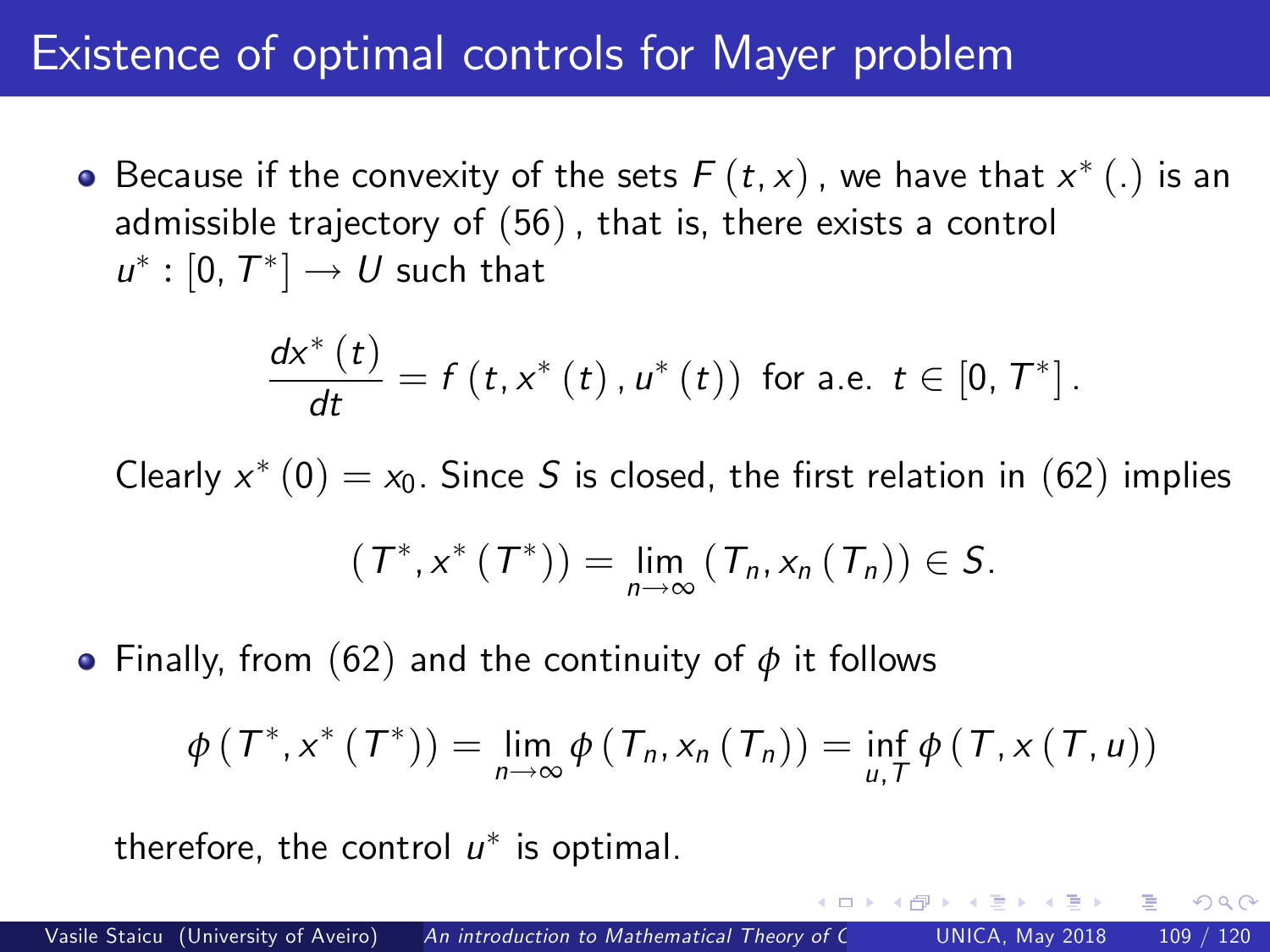- **Remark:** The above proof is a typical example of the Direct Method for proving existence of optimal solutions. The basic steps are:
	- **1** Construct a minimizing sequence  $x_n(.)$ ;
	- $\bullet$  Show that some subsequence converge to a function  $x^{*}\left(.\right)$  ;
	- $\bullet$  Prove that  $x^{*}\left(.\right)$  is an admissible trajectory and satisfies the bondary conditions;
	- $\textbf{\texttt{4}}$  Prove that  $x^*(.)$  attainsthe minimum value of the optimization probem.

つへへ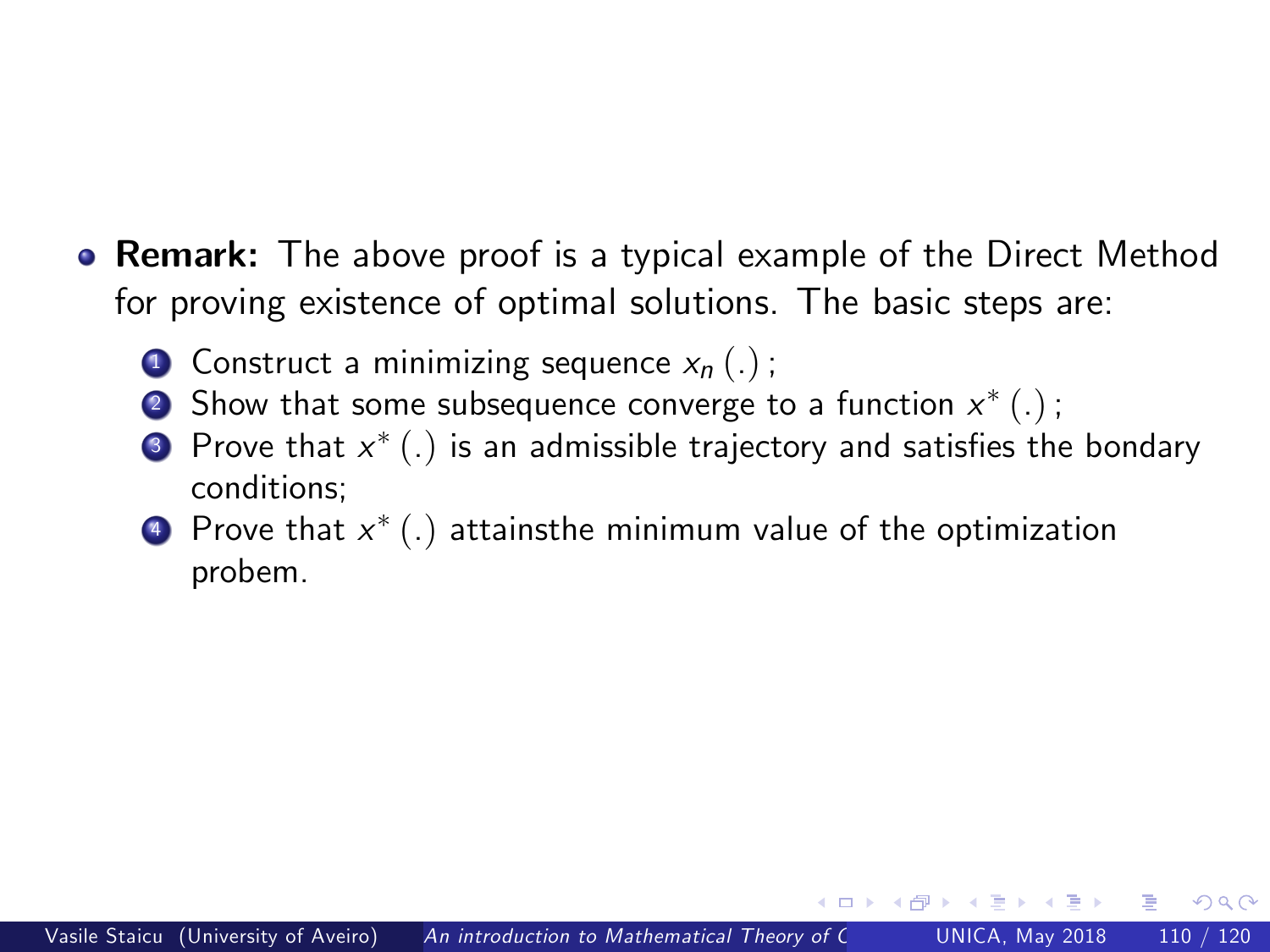#### Remarks:

- $\bullet$  The assumption that S is compact is used to ensure that the domains  $[0, T_n]$  are uniformly bounded. The theorem still holds if S is closed and  $\phi(T, x) \rightarrow \infty$  as  $T \rightarrow \infty$ .
- 2 The continuity of *φ* can be replaced by lower semicontinuity.

 $\Omega$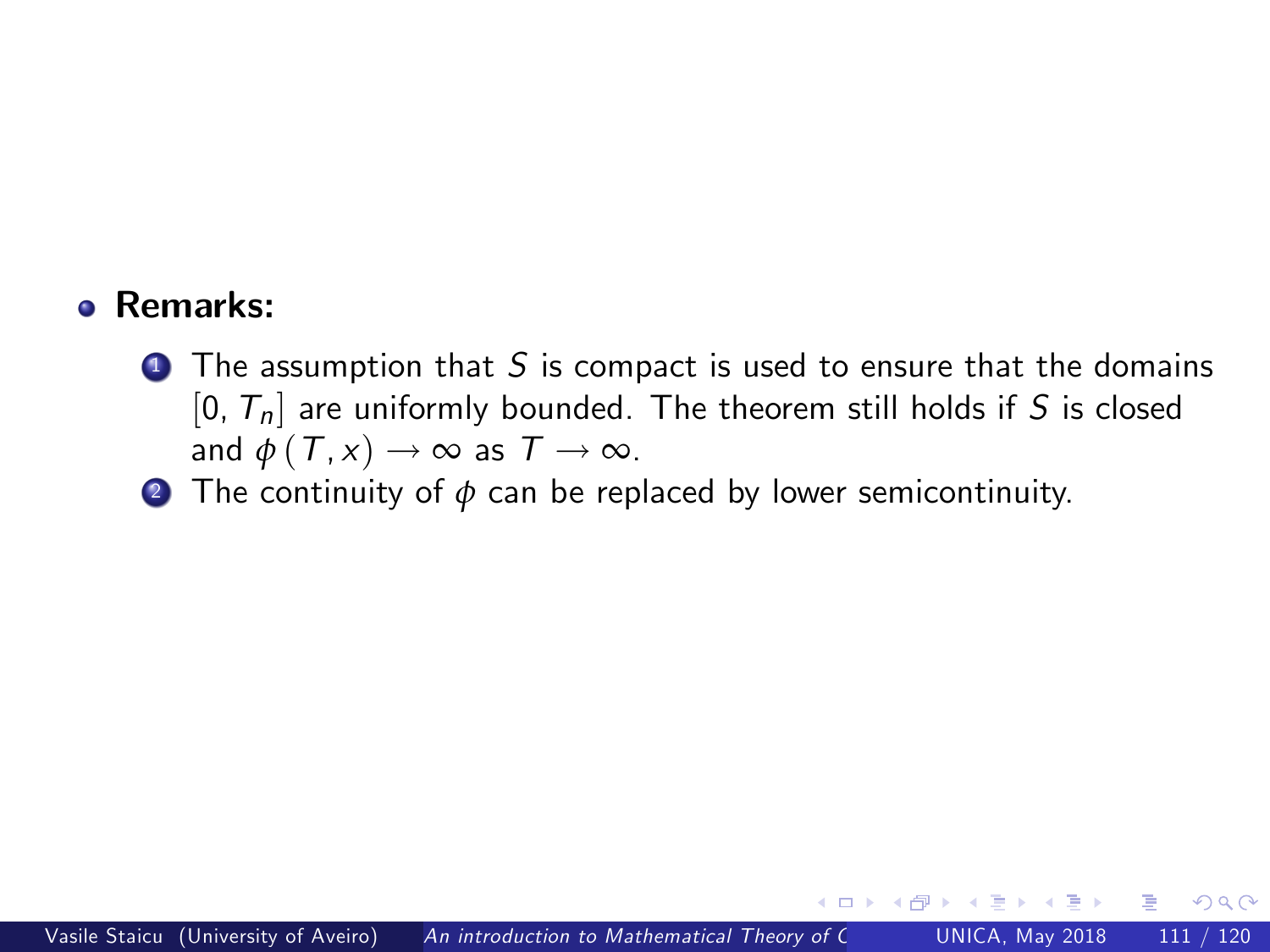### Necessary conditions

The aim of this section is to derive necessary conditions in order that a trajectory  $x^*=x\left(.,\,u^*\right)$  be optimal for the Mayer problem

<span id="page-111-0"></span>
$$
\max \{ \psi \left( x \left( \mathcal{T}, u \right) \right) : u \in \mathcal{U} \}
$$
 (64)

subject to

$$
x' = f(t, x(t), u(t)), x(0) = \overline{x}
$$
 (65)

the set of admissible controls being

$$
\mathcal{U} := \{u : [0, T] \to U : u \text{ measurable}\}.
$$
 (66)

<span id="page-111-1"></span> $\Omega$ 

As usual  $\Omega \subseteq \mathbb{R} \times \mathbb{R}^n$  is an open set,  $U \subseteq \mathbb{R}^m$ ,  $f : \Omega \times U \rightarrow \mathbb{R}^n$  is continuous on  $\Omega \times U$  with continuous Jacobian matrix  $D_{\mathsf{x}} f$  of first order derivatives with respect to x. The function  $\psi : \mathbb{R}^n \to \mathbb{R}$  is differentiable. No assumption is made on the set  $U \subseteq \mathbb{R}^m$ . In particular we may well have  $U = \mathbb{R}^m$ .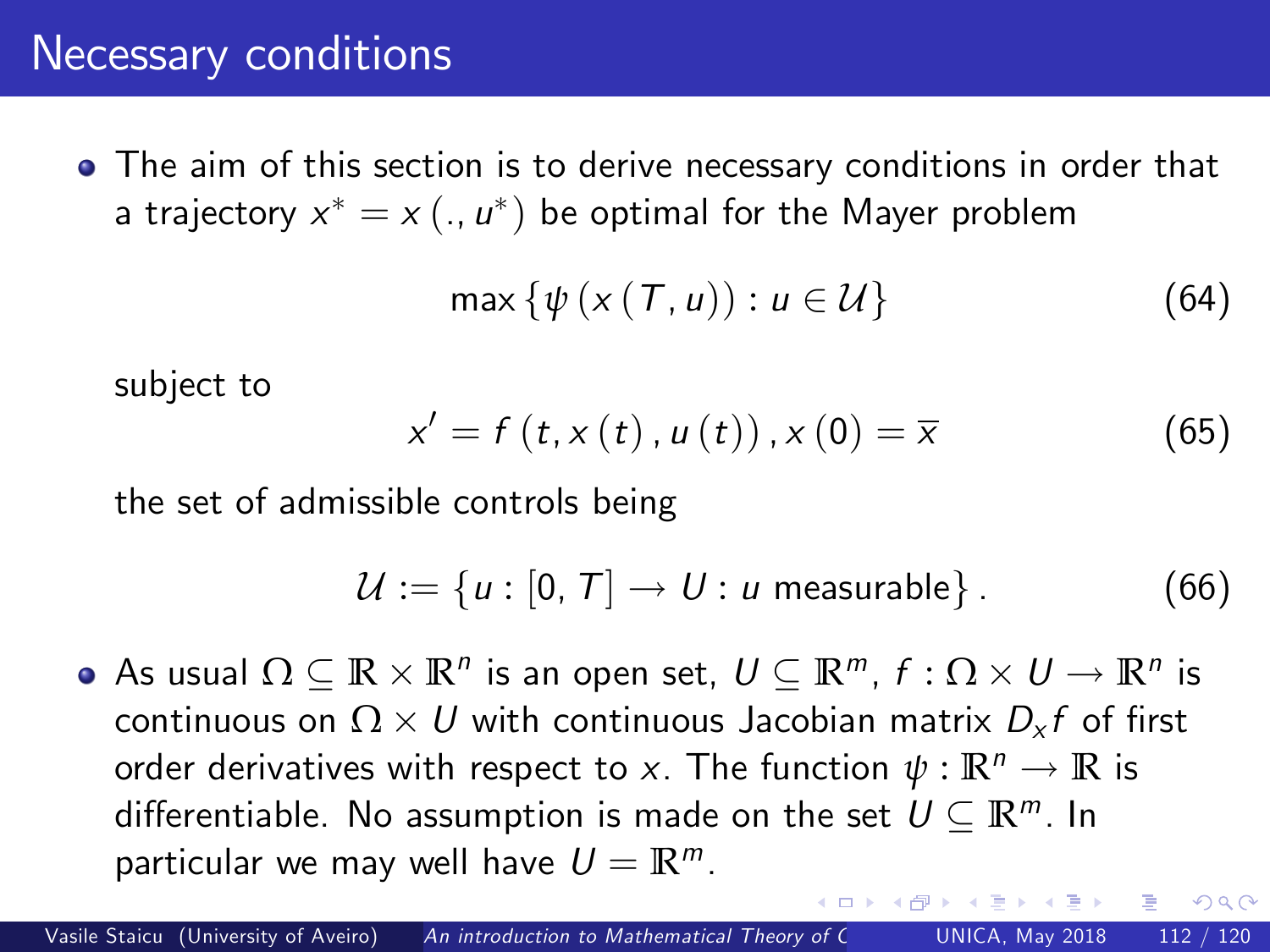# Pontryagin maximum principle

- For the above problem, where the terminal time  $T$  is fixed and no constraints are imposed on the terminal point the Pontryagin maximum principle (for short, PMP)can be stated in a particularly simple form.
- **Theorem** (PMP, free terminal point) In connection with the maximization problem  $(64) - (66)$  $(64) - (66)$  $(64) - (66)$  $(64) - (66)$  $(64) - (66)$ , let  $u^*$  be a bounded admissible control whose corresponding trajectory  $x^* = x\left(.,u^*\right)$  is optimal. <code>Call</code>  $p : [0, T] \rightarrow \mathbb{R}^n$  be the solution of the adjoint linear equation  $p'(t) = -p(t) \cdot D_x f(t, x^*(t), u(t))$ ,  $p(T) = \nabla \psi(x^*(T))$ . (67)

Then the maximality condition

<span id="page-112-1"></span><span id="page-112-0"></span>
$$
p(t) f(t, x^{*}(t), u^{*}(t)) = \max \{p(t) f(t, x^{*}(t), \omega) : \omega \in U\}
$$
\n(68)

holds at almost every time  $t \in [0, T]$ .

In the above theorem  $x$ ,  $f$ ,  $v$  represent column vectors,  $D_x f$  is a  $n \times n$ matrix, while  $p$  is a row vector.  $\Omega$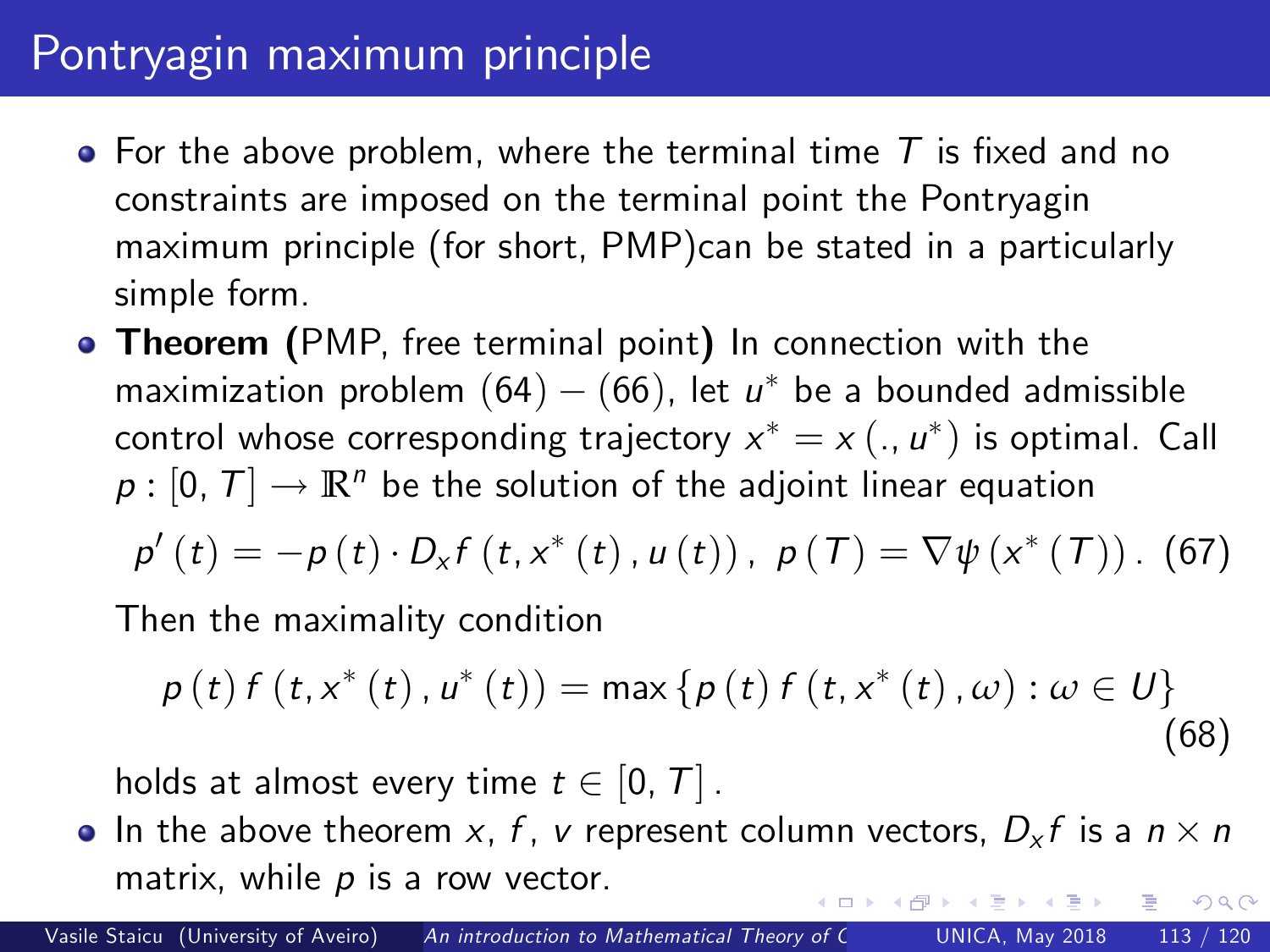$\bullet$  In coordinates, the equations ([67](#page-112-0)) and ([68](#page-112-1)) can be rewritten as

$$
p'_{i}(t) = -\sum_{j=1}^{n} p_{j}(t) \frac{df_{j}(t)}{dx_{i}} (t, x^{*}(t), u^{*}(t)), p_{i}(T) = \frac{d\psi}{dx_{i}} (x^{*}(T))
$$
\n(69)

$$
\sum_{i=1}^{n} p_{i} (t) f_{i} (t) (t, x^{*} (t), u^{*} (t)) =
$$
\n
$$
= \max \left\{ \sum_{i=1}^{n} p_{i} (t) f_{i} (t) (t, x^{*} (t), \omega) : \omega \in U \right\}
$$
\n(70)

<span id="page-113-0"></span> $\Omega$ 

**• Remark.** The pevious theorem remain valid if one replace max by min .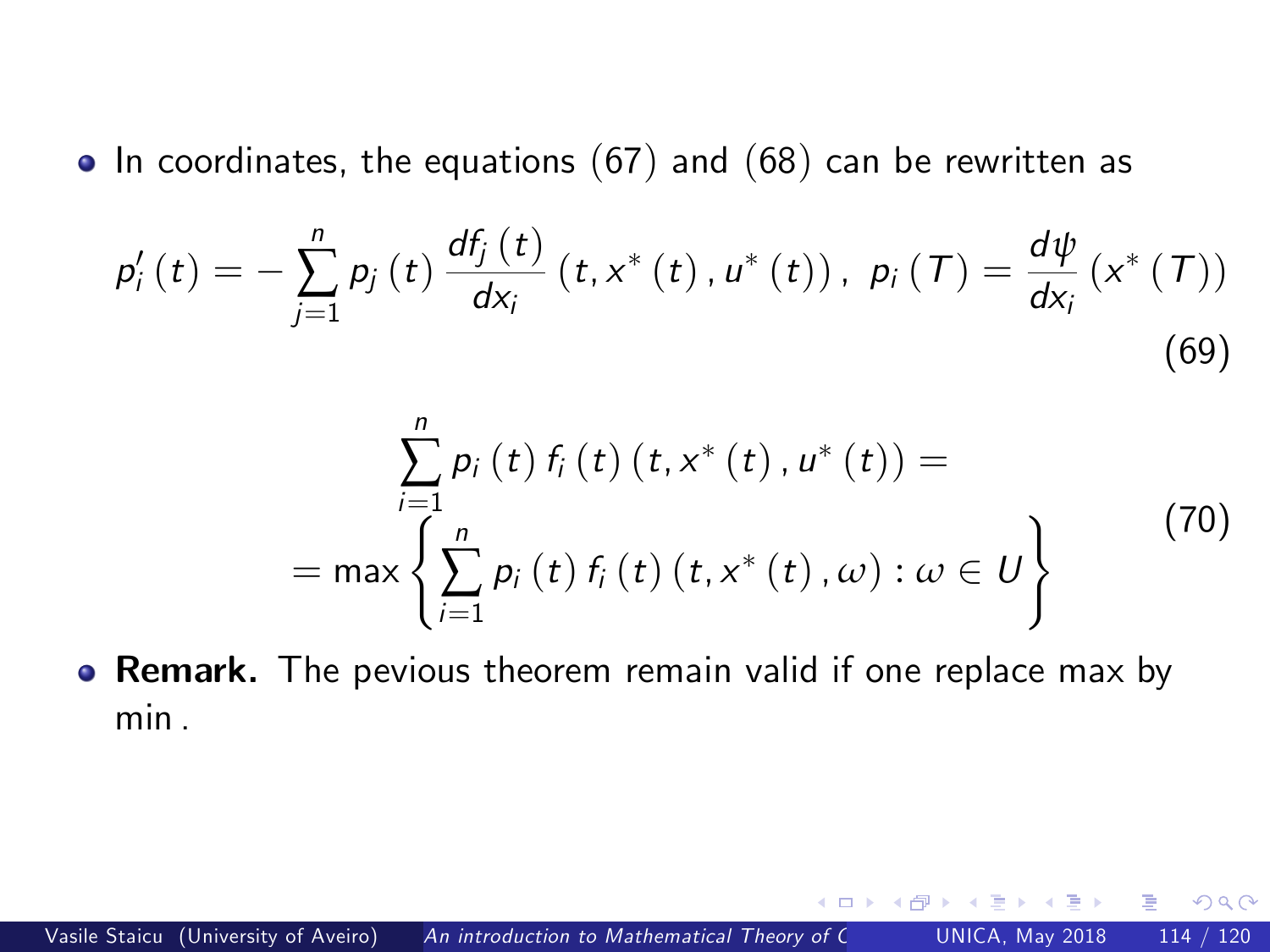The previous result motivates a practical method for finding optimal solutions for the problem  $(64) - (66)$  $(64) - (66)$  $(64) - (66)$  $(64) - (66)$  $(64) - (66)$ :

**1** First, define the function  $u = u(t, x, p) \in U$  by mean of the equality

$$
p f(t, x, u(t, x, p)) = \max \{ p f(t, x, \omega) : \omega \in U \}
$$
 (71)

**2** Then solve the system of 2n equations

$$
\begin{cases}\n x' = f(t, x, u(t, x, p)) \\
 p' = -pD_x f(t, x, u(t, x, p))\n\end{cases}
$$
\n(72)

with boundary conditions

$$
x(0) = \overline{x}, \ p(T) = \nabla \psi(x(T)). \tag{73}
$$

<span id="page-114-2"></span><span id="page-114-1"></span><span id="page-114-0"></span> $\Omega$ 

<sup>3</sup> By the previous theorem, if a bounded optimal control exists, it must be found among the solutions of  $(72) - (73)$  $(72) - (73)$  $(72) - (73)$  $(72) - (73)$  $(72) - (73)$ .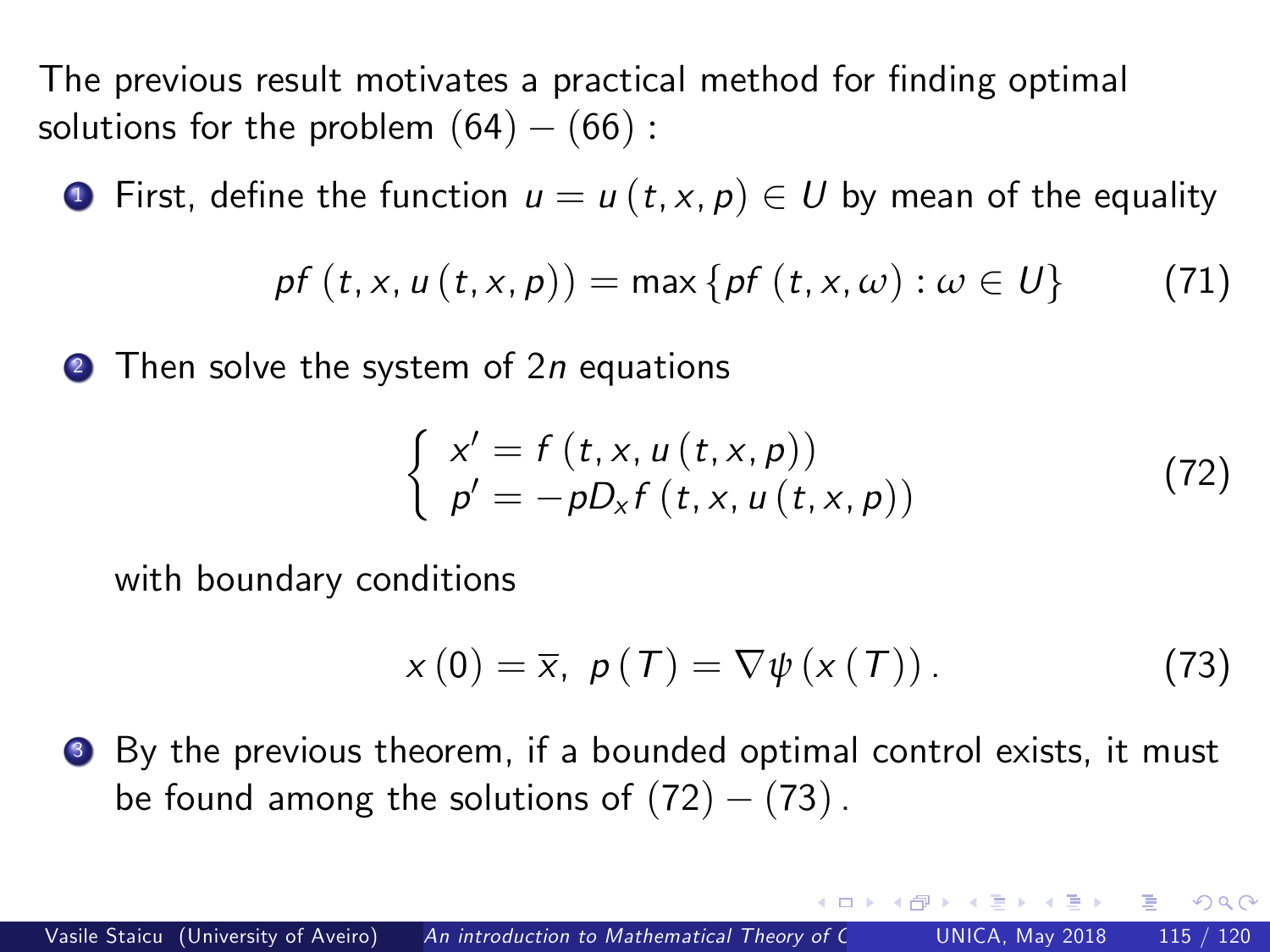In general this method encounters two main dificulties:

- **1** The map  $(t, x, p) \rightarrow u(t, x, p)$ , implicitely defined by the maximality condition ([71](#page-114-2)), may be multivalued or discontinuous.
- **2** The problem  $(72) (73)$  $(72) (73)$  $(72) (73)$  $(72) (73)$  $(72) (73)$  is not a Cauchy problem but a (usually harder) two points boundary value problem. Indeed, the initial value  $p(0)$  is not explicitely known. Instead, an equation is given involving the terminal values  $p(T)$  and  $x(T)$ .
- $\bullet$  In particular cases, the equations for p and x can be uncoupled, and a solution is easily found

<span id="page-115-0"></span> $200$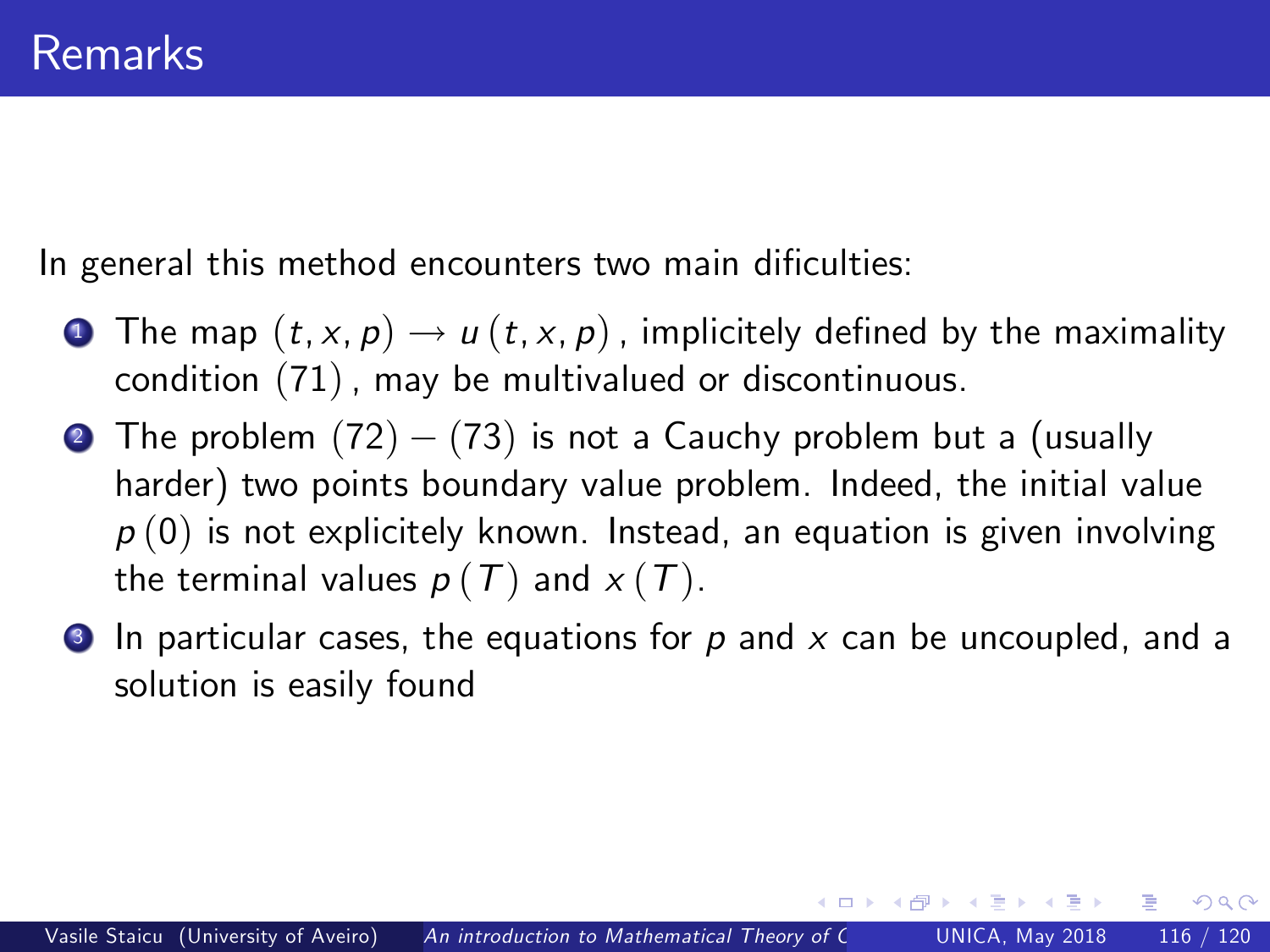## Example: linear pendulum with external force

 $\bullet$  Let q be the position of a linearized pendulum, controlled by an external force  $u$ , with magnitude constraint

 $|u(t)| \leq 1, \forall t.$ 

Assuming that the initial position and velocities are both zero, the motion is determined by the quations

$$
q''(t) + q(t) = u(t), q(0) = q'(0) = 0.
$$

- We wish to maximize the displacement  $q(T)$  at a fixed terminal time  $\tau$ .
- Introducing the variables  $x_1 = q$ ,  $x_2 = q^{\prime}$ , the opimization problem can be formulated as

$$
\max\left\{x_1\left(T,u\right):u\in\mathcal{U}\right\}
$$

where the dynamics is described by

$$
\begin{cases}\nx'_1 = x_2 & x_1(0) = 0 \\
x'_2 = -x_1 + u & x_2(0) = 0\n\end{cases}
$$

 $\Omega$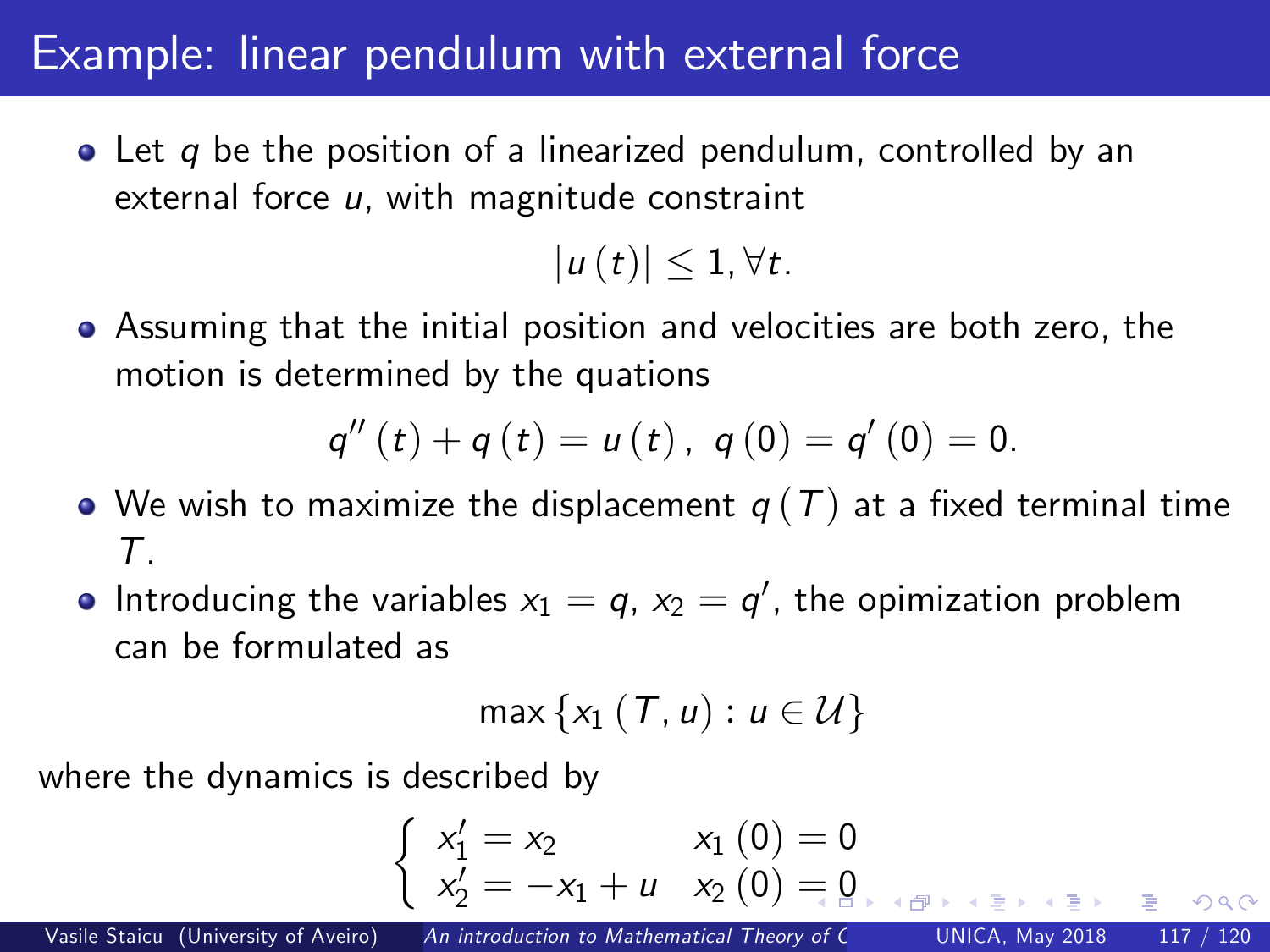• The set of admissible controls is

$$
\mathcal{U} = \{u : [0, T] \rightarrow [-1, 1] : u \text{ measurable}\}
$$

 $\bullet$  In this case, the adjoint equations ([70](#page-113-0)) take the form

$$
\begin{cases}\np'_1 = p_2 & p_1(T) = 1 \\
p'_2 = -p_1 + u & p_2(T) = 0.\n\end{cases}
$$

 $\bullet$  These equations can be solved for p independently of x, yielding

$$
p_1(t) = \cos(T - t), p_2(t) = \sin(T - t).
$$

By  $(71)$  $(71)$  $(71)$  , the optimal control  $\mu^*$ satisfies

$$
p_1x_2+p_2(-x_1+u^*)=\max\{p_1x_2+p_2(-x_1+\omega):|\omega|\leq 1\}.
$$

• Therefore, the optimal control is given by

$$
u^*(t) = sign(p_2(t)) = sign(sin(T - t)).
$$

<span id="page-117-0"></span>റെ റ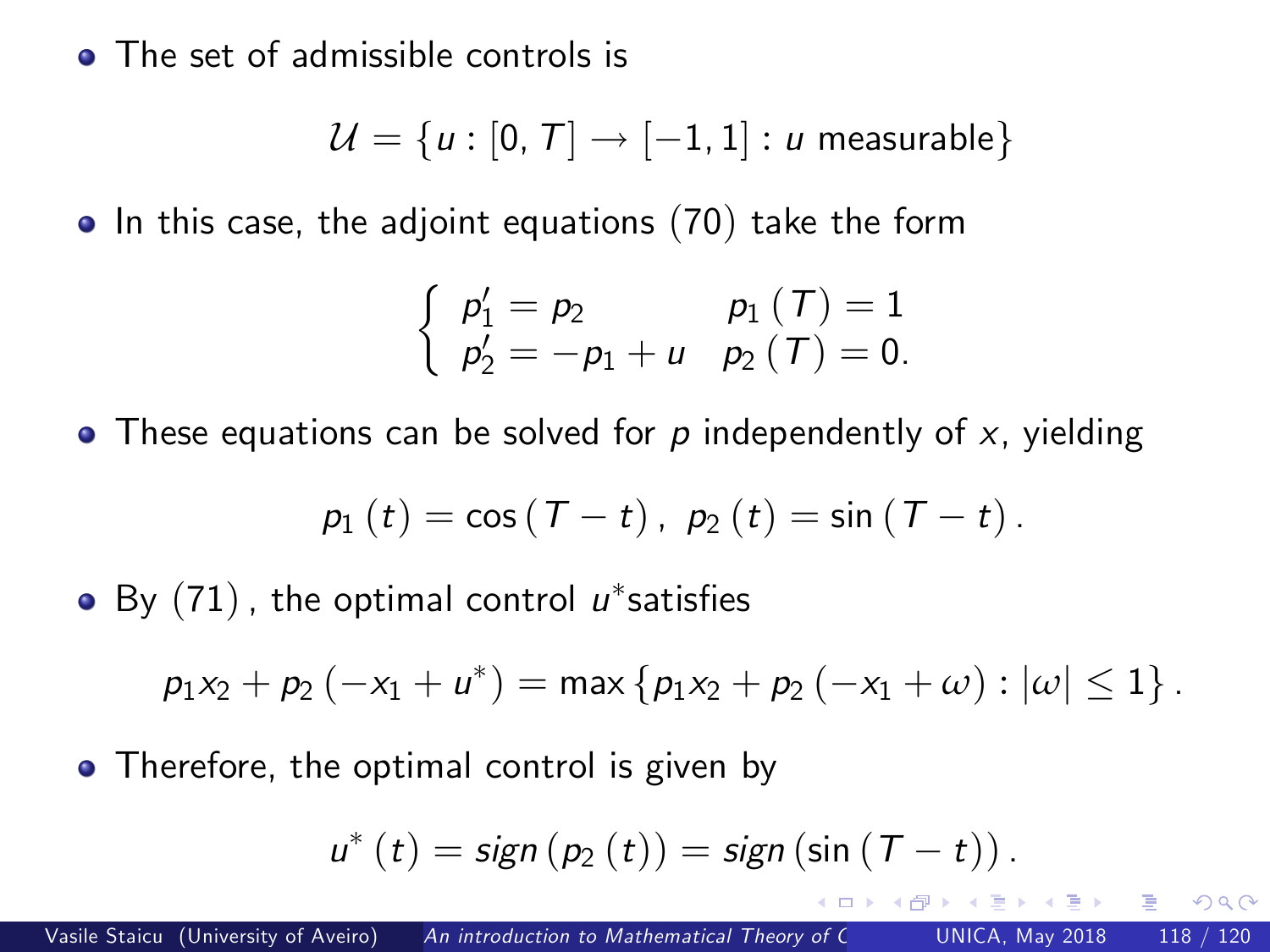- J. P. Aubin and A. Cellina, Differential inclusions, Springer-Verlag, 1984;
- A. Bressan and B. Picoli, Introduction to the Mathemtical Theory of Control, AIMS Series in Applied Mathematics, 2007;
- F. H. Clarke, Yu. S. Ledyaev, R. J. Stern, P. R. Wolenski, Nonsmooth analysis and Control Theory, Springer-Verlag, New York, 1998.
- A. F. Filippov, Differential equations with discontinuous right-hand side, Kluwer, Doldrecht, 1988.
- L. Cesari, Optimisation Theory and Applications, Springer, 1983;

 $200$